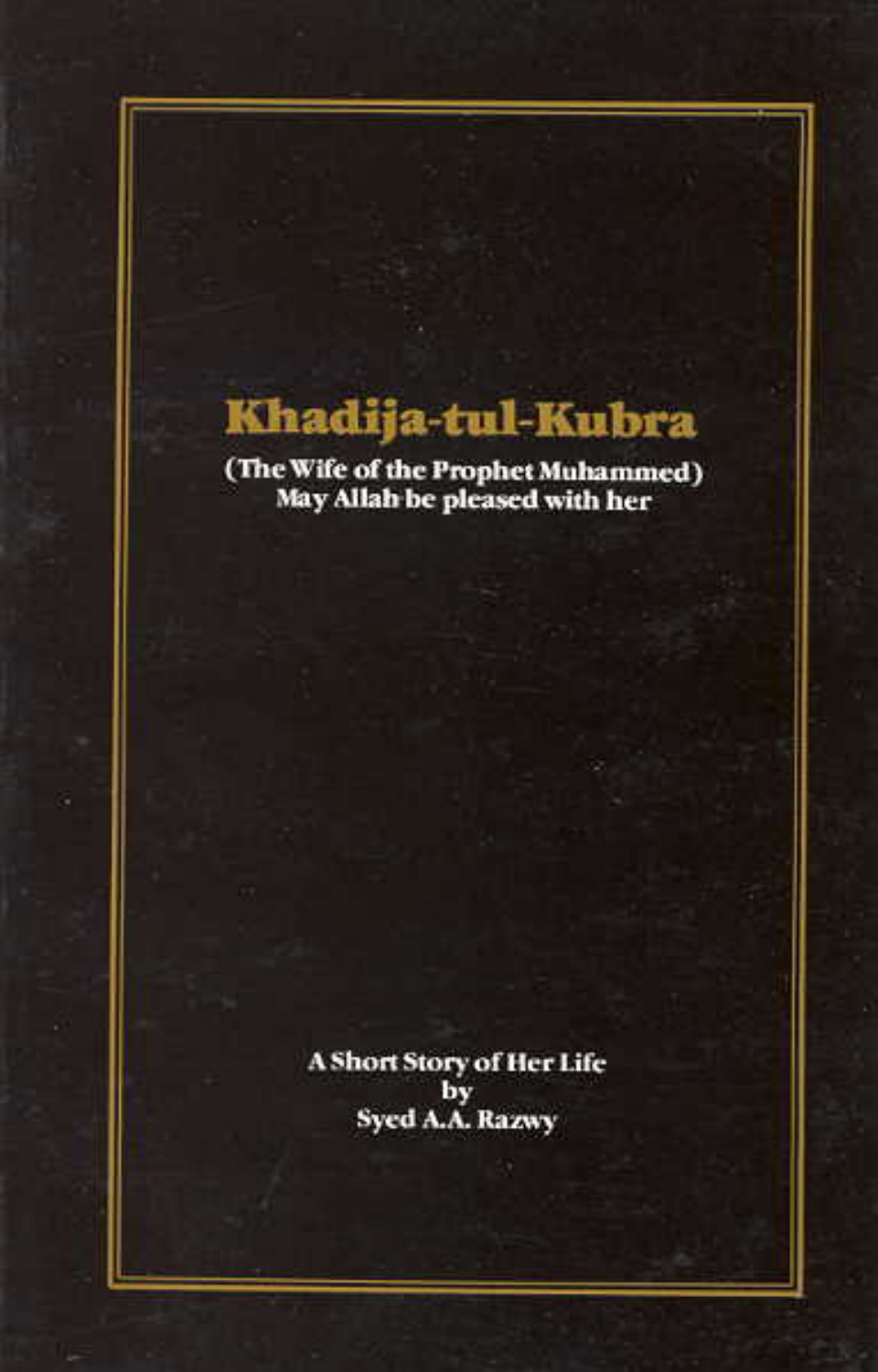# **Khadija-tul-Kubra**

# by: Syed A.A. Razwy

# **Table of Contents**

| <b>Chapter#</b> | <b>Chapter Name</b>                                        |
|-----------------|------------------------------------------------------------|
|                 | <b>Introduction</b>                                        |
| $\overline{1}$  | Makka in the Sixth Century.                                |
| $\overline{2}$  | Early Life of Khadija-tel-Kubra.                           |
| 3               | Muhammed Mustafa (S), the Future Prophct of Islam.         |
| $\overline{4}$  | The Marriage of Muhammed (S) and Khadija (R).              |
| 5               | The Eve of the Proclamation of Islam.                      |
| 6               | The Proclamation of Islam.                                 |
| $\overline{7}$  | The Persecution of the Muslims by the Pagans.              |
| 8               | The Two Migrations of the Muslims to Abyssinia.            |
| 9               | Hamza Accepts Islam.                                       |
| 10              | Umar's Conversion to Islam.                                |
| 11              | The Siege of the Bani Hashim, A.D. 616-619.                |
| 12              | The Death of Khadija-tul-Kubra and Abu Talib, A.D.<br>619. |
| 13              | Khadija - the Mother of the Believers.                     |
| 14              | Khadija - the Perfect Woman.                               |
| 15              | Khadija's Generosity.                                      |
| 16              | Khadija-tul-Kubra and Muhammed Mustafa (S).                |
| 17              | Khadija and her Co-wives.                                  |
| 18              | Khadija and Ayesha.                                        |
| 19              | Khadija and Islam.                                         |
| 20              | Khadija and the Muslim Historians.                         |
| ì               | <b>Epilogue</b>                                            |
| Ϊİ              | <b>Bibliography</b>                                        |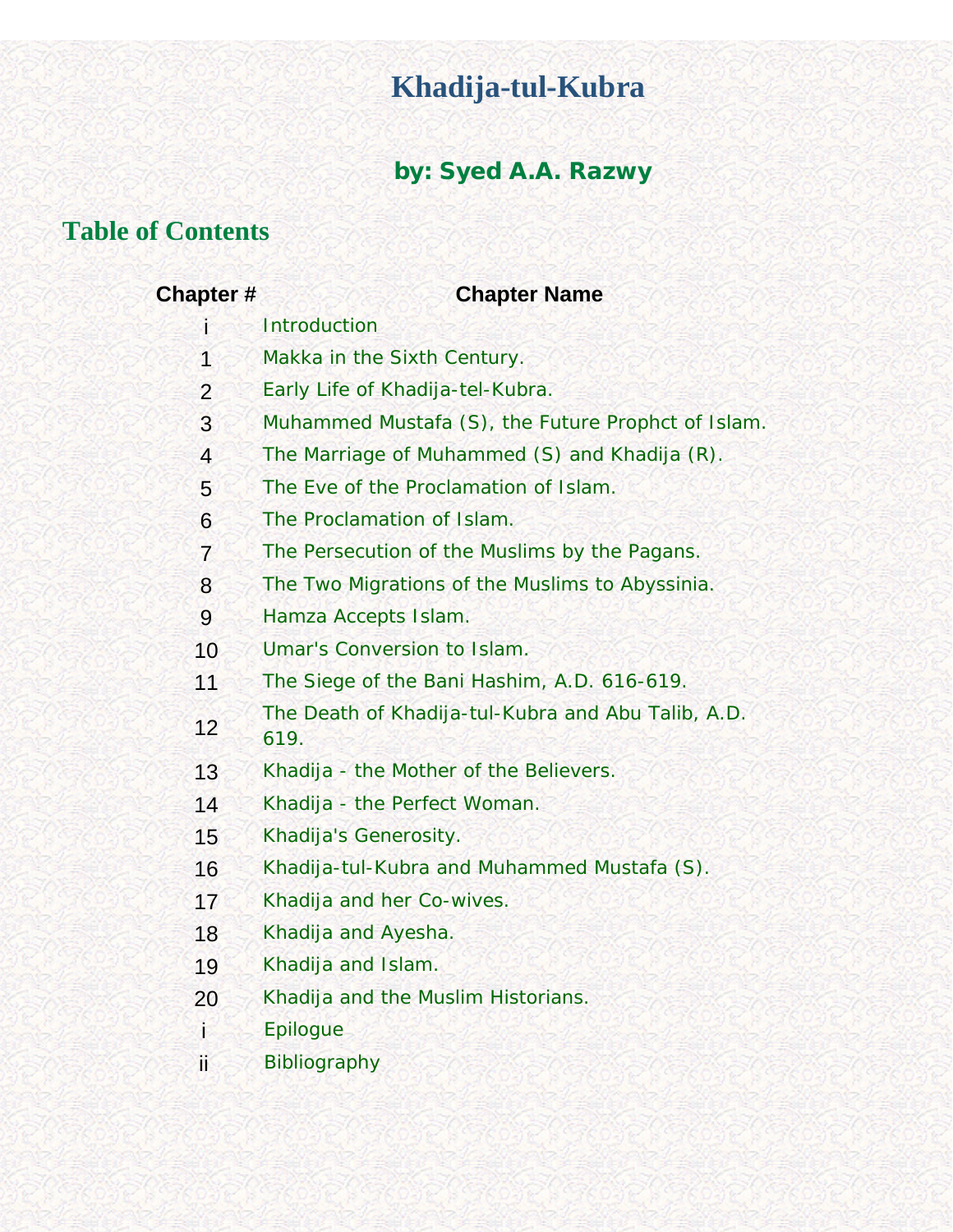# **INTRODUCTION**

<span id="page-2-0"></span>Khadija, the first wife of Muhammed Mustafa, the Messenger of Allah, (may Allah bless him and his Ahlel-Bayt), and the first Believer, evokes a most extraordinary personality. She played a stellar role in the history of nascent Islam. She was, with Abu Talib, one of the two greatest benefactors of Islam and the Muslims. At a time when Islam was under unremitting predation pressure; and was, for three years, in a state of unrelenting siege, she bailed it out, by her incredible sacrifices. Her constancy, her tenacity, her vision, and her indomitable faith in Allah, and in the mission of Muhammed Mustafa - His Last and the Greatest Messenger were the sine qua non as the underpinnings of Islam during the first ten years of its existence. For some mysterious reason, Khadija's role - so central in shaping the destiny of Islam - has not received the recognition to which it is entitled, from most of the Muslim biographers and historians. Such recognition as they have given it, is, at best, perfunctory and tentative. To the best of my knowledge and belief, a standard biography of Khadija has not been published yet. This is a most lamentable lack in the inspirational literature of Islam, especially at a time when, in the West, there is growing interest in Islam as a creed, and in the story of the respective roles of its various protagonists in its early days.

The material which is extant on the life of Khadija in various sources, is scanty and fragmentary. Even this scanty and fragmentary material is not free from stereotypical interpretations or misinterpretations of history. The biographer or the historian must create a sensitized climate of authentic understanding of Islam, and he must make an evenhanded assessment of the roles of those personages who shaped its history. Khadija is one of the most dynamic and vital personages in the entire history of Islam. It is impossible to tell the story of Islam without telling the story of the contribution she made to its survival, its consolidation, and its eventual triumph. Islam owes Khadija an unpayable debt!

Therefore, I believe that the publication of a biography of Khadija - reflecting scientific spirit and scientific principles - which at one time I envisioned as a necessity, now confronts the Muslim biographers and historians as an overwhelming imperative.

Another reason why all Muslims should have access to the life-story of Khadija, is, that like her husband, Muhammed Mustafa, may Allah bless him and his Ahlel-Bayt, she too is a symbol of the unity of his umma. She is a symbol that fosters unity of the Muslim umma. An attempt has been made in this book to put together whatever material on the life of Khadija was available in numerous scattered sources. But it is an attempt which, it must be conceded, is hopelessly inadequate. It purports to be a mere outline - to be referred to only until such time as more authoritative works on the subject become available. Nevertheless, it is essential for all Muslims, but especially for the Muslim women, to be familiar with the story of the life of Khadija and her work for Islam. She blended her personality with the personality of Islam so thoroughly that she became its heart and core.

Khadija literally lived and died for Islam. If Muslim women are in search of happiness in this world, and salvation in the Hereafter, they must live in imitation of the sainted life of Khadija.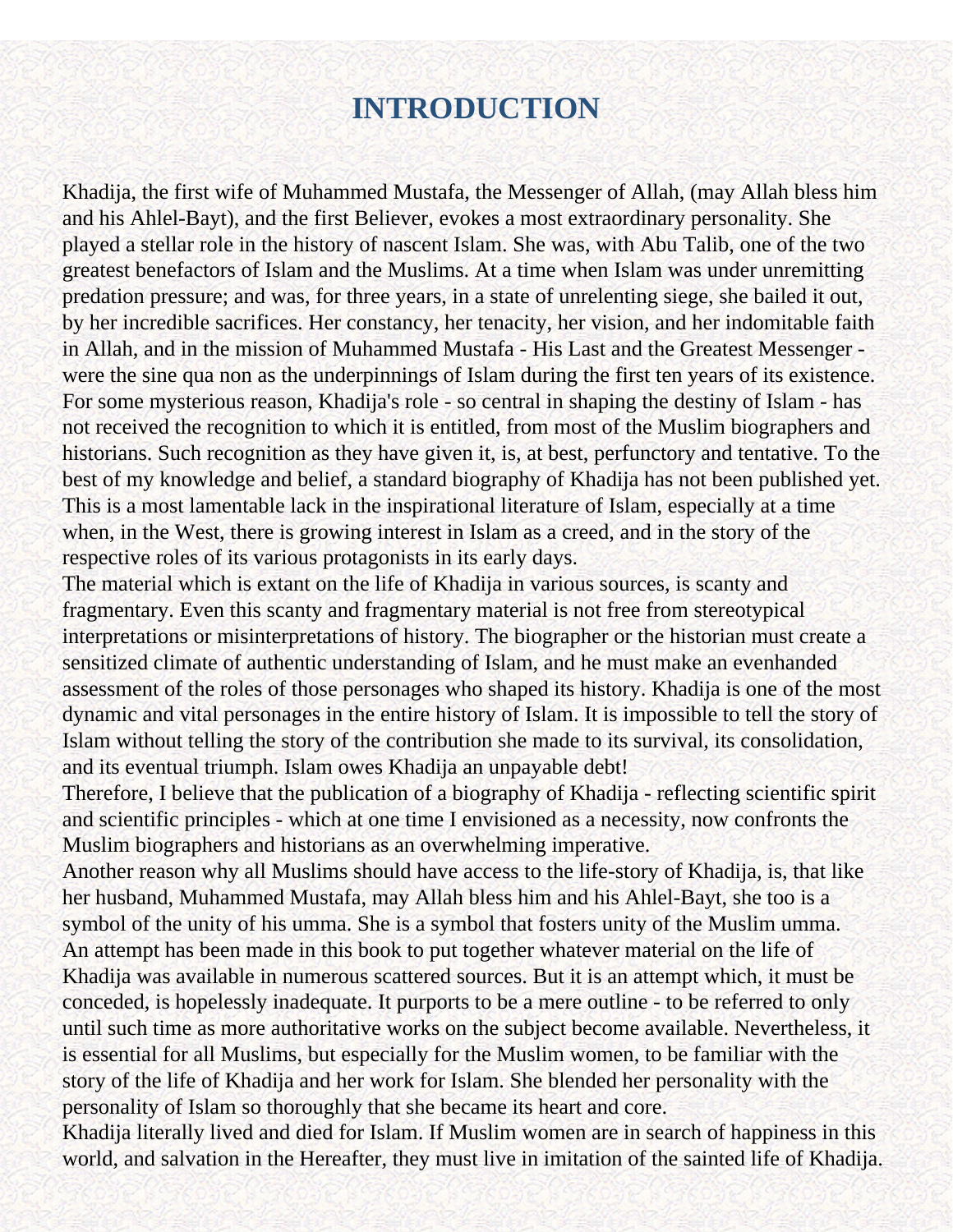She is the "guardian" of the secret of winning the pleasure of Allah; and she is the "custodian" of the key that will unlock for them, the gates of success in the two worlds. She would be glad to share the "secret" with them, if they want to know what it is; and she would be glad to put the "key" in their hands, if they would seek it from her. May Allah bless Khadija and her family.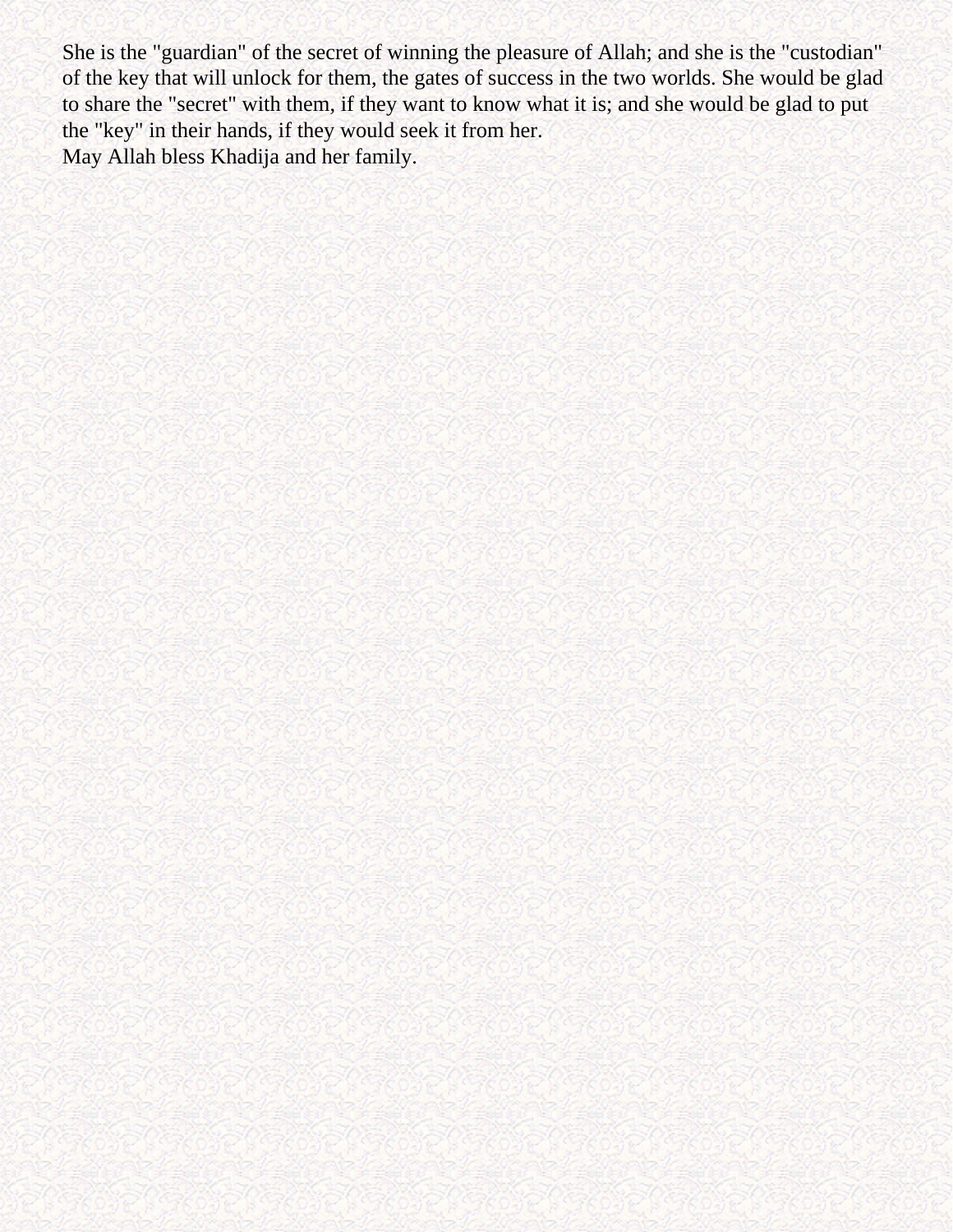# **CHAPTER I**

# **Makka in the Sixth Century**

<span id="page-4-0"></span>Makka in the sixth century AD. was an important emporium in Arabia. It was at the crossroads of international commerce and trade. Cargoes coming from India such as spices, fruits, grain, ceramics and textiles, were unloaded at the ports of Yemen, and were carried from there, with the produce of Southern Arabia itself, such as coffee, medicinal herbs, aromatics, and perfumes, by camel caravans to Makka, and thence, to Syria and through Syria to the Mediterranean world.

Makka itself was the destination of many of the caravans of the "Incense Road" of Arabia and of the "Spice Road" of India. Other caravans passed through Makka and Yathrib on their way to various destinations in the north where they made a link-up with the caravans of the Silk Road of China.

The caravans coming from the north, also halted in Makka. They changed their camels and horses, replenished their supplies and then marched on to the ports in the south of the peninsula, on the Arabian Sea.

Makka was also a center for the exchange of goods and commodities, both for the sedentary and nomadic Arabian tribes; and it was a point of distribution of agricultural produce and manufactured goods to the hinterland of Hijaz. The tribesmen came from as far away as central Arabia and even eastern Arabia, to buy those goods which were not available in their territories. Most of this inter-tribal trade was carried on in Makka by the barter system. The Quraysh of Makka was the most important tribe of Western Arabia. All its members were merchants. By providing trans-shipment of silk from China, produce from East Africa and treasures from India - the Quraysh dominated trade between the civilizations of the East and those of the Mediterranean.

Clearly much of this trade was in luxury goods but ordinary goods were traded too, such as purple cloth, clothing, plain, embroidered or interwoven with gold, saffron, muslin, cloaks, blankets, sashes, fragrant ointments, wine and wheat.

In this manner, the production, sale, exchange and distribution of goods had made the Quraysh quite rich. But there was one more thing to make them rich. Makka housed the Kaaba with its famous Black Stone. The Arabs came to Makka to perform pilgrimage at the Kaaba. For them, Makka held the same sanctity that Jerusalem did for the Jews and the Christians.

Kaaba was the pantheon of the idols of the various Arabian clans and tribes. The pilgrims brought rich and exotic offerings with them for the idols they worshipped. When the pilgrims left Makka to return to their homes, the priests of the pantheon appropriated all the offerings for themselves. The pilgrim traffic was a very lucrative source of revenue for the citizens of Makka.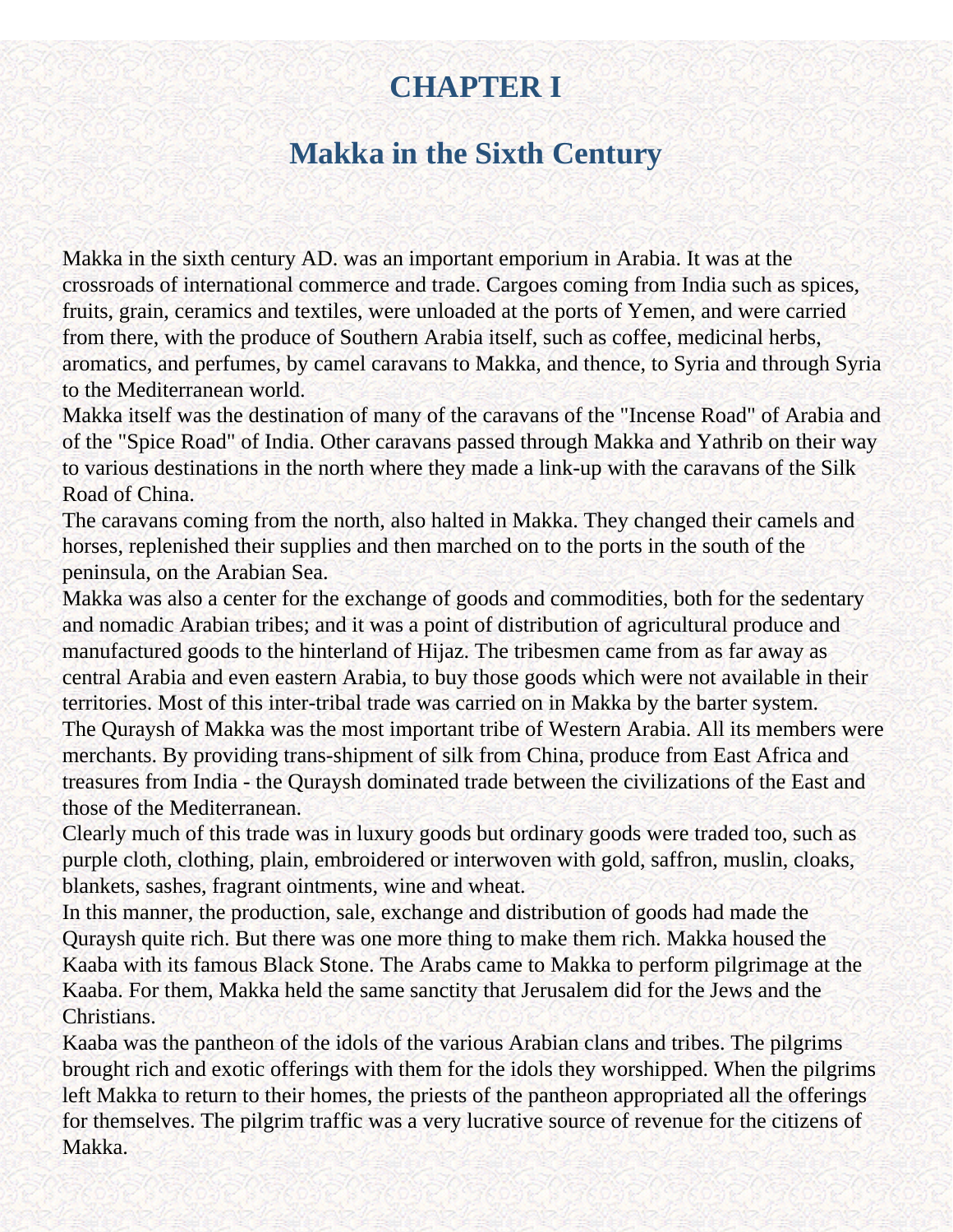If the Quraysh of Makka did not engage in trade for themselves, they would still become rich merely by providing the vast range of services, which they did, on a year-round basis, to the caravans - both northbound and southbound - and to the pilgrims. But many of them were enterprising merchants as noted before, and brought much wealth to Makka from the neighboring countries.

Though the merchants of Makka sent only one caravan to Syria and one to Yemen in the whole year, there were numerous other little caravans which plied between various points within the Arabian peninsula throughout the year. Most of them either originated in Makka or they passed through Makka. Therefore, the caravan traffic in Makka was quite brisk. The caravans varied in size. They ranged from "local" caravans of as few as ten camels to "international" caravans of as many as thousands of camels. The organization of caravans was a major industry in Arabia.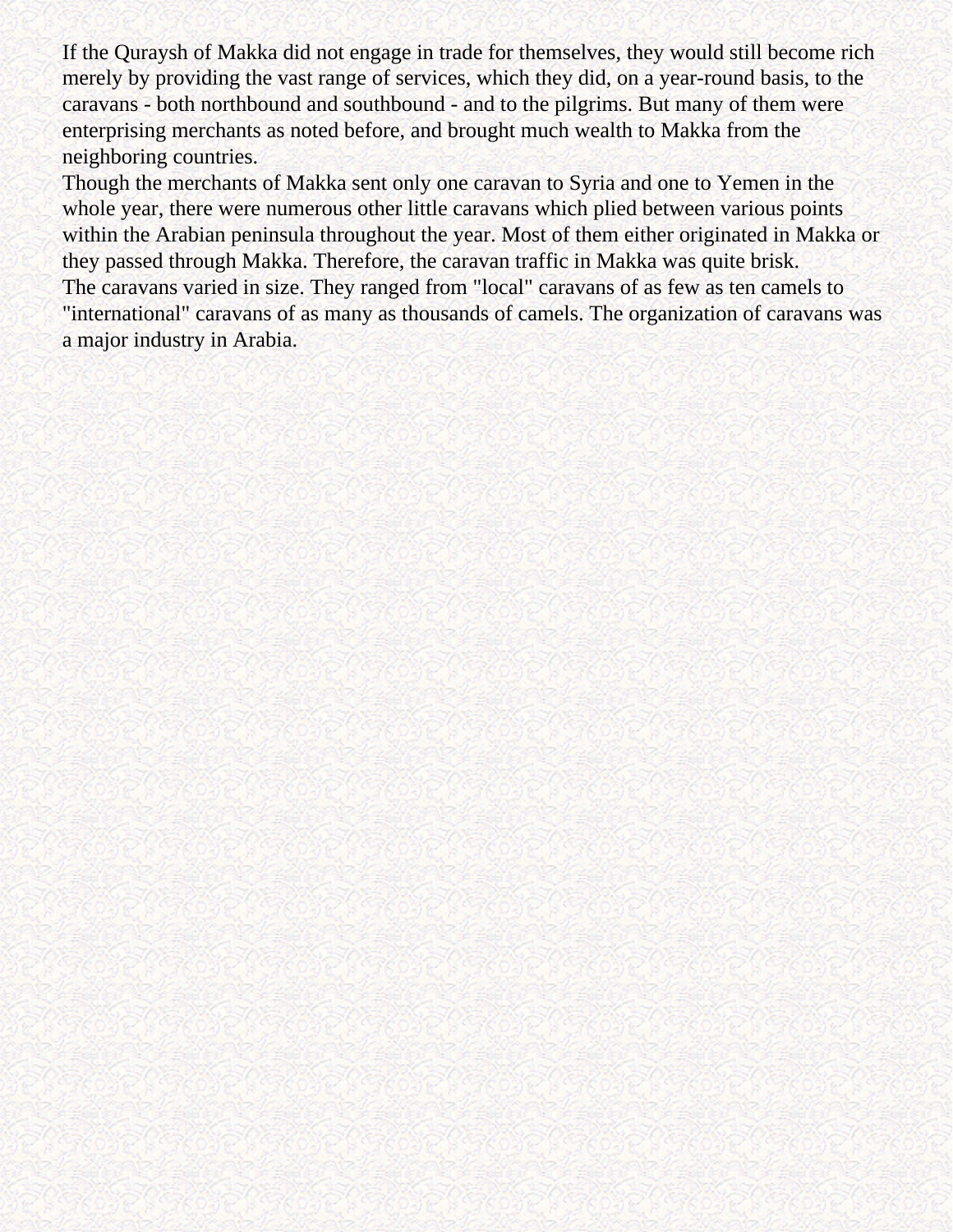# **CHAPTER 2**

# **Early Life of Khadija tul Kubra (R)**

<span id="page-6-0"></span>Khadija was born in Makka. She was the daughter of Khuwayled bin Asad bin Abdul Uzza bin Qusayy. Qusayy was the common progenitor of her line as well as the line of Muhammed Mustafa of the clan of Bani Hashim, and the future Prophet of Islam (may Allah bless him and his Ahlel Bayt). She thus belonged to a collateral branch of the Bani Hashim. Next to Bani Hashim itself, her family was the noblest and the most honorable in all Arabia. Her family was distinguished not only by its opulence but also by Jl the content of its character. Khuwayled, the father of Khadija, was, like most other memhers of the tribe of the Quraysh of Makka, also a merchant. Like most of them, he too had made a fortune in foreign trade. The merchants of Makka put together two caravans every year - one in summer and one in winter. They sent the "summer caravan" to Syria and the "winter caravan" to Yemen. These caravans carried the produce of the desert, and the goods manufactured in Makka and the surrounding areas, and sold them in the markets of Syria and Yemen. They also sold pedigreed horses in Syria. These horses were valued very highly in Syria and in the neighboring countries. After selling their merchandize and their horses, the traders bought grain, olive oil, fruits, coffee, textiles, luxury goods and other manufactured items for sale in Makka. They thus made profit at both ends of the journey.

(This trade of Makka has been referred to in Quran Majid in Sura Quraysh, the 106th chapter).

Foreign trade was the entire basis of the economic life of Makka. Makka had neither arable lands nor water for irrigation.

The Makkans, therefore, could not grow their own food. To feed themselves, they depended upon their trade with Syria and Yemen. With the profits they made in their trade, they bought grain and other necessities of life.

Each caravan had a leader. This leader had to be a man of some exceptional qualities. Upon his judgment and decisions depended the physical safety and the success of the caravan in its business of selling and buying. He was responsible for protecting the caravan from the brigands and the predators of the desert. This he did by recruiting warriors from various tribes, and by forming a squad or squads out of them, depending upon the size of the caravan. This squad accompanied the caravan to its destination. All caravans bound for distant destinations travelled under military escort.

The caravan-leader also had to be gifted with a "sixth sense" to guide him in the trackless desert during the day, and he had to have the ability to determine directions at night. He, therefore, had to have the knowledge of the relative position of the stars. He also had to assure beforehand the availability of water during the long journey north to Syria or south to Yemen.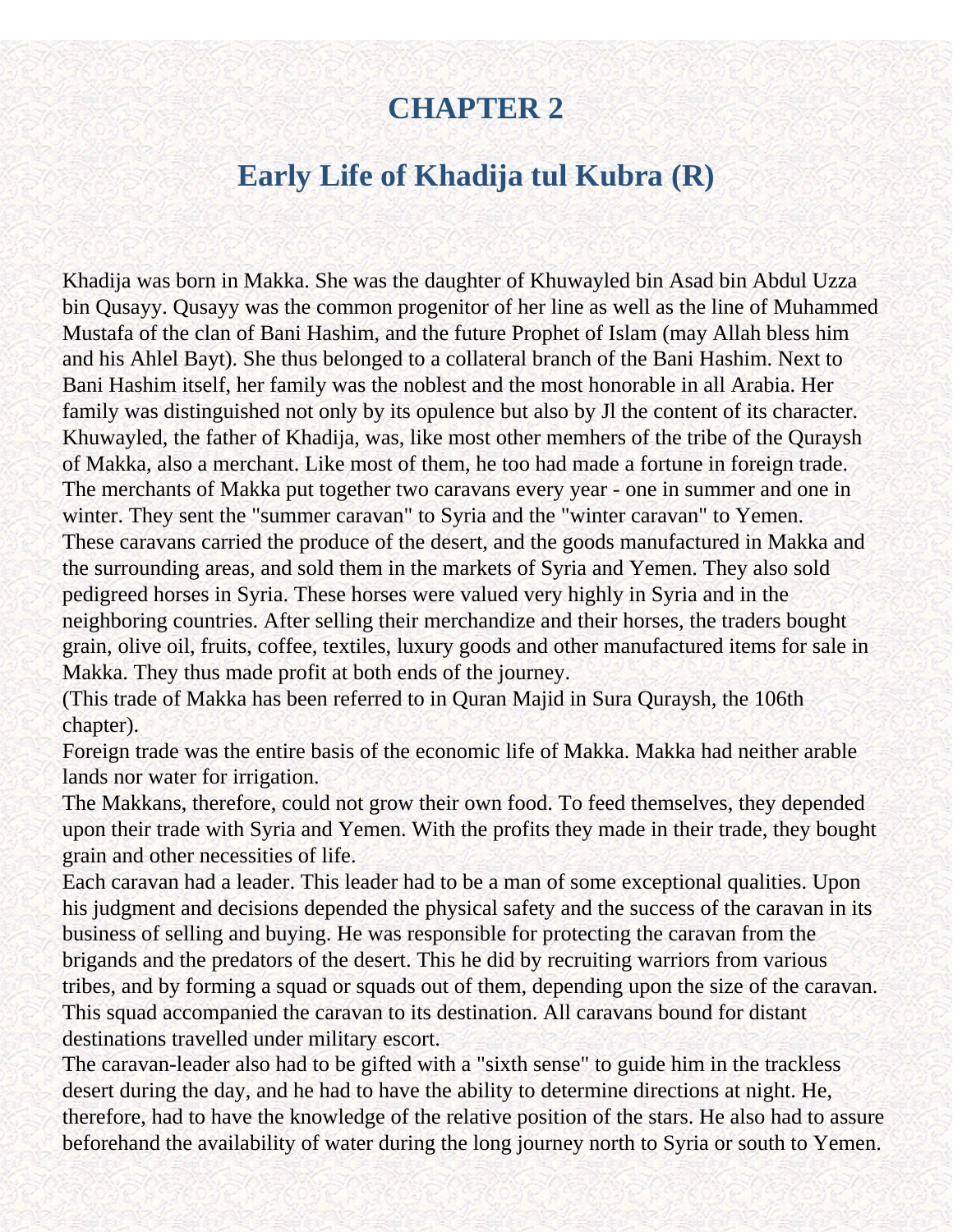He also had to take precautionary measures against such unforeseen hazards as sand-storms and flash floods. He also had to have the ability to administer "first aid" to a traveller if he became sick or was injured. In other words, he had to be a man capable of handling any emergency. The merchants of Makka, therefore, selected a leader for their caravans after thoroughly investigating his antecedents. A screening panel of experienced travellers appraised all candidates for the post.

The panel was not satisfied by anything less than the proven ability of a candidate to "navigate" skillfully in the uncharted "sea" of sand, and his success in bringing the convoys of the "ships of the desert," (= the camels), and their cargoes, home safely. To be acceptable to the panel, a candidate had to show that he had thorough familiarity with the logistics of the caravans; and his "credentials" had to be impeccable.

Khadija's mother had died in or around A D. 575; and Khuwayled, her father, died in or around AD. 585. Upon his death, his children inherited his fortune, and divided it among themselves. Wealth has its own perils. It can tempt one to live a life of idleness and luxury. Khadija subconsciously understood the ambivalent character of wealth, and made up her mind not to let it make her an idler. She was endowed with such extraordinary intelligence and force of character that she overcame the challenge of prosperity, and decided to build an empire upon her patrimony. She had many siblings but among all of them, she alone had "inherited" their father's ability to become rich. But she demonstrated very soon that even if she had not inherited a fortune from her father, she would have made one for herself. After the death of Khuwayled, Khadija took charge of the family business, and rapidly expanded it. With the profits she made, she helped the poor, the widows, the orphans, the sick and the disabled. If there were any poor girls, Khadija married them off, and gave them dowry. One of her uncles acted as her adviser in business matters, and other members of the family also assisted her in the management of business if and when she sought their assistance. But she didn't depend upon anyone else to make her decisions. She trusted her own judgment even though she welcomed advice and considered it. The senior members of her family knew that one thing she didn't like was paternalism.

Most of the traders who had cargo to sell in Syria or Yemen, travelled with the caravans to oversight all transactions in person. But there were occasions when a trader was unable to leave Makka. In such an event, he engaged a man to go in his stead, with the caravan. The man chosen for this purpose, had to be one with good reputation for his probity and for his sound business sense. Such a man was called an agent or a manager.

Khadija herself was a homebody and her brothers and cousins also did not show any interest in travelling with the caravans. She, therefore, recruited an agent whenever a caravan was outfitted to go abroad, and made him responsible for carrying her merchandize to the foreign markets and for selling it in those markets. By judicious selection of her agents, and by selling and buying at the right time and at the right place, she was able to make fantastic profits, and in due course, became the richest merchant in Makka. Ibn Sa'ad says in his Tabqaat that whenever caravans of the Makkan merchants set out on their journey, the cargo of Khadija alone was equal to the cargo of all other merchants of Quraysh put together. She had, it was obvious to everyone, the proverbial "golden touch." If she touched dust, it turned into gold. The citizens of Makka, therefore, bestowed upon her the title of the Princess of the QuMysh.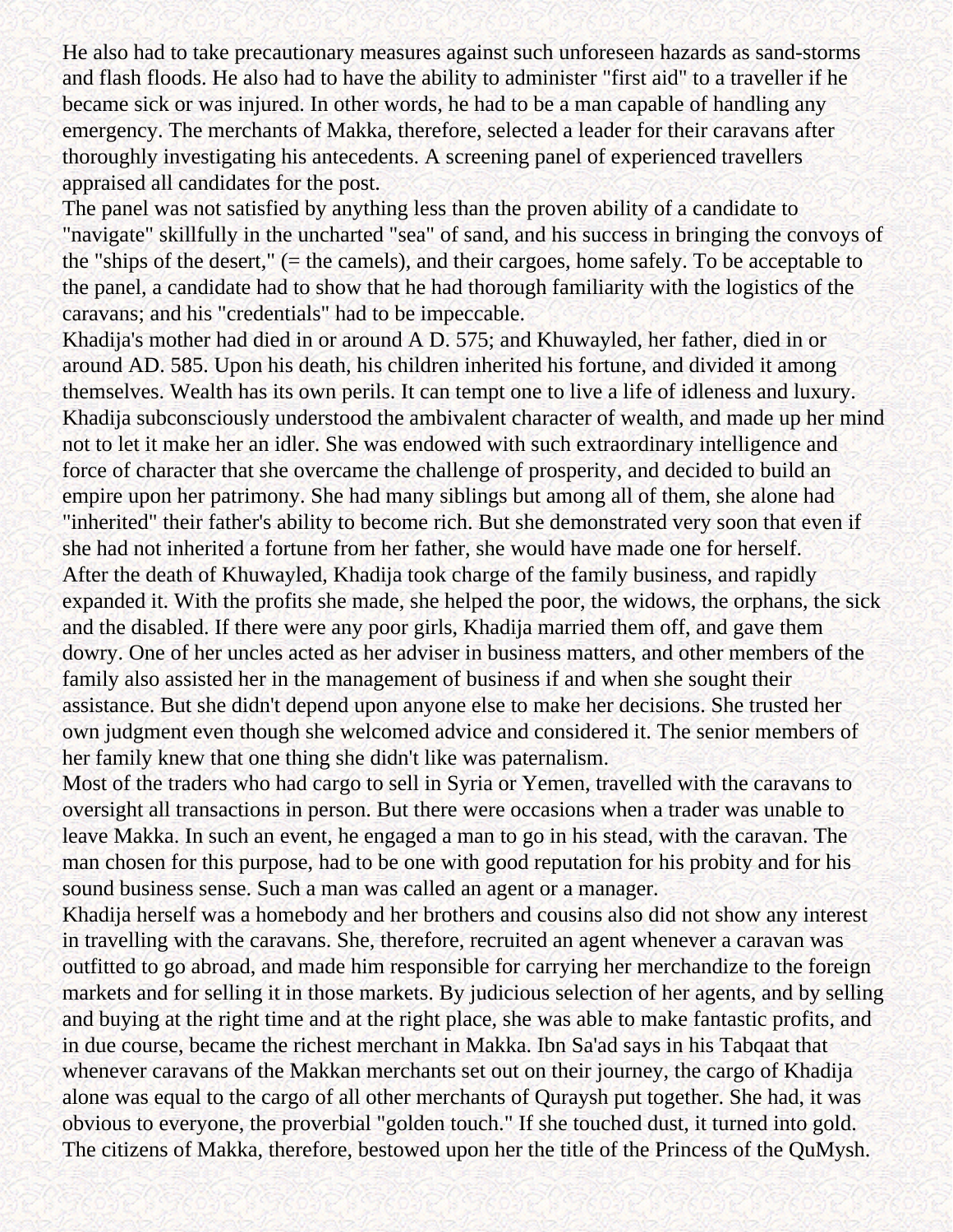They also called her the Princess of Makka.

Arabia at this time was a pagan society, and the Arabs worshipped a multitude of idols and fetishes who, they believed, had the power to bring good fortune to them. But their idolatry was crude and primitive, and their habits, customs and characteristics were repulsive. Drunkenness was one of their many vices, and they were incorrigible gamblers. They were wallowing in a pit of error and ignorance. Quran Majid has borne testimony to their condition in the following verse:

IT IS HE WHO HAS SENT AMONGST THE UNLETTERED AN APOSTLE FROM AMONG THEMSELVES, TO REHEARSE TO THEM HIS SIGNS, TO SANCTIFY THEM, AND TO INSTRUCT THEM IN SCRIPTURE AND WISDOM, - ALTHOUGH THEY HAD BEEN, BEFORE, IN MANIFEST ERROR; (Chapter 62; verse 2)

But the country was not altogether devoid of individuals who found idolatry repugnant. These individuals, who were very few in number, were called "Hanifs," i.e., men and women "who had turned away from idol worship." Makka also had a sprinkling of these "hanifs," and some of them were in the clan of Khadija herself. One of them was her first cousin, Waraqa bin Naufal.

Waraqa was the eldest of all his siblings, and his hair had all turned grey. He castigated the Arabs for worshipping idols and for deviating from the true faith of their forebears - the prophets Ibrahim (Abraham) and Ismael. Ibrahim and Ismael had taught the lesson of Tauheed - the doctrine of the Unity of the Creator. But the Arabs had forgotten that lesson, and had become polytheists. Waraqa despised them for their polytheism and their moral turpitude. He himself followed the religion of Prophet Ibrahim, the true and faithful slave of Allah. He never associated any partner(s) with Allah. He did not drink and he did not gamble. And he was generous to the poor and the needy.

One of the most hideous customs of the Arabs of the times was that they buried their female infants alive. Whenever Waraqa heard that someone intended to bury his daughter alive, he went to see him, dissuaded him from killing his daughter, and if the reason for the contemplated murder was poverty, he ransomed her, and brought her up as his own child. In most cases, the father later regretted his error, and came to claim his daughter. Waraqa exacted from him a pledge to love his daughter, and to treat her well, and only then let him take her back.

Waraqa lived in the twilight of the pagan world. That world was soon going to be flooded with the Light of Islam - the Religion of Allah, par excellence - the Pristine Faith, first promulgated, many centuries earlier, by Ibrahim (Abraham), the Friend and Messenger of Allah. Allah had already chosen His slave, Muhammed Mustafa ibn Abdullah, of the clan of Bani Hashim, to be His new and His last Messenger to the world. The latter was living in Makka at the same time as Waraqa but had not proclaimed his mission yet.

Waraqa was one of the very few people in Makka who were educated. He is reported to have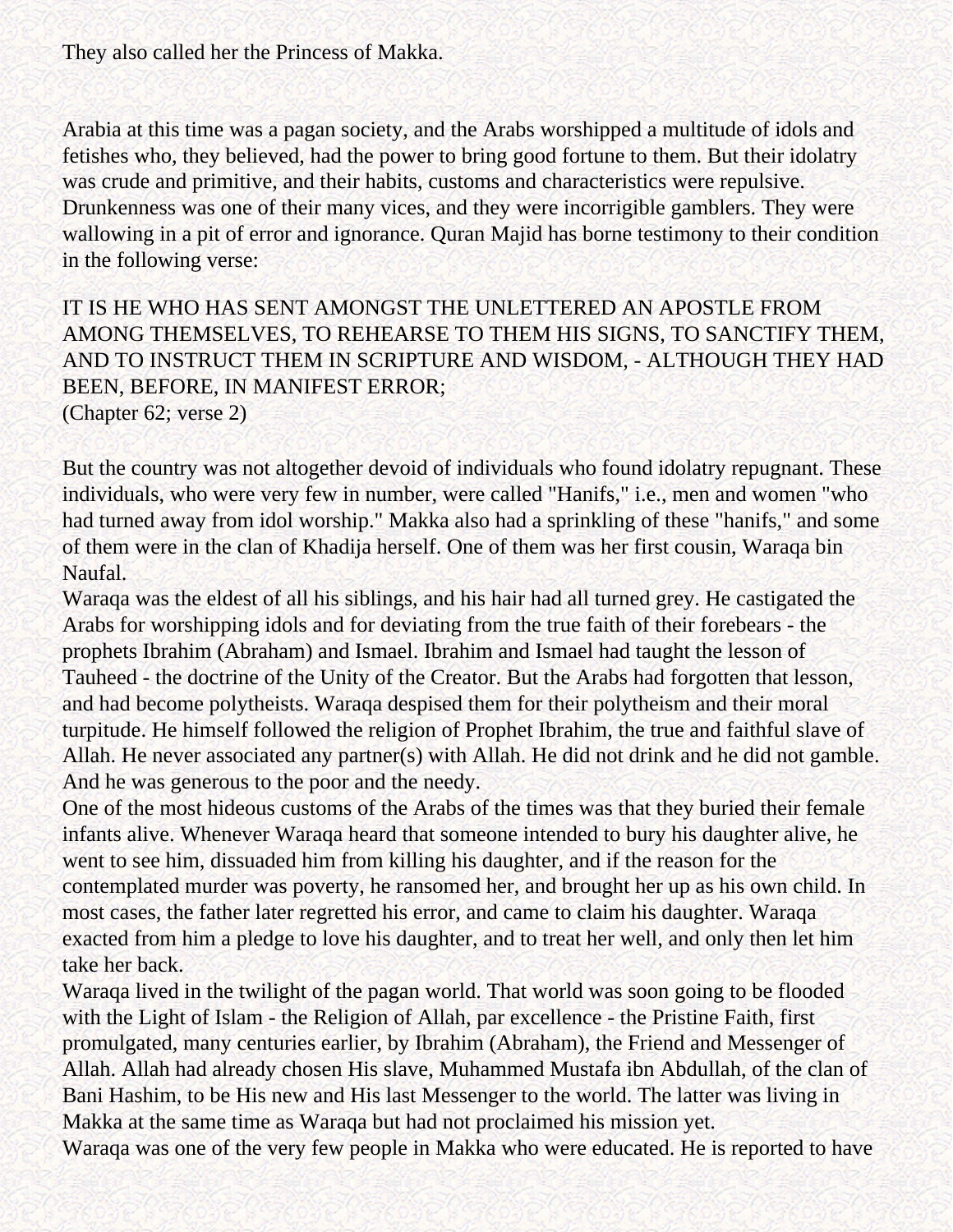translated the Bible from Hebrew into Arabic. He had also read other books written by the Jewish and Christian theologians. He was a desperate seeker of truth in the darkness of a world growing darker, and longed to find it before his own death, but did not know how. Khadija was strongly influenced by the ideas of Waraqa, and she shared his contempt for the idols and the idolaters. She did not associate any partner(s) with the Creator. Like Waraqa and some other members of the family, she too was a follower of the prophets Ibrahim and Ismael.

Khadija was a Muwahhid (monotheist)!

What Khadija did not know at this time was that within a few years, her destiny was going to be intertwined with the destiny of Muhammed Mustafa, the apostle of Monotheism (Tauheed); and with the destiny of Islam, the creed of Monotheism.

Arabia, before Islam, had no political organization in any form, and had no basic structure of any kind. There were no courts or police or a system of justice. Therefore, there was no apparatus to control crime, or to inhibit criminals. If an Arab committed a crime, he didn't feel any remorse. Instead, he boasted that he was capable of being utterly reckless, brutal and ruthless.

The whole peninsula was a masculine-dominated society. A woman had no status whatsoever. Many Arabs believed that women were bringers of bad luck. In general, they treated women more like chattel than like individuals. A man could marry any number of women he liked. And when he died, his eldest son "inherited" all of them except his own mother. In other words, he married all his step-mothers. Such a thing as a code of ethics simply did not exist to inhibit him in any way. Islam placed this foul practice under proscription.

The pre-Islamic Arabs were semi-savages. An Arab spent his life in lawless warfare. Killing and plundering were his favorite professions. He tortured his prisoners of war to death, and torturing animals was one of his favorite pastimes. He had a perverse sense of honor which led him to kill his own infant daughters. If his wife gave birth to a daughter, he was unable to conceal his anguish and displeasure.

WHEN NEWS IS BROUGHT TO ONE OF THEM, OF (THE BIRTH OF) A FEMALE (CHILD), HIS FACE DARKENS, AND HE IS FILLED WITH INWARD GRIEF! WITH SHAME DOES HE HIDE HIMSELF FROM HIS PEOPLE, BECAUSE OF THE BAD NEWS HE HAS HAD! SHALL HE RETAIN IT ON (SU~RANCE AND) CONTEMPT, OR BURY IT IN THE DUST? AH! WHAT AN EVIL (CHOICE) THEY DECIDE ON. (Quran Majid. Chapter 16; verses 58, 59)

In most cases an Arab killed his daughter out of his fear that she would be made a prisoner in the inter-tribal wars, and therefore, a slave of the enemy, and her status as a slave would bring disgrace to his family and tribe. He could also kill her out of his fear of poverty. He believed that his daughter would become an economic liability to him. Islam made the killing of children a capital offence.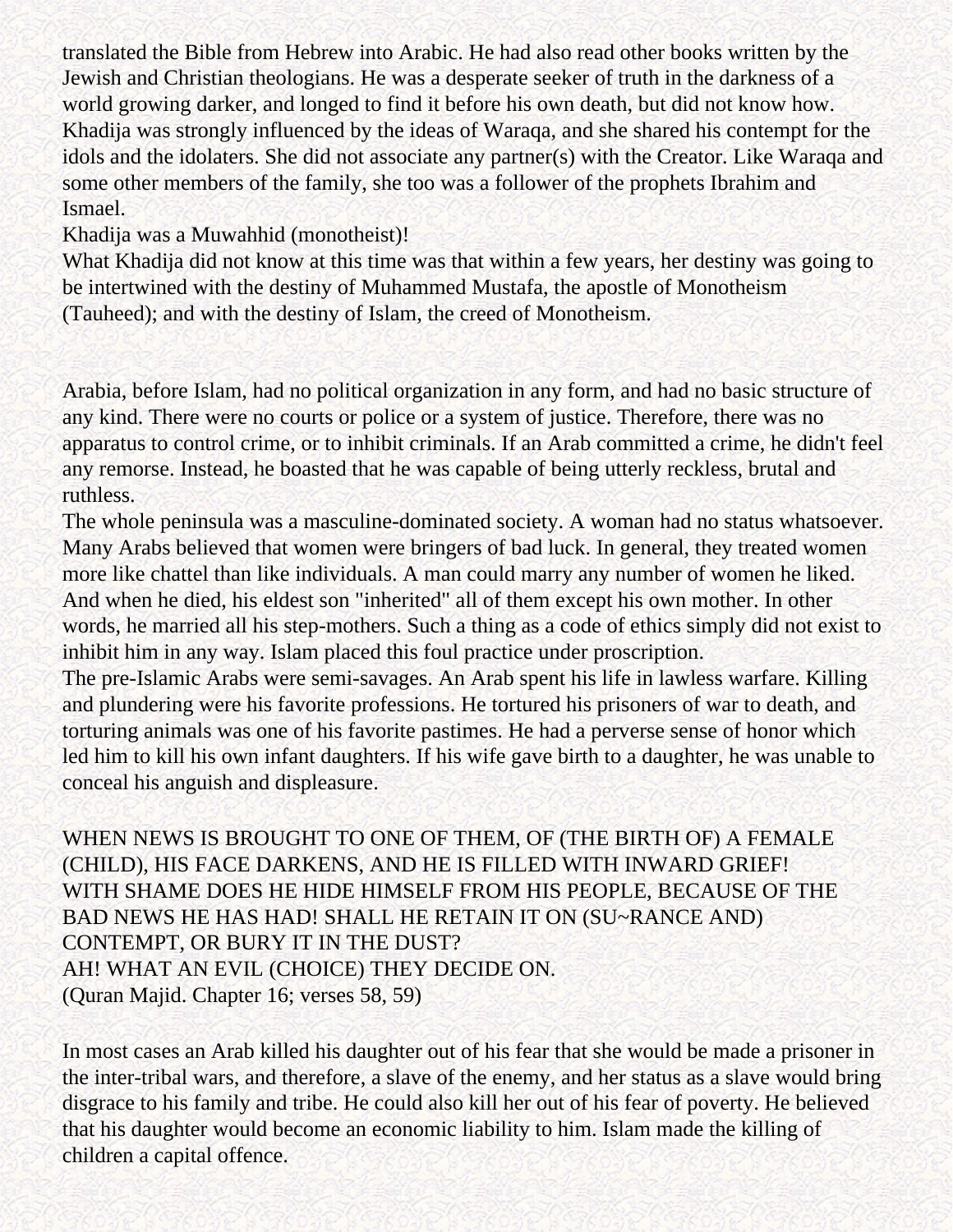### KILL NOT YOUR CHILDREN FOR FEAR OF WANT: WE SHALL PROVIDE SUSTENANCE FOR THEM AS WELL AS FOR YOU. VERILY THE KILLING OF THEM IS A GREAT SIN.

(Quran Majid. Ch. 17; verse 31)

There were also those Arabs who did not kill their daughters but they deprived them of all their rights. They figured that since their daughters, when married, would go to other men's homes, they ought not to spend anything on them.

It was such an environment in which Khadija was born, grew up and lived - an "anti-woman~ environment.

From her home in Makka, Khadija controlled an ever-growing business which spread into the neighboring countries. What she had succeeded in achieving, would be remarkable in any country, in any age, and for anyone - man or woman. But her achievement becomes doubly remarkable when one takes into account the "anti-woman" orientation of the Arab society. This is proof of her ability to master her destiny by her intelligence, strength of will and force of character. Her compatriots acknowledged her achievements when they called her the princess of the Quraysh and the princess of Makka, as noted before.

But even more remarkably, Khadija also earned a third title. She was called "Tahira" which means "the pure one." Who bestowed the title of Tahira upon her? Incredibly, it was bestowed upon her by the same Arabs who were notorious for their arrogance, conceit, vanity and male chauvinism. But Khadija's conduct was so consistently exemplary that it won recognition even from them, and they called her "the pure one."

It was the first time in the history of Arabia that a woman was called the Princess of Makka and was also called Tahira. The Arabs called Khadija the princess of Makka because of her affluence, and they called her Tahira because of the immaculacy of her reputation. They were also aware that she was a highly cultivated lady. She was thus a personage of distinction even in the times before Islam - the Times of Ignorance.

It was inevitable that Khadija would attract the attention of the Arab nobles and princes. Many among them sent proposals of marriage to her. But she did not consider any of them. Many of these nobles and princes were persistent in seeking her hand in marriage. Not discouraged by her refusal, they sought out men and women of influence and prestige to intercede for them with her. But she still spurned them all. She perhaps didn't attach much importance to the guardians of the male-dominated and "anti-woman" society.

Khadija's refusal to accept the offers of marriage sent by the high and the mighty of Arabia, gave rise to much speculation as to what kind of man she would like to marry. It was a question that Khadija herself could not answer. But her destiny knew the answer; she would marry a man who was not only the best in all Arabia but was also the very best in all creation. It was her destiny which prompted her to turn down offers of marriage sent by commonplace mortals.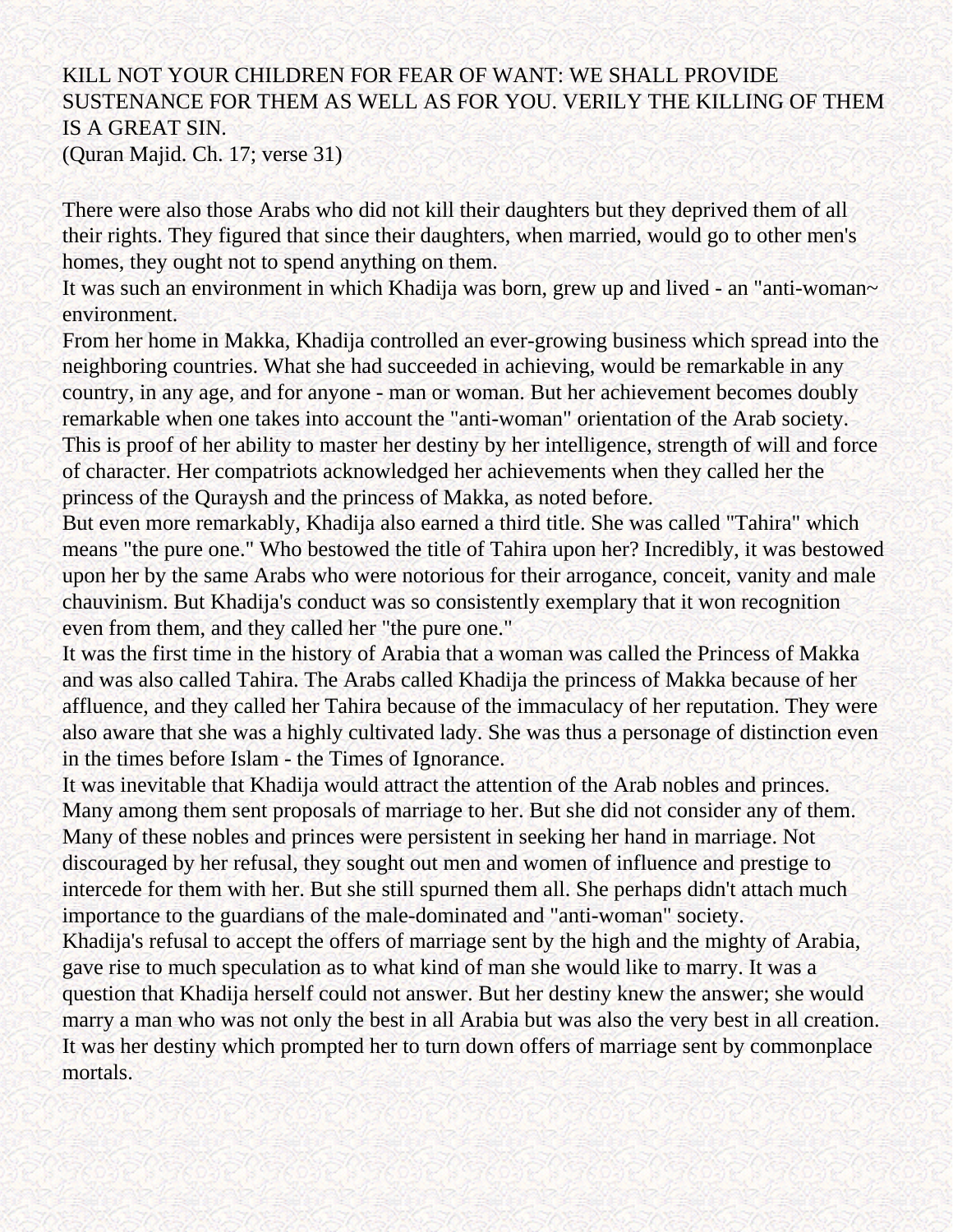# **CHAPTER 3**

# **Muhammed Mustafa (S), The Future Prophet of Isklm**

<span id="page-11-0"></span>Though Arabia did not have any government - national, regional or local - the city of Makka was dominated by the tribe of Quraysh, as noted before. Quraysh was composed of twelve clans. These clans shared responsibility for maintaining a modicum of law and order in the city.

One of the clans of Quraysh was Bani Hashim. Each clan had its own leader. The leader of Bani Hashim was Abu Talib ibn Abdul Muttalib ibn Hashim ibn Abd Manaf ibn Qusayy. Like his forefathers, Abu Talib was also a merchant. In addition to being the chief of the clan, he was also the guardian of the Kaaba - the House of Allah - built in Makka, many centuries earlier, by the prophets Ibrahim and Ismael, and dedicated by them to the service of Allah Ta'ala.

Abu Talib had a younger brother called Abdullah. In A.D. 570, Abdullah went to Syria with a caravan. A few months before his departure to Syria, he had been married to Amina bint Wahab, a lady of Yathrib (Medina).

On his return journey from Syria, Abdullah fell ill and died. He was only 17 years old at his death. When he left Makka, his wife was pregnant, and she was living in the house of her brother-in-law, Abu Talib. Two months after the death of Abdullah, her child - a boy - was born. His grandfather, Abdul Muttalib, gave him the name Muhammed. Muhammed was born on June 8, 570, in the house of his uncle, Abu Talib, in Makka.

The infant Muhammed was, some day, going to be handpicked by Allah Ta'ala to be His Messenger to the whole world, and he was going to change the destiny and the history of mankind forever.

Muhammed was six years old when his mother, Amina the daughter of Wahab, died, after a brief illness. Upon her death, his grandfather, Abdul Muttalib, took him to his home. But only two years had passed when Abdul Muttalib also died.

Abdul Muttalib had ten sons. When he was on his deathbed, he called all of them, and designated his son, Abu Talib, as the new chief of the clan of Bani Hashim. He also made Abu Talib the guardian of Muhammed. Both Abu Talib and Abdullah, the father of Muhammed, were the sons of the same mother, whereas Abdul Muttalib's other sons were born of his other wives.

Abu Talib brought Muhammed into his house. Muhammed came, he saw and he conquered all. Abu Talib and his wife lavished all their love upon him. They loved him more than they loved their own children. Muhammed was born in their house. His birth in their house had made it a house of many blessings; and now, after the death of Abdul Muttalib, he had returned to it.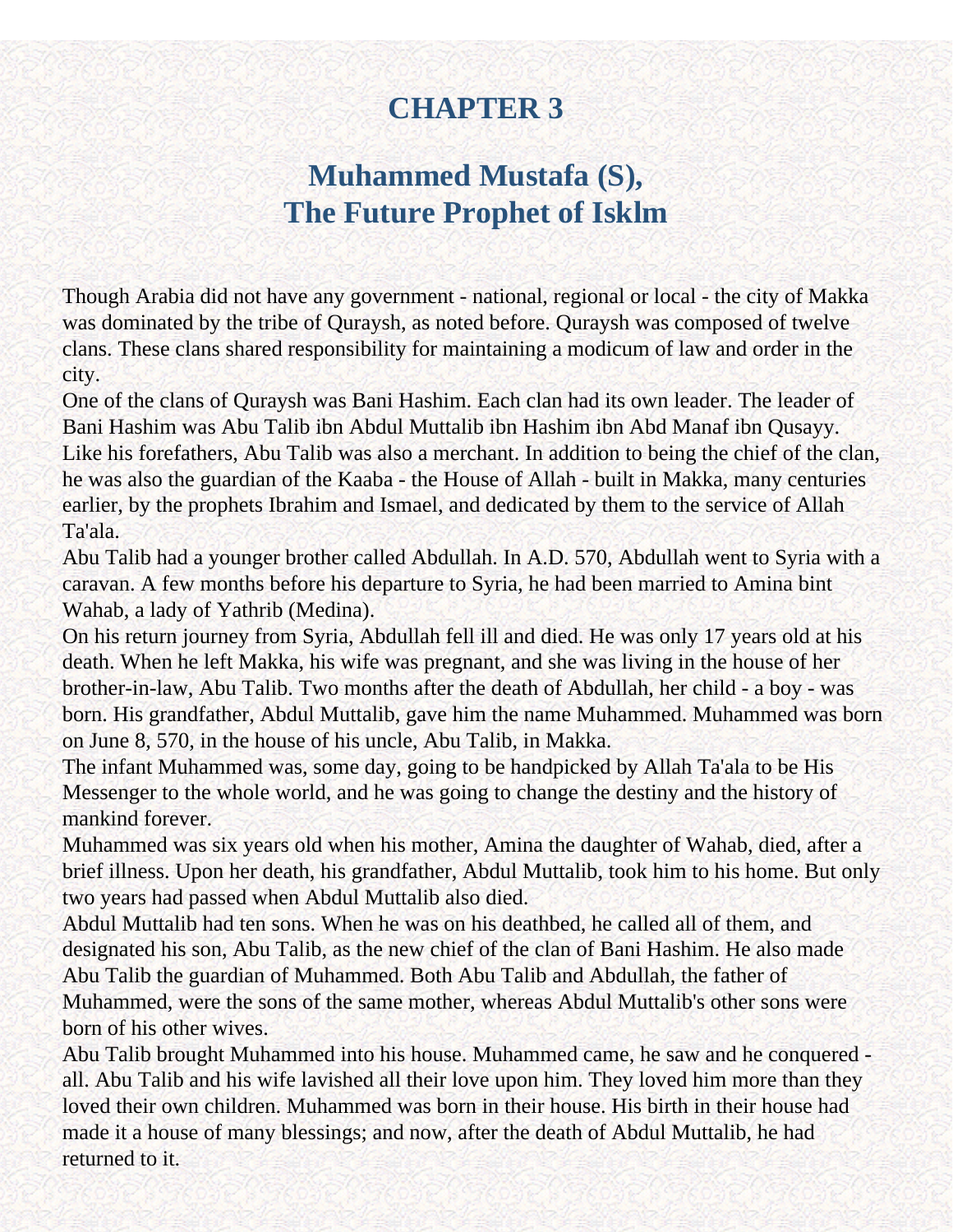When Muhammed was a child, he didn't show any interest in the toys and the frolics of children. In his boyhood, he didn't show any interest in games and sports, or in the company of other boys of his own age. As young as he was, he preferred solitude to company.

Like other members of the tribe of Quraysh, Abu Talib also sent his merchandize to Syria and to Yemen every year. Sometimes he went in person with the caravans, and at other times, he engaged an agent who sold his merchandize in the markets of those countries. In A D. 582 Abu Talib decided to visit Syria with a caravan. His nephew, Muhammed, was 12 years old at this time. Abu Talib loved him so much that he could not bear to part company with him even for a few months. He, therefore, took him to Syria with him. Muhammed was a precocious boy, and notwithstanding his extreme youth, was a highly gifted observer. In course of his journey and during his sojourn in Syria, he carefully observed the people and their customs, mores, modes of worship, costumes, speeches and dialects. And whatever he saw, he remembered. Upon his return to Makka, he could recreate his experience from beginning to end, and he could recollect all his observations in vivid and graphic detail. He never forgot anything; in fact, he had "total recall." And though he was young in years, he was mature in wisdom and in plain common sense. Abu Talib was aware that Muhammed was wise and intelligent beyond his years and his experience. He, therefore, did not treat him like a minor but showed him all the respect due to an adult in Arab society.

Soon young Muhammed entered his teens. Though now on the threshold of young manhood, he still didn't take any interest in the pleasures that other young men seek. He eschewed levity of all kinds and as noted before, he preferred to be alone with his thoughts. He had the opportunity to satisfy this predilection when he grazed the sheep of his uncle. He was all alone under the immense vault of the sky. The silent and the brooding desert rolled up to the horizons, and seemed to encourage and to invite him to reflect upon the wonders of creation, the mysteries of heaven and earth, and the meaning and purpose of life. He surveyed the landscape from horizon to horizon, and it appeared to him as if a vast, cosmic solitude was the only °presence" to keep him company. Solitude to him appeared to be a new "dimension" of his world.

By the time Muhammed was out of his teens, the people of Makka had begun to take notice of him. They knew that he never deviated from rectitude, and he never erred. They also noted that he didn't talk much but when he did, he spoke only the truth, and he spoke only the words of wisdom. Since the Makkans had never heard him utter a falsehood, they called him "Sadiq" (=the Truthful).

Within a few more years, the citizens of Makka were going to bestow another title upon Muhammed. Knowing that he was highly conscientious, many of them began to deposit their cash, their jewelry and ornaments, and other valuables with him for safe-keeping. Whenever anyone wanted his deposits back, Muhammed returned them to him. There never was an occasion when any repayment went by default. After such experience with him, over several years, they began to call him "Amin" (=the Trustworthy). He and he alone was called Sadiq and Amin by the Makkans.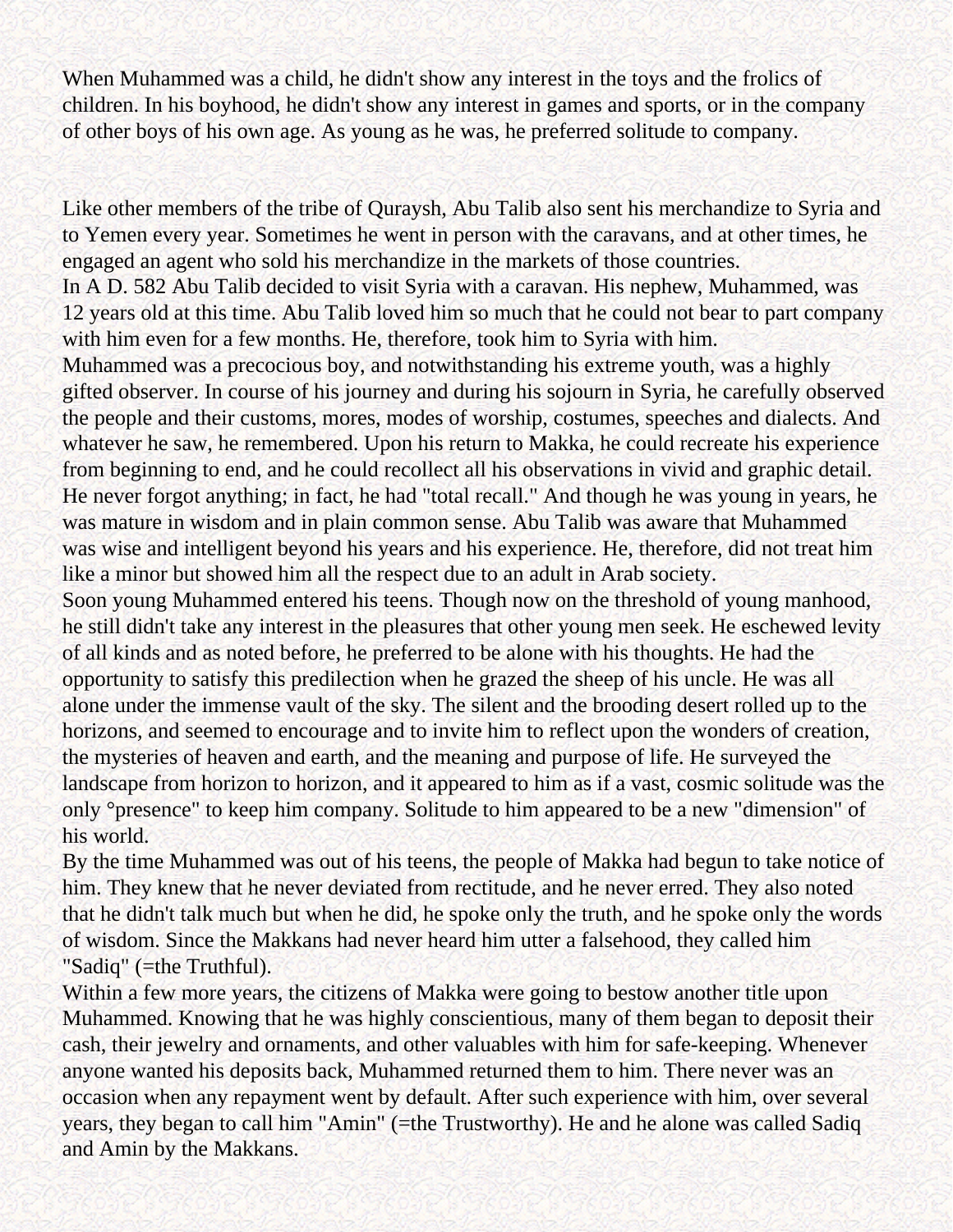A. Yusuf Ali, the translator and commentator of Quran Majid, has explained the word Amin as follows:

"Amin = one to whom a trust has been given, with several shades of meaning implied: e.g., (1) worthy of trust, (2) bound to deliver his trust, as a prophet is bound to deliver his Message, (3) bound to act entirely as directed by the trust, as a prophet is bound to give only the Message of Allah, and not add anything of his own, and (4) not seeking any interest of his Own.

The pre-Islamic Arabs held every year a "season of fairs" in various parts of the country. Some of these fairs were held in Makka or in the environs of Makka. Well-known among them were the fairs of Ukkaz, Majanna and Dhul-Majaz. Muhammed visited these fairs whenever it was convenient for him to do so.

All these fairs were held in the four sacred months of Rajab, Dhil-Qaada, Dhil-Hajj and Moharram, according to ancient Arab tradition. During these four months, there was a total embargo on all kinds of violence, warfare, plunder and brigandage. At the very beginning of the "season of peace," a general truce went into effect. This truce was recognized and respected by all Arabian tribes.

Merchants, farmers and craftsmen gathered at these fairs from far and near to sell, to buy and to exchange. They brought the best of their products with them, and proudly exhibited them. The other arts of peace, poetry among them, were cultivated during the suspension of hostilities.

Poetry was the first love of the Arabs. If poetic talent was discovered in any tribe, it was an occasion, for each and all, to celebrate. The other tribes, friendly to it, presented their congratulations to it, for producing such talent. The Arabs were great aficionados of Arabic words and the multiple nuances of their meanings. They called themselves the "sons of Arabic." In these fairs the poets read their latest compositions, and held their audience spellbound with the "pyrotechnics" of their eloquence. Eloquence was an attribute which the Arabs treasured as paramount in importance. One of their maxims was that the beauty of a woman is in her face; but the beauty of a man in his eloquence. They admired the skill of construction in an ode as much as the poet's felicity of expression. Weird-looking mystics of the desert and wild-looking soothsayers and the oracles of the tribes, regaled their audience with their cryptic speeches, parables and their esoteric prognostications, even though few, if any, could understand their language of symbolisms. Most Arabs believed that astral influence determined man's fate. The soothsayers, therefore, were held in great awe in the whole country; it was believed that they had the power to commune with the stars. Singers, dancers, entertainers, acrobats and magicians, all vied with each other for the attention of the public.

These fairs were also frequented by the saints, priests and holy men who preached their doctrines. They were all free to propagate their creeds and their ideas without fear of molestation from anyone during these four months. Peace and the arts of peace flourished against this panorama of untamed human vitality.

In these fairs, Muhammed found an opportunity to observe a cross-section of the inhabitants of the Arabian peninsula. He also studied, at first hand, the customs and beliefs of the people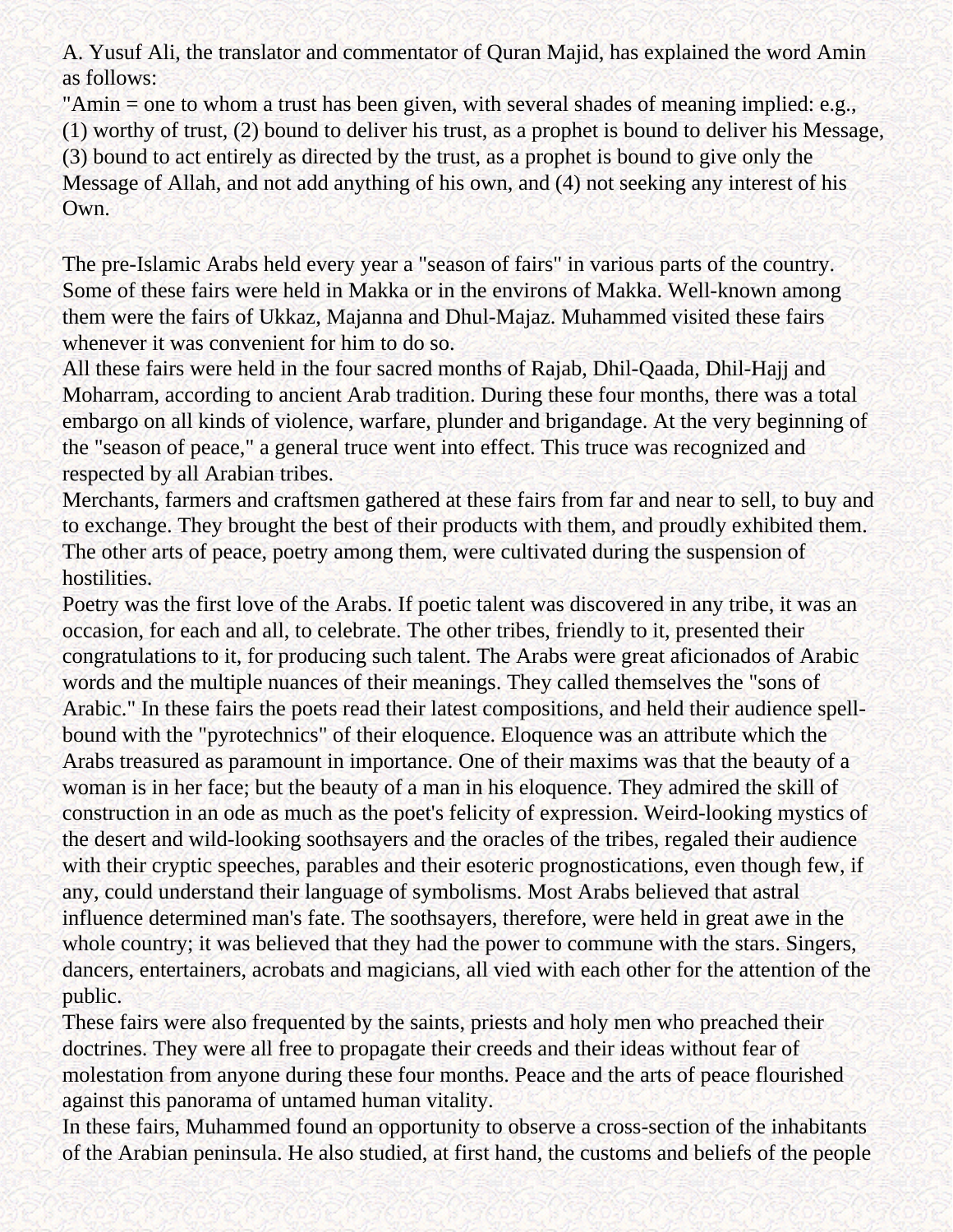of different social, cultural and geographical backgrounds.

In the spring of A D. 595, the merchants of Makka "assembled" their summer caravan to carry their merchandize to Syria. Khadija also had her merchandize ready but she had not found a man who would take charge of it as her agent. A few names were suggested to her but she did not consider them satisfactory.

Through some of his colleagues in the merchants' nguild" of Makka, Abu Talib learned that Khadija was in need of an agent who would take her cargo with the caravan to Syria and would sell it there.

It occurred to Abu Talib that his nephew, Muhammed, who was now 25 years old, would qualify for the job. He was anxious to find employment for him. He knew that he (Muhammed) had no experience as an agent but he also knew that he (Muhammed) would more than make up for such a lack by his exceptional talents. He had faith in the capacities and faculties of his nephew, and was confident that he had enough savvy to handle his responsibilities and duties as an agent to the entire satisfaction of his employer. Therefore, with his (Muhammed's) tacit agreement, he called on Khadija, and broached with her the subject of his (Muhammed's) candidacy, as her new agent.

Like most of the other citizens of Makka, Khadija had also heard about Muhammed. One thing she knew that she could not question, was his integrity. She sensed that she could trust Muhammed implicitly and explicitly. She therefore readily agreed to appoint him (Muhammed) as her agent. She did not consider his lack of experience a handicap, and said that she would, in any case, send her slave, Maysara - an experienced traveller - with him to assist him in his duties.

Khadija was a superb administrator and a consummate organizer. But she was also lucky. She had always been lucky in finding good agents for her business. Even though she was "successoriented," she was soon surprised to discover that with Muhammed as her agent, her luck soared as it had never done before. For Khadija, there never was in the past, and there never was going to be in the future, an agent like Muhammed. If she had the "golden touch" in her hand, he had the "blessed touch" in his.

Khadija and Abu Talib worked out the details of the new arrangement. And when Muhammed called on his new employer to sign the contract, she explained to him the specifics of the trade. He immediately grasped what she told him, and didn't ask any questions seeking clarification. Khadija told Abu Talib that the recompense she would pay to Muhammed for his services, would be the double of what she had paid to her other agents in the past.

What Khadija didn't know at this time was that it was the hand of destiny which was working behind this arrangement. Destiny had other plans for her and for Muhammed. Those plans transcended such mundane and picayune matters as making profit in a business enterprise, as events were very soon to show.

In the meantime, the "summer caravan" of the Makkan merchants had been equipped, and was ready for departure on its long journey. The merchants brought their cargo out of the warehouses to be loaded on camels. The documents were prepared and were signed. Provisions were taken, and guides and the escorts were engaged. At the appointed time,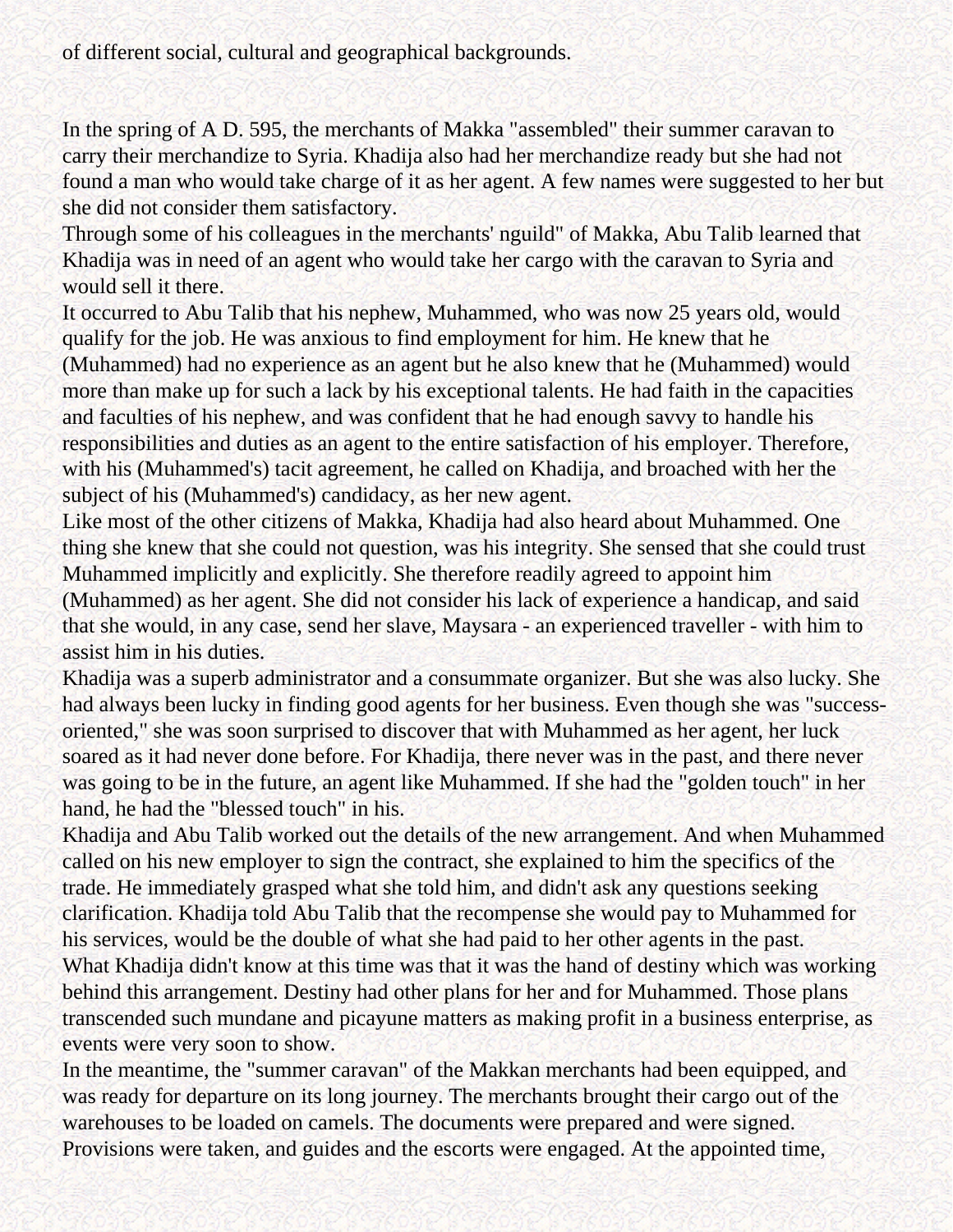Muhammed arrived with Abu Talib and his other uncles. They were greeted by an uncle of Khadija who was awaiting them with the "Bill of Lading" and the other documents. Muhammed had to take inventory of the merchandize that he was going to sell in Syria. With Maysara, he checked all items against the manifest, and found everything in order. Maysara had to do the paperwork relating to the sales and purchases. He was the record-keeper. Abu Talib gave special instructions to Maysara and to the leader of the caravan regarding the comfort and safety of Muhammed. They promised to do everything to make the journey pleasant and safe for him. Abu Talib and his brothers thanked them for showing solicitude for Muhammed's welfare. They prayed for his success in the new venture, and for his safe return. Then they committed him to the protection of Allah, and bade him farewell.

During summer, most caravans travelled at night to escape the murderous heat of the day, and they rested during the day. Travel during the day could be extremely exhausting both for the riders and for their camels and horses. Most caravans, therefore, left Makka "with the declining day," as the Arabs said, or when the sun had passed the zenith, and the heat was a little less oppressive.

Presently one of the outriders of the caravan rang a bell. The bell alerted all travellers that the caravan was ready to march. The crouching camels were made to stand, much against their will, and they showed their displeasure by protesting and snorting but took their position in the long train. About three hours before sunset, the leader of the caravan gave a signal, and the caravan was set in motion.

The caravan headed toward the north. The folks and the friends of the travellers lingered for some more time waving at them and watching, as the caravan receded into the distance. When the last camel disappeared beyond the hills, they also dispersed, and went to their homes. The new travellers rode pillion with the experienced travellers who showed them the sights which were familiar to them, and explained their peculiarities to the former. Maysara pointed out many interesting sights to Muhammed. The latter also recognized all the landmarks that he had seen on the road which he had traversed 13 years earlier with his uncle. Nothing had changed in those 13 years. Maysara proved to be a lively companion who could tell many pertinent stories and could recount numerous interesting incidents from his earlier travels. Muhammed found that other travellers were also cordial and friendly.

After nearly a month, the caravan arrived at its destination in Syria. Billeting arrangements had already been made for the weary travellers in an inn, and they all wanted to rest after enduring the rigors of a month-long journey over difficult terrain and in searing heat. They could take as much as a week to recuperate their vitality.

When the merchants had rested their aching limbs and were refreshed once again, they went into the market-place to dispose of the goods which they had brought from Makka. Some of it they sold against cash, and some of it they bartered for the Syrian goods. They had also to buy merchandize for the home market, and they sought and found many profitable bargains. These transactions could take anywhere from two to four months.

Muhammed also sold his cargo and bought new cargo. Though for him it was his first commercial venture, he did not falter, from lack of experience, in conducting business transactions. In fact, he surprised Maysara by his "professionalism" in the trade. Maysara also noted his perspicacity as a negotiator and his acumen and probity as a salesman. Muhammed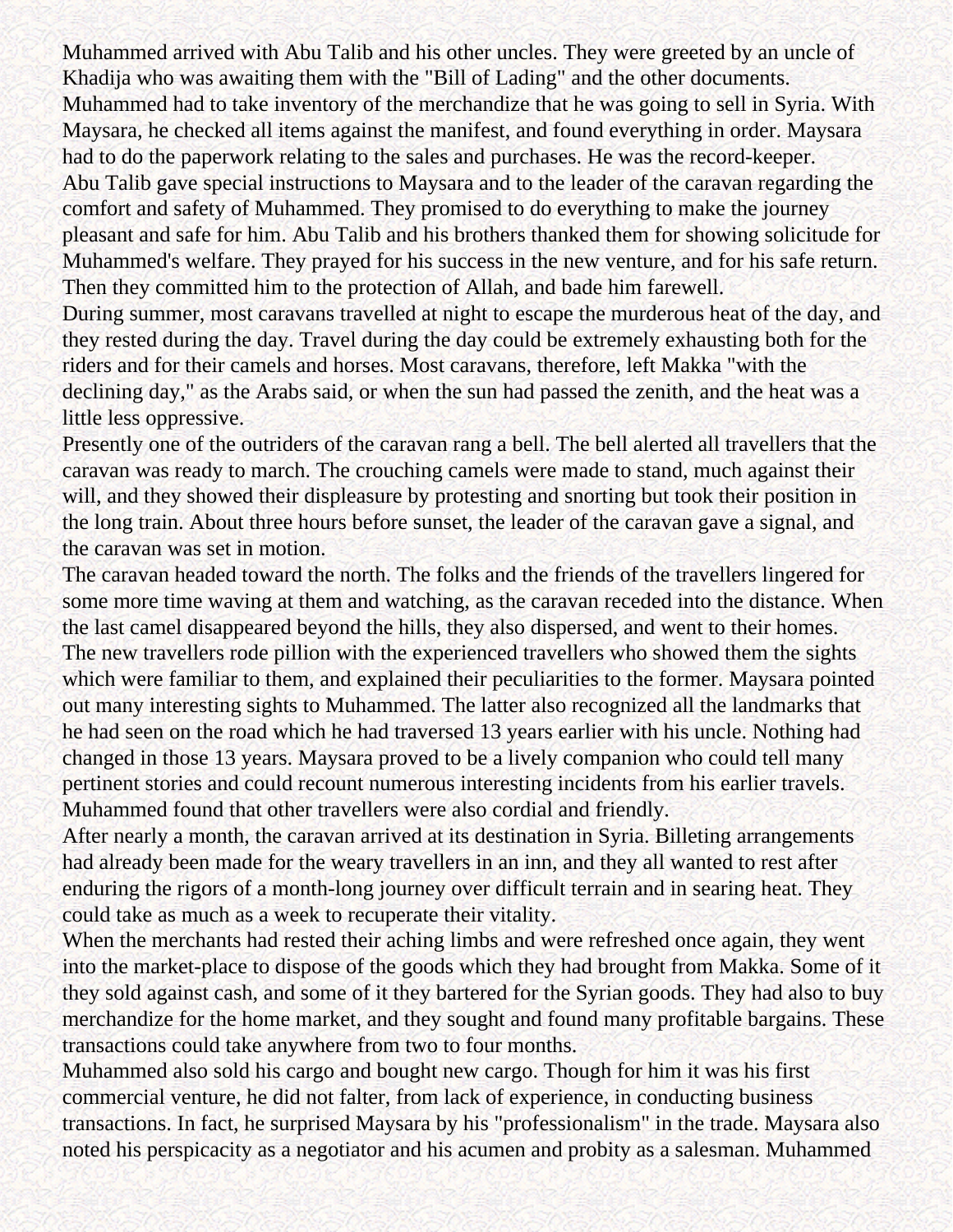protected the interests of both his employer and his customers. And yet, he made more profit for Khadija than she had ever made ever since she had taken charge of her father's business at his death. And the cargo he bought in Syria for her, was superb in quality and was certain to fetch high prices in Makka, as it did.

In Syria whoever met Muhammed, was impressed by him. He had a striking appearance that made him unforgettable to anyone who saw him once.

Though Muhammed was busy in selling, in negotiating, in investigating the market, and in buying, Maysara noted that he nevertheless found time to be alone with himself. For Maysara, these silent sessions of Muhammed were rather mysterious, but he did not interrupt them. He didn't know it then that his young master was in the habit of reflecting on the state and destiny of man.

In Syria, Muhammed met many Christians and Jews. He had assumed that each of these two groups would be "monolithic." But to his surprise, they were not. Both of them were splintered into many sub-groups, and the mode of worship of each of them was different from that of the others. Who among them was right and who was wrong? It was a question that intrigued Muhammed. The quest for an answer to this question, and other kindred questions kept him awake at nights when everyone else had gone to sleep.

Eventually, when all sale and purchase transactions were completed, and presents for families and friends were procured, the caravan returned to Makka. For the homesick travellers, homecoming is always an occasion for rejoicing. It's an occasion full of anticipation as one is going to meet one's loved ones whom one has missed for many months. The weary travellers cannot wait long enough to hear the merry laughter of their children, and they know that when that heavenly moment comes, they would not be able to withhold their tears, still less to conceal them. They know from long experience that there would be much laughter but also there would be many tears - the tears of joy. Laughter and Tears mixed freely on such blessed and blissful occasions.

The arrival of a caravan always generated much excitement in the city. It was, in fact, a festive occasion for everyone living in Makka and the surrounding areas. The "docks" where the "fleets" of the "ships of the desert" (i.e. the camels), unloaded their passengers and cargo, were the scenes of great animation. Most of the citizens and even the roving, nomadic tribesmen, found the hustle and bustle of a newly-arrived caravan a welcome change in the tempo of life.

#### RV.C Bodley

The arrivals and departures of caravans were important events in the lives of the Meccans. Almost everyone in Mecca had some kind of investment in the fortunes of the thousands of camels, the hundreds of men, horses, and donkeys which went out with hides, raisins, and silver bars, and came back with oils, perfumes, and manufactured goods from Syria and Egypt and Persia, and with spices and gold from the south.

(The Messenger - the Life of Mohammed, 1946)

People came to greet their loved ones who were returning home after an absence of six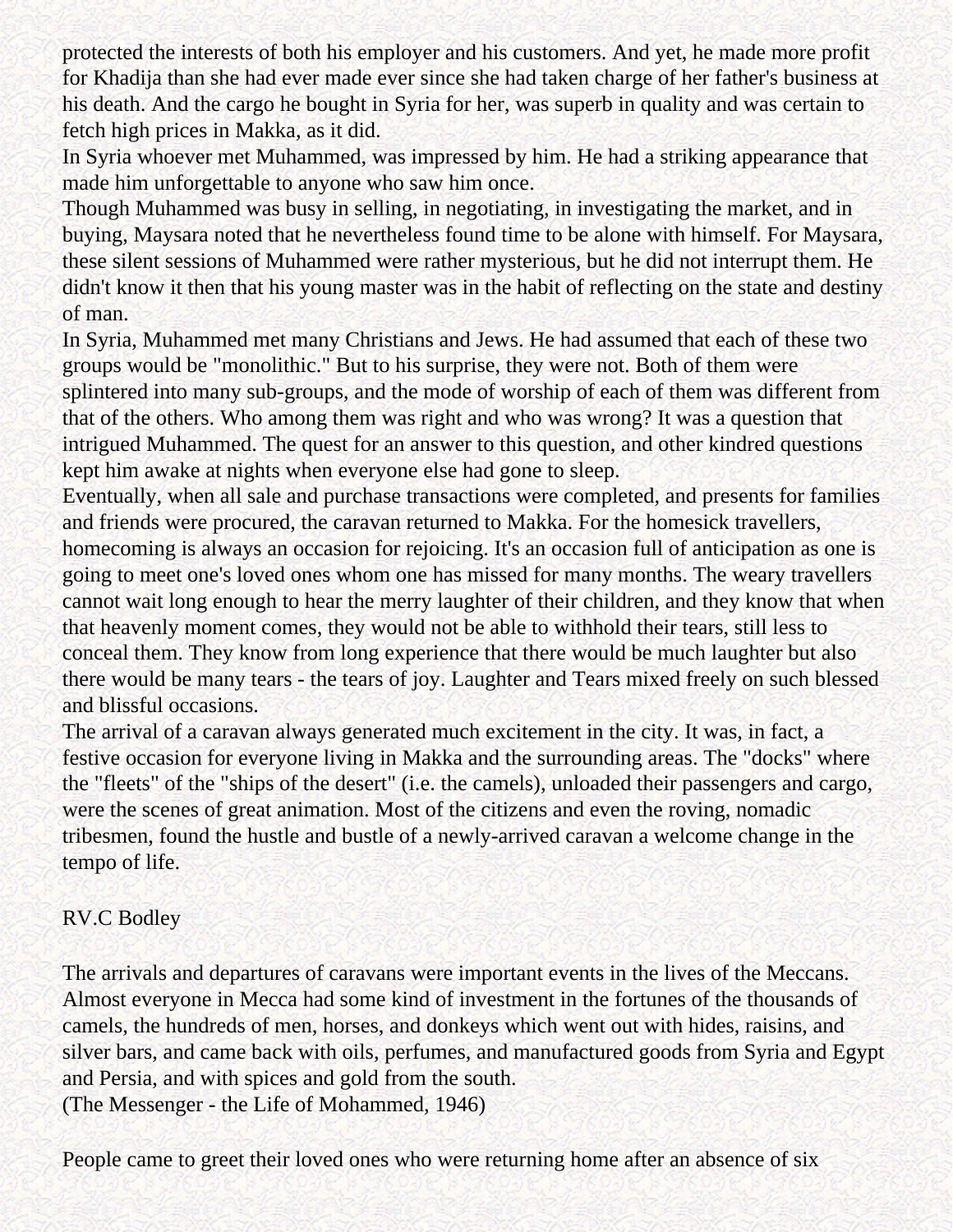months. Many among them came with mixed feelings - feelings of hope mixed with feelings of fear. Once anyone left the city with a caravan, there was no way for his folks to know if they would ever see him alive again. Some travellers died on the long journey and were buried in places which were remote, and were inaccessible. Their kith and kin could never visit their graves.

And it was only when a caravan arrived that the Makkans could hear news of the world outside the peninsula. The Arabs lived in those days, very much in total isolation from the rest of the world. With that world, they had only one tangible link and that was the caravan.

Almost every Makkan invested money in the caravan trade. The rich ones among them could visit foreign countries for extended periods of many months. But people with limited means had to stay home. They, therefore, gave their goods to a trustworthy agent to sell, and they gave him money to buy the goods which were in demand in Arabia but were available only in the markets of Syria, Yemen, Abyssinia and Egypt. When their agents brought those goods to Makka, they sold them and made a profit on their sales. It was a system which, after long years of experience, they had found to be reasonably workable. The merchants and the agents in the caravans also brought back with them exotic gifts and presents for their folks and friends, as per ancient custom. Everyone was eager to see those gifts which conjured up before their eyes the pictures of the riches of Syria and the luxury of the Persian and the Roman Empires.

Upon entering Makka, Muhammed first went into the precincts of the Kaaba where he made the customary seven circuits, and then he went to see his employer. He gave her a detailed account of the journey and the business transactions he had conducted on her behal£ Later, he briefed his uncle, Abu Talib, on the highlights of his experience as a trader.

Maysara, the slave of Khadija, had his own story to tell her. He told her the story of the journey to and from Syria, and of the profits that Muhammed had made for her. But for him, far more interesting than the story of a successful trading mission, was the character and the personality of Muhammed himself. He was full of admiration for Muhammed's talents as a businessman. He told Khadija that Muhammed's foresight was fail-safe; his judgment was infallible; and his perception was unerring. He also mentioned to her Muhammed's affableness, his courtesy and his condescension.

Khadija found the story fascinating, and she posed many questions to Maysara about her new steward, Muhammed. She probably would not be surprised at all if Maysara had told her that Muhammed was the most extraordinary individual he had ever seen and who was capable of doing the most extraordinary things.

On the following day, Waraqa bin Naufal came to see Khadija. He too wanted to hear the news that travellers brought from abroad. The news that interested him most was that of the old conflict between the Persian and the Roman Empires. Each of those empires wished to establish its own hegemony over the entire region called the "Fertile Crescent." It is also probable that like other citizens, Waraqa too had invested money in the export and import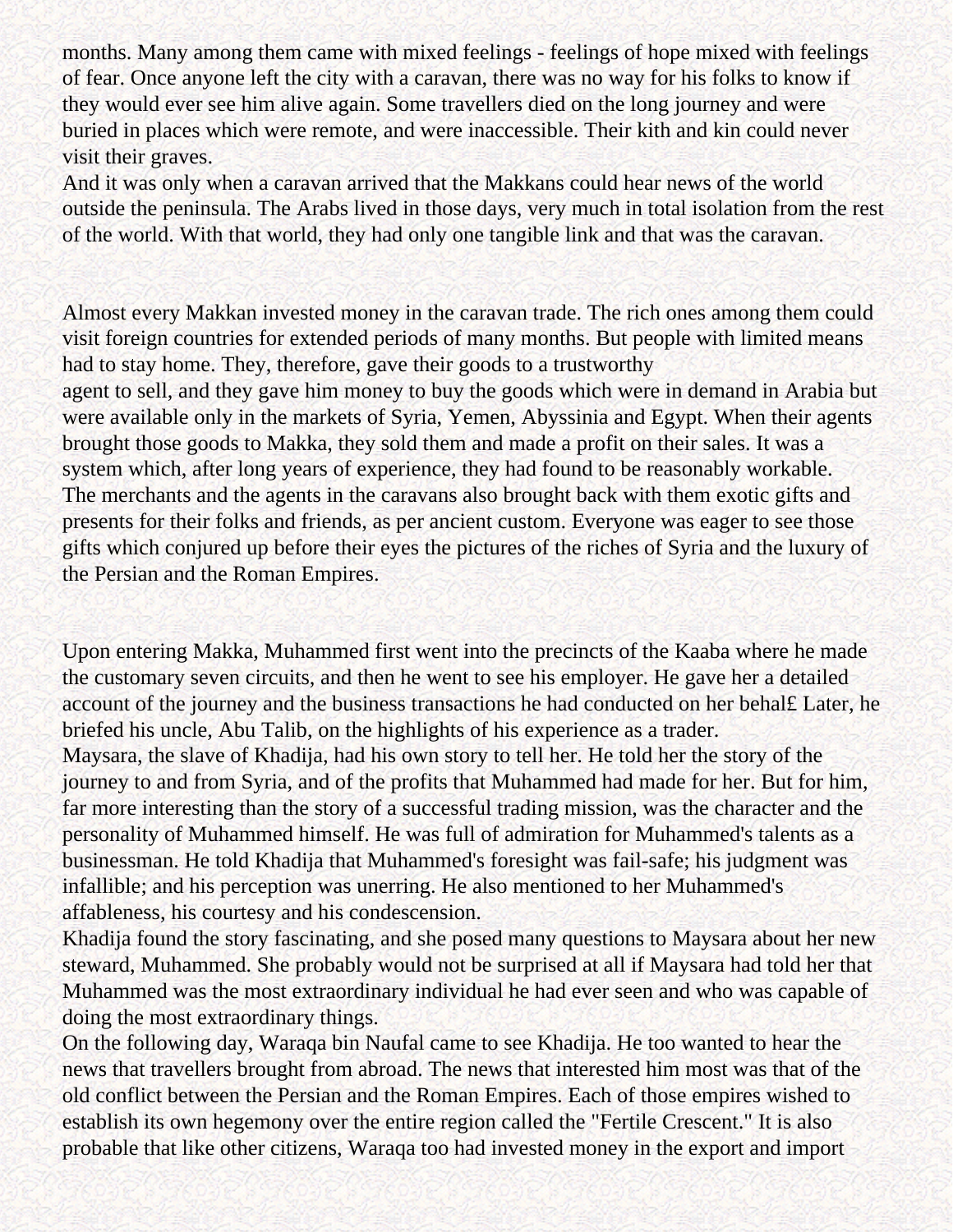trade of Makka, and he wanted to know how the caravan had fared business wise. Khadija told her cousin the whole story as she had heard it from Muhammed himself and from Maysara. She also mentioned that her new steward had made unprecedented profits for her.

Waraqa also talked with Maysara about the journey and about Muhammed. Maysara, however, wanted to talk only about Muhammed. Nothing else seemed to interest him, business transactions least of all.

When Waraqa had heard the long story, he is said to have plunged into deep thought. After a long pause, he said to Khadija: "Judging by what you and Maysara have told me about Muhammed, and also judging from what I know about him, it seems to me that he has all the qualities, attributes, characteristics and potentialities of the messengers of God. He might, in fact, be destined to become one of them in the times to come."

By peering into the darkness of pagan Arabia, Waraqa was enabled, perhaps by his prescience, to espy glimmerings of the Light of Islam, soon to appear on the horizon, and in Muhammed perhaps he recognized the Bringer of that Light.

Many books on the life of Muhammed Mustafa, the future Prophet of Islam (may Allah bless him and his Ahlel-Bayt) have recorded a number of miracles alleged to have taken place during his journey to, and his sojourn, in Syria. A. Yusuf Ali, the

translator and commentator of Quran Majid, writes as follows in this regard:

"No apostle performed any Miracle or showed forth any "Signs," except as God willed. God's Will (Mashiyat) is an all-wise, universal Plan, which is not formed for the benefit of one tribe or millat or of one age or country. The greatest Miracle in history was and is the Quran. We can apprehend its beauty and grandeur to-day as much as did the people of Mustafa's day, even more, as our collective knowledge of nature and of God's creation has increased." Elsewhere, A. Yusuf Ali says: "The Signs sent to the holy Prophet Muhammed, were: (1) the Ayats of the Quran, and (2) his life and work, in which God's Plan and Purpose were unfolded."

It appears that Muhammed's charm and charisma had worked upon Khadija also. Like Maysara, she too became his admirer, and how could anyone help but become his admirer. Khadija had known him to be a gentle, a modest, a quiet and an unobtrusive young man. She also knew that the Makkans called him Sadiq and Amin. And now he had revealed his ability as a businessman also. His proficiency and savvy were part of his charisma. Her new assessment of Muhammed, therefore, was that he was no mere starry-eyed dreamer but also was a practical man of affairs. This assessment prompted her decision to "draft" Muhammed as the manager of her business in all future expeditions.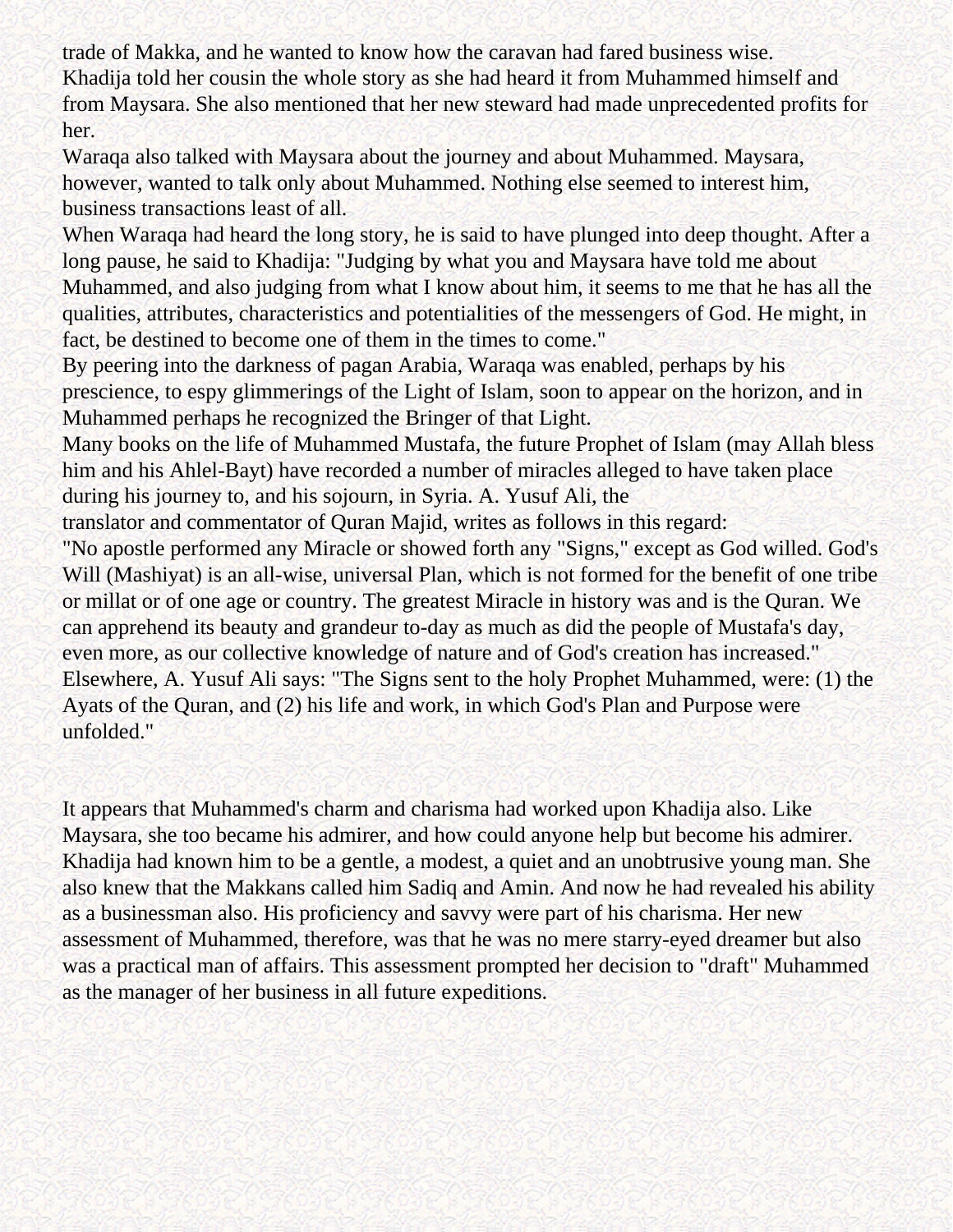# **CHAPTER 4**

# <span id="page-19-0"></span>**The Marnage of Muhammed Mustafa (S) and Khadija**

The commercial expedition of Muhammed to Syria turned out to be the prelude of his marriage with Khadija.

The translator and commentator of Quran Majid, ~ Yusuf Ali, poses the following rhetorical question in this context:

"Can we wonder at Jacob's re-union with Joseph, or that of Moses with Aaron, or of Muhammad Mustafa with the Lady Khadija?"

No. We cannot. It was the decree of Allah that two of his slaves - Muhammed and Khadija should be united in marriage, and they were.

It is reported that one of the close friends of Khadija was a high-born lady of Makka called Nafisa (or Nufaysa) the daughter of Munyah. She was aware that Khadija had turned down many proposals of marriage. At first she wondered if there was any man in Arabia who would come up to the standards set by her. She had discussed the matter many times with Khadija. Finally, she had one more discussion with her which convinced her that she (Khadija) was not impressed by any man's wealth or rank or power. What really impressed Khadija, her friend gathered, was character - a sterling character. Khadija admired only a man of ethical and moral principles.

Nafisa (or Nufaysa) also happened to know that there was such a man in Makka and his name was Muhammed.

It is reported that one day Muhammed was returning home from the Kaaba when Nafisa stopped him, and the following exchange took place between them:

Nafisa: O Muhammed, you are a young man and you are single. Men who are much younger than you, are already married; some even have children. Why don't you marry?

Muhammed: I cannot afford to marry; I am not rich enough to marry.

Nafisa: What would be your response if you could marry a woman of beauty, wealth, status and honor, notwithstanding your present poverty?

Muhammed: Who could be such a woman? Nafisa: Such a woman is Khadija the daughter of Khuwayled.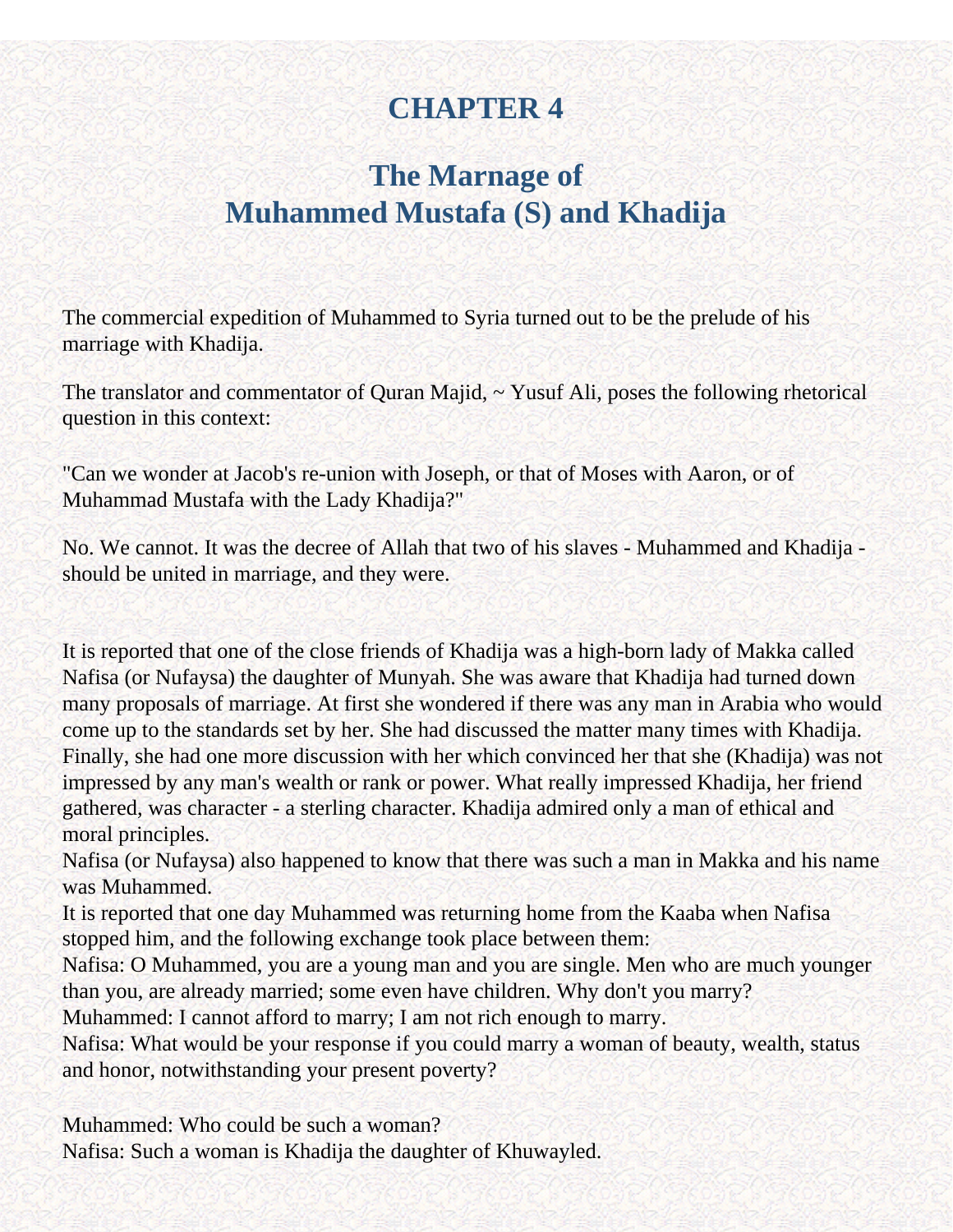Muhammed: Khadija? How is it possible that Khadija would marry me? You know that many rich and powerful princes and chiefs of tribes proposed to her, and she rebuffed them all. Nafisa: If you are agreeable to marry her, you just say so, and leave the rest to me. I shall arrange everything.

Muhammed wished to inform his uncle and guardian, Abu Talib, about Nafisa's demarche, and to consult him in the matter before giving her an answer.

Abu Talib knew Khadija as well as he knew his own nephew. He welcomed Nafisa's suggestion. There was no doubt in his mind that Muhammed and Khadija would make the ideal couple. He, therefore, gave his blessings to the proposal of their marriage. Thereupon, Muhammed told Nafisa that her suggestion

was acceptable to him and that she had the authority to negotiate, on his behalf, his marriage with Khadija.

Once Abu Talib had approved the match, he sent his sister, Safiya, to see Khadija, and to talk with her about the proposed marriage. In the meantime, Nafisa had already done the "groundwork," and Khadija was expecting a visitor from the house of her future in-laws. She cordially received Safiya, entertained her, and told her that she (Khadija) had selected her (Safiya's) nephew to be her (Khadija's) life-partner without any preconditions and reservations. Safiya was very happy with the success of her embassy. Before she left the house, Khadija gave her an elegant robe which she accepted with many expressions of joy and gratitude.

Abu Talib then decided to comply with the traditional formalities of marriage. He bought gifts for Khadija, and took his brothers, Abbas and Hamza, with him to her house to formally present to her the proposal of the marriage of his nephew with her. Khadija accepted the gifts that Abu Talib had brought, and of course she accepted the proposal of marriage. The two parties immediately fixed a date for the auspicious wedding.

Abu Talib himself took charge of the preparations for the marriage of his beloved nephew. For the blessed occasion, he brought out all the heirlooms of the family and the sacred relics of his forefathers. These included the cloak and the staff of Abdul Muttalib, the late chief of Bani Hashim. The bridegroom put on the cloak and held the staff in his hand. Abu Talib put the black turban of his clan on his (the bridegroom's) head, and a ring of green agate on his finger. The ring, at one time, had belonged to Hashim bin Abd Manaf bin Qusayy.

The wedding party was made up of all the chiefs of Quraysh and the lords of Makka. The bridegroom rode a proud and prancing horse, and the young warriors of Bani Hashim brandished gleaming swords high above their heads as they escorted him from the house of Abu Talib to the house of Khadija. The women of the clan had gone ahead of the bridegroom, and were already being entertained in the house of the bride.

Khadija's house was illuminated by myriads of lamps. Inside the house, chandeliers hung on golden chains from the ceiling, and each chandelier held seven lamps. The guests arrived in the amber dusk. The chief steward of Khadija's estates had formed a committee for the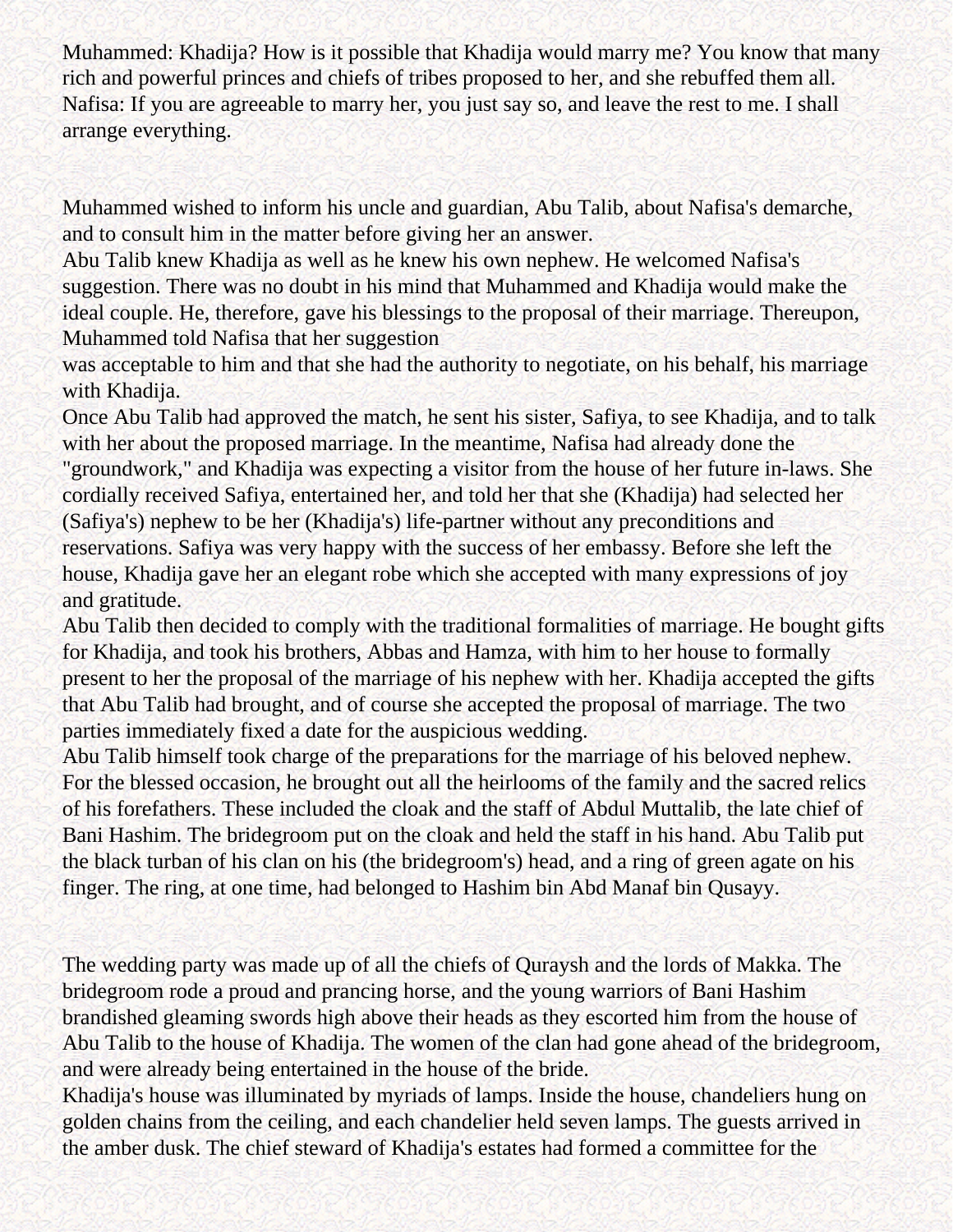reception of the bridegroom and the distinguished guests. The members of this committee conducted them inside the house through a high-arched entrance to a rectangular hall whose walls were panelled with tiles and whose ceiling was gilded. They made themselves comfortable on rugs and cushions.

For this special occasion, Khadija had ordered a special outfit to be made for all her domestics - male and female. Men were handsomely arrayed in spangled turbans, scarlet tunics, and black sashes around their waists. Attached to their turbans were silk tassels of ivory hue. The girls were wearing decor-blending costumes which dripped with gold and spangles. They were wearing coronets on the head and ropes of pearls and rivers of crystals. Their hair, cascading from the head to the shoulders and from the shoulders down to the waist, was braided with pearls.

The decor of the chamber of the bride was exquisite and was in fact, unsurpassable in taste and skill. The hangings of silk and brocade in many delicate tints, draped the walls; and a white velvet carpet covered the floor. The smoke of incense rose from a goblet of silver sparkling with diamonds, blue sapphires and balas rubies.

Khadija, the bride, sat on a high dais placed under a richly embroidered canopy. She looked radiant and resplendent like the rising sun itself. On her head she was wearing a crown of gold and pearls of amazing orient and beauty. Her dress, in subtle

shades of crimson and green, was shot with gold, and was set with pearls and emeralds. There were two maids in personal attendance on her; each was wearing a diadem of gold, an amethyst silken dress, and jewel-studded slippers.

When all the guests had taken their seats, Abu Talib, the guardian of the bridegroom, rose to read the sermon of marriage as follows:

All glory and all praise to Allah, the Creator of Heavens and earth, and all thanks to Him for all His blessings, bounties and mercy. He sent us into this world in the posterity of Ibrahim and Ismael. He put us in charge of the Mosque and made us guardians of His House, the Kaaba, which is a sanctuary for all His creatures.

After this exordium, Abu Talib continued:

My nephew, Muhammed ibn Abdullah ibn Abdul Muttalib, is the best individual in all mankind in his intelligence, in wisdom, in purity of lineage, in purity of his personal life, and in distinction of family. He has all the markings of a man destined to be great. He is marrying Khadija the daughter of Khuwayled against a meher of four hundred pieces of gold. I declare Muhammed and Khadija husband and wife. May Allah bless them both, and may He be their Protector.

In his sermon, Abu Talib declared that the Bani Hashim were the heirs of Ibrahim and Ismael, and were the carriers of their heritage. They were, therefore, uncontaminated by idolatry.

When Abu Talib concluded his sermon, Waraqa bin Naufal rose to read the marriage sermon on behalf of the bride. He said:

All praise and glory to Allah. We testify and we affirm that the Bani Hashim are just as you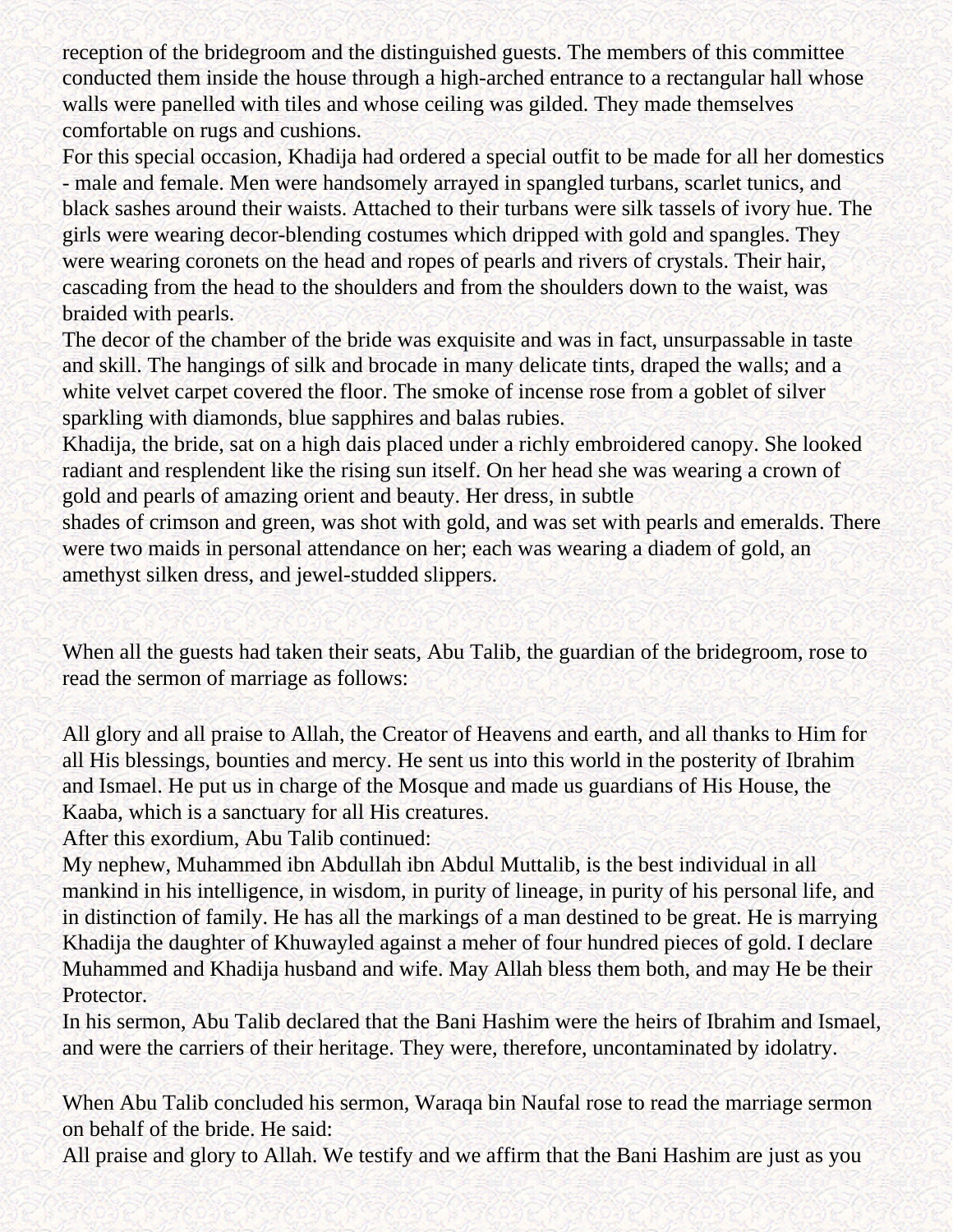have claimed. No one can deny their excellence. Because of their excellence, we cherish the marriage of Khadija and Muhammed. Their marriage unites our two houses, and their union is a source of great happiness to us. O Lords of Quraysh, I want you to be witnesses that I give Khadija in marriage to Muhammed ibn Abdullah against a meher of four hundred pieces of gold. May Allah make their marriage a happy one.

(M. Shibli, the Indian historian, says in his Seera that the meher of Hadret Khadija was five hundred pieces of gold).

Amr bin Asad, the aged uncle of Khadija, also spoke on the occasion, and he affirmed, in his own words, what Waraqa b. Naufal, had said. And it was he who, as guardian of the bride, gave her away to Muhammed ibn Abdullah.

Abu Talib paid the meher for his nephew.

Edward Gibbon

At home and abroad, in peace and war, Abu Talib, the most respected of Mohammed's uncles, was the guide and guardian of his youth; in his 25th year he entered into the service of Khadija, rich and noble widow (sic) of Mecca, who soon rewarded his fidelity with the gift of her hand and fortune. The marriage contract, in the simple style of antiquity, recites the mutual love of Mohammed and Khadija; describes him as the most accomplished of the tribe of Koreish; and stipulates a dowry of twelve ounces of gold and twenty camels, which was supplied by the liberality of his uncle.

(The Decline and Fall of the Roman Empire)

Washington Irving

Khadija was filled with a lively faith in the superhuman merits of her youthful steward, Mohammed. At her nuptials, Haleema, who had nursed Mohammed in his infancy, was summoned and was presented with a flock of forty sheep.

(The Life of Mohammed)

All the guests congratulated Muhammed Mustafa on his wedding and expressed their best wishes for his happiness. They also congratulated his uncle, Abu Talib, on the auspicious occasion. Both thanked their guests cordially.

When these ceremonies were over, the major-domo ordered the slaves to spread out the banquet. The banquet was a gustatorial extravaganza such as no one had ever seen in Makka. The guests feasted upon delicacies each of which was a masterpiece of the culinary art. They slaked their thirst with delectable drinks laced with lotus nectar.

After the feast, each guest was invested with a robe of honor, in conformity with the ancient custom of the Arabian aristocracy.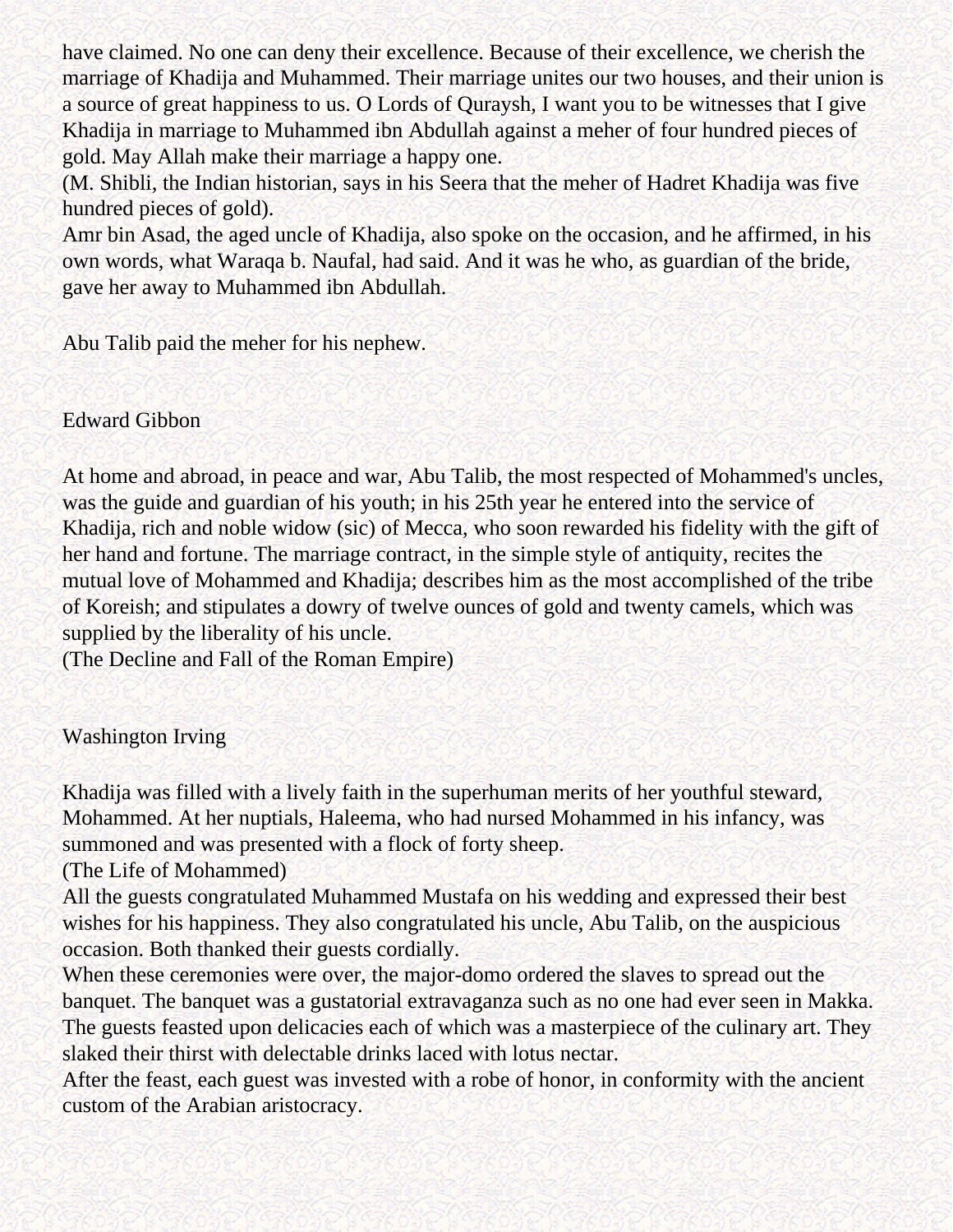Presently, the major-domo announced that the bride was ready to depart. A richly-caparisoned she-camel, carrying a white pavilion on her back, was waiting at the gate of the house. All the guests gathered in the foyer to see the bride being escorted to the gate. Her maids assisted her in climbing into the bridal pavilion.

...EMBARK YE ON THE ARK, IN THE NAME OF ALLAH, WHETHER IT MOVE OR BE AT REST! FOR MY LORD IS, BE SURE, OFT-FORGIVING, MOST MERCIFUL." (Quran Majid. Chapter 11; verse 41)

One of the maidservants sat in the pavilion with the bride. Resting upon her head was a floral tiara, and her hair was threaded with blue ribbons and strands of lustrous pearls. She was wearing bracelets of agate, coral and rock crystal, and she held a jewelled fan in her hand. A team of Nubian slaves carrying flambeaus, marched in front and on the right and the left sides of the she-camel.

The bridegroom also mounted his horse, and he, his uncles, the young men of Bani Hashim and their guests, returned to the house of Abu Talib in the same panoply as they had gone earlier that day to the house of the bride.

When this torch-lit procession arrived at the house of Abu Talib, his wife and sisters assisted the bride in dismounting from the she-camel. A chamberlain held a parasol of white silk over her head, and conducted her into the inner apartments of the house. And say:

"O MY LORD! ENABLE ME TO DISEMBARK WITH THY BLESSING: FOR THOU ART THE BEST TO ENABLE (US) TO DISEMBARK" (Quran Majid. Chapter 23, verse 29)

Everything went off with perfect precision. Coordination was superb from beginning to end.

The marriage of Muhammed and Khadija had brought happiness to everyone but the happiness of Abu Talib knew no bounds. He had been very anxious that his nephew should have a good wife. This anxiety turned into pure and undiluted joy when his nephew and Khadija were married. There could not have been a better match. Abu Talib thanked Allah for the new happiness he had found, and his happiness was shared by his brothers, Abbas an $\sim$ Hamza, and all other members of the clan of Hashim.

Three days after the marriage, Abu Talib made arrangements for a banquet to mark the occasion called since then "the feast of walima." He dazzled the whole city by his liberality. At the feast, every resident of Makka was his guest. Muhammed, the bridegroom, was himself welcoming the guests into the house. He himself, his uncles, his cousins and all the young men of Bani Hashim, were the proud hosts. The banquet lasted for three days. Years later, Islam made the feast of walima a "memorial" to the banquet of Abu Talib at the marriage of Muhammed and Khadija, instituting it as a tradition of all Muslim marriages. Abu Talib was the first man to arrange it. Before the marriage of Muhammed and Khadija, the feast of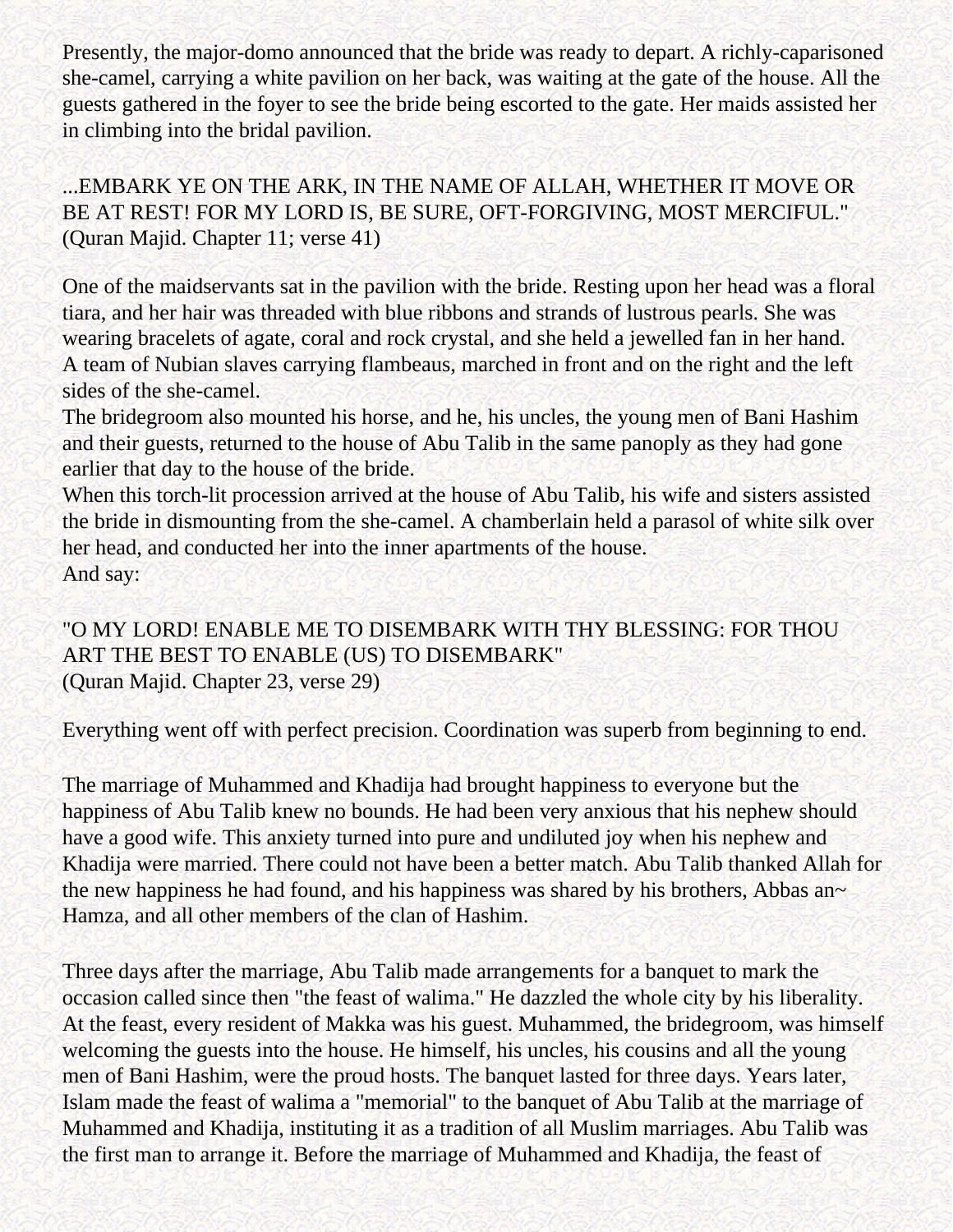walima was not known to anyone in Arabia.

Abu Talib must have wished that his beloved brother, Abdullah and his wife, Amina, may Allah bless them, were also present to witness and to bless the marriage of their son, and to share his (Abu Talib's) happiness. But even if Abdullah and Amina had been present, the marriage of their son could not have been celebrated with more pomp and pageantry than it was with Abu Talib as his (Muhammed's) guardian.

Next it was Khadija's turn to show generosity and hospitality. Generosity and hospitality were her old "addictions." And what occasion could be more appropriate or propitious for her than her own marriage to satisfy this propensity? She, therefore, ordered her major-domo to make arrangements for the most elaborate banquet in the history of Makka.

It was a banquet that was truly memorable. Even the beggars of Makka and the wandering tribesmen and women were not

excluded from the list of guests. They feasted on delicacies which they had never seen before. Those Arabs of the desert who had never tasted anything but brackish or rank water all their lives, drank rose water as the guests of Khadija. For many days the guests - rich and poor, high and low, lord and lackey, young and old - were fed in her house. To the poor guests, Khadija gave pieces of gold and silver and clothes, and she filled the houses of many widows and orphans with the necessities of life which they didn't have before.

Khadija had spent many years of her life waiting for the ideal man to come. Her long wait was at last rewarded when Muhammed came along, and they were united in holy wedlock. The marriage of Muhammed and Khadija was the first and the last of its kind in the world. It was the only marriage in the whole world which abounded in heavenly blessings as well as material blessings. It was a marriage which was immeasurably and incalculably rich in the blessings of both the heaven and the earth.

It is entirely probable that in Arabia, no woman ever brought so much dowry with her into the house of her husband as Khadija did. It included slaves, slave girls, real estate, pasture lands, herds of camels and horses, flocks of goats and sheep, and her personal outfit of rich and rare fabrics, accessories, priceless heirlooms, ornaments, precious metals, precious stones and masses of gold and silver coins.

This dowry, unprecedented as it was for its quality and its quantity, was not a gift to Khadija the bride - from her uncles or from her brothers. It was the product of her own efforts. She had produced it by her own diligence, industry, prudence, and foresight.

But these were not the only riches that Khadija brought with her. She also brought the riches of heart and mind, and these were immeasurable and inexhaustible. In the years to come she immeasurably enriched the life of her husband with these gifts.

Once Khadija was married, she appears to have lost interest in her mercantile ventures and in her commercial empire. Marriage changed the character of her dedication and commitment. She had found Muhammed Mustafa, the greatest of all treasures in the world. Once she found him, gold, silver and diamonds lost their value for her. Muhammed Mustafa, the future Messenger of Allah and the future Prophet of Islam, became the one object of all her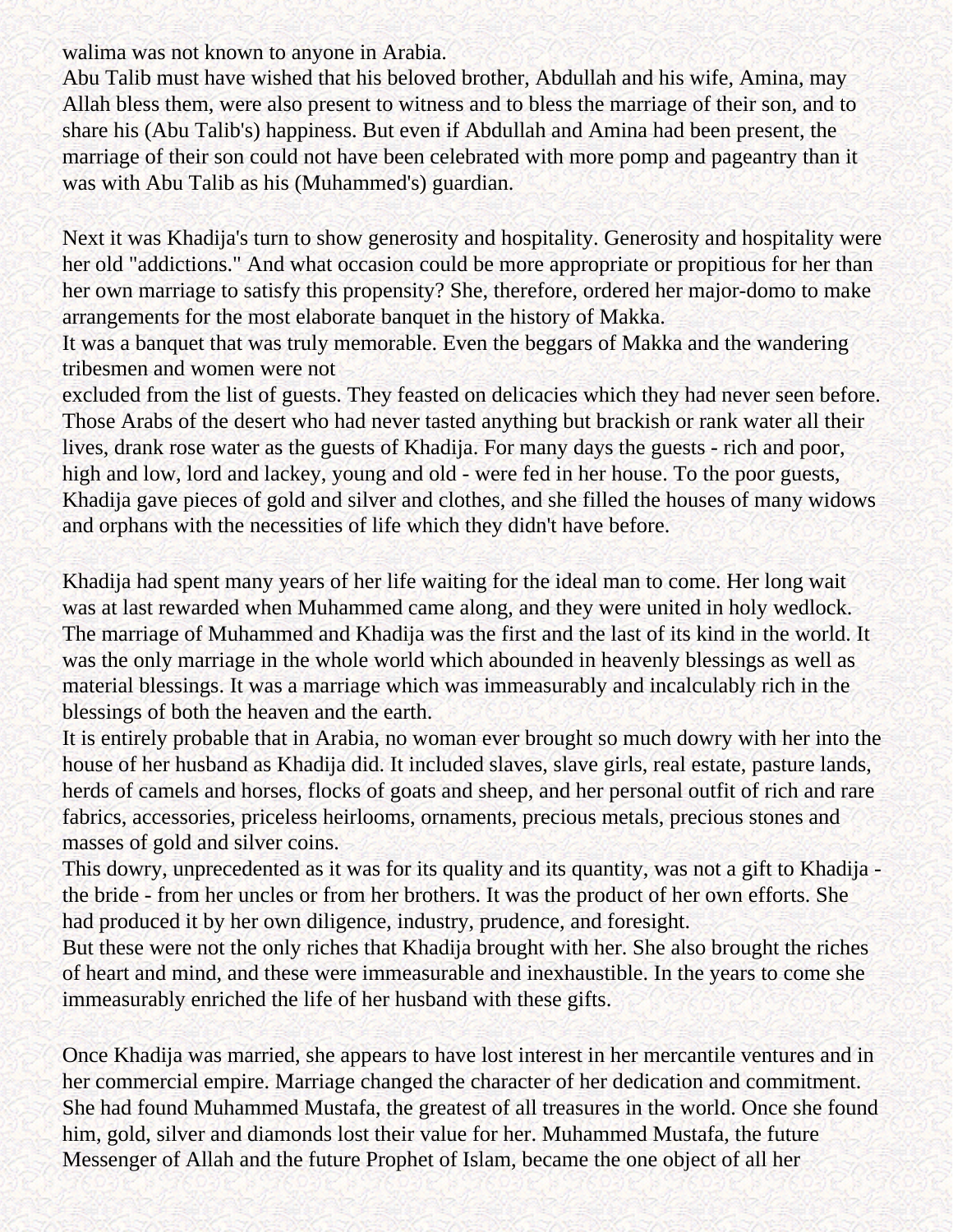affection, attention and devotion. Of course, she never lost her genius for organization, but now instead of applying it to her business, she applied it to the service of her husband. She reorganized her whole life around the personality of Muhammed Mustafa.

(Khadija could not wind up her wide-ranging commercial operations abruptly. She had to phase them out. By degrees, therefore, she phased out the export-and-import business which her father had founded.)

In the years following his marriage, Muhammed travelled again with Khadija's caravans to Syria. M. Shibli, the Indian historian, says that he also went to Yemen. Wherever he went, he made profits. Khadija also recruited other managers who sold her merchandize or bought merchandise for her, and they too made profits for her. But the emphasis had shifted; instead of expanding her business as she had done in the years before her marriage, Khadija began, gradually, to curtail her commitments until all her merchandize was sold, and she had recovered all her investments.

When the Princess of Makka entered the house of her husband, Muhammed Mustafa, the most successful and the happiest phase

of life began for her. This phase lasted 25 years - until her death. She immediately adapted her life to the new environment. From the very first day, she took charge of her new duty which was to make the life of her husband happy and pleasant. In carrying out this duty, she was eminently successful, as the history of later times has eloquently borne witness.

Marriage opened a new chapter for both Muhammed and Khadija in their life. The keynote of this "chapter" was happiness - the purest kind of happiness. Blessed with happiness as their marriage was, it was also blessed with children. Their first-born was a boy called Qasim. It was after the birth of the infant Qasim that his father, Muhammed Mustafa, was called Abul-Qasim - the father of Qasim - as per the custom of the Arabs.

The second child was also a boy. His name was Abdullah. He bore the nicknames of Tahir and Tayyeb. Both Qasim and Abdullah died in their infancy.

The third and the last and the only surviving child of Muhammed Mustafa and Khadija was their daughter, Fatima Zahra. Though the gifts which Allah had bestowed upon them, were many, there was none that they treasured more than their daughter. She was the "light of the eyes" of her father, and she was the "comfort of his heart." She was also the future "Lady of Heaven." The father and mother showered their love upon her, and she brought hope and happiness and the blessings and the mercy of Allah with her into their home.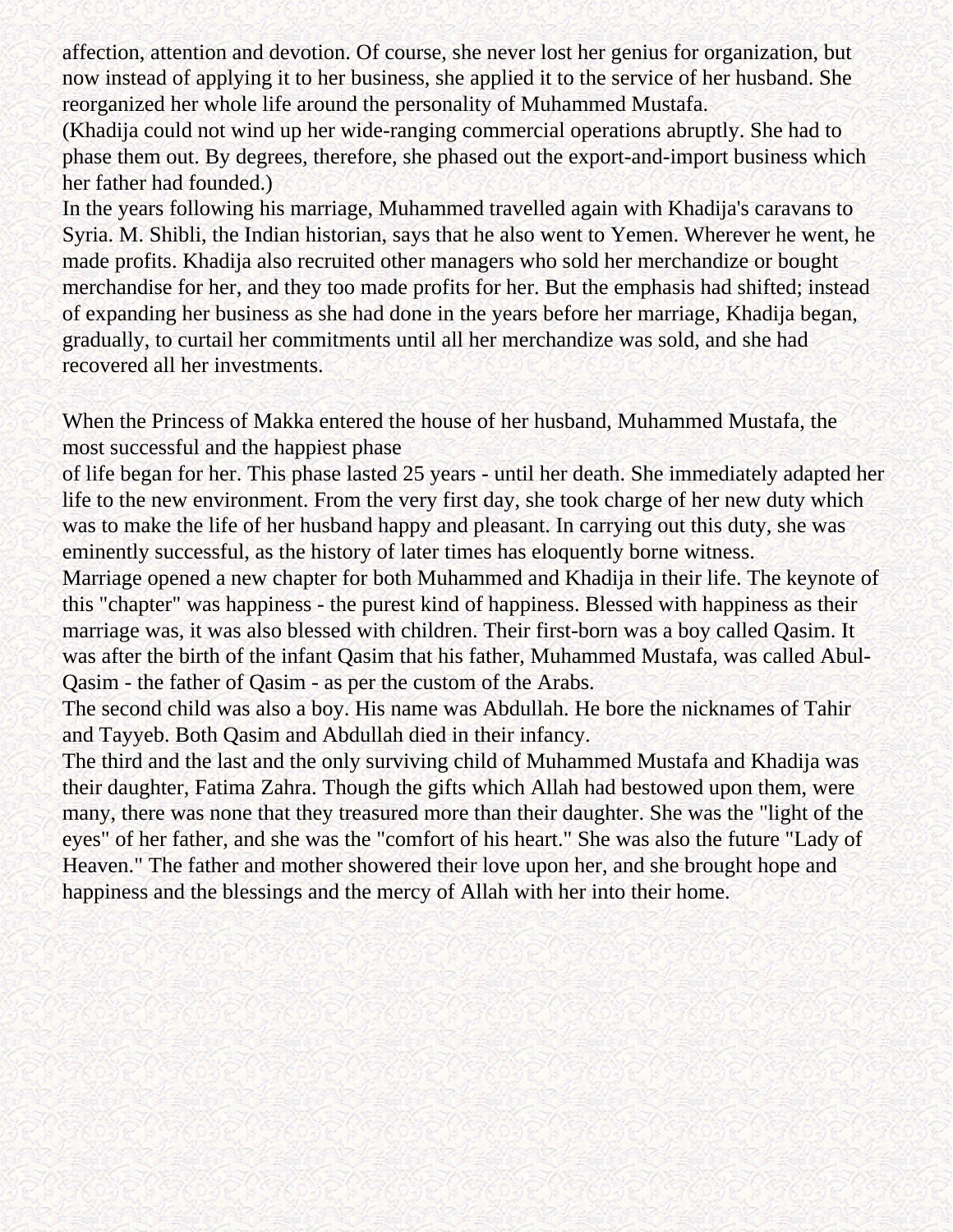# **CHAPTER 5**

### **The Eve of the Proclamation of Islam**

<span id="page-26-0"></span>Notwithstanding the fact that Arabia was a pit of iniquity and the bastion of idolatry and polytheism, Muhammed himself was free from all vice and sin, and he never bowed before any idol. Even before he formally declared that he came to establish the Kingdom of Heaven on Earth, his own conduct and character were a reflection of Quran Majid - the Book of Allah and the Manifesto of Islam. Even his enemies have not been able to point out any divergence between his conduct and the precepts of Quran - at any time - after or before the Proclamation of his mission as the Messenger of Allah. After the Proclamation of his mission as Allah's messenger, he placed pagan practices and customs under proscription. But there is no evidence that before doing so, he himself ever committed a pagan act, or indeed any act repugnant to Quran.

It appears that Quran Majid was etched on the heart of Muhammed from beginning to end, and it also appears that he "preached" Islam even before the Proclamation but only through his deeds and not with his words. His deeds were just as eloquent as his speeches, and they proclaimed to the world what manner of man he was. After all, it were the pagans who called him Sadiq (=Truthful) and Amin (=Trustworthy), and they were the same people who, in later years, persecuted him, hunted him, banished him, and set a price on his head. Muhammed's demeanor preached a silent sermon!

Depraved and wanton as the pagan Arabs were, even they admired truthfulness, and they admired it even in an enemy. They admired Muhammed for his truthfulness yet their admiration did not inhibit them from conspiring to kill him when he denounced their idolatry and polytheism. They loved nothing more than to kill him ever since he invited them to Islam but they never questioned his integrity and trustworthiness. On this point there cannot be a testimony more unimpeachable than theirs.

The citizens of Makka admired not only Muhammed's integrity but also his judgment. At one time, the Quraysh were rebuilding the Kaaba, and in one of the walls they had to fit the Black Stone. Someone had to bring the Black Stone to the site of construction, lift it from the ground, and put it in its place in the wall. Who was going to do it?

Each clan claimed the honor for itself but other clans were not willing to defer to anyone in this matter. The disagreement led to violent speeches, and it was not long before the swords were drawn. The sword was going to decide who would place the Black Stone in the wall. At that moment an old Arab intervened, and suggested that instead of fighting against, and killing each other, the chiefs of the clans ought to wait and see who would be the first man to enter the precincts of the Kaaba on the following morning, and then submit the case for adjudication to him.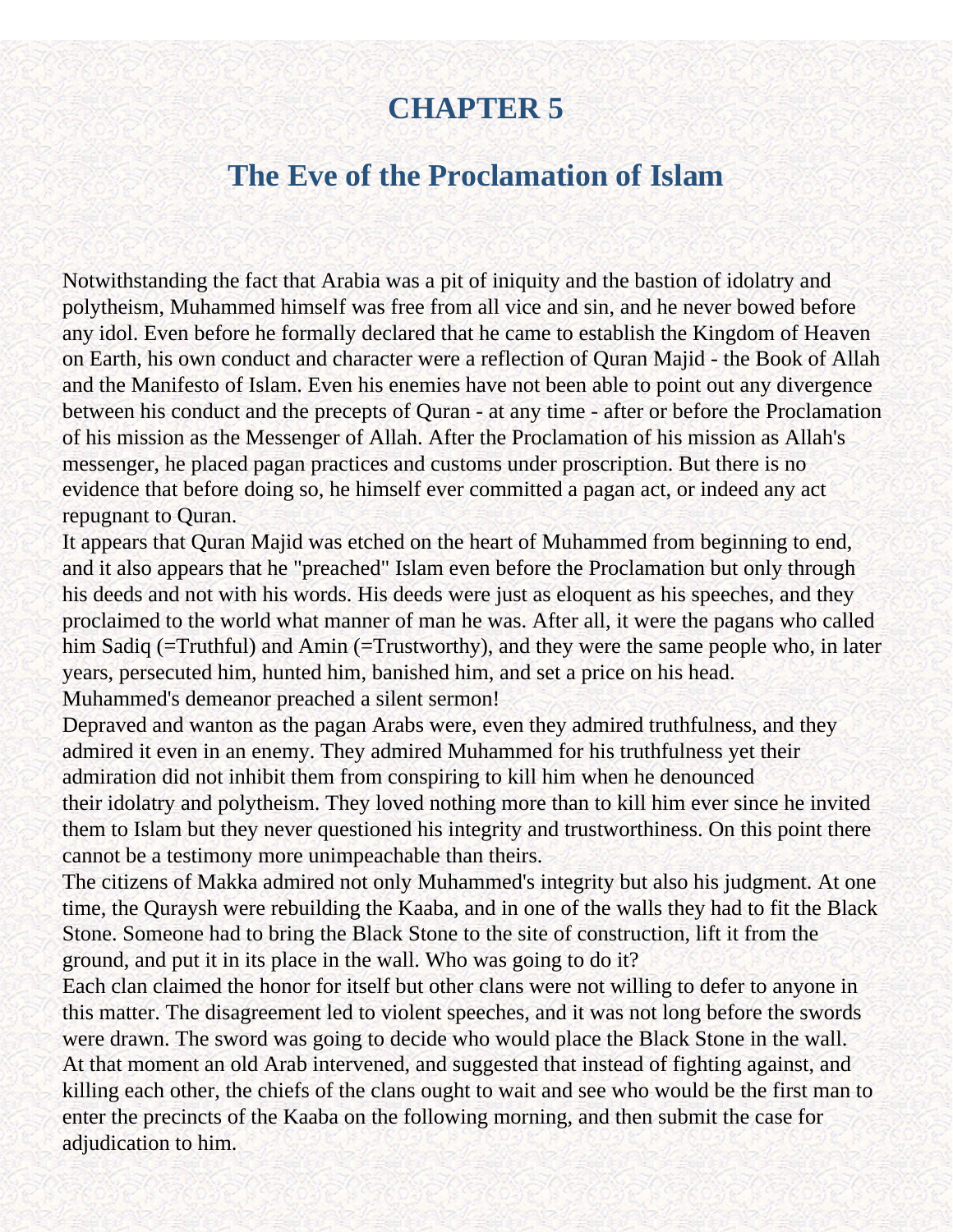It was a wise suggestion, and the chiefs wisely accepted it. Next morning when the gate of Kaaba was opened, they noticed that it was the man thev called Sadiq and Amin who was entering through it. They were all glad that it was he, and they all agreed to refer their dispute to him, and to abide by his decision.

Muhammed ordered a sheet of cloth to be brought and to be spread on the ground. He then placed the Stone on it, and asked each chief to lift one of its corners, and to carry it to the foot of the wall of Kaaba. When it was done, he himself lifted the Stone and placed it in position. Muhammed's decision satisfied everyone. By his wisdom, he had saved faces and he had obviated bloodshed. The incident also proved that in moments of crisis, the Arabs deferred to his opinion. They knew that he had all the virtues held high in their scale of values. Muhammed was an inspired leader of men.

#### Sir William Muir

The circumstances which gave occasion for the decision of Mohammed (when Kaaba was being rebuilt and he put the Black Stone in place) strikingly illustrate the absence of any paramount authority in Mecca.

(The Life of Mohammed, London, 1877)

Muhammed at this time was 35 years old. His temples were faintly silvered. He was a man much devoted to his family, and had a great fondness for children. His sons, Qasim and Abdullah, had died in their infancy. After their death, he and Khadija adopted Ali as their son. Ali was the youngest son of Muhammed's uncle and guardian, Abu Talib. He was five years old when he came into their house, and filled a void in their life. They brought him up and educated him. He grew up surrounded with their love.

In the years to come, Ali showed himself a most splendid product of the upbringing and education that Muhammed and Khadija gave him. He was destined to be the most versatile young man in the entire entourage of Muhammed, the Messenger of God. Sir William Muir

Shortly after the rebuilding of the Kaaba, Mohammed comforted himself for the loss of his infant son Casim by

adopting Ali, the child of his friend and former guardian, Abu Talib.

Ali, at this time not above five or six years of age, remained ever after with Mohammed, and they exhibited towards each other the mutual attachment of parent and child. (The Life of Mohammed, London. 1877)

As noted before, Muhammed was endowed with a contemplative cast of mind. As the years passed, he became more and more absorbed in contemplation. He had discovered a cave called Hira, three miles in the hills to the north-east of Makka. To be free from extraneous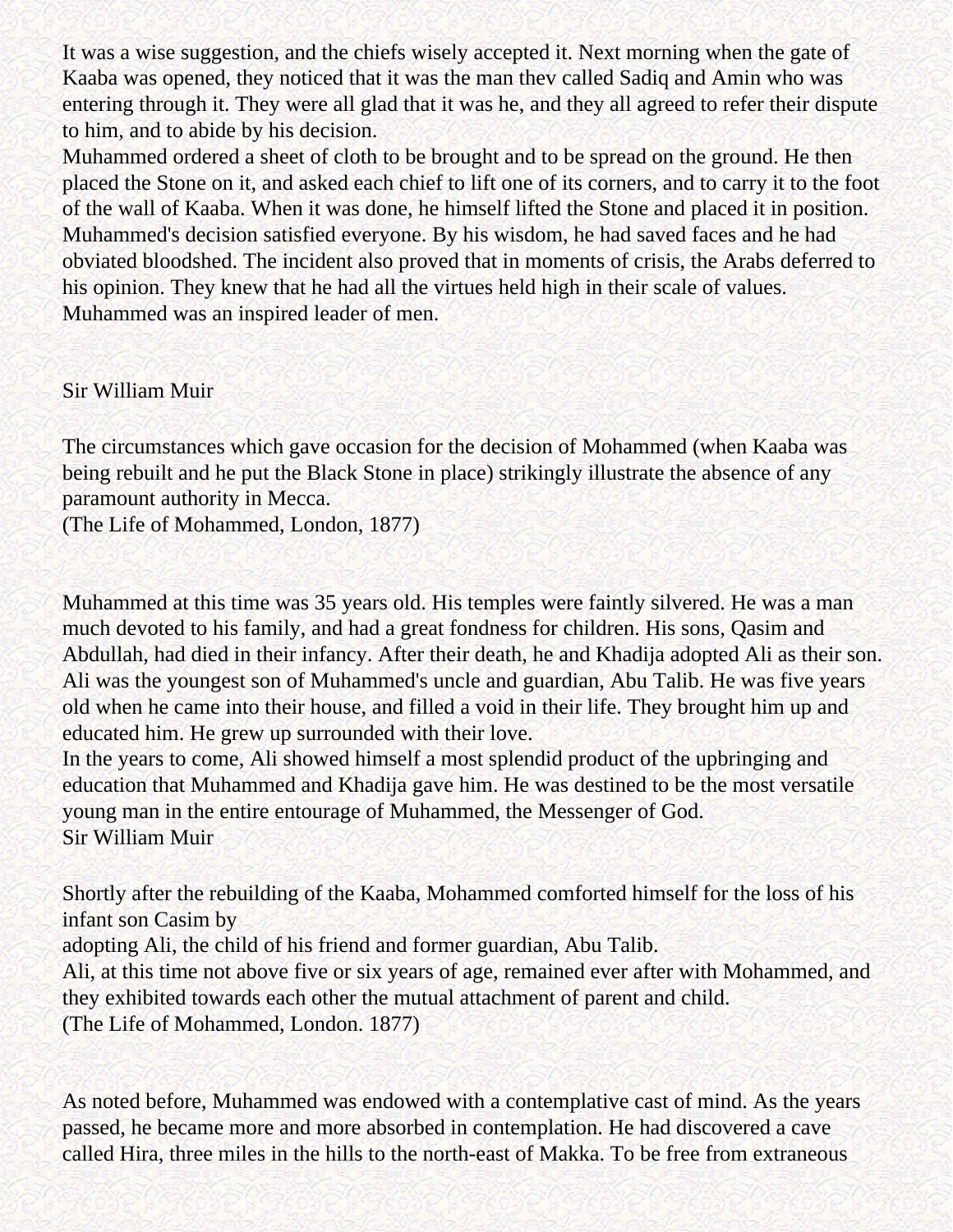distractions, and from any possible interference in his reflections, he left the city, went to the hills, and spent the long summer days in Hira.

Sometimes Muhammed Mustafa went to Hira alone, but quite often he took Khadija and the little boy, Ali, with him. The three of them spent the day together on top of the hill, and returned home in the evening.

From the cliffs of Hira, Muhammed could survey the immensity of heaven and the earth, and in silent wonder he contemplated the line where they met. How could one comprehend the greatness of the Creator Who created such vastness and Who regulates it all? What was so wonderful as the stars glittering in a tranquil sky or as intriguing as the Destiny of Man? And could anyone fathom the mystery of the two great abstractions which cradled the universe - Space (=Makan) and Time (=Zaman)? Muhammed sought answers to questions that embody perennial mysteries of human existence. For him, all creation was veiled in mystery. He spent hours reflecting on the awesome Intelligence and the constancy of Creation.

But as mysterious as the universe was, it was obvious to Muhammed that it was governed by immutable laws. He could almost "see" an organization and a system at work; without such organization and system there would only be chaos in both the celestial and the terrestrial spheres of creation.

(A few years later when Muhammed told the Arabs that God had sent him among them as His messenger, they challenged him to show them a "miracle." n A miMcle?" asked Muhammed. To see a miracle, all that they had to do was to open their eyes and to look around. Wasn't the whole universe full of miracles? What miracles were more wonderful than the rising and setting of the sun, the full moon sailing across the sky, the stars in their revolutions, the incandescent heaven, the change of the seasons, the upheaving bosom of the ocean, and the love of a mother for her child?)

If the immensity and majesty of Creation filled Muhammed's mind with wonder, they also filled his heart with humility. It might have occurred to him that if intellect could not apprehend the Creator and His mighty works, perhaps love could. He, therefore, let intellect defer to love - the love of his Creator.

Muhammed also reflected on the state of the Arabs - their idolatry, their lust for blood and practice of infanticide, and the emptiness, meaninglessness, aimlessness and dreariness of their lives.

But for Muhammed, the long years of "spiritual apprenticeship" and his solitary explorations in the domain of the soul, were coming to an end. He might have sensed that the time to turn his back upon a life of contemplation and meditation had come, and that he had soon to plunge into a life of action and conflict.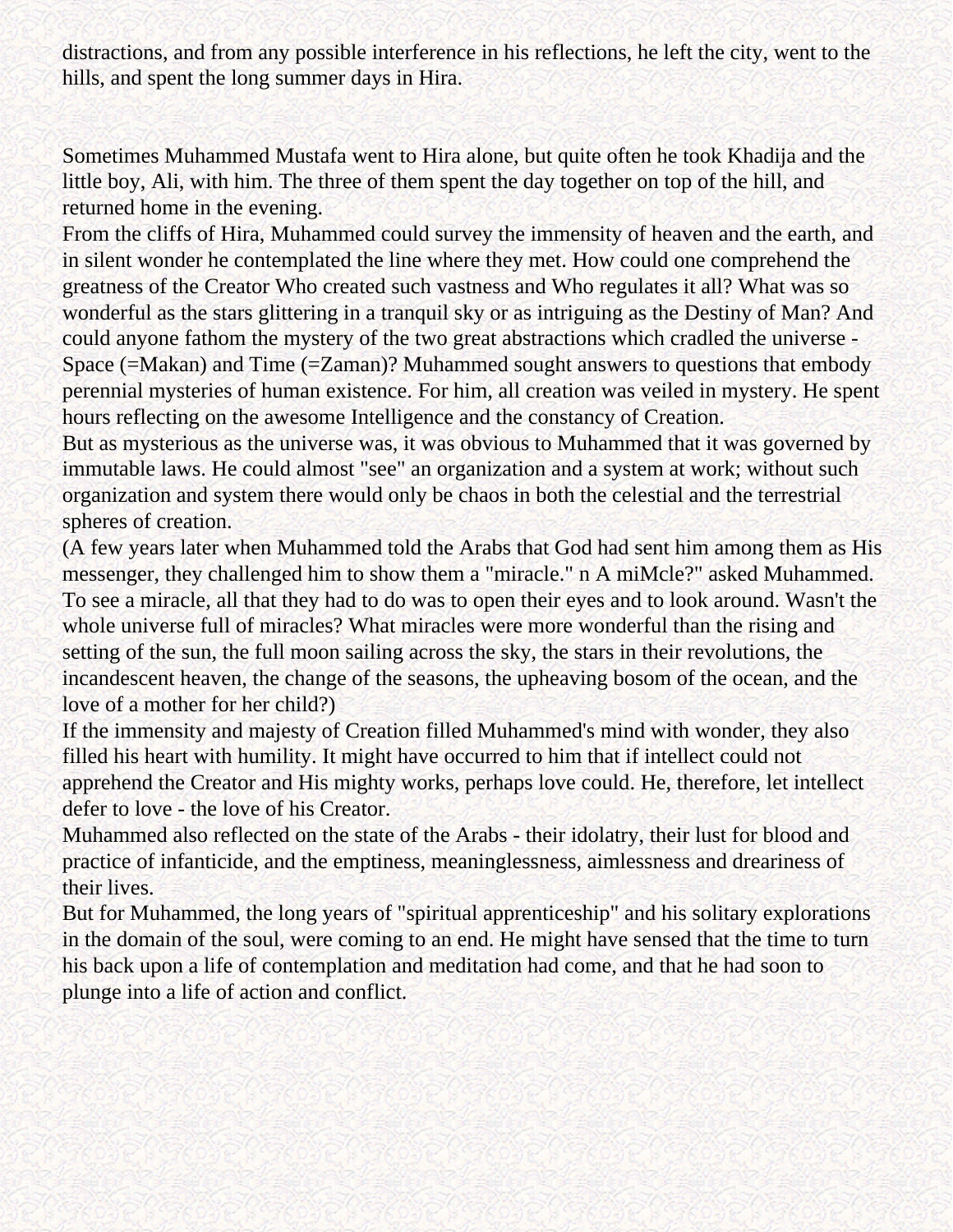# **CHAPTER 6**

# **The Proclamation Of Islam**

<span id="page-29-0"></span>At length the groundwork that Muhammed had to do to take charge of his duties and responsibilities as the Last and the Greatest Messenger of God to this world, was over. The night of paganism, error and ignorance had been long, dark, dreary and dismal. Mankind was in a state of despair. It was at a loss to know if it would ever see the light of dawn. It was God's infinite Mercy which harkened to the unspoken longing of mankind. In response to its silent appeal, the Sun of Islam rose from the valley of Makka to overpower the darkness of polytheism in the world, and to proclaim the triumph of the doctrine of Tauheed (monotheism).

Muhammed was 40 years old when he was commanded by Allah, through His angel, Gabriel, to declare His Oneness (Tauheed) to the idolaters and polytheists of the whole world, and to deliver the message of new hope and peace to an embattled humanity.

In compliance with this command of Heaven, Muhammed launched the momentous programme called Islam which was to change the destiny of mankind forever. The basic design of Islam, as he received it from Gabriel, was perfected in Heaven, and now he had to present it to the family of man.

Before he received his prophetic mission, Muhammed spent days and nights in prayer and meditation both at home and in the cave of Hira, as noted before. He was in Hira one evening when the Archangel Gabriel appeared before him, and brought to him

the tidings that Allah had chosen him to be His last messenger to this world, and had imposed upon him the duty of extricating mankind from the welter of sin, error and ignorance, and to bring it into the light of Guidance, Truth and Knowledge. Gabriel then bade Muhammed to "read" the following verses:

(In the Name of Allah, Most Gracious, Most Merciful)

READ IN THE NAME OF THY LORD AND CHERISHER WHO CREATED: CREATED MAN OUT OF A CLOT OF CONGEALED BLOOD. READ! AND THY LORD IS MOST BOUNTIFUL, HE WHO TAUGHT THE USE OF PEN: TAUGHT MAN THAT WHICH HE KNEW NOT.

These five verses were the earliest revelation, and they came to Muhammed Mustafa on the "Night of Power" or the "Blessed Night" in Ramadan (the ninth month of the Islamic calendar) of the 40th year of the Elephant.

1. RAMADHAN IS THE (MONTH) IN WHICH WAS SENT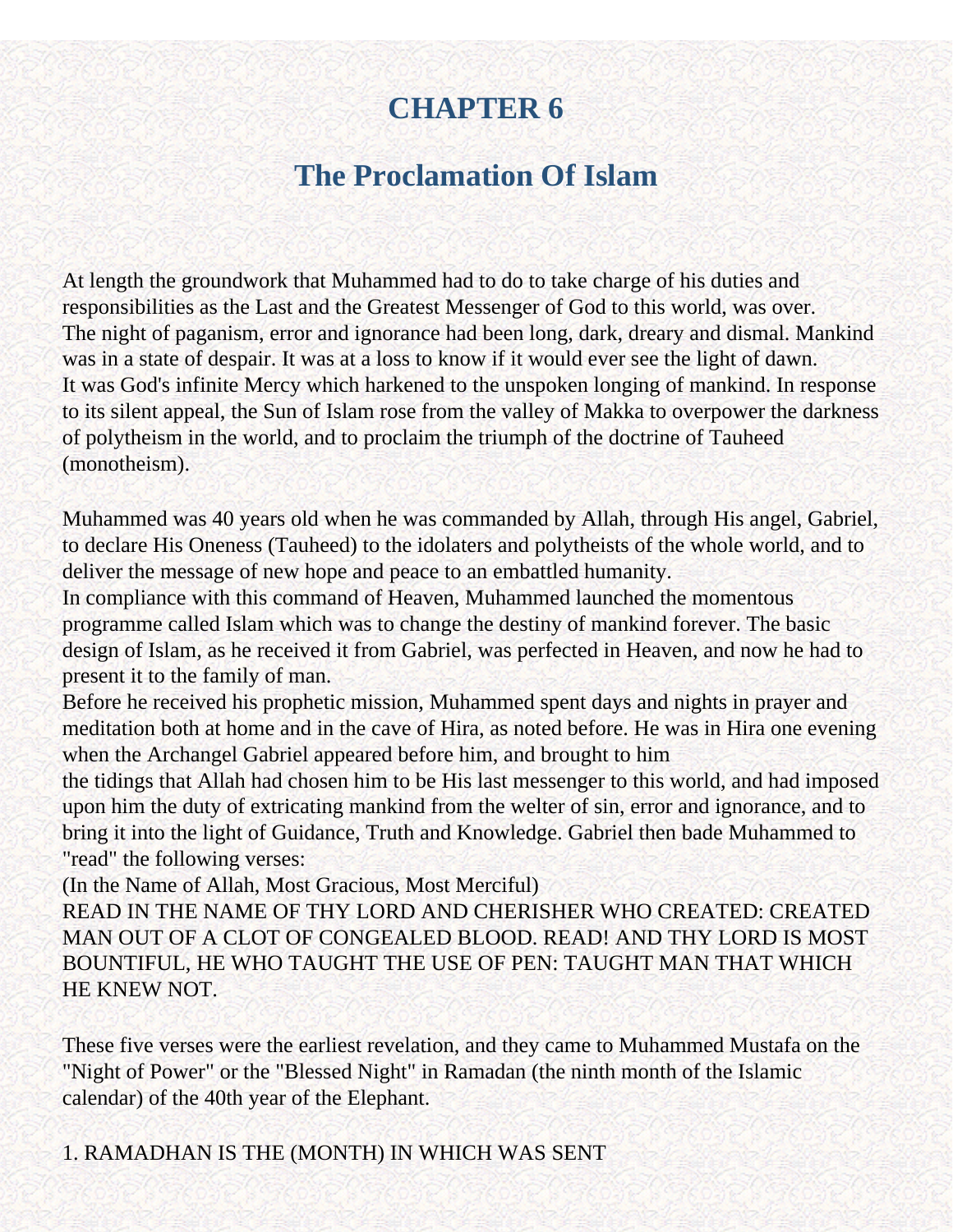#### DOWN THE QURAN, AS A GUIDE TO MANKIND, ALSO CLEAR (SIGNS) FOR GUIDANCE AND JUDGMENT (BETWEEN RIGHT AND WRONG). (Quran Majid. Chapter 2; verse 185)

2. WE HAVE INDEED REVEALED THIS (MESSAGE) IN THE NIGHT OF POWER. (Quran Majid. Chapter 97; verse 1)

#### 3. BY THE BOOK THAT MAKES THINGS CLEAR; WE SENT IT DOWN DURING A BLESSED NIGHT...

#### (Quran Majid. Chapter 44; verses 2 and 3)

The Night of Power or the Blessed Night occurs, according to tradition, during the last ten nights of Ramadan, and could be the 21st or 23rd or 25th or 27th of the month. According to the Gregorian calendar, the first revelation came to the Prophet on the 12th of February, 610, as per the calculations of Mahmud Pasha al-Falaki of Egypt. These five verses are at the beginning of the 96th chapter of Quran Majid. The name of the chapter is Iqraa (Read) or ~, (the Clot of Congealed Blood).

In their respective accounts of the reception by Muhammed Mustafa of the First Revelation, the Sunni and the Shia Muslims are not in agreement. According to the Sunni tradition, the appearance of Gabriel suprised Muhammed; and when the former ordered him to ~ he said: "I cannot read." This happened thrice, and each time when Muhammed declared his inability to read, the angel pressed him hard to his bosom. Eventually, he was able to repeat the five verses whereupon the angel released him, and disappeared.

When Archangel Gabriel disappeared, Muhammed, who was now "ordained" the Messenger of Allah, descended from the cliffs of Hira, and repaired to his home in a state of great trepidation. Apparently, Gabriel's sudden intrusion had been a traumatic experience for him. He was shivering with cold, and when he entered his house, he asked his wife, Khadija, to cover him with a blanket which she did. When he had sufficiently recovered from the shock, he recounted to her the story of his strange encounter with Archangel Gabriel in the cave of Hira.

The traditional Sunni account of this event is given in an article written by Shaykh Ahmad Zaki Hammad, Ph.D., captioned "Be Hopeful," published in the magazine, Islamic Horizons of the Islamic Society of North America, Plainfield, Indiana, May-June 1987, as follows: "The Prophet (pbuh) in the early stages in Makkah, feared that the revelation experience was an evil touch preying upon him, playing with him mentally, upsetting his tranquility and peace of mind. He was afraid that one of the jinn had touched him. He expressed this to Khadija. His fear increased to the point that --- and please don't be surprised by an authentic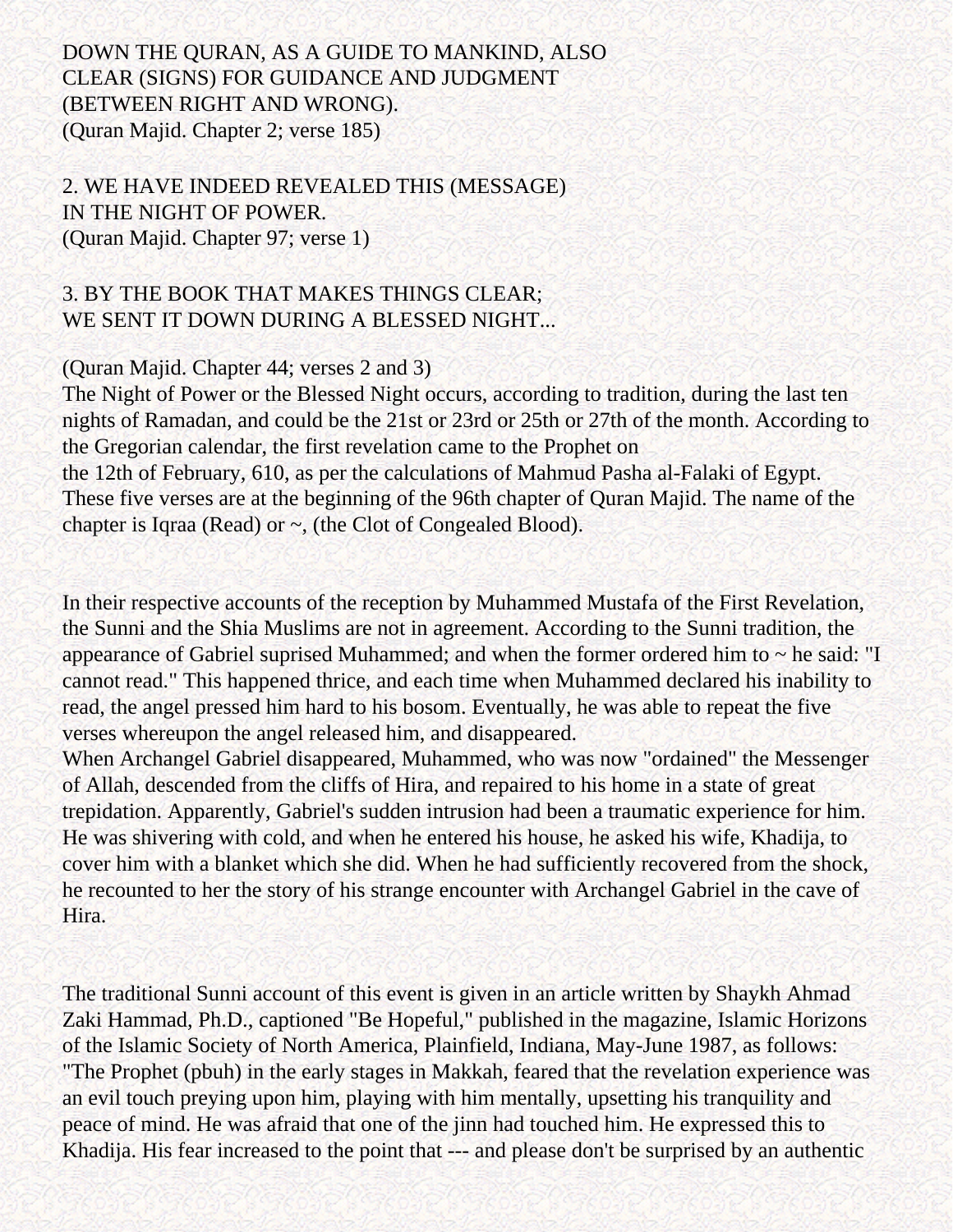report in Bukhari --- the Prophet (pbuh) preferred to take his own life rather than to be touched by evil, to be tampered with, corrupted, or polluted."

But according to the accounts of the Shia Muslims, Muhammed Mustafa, far from being suprised, much less frightened, by the sudden appearance of Archangel Gabriel, welcomed him as if he had been expecting him. Gabriel brought the tidings that Allah had chosen him to be His Last Messenger to Mankind, and congratulated him on being selected to become the recipient of the greatest of all honors for a mortal in this world.

Muhammed had no hesitation in accepting the mission of prophethood nor he had any difficulty in repeating the verses of the First Revelation. He read them or repeated them effortlessly, spontaneously. Gabriel, in fact, was no stranger to him, and he also knew that as the slave of Allah, his own raison d'etre was to carry out the mission imposed upon him by Allah. He was "mission-oriented" even before Gabriel's visit. Gabriel only gave him the signal to begin.

The Shia Muslims also say that one thing that Gabriel didn't have to do, was to apply physical pressure on Muhammed to read. If he did, it would truly be a bizarre mode of imparting to Muhammed, the ability to read - by squeezing him or choking him. They further maintain that Muhammed Mustafa did not contemplate suicide at any time in his life, even in its most desolate moments; and that it never occurred to him that he could ever be touched by "evil" or that he could be "tampered with, corrupted or polluted."

In this context, the Shia Muslims quote the following two verses of Quran Majid which appear to have a logical connection with this episode:

1. (Allah said to Iblis:) "AS FOR MY SERVANTS, NO AUTHORITY SHALT THOU HAVE OVER THEM." ENOUGH IS THY LORD FOR A DISPOSER OF AFFAIRS. (Chapter 17; verse 65)

Allah Himself protects His sincere and true slaves from the clutches of Iblis (the Devil); he can have no authority over them, and they can never be tampered with or corrupted or polluted.

### 2. BUT GOD WILL DELIVER THE RIGHTEOUS TO THEIR PLACE OF SALVATION; NO EVIL SHALL TOUCH THEM. NOR SHALL THEY GRIEVE.

(Chapter 39; verse 61)

No evil could touch Muhammed, the chosen one of God Himself. Under God's protection, he was safe from every evil. He lived under the jurisdiction of God at all times.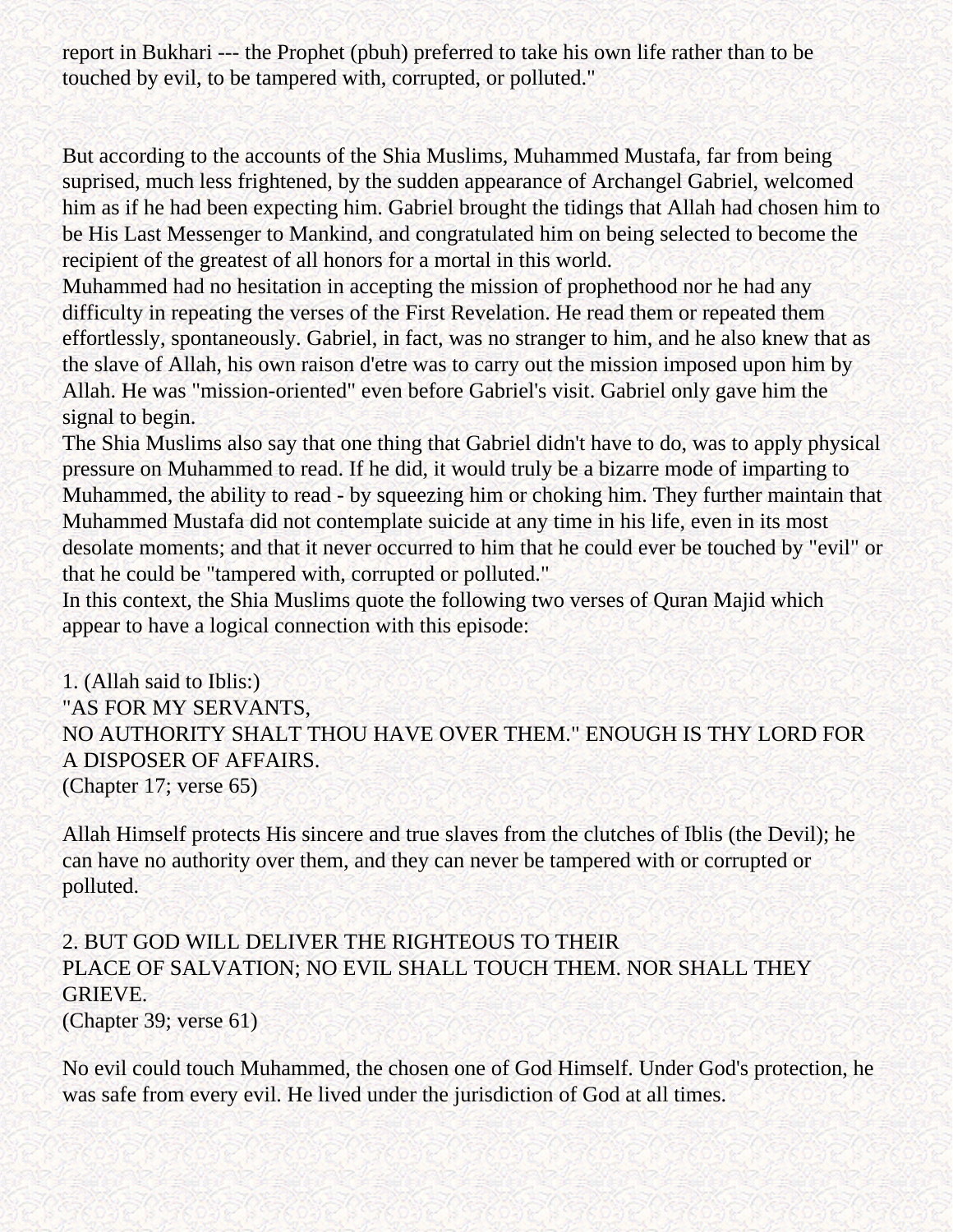Nevertheless, Muhammed felt alarm at the magnitude of the task ahead of him. He realized that in the execution of his duty, he would be confronted by the massive, formidable, and determined opposition of the pagans of the whole world. The state of his anxiety was almost palpable. He was therefore in a somber frame of mind as he left the cave to return home. And he did in fact ask Khadija to drape him in a blanket as he sat down to recapitulate the events in Hira to her.

When Khadija heard the story that Muhammed Mustafa told her, she comforted him and reassured him by saying: "O son of my uncle, be of good cheer. Allah has chosen you to be His messenger. You are always kind to your neighbors, helpful to your kinsfolk, generous to the orphans, the widows and the poor, and friendly to the strangers. Allah will never forsake you."

R V. C Bodley

"God is my protection, Oh Abul Kasim!" said Khadija, "Rejoice and be of good cheer. He in Whose hands stands the life of Khadija, is my Witness that thou wilt be the Messenger of His people!" Then she added, "Hast thou not been loving to thy kinsfolk, kind to thy neighbors, charitable to the poor, hospitable to the stranger, faithful to thy word, and ever a defender of the truth?"

(The Messenger, the Life of Mohammed, 1946)

It is possible that Muhammed was momentarily overwhelmed by the thought of his accountability to Allah in carrying the enormous burden of his new responsibilities, but when he heard Khadija's soothing words, he immediately felt the tensions within him decompressing. She reassured him and convinced him that with God's Hand on his shoulder, he would rise equal to his duties and would overcome all obstacles.

Muhammed rallied. He knew from that moment that Khadija was the "instrument" through which God would reinforce his courage if it ever flagged, and would boslter his morale if it ever sagged.

The following verse of Quran Majid also appears to support the Shia point of view:

AND REMEMBER WE TOOK FROM THE PROPHETS THEIR COVENANT: AS (WE DID) FROM THEE: FROM NOAH, ABRAHAM, MOSES, AND JESUS THE SON OF MARY: WE TOOK FROM THEM A SOLEMN COVENANT: THAT (ALLAH) MAY QUESTION THE (CUSTODIANS) OF TRUTH CONCERNING THE TRUTH THEY (WERE CHARGED WITH): (Chapter 33; verses 7,8)

#### Translator's Note

There is an implied covenant on all created things to follow God's Law, which is the law of their being. But there is a special implied covenant with all Prophets, strict and solemn, that they shall carry out their mission, proclaim God's Truth without fear or favor, and be ever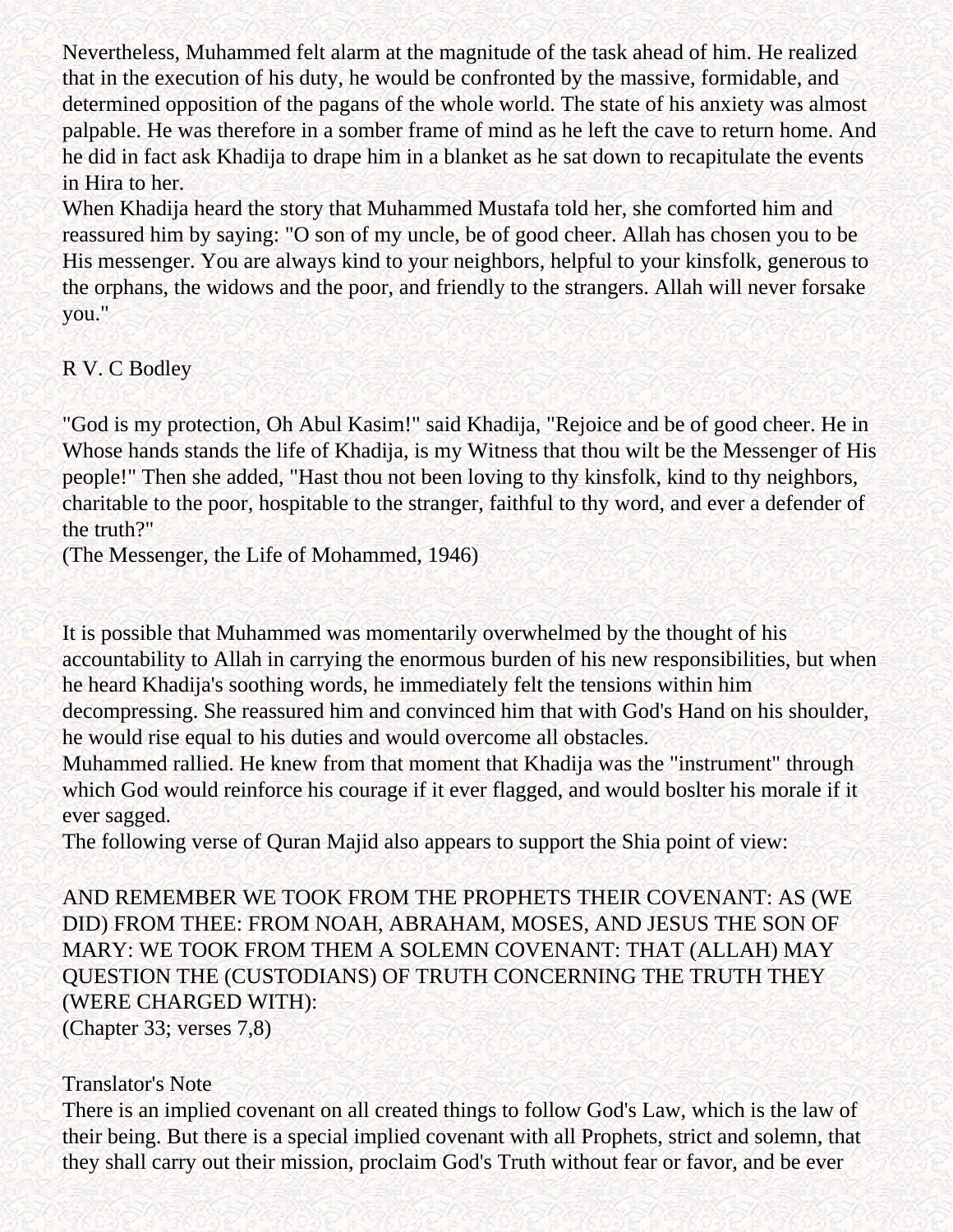ready in His service in all circumstances. That gives them their position and dignity and their tremendous responsibility in respect of the people whom they come to instruct and lead to the Right Way. (A. Yusuf

The Shia Muslims point out that Allah had taken a Covenant from Muhammed to deliver His Last Message to Mankind. Therefore, they do not agree with those historians who allege that Muhammed reacted to Gabriel's visit with surprise, shock and fear. Such reactions, they say, simply do not jibe with his temperament, and are not consistent with the character of his solemn Covenant.

After a brief interval, Gabriel appeared once again before Muhammed when the latter was in the cave of Hira, and presented to him the second Revelation which reads as follows:

O THOU WRAPPED UP (IN A MANTLE)! ARISE AND DELIVER THY WARNING! AND THY LORD DO THOU MAGNIFY! (Chapter 74; verses 1, 2, 3)

The commandment from Heaven to "arise and warn" was the signal to Muhammed (the wrapped up in a blanket) to begin his work. Gabriel expounded to him his new duties the foremost of which was to destroy the worship of false gods, and to plant the banner of Tauheed - the doctrine of the Unity of the Creator - in the world; and he had to invite mankind to the True Faith Islam. Islam means to surrender to Allah and to acknowledge Muhammed as His slave and His messenger.

A.L.R. A BOOK WHICH WE HAVE REVEALED UNTO YOU, IN ORDER THAT YOU MIGHT LEAD MANKIND OUT OF THE DEPTHS OF DARKNESS INTO LIGHT - BY THE LEAVE OF THEIR LORD - TO THE WAY OF (HIM) THE EXALTED IN POWER, WORTHY OF ALL PRAISE. (Quran Majid. Chapter 14, verse 1)

Muhammed had to lead mankind out of the depths of darkness into light. How was Muhammed to lead mankind out of the depths of Darkness into Light? This question is answered by Quran Majid in the following verse:

A SIMILAR (FAVOR HAVE YOU ALREADY RECEIVED) IN THAT WE HAVE SENT AMONG YOU AN APOSTLE OF YOUR OWN, REHEARSING TO YOU OUR SIGNS, AND SANCTIFYING YOU, AND INSTRUCTING YOU IN SCRIPTURE AND WISDOM, AND IN NEW KNOWLEDGE. (Chapter 2; verse 151)

Quran is precise and specific in defining the concept of his duty for Muhammed Mustafa. He had to lead mankind out of "the depths of darkness" into the light, by: 1. rehearsing the Signs of Allah; 2. sanctifying mankind; 3. instructing mankind in scripture and wisdom; and 4. imparting new knowledge to it.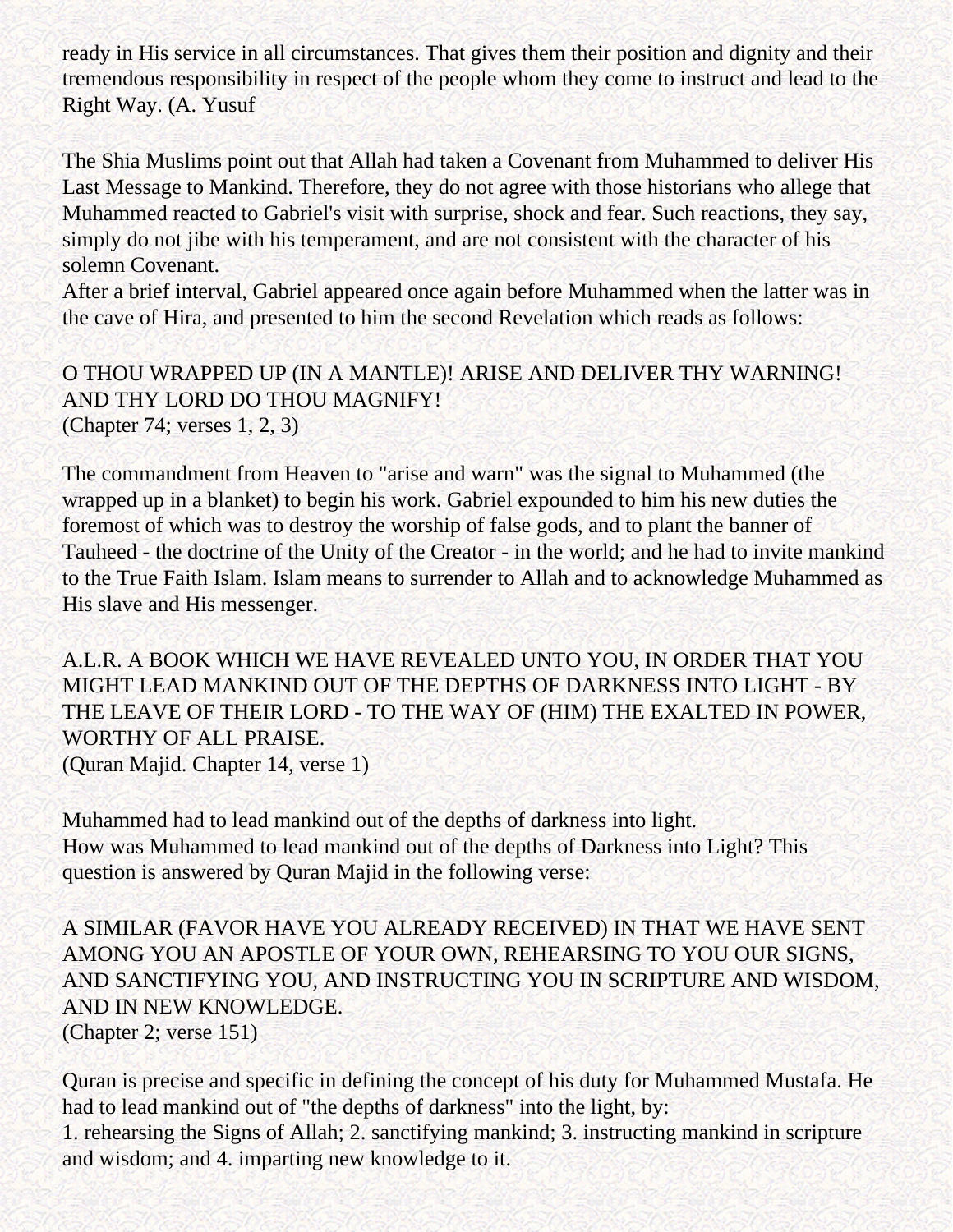Gabriel and Muhammed then went out of the cave. Gabriel taught him how to take ablutions (ritual purification before saying prayers). Muhammed took ablutions, and then, with Gabriel in the lead, both of them offered prayers.

When the prayer was over, Gabriel bade farewell to Muhammed, and disappeared in the sky. That evening Muhammed returned home conscious and conscientious of his new duty to "arise and warn." He had to preach Islam, the Religion of Allah, to the whole world, and he had to begin from his own home - by preaching it to his wife.

Muhammed told Khadija about the second visit of Gabriel, and the duty imposed upon him by Allah to invite her to Islam.

For Khadija, the antecedents and the moral integrity of her husband were an incontrovertible attestation that he was a divine messenger, and she readily accepted Islam. In fact, between her and Islam, an "ideological affinity" had pre-existed. Therefore, when Muhammed Mustafa presented Islam to her, she at once "recognized" it, and rosily embraced it. She believed that the Creator was One and that Muhammed was His messenger, and she declared:

#### I BEAR WITNESS THAT THERE IS NO GOD BUT ALLAH; AND I BEAR WITNESS THAT MUHAMMED IS HIS SLAVE AND HIS MESSENGER.

Muhammed, the new messenger of Allah, had won his first convert - Khadija - his wife. She was the first one, the very first to affirm her faith in Tauheed (Oneness of the Creator), and she was the very first to acknowledge Muhammed as God's messenger to all mankind. She was the first Muslima.

Muhammed had "introduced" Islam to Khadija. He explained to her its meaning, and he initiated her into it. He told her that obedience to and love for Allah were central to the whole system called Islam.

Then Muhammed showed Khadija how to take ablutions and how to say prayers. She took ablutions and both of them offered their prayers, with Muhammed as the leader. After the prayer, both of them thanked Allah for bestowing upon them the blessing of Islam. They also thanked Him for the blessing of prayers (Salat) through which He gave them audience. Prayer was, Khadija soon found out, the "Gate" to Allah's Tribunal of Grace and Mercy. The humble slaves of Allah have to pass through this "Gate" to get access to His Tribunal and to receive Grace and Mercy from Him. She also found out that prayer (Salat) was perpetual renewal and sanctification.

Khadija is the first Muslima - the very first to submit to Allah - next to her husband. Now no matter who compiles the list of the earliest converts to Islam, her name will always be on top. No venal historian can change this fact. The honor of being the first Muslima belongs to Khadija, and it will be hers to all Eternity.

After her induction into Islam, Khadija adopted the following credo:

#### SAY: "VERILY, MY LORD HATH GUIDED ME TO A WAY THAT IS STRAIGHT, - A RELIGION OF RIGHT, THE PATH (TROD) BY ABRAHAM THE TRUE IN FAITH, AND HE (CERTAINLY) JOINED NOT GODS WITH ALLAH."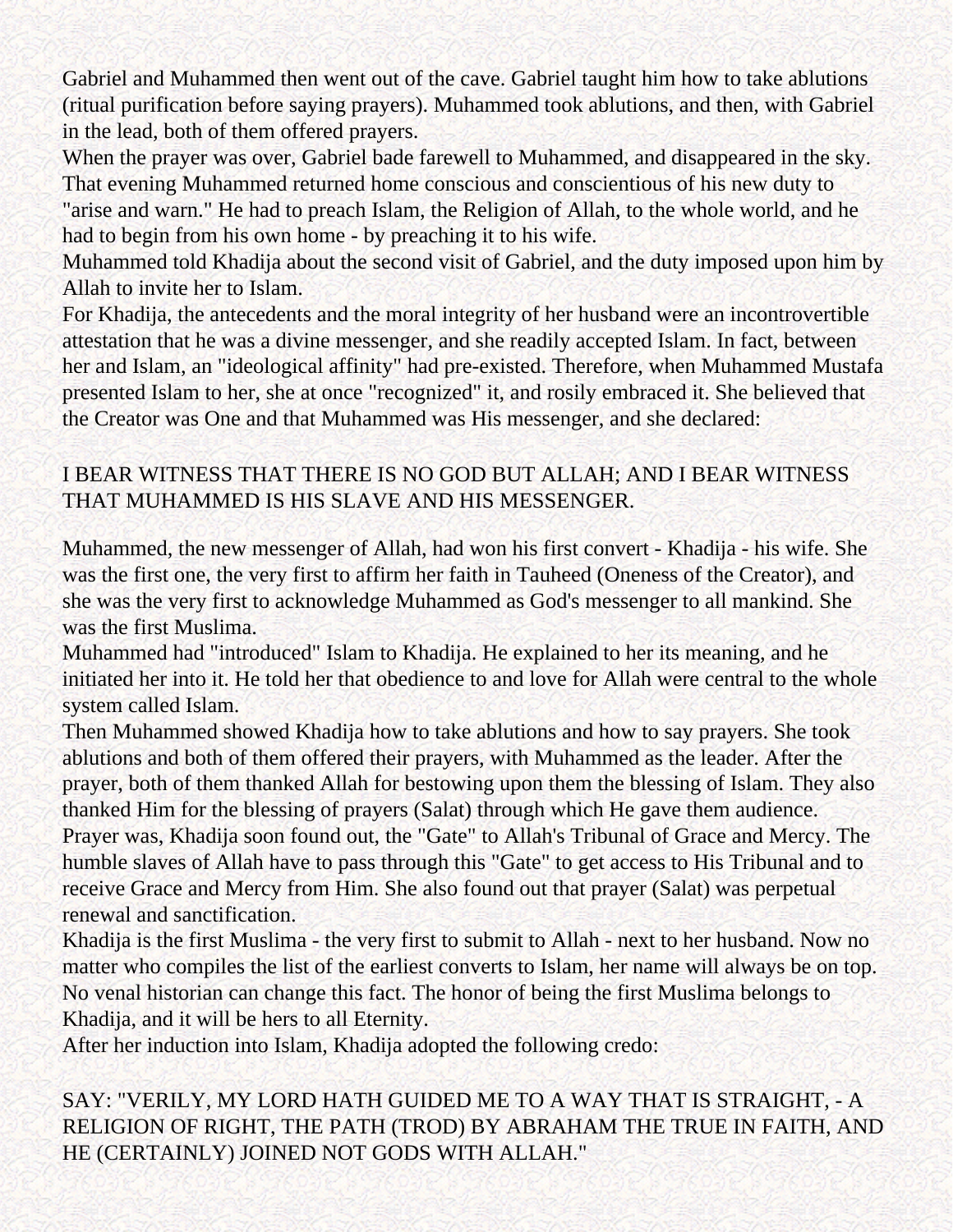#### SAY: "TRULY, MY PRAYER AND MY SERVICE OF SACRIFICE, MY LIFE AND MY DEATH, ARE (ALL) FOR ALLAH, THE CHERISHER OF THE WORLDS:

#### NO PARTNER HATH HE: THIS I AM COMMANDED, AND I AM THE FIRST OF THOSE WHO BOW TO HIS WILL.

(Quran Majid. Chapter 6, verses 161, 162, 163)

#### Washington Ilving

After the first encounter with Gabriel, Mohammed came trembling and agitated to Khadija. She saw everything with the eye of faith. "Joyful tidings dost thou bring," exclaimed she, by Him, in Whose hand is the soul of Khadija, I will henceforth regard thee as the Prophet of our nation. Rejoice," added she, "Allah will not suffer thee to fall to shame. Hast thou not been loving to thy kinsfolk, kind to thy neighbours, charitable to the poor, hospitable to the stranger, faithful to thy word, and ever a defender of the truth?" (Life of Mohammed)

#### Yusuf Ali

At twenty-five he (Muhammed) was united in the holy bonds Of wedlock with Khadija the Great, the noble lady Who befriended him when he had no worldly resources, Trusted him when his worth was little known, Encouraged and understood him in his spiritual struggles, Believed in him when with trembling steps He took up the Call and withstood obloquy, Persecution, insults, threats, and tortures,

And was a lifelong helpmate till she was gathered To the saints in his fifty-first year, A perfect woman, the mother of those that believe.

When Muhammed was ordained messenger of Allah, his young cousin, Ali ibn Abi Talib, was ten years old. As young as he was, he showed remarkable grasp of the events taking place around him, and was richly endowed with the capacity for participating in his guardian's religious experience. He therefore eagerly declared what he believed - that God was One, and Muhammed was His messenger. And he could not wait long enough to offer prayers with Muhammed and Khadija. He wished to go into the presence of Allah in the company of His Own messenger.

(Introduction to the Translation and Commentary of the Holy Quran)

Muhammed Mustafa taught Ali how to take ablutions and how to pray. Since then,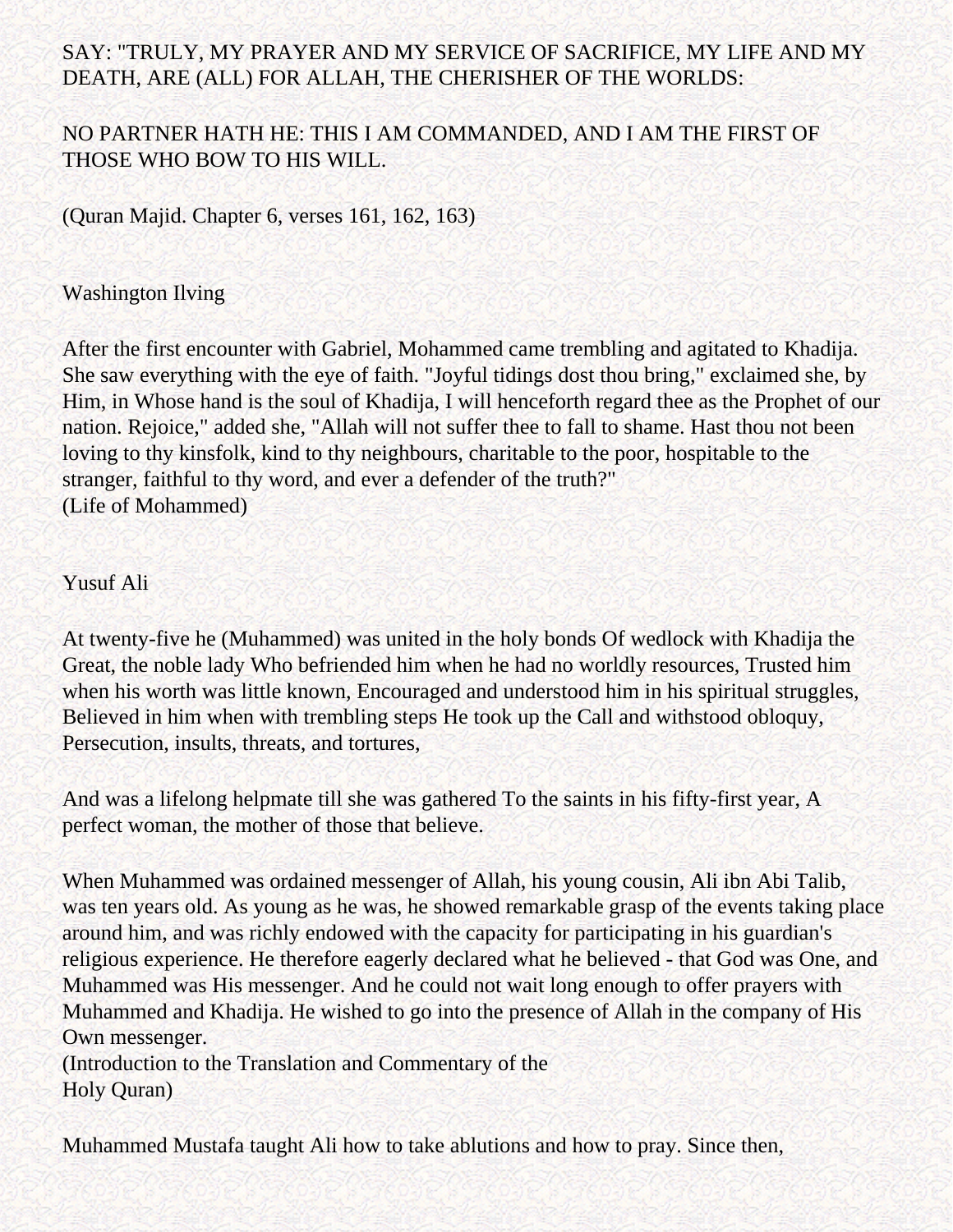Muhammed was never seen at prayer except when Ali was with him. The boy also memorized the verses of Quran Majid as and when they were revealed to Muhammed. In this manner, he literally grew up with Quran. In fact, Ali and Quran "grew up" together as "twins" in the house of Muhammed Mustafa and Khadija-tul-Kubra.

Ali lived in an ambience vibrant with the ethos of Islam.

Through such osmotic action, Islam became a part of the blood-stream of Ali ibn Abi Talib, Muhammed's young protege. Islam became the very texture of his being.

Muhammed, the Messenger of Allah, had found the hrst Muslima in Khadija, and he found the first Muslim in Ali ibn Abi Talib.

### Muhammad Ishaq

Ali was the first male to believe in the Apostle of God, to pray with him and to believe in his divine message, when he was a boy of ten. God favored him in that he was brought up in the care of the Apostle before Islam began.

(The Life of the Messenger of Allah)

Muhammad Husayn Haykal

Ali was then the first youth to enter Islam. He was followed by Zayd ibn Harithah, Muhammad's client. Islam remained confined to the four walls of one house. Besides Muhammad himself, the converts of the new faith were his wife, his cousin, and his client. (The Life of Muhammed, Cairo, 1935)

### Mannaduke Pickthall

The first of all his (Muhammad's) converts was his wife, Khadija; the second his first cousin Ali, whom he had adopted; the third his servant Zeyd, a former slave. (Introduction to the Translation of Holy Quran, 1975)

### Abdullah Yusuf Ali

To his (Muhammed's) cousin Ali, the well-beloved, Born when he was thirty, he appeared As the very pattern of a perfect man, As gentle as he was wise and true and strong, The one in whose defence and aid He spent his utmost strength and skill, Holding life cheap in support of a cause so high,

And placing without reserve his chivalry, His prowess, his wit and learning, and his sword At the service of this mighty Messenger of God. Khadija believed, exalted in faith Above all women; Ali, the well-beloved, Then a child of ten, but lion-hearted, Plighted his faith, and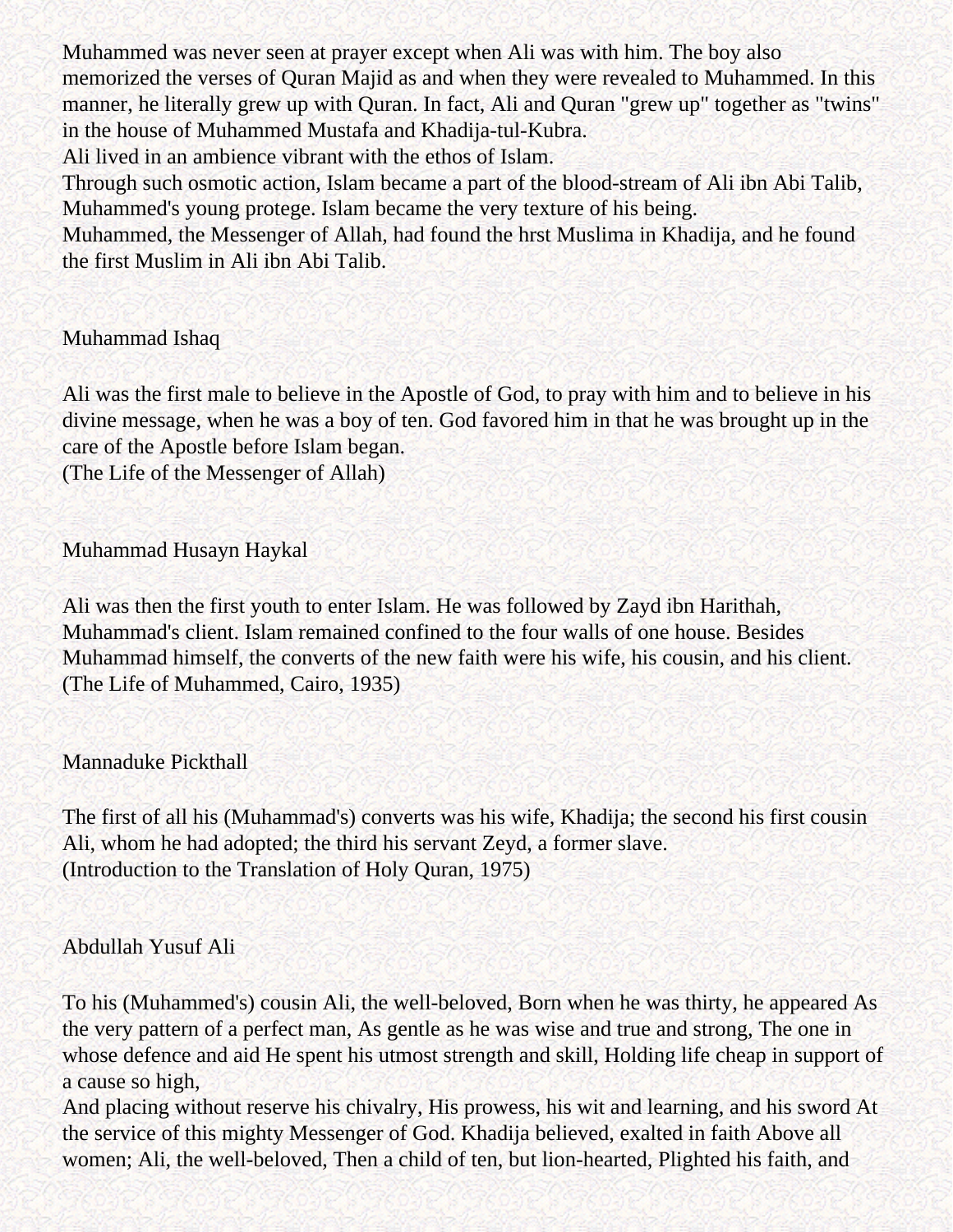became from that moment The Right Hand of Islam. (Introduction to the Translation and Commentary of the Holy Qur'an)

The third "witness" who accepted Islam, was Zayd bin Haritha, the freed man of Muhammed, and a member of his household.

Tor Andre

Zaid was one of the first to accept Islam, in fact the third after Khadija and Ali. (Mohammed, the Man and his Faith, 1960)

Ali ibn Abi Talib was the first male to accept Islam, and his precedence in accepting Islam, is beyond any question. Dr. Sir Muhammad Iqbal, the poet-philosopher of Indo-Pakistan, calls him, not the first, but "the foremost Muslim."

Ali's was the foremost Muslim in point of time. No man preceded him in accepting Islam. But he was also the foremost Muslim in service to Islam and to its Messenger-Prophet as the years to come were to reveal.

Muhammad ibn Ishaq, the biographer of Muhammed Mustafa, reports the following in his Seera:

From Yahya b. al-Ash'ath b. Qays al-Kindi from his father, from his grandfather Afiif: Al-Abbas b. Abdul Muttalib was a friend of mine who used to go often to the Yaman to buy aromatics and sell them during the fairs. While I was with him in Mina, there came a man in the prime of life and performed the full rites of ablution and then stood up and prayed. Then a woman came out and did her ablution and stood up and prayed.

Then a boy came out just approaching manhood, took his ablutions, stood up and prayed by his side. I asked Abbas what were they doing, and he said that it was his nephew, Muhammad b. Abdullah b. Abdul Muttalib, who claims that Allah has sent him as an Apostle; the other is my brother's son, Ali ibn Abi Talib, who has followed him in his religion; the third is his wife, Khadija daughter of Khuwayled who also follows him in his religion...

Afiif said after he had become a Muslim and Islam was firmly established in his heart, "Would that I had been a fourth."

The fourth "witness" who accepted Islam, was Abu Bakr, a merchant of Makka.

In the beginning, Muhammed preached Islam secretly. He invited only those people to Islam he could trust, and who were like his personal friends. The handful of neophytes he won, kept a "low profile" in Makka.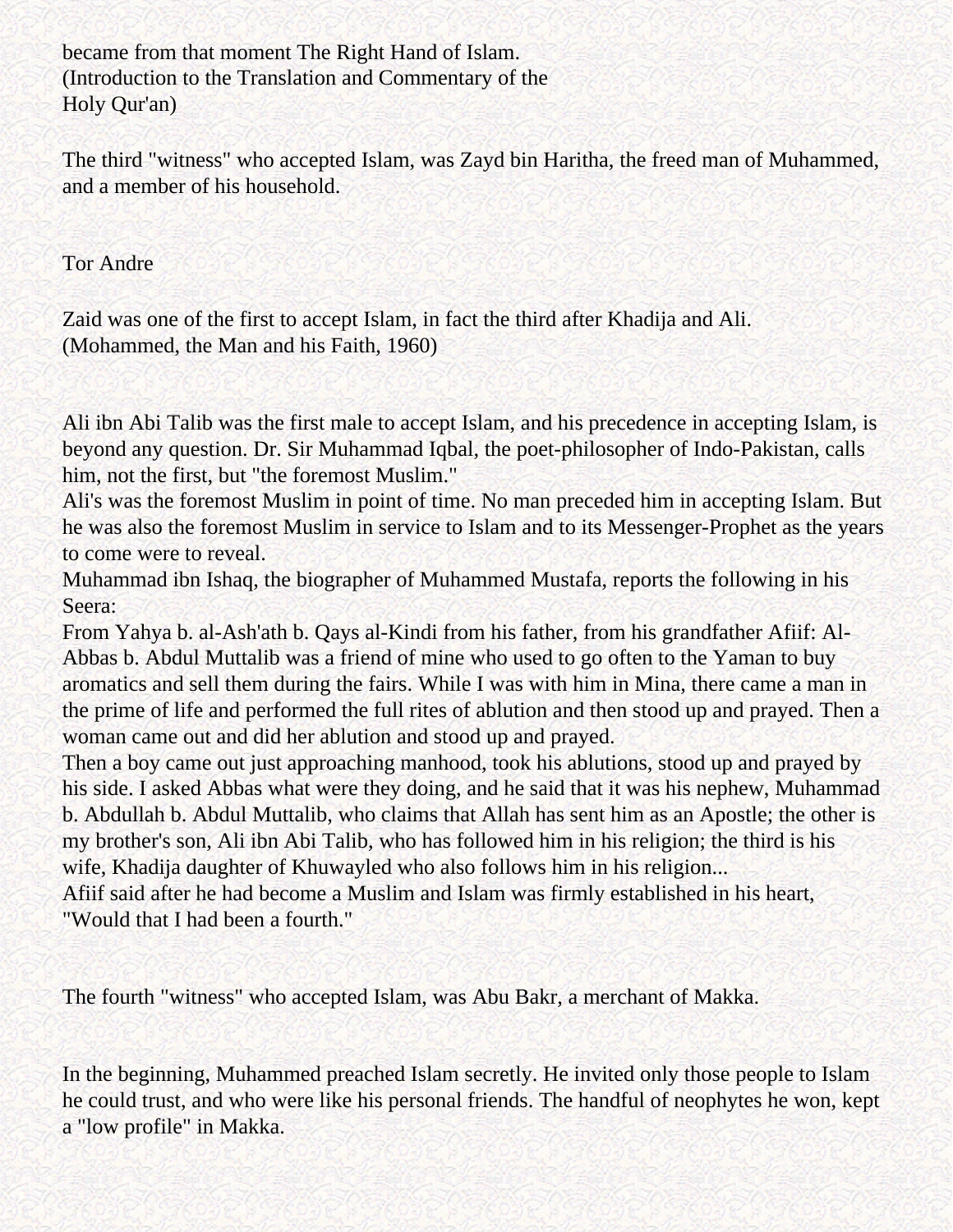### Muhammad Husayn Haykal

Fearful of arousing the enmity and antagonism of Quraysh for their departure from idol worship, the new Muslims used to hide the fact of their conversion. (The Life of Muhammad, Cairo, 1935)

Among the earliest converts to Islam were Yasar; his wife, Sumayya; and their son, Ammar. They are remarkable for the fact that they were the first family all members of which accepted Islam simultaneouslv, thus making up the first Muslim familv. outside the family of the Prophet of Islam himsel£

Another early convert to Islam was Abu Dharr el-Ghiffari of the tribe of Ghiffar, noted in later years, for his uncompromising love of Justice and Truth.

Through the efforts of Abu Bakr, the fourth Muslim, a few other Makkans also accepted Islam. Among them were Uthman bin Affan, a future khalifa of the Muslims; Talha; Zubayr; Abdur Rahman ibn Auf; Saad ibn Abi Waqqas; and Obaidullah Aamir ibn al-Jarrah.

Abu Abdulah Arqam bin Abil Arqam was a young man of twenty. He belonged to the Makhzoom clan of Quraysh, and was a successful businessman. He lived in a spacious house in the valley of Safa. He too heard the Call of Islam and responded to it, and he put his house - Dar-al-Arqam - at the service of the Prophet of Islam.

The Muslims at this time were so few in number that they did not dare to say their prayers in Kaaba or in public. The Prophet

gratefully accepted Arqam's offer, and Muslims gathered in his house to offer their congregational prayers. Dar-al-Arqam thus became Dar-al-Islam - the missionary center of Islam, and the first meeting place of the Muslims.

Three years passed in this manner but in the fourth year of the Call, Muhammed was commanded by Allah to invite his own folks to Islam openly.

### AND ADMONISH THY NEAREST KINSMEN

(Quran Majid. Chapter 26, verse 214)

Muhammed's kinsmen included all members of Bani Hashim and Bani al-Muttalib. He ordered his young cousin, Ali, to invite their chief men to a banquet. Forty of them came. The guests gathered in a hall in the house of Abu Talib, and when they had partaken of the repast, Muhammed, the Messenger of Allah, rose to address them. Among the guests, there was one Abu Lahab, an uncle of Muhammed on his father's side. He had probably heard what his nephew was doing secretly, and guessed the reason why he had invited the Bani Hashim to a feast. Muhammed had just begun to speak when Abu Lahab rudely interrupted him, and himself addressed the assembly, saying:

Brothers, cousins and uncles: Do not listen to this "renegade," and do not leave your ancestral religion, if he invites you to a new one. If you do, then remember that you will rouse the anger of all Arabs against you. You do not have the strength to fight against all of them. After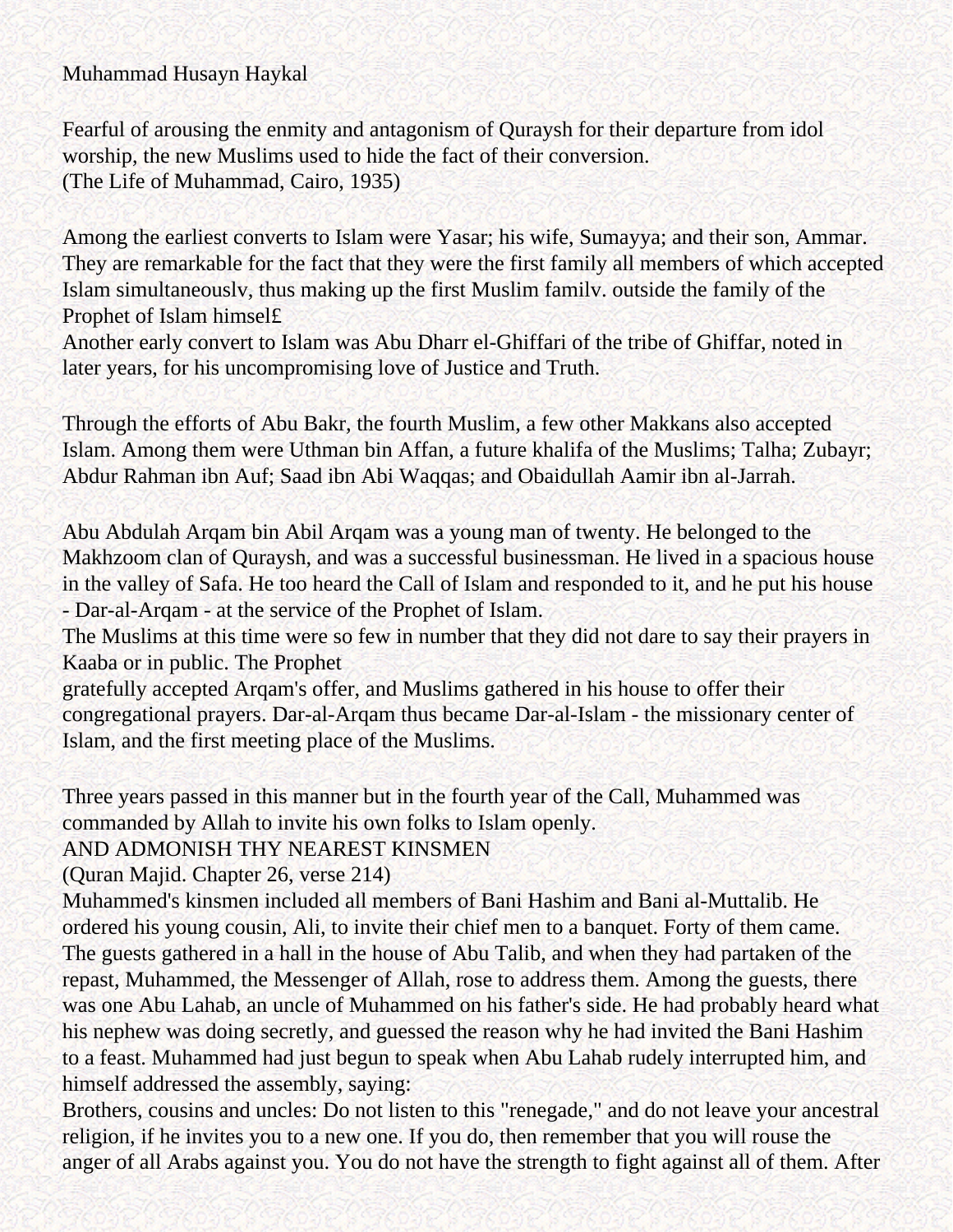all, you are a mere handful. Therefore, it will be in your interest to be steadfast in your traditional religion.

Abu Lahab, by his brief speech, succeeded in throwing the assembly into confusion. Everyone stood up milling around and jostling against each other. They then began to leave, and soon the hall was empty.

Muhammed's first attempt to convert his own clan to Islam had failed. But unfazed by this initial setback, he ordered his cousin, Ali, to invite the same guests a second time.

A few days later the guests came, and when they had eaten supper, Muhammed addressed them as follows:

"I offer thanks to Allah for His mercies. I praise Allah and I seek His guidance. I believe in Him, and I put my trust in Him. He is Beneficent and Benevolent; and He is Gracious and Merciful."

After this doxology, the Prophet went on to say:

"I bear witness that there is no god except Allah; He has no partners, and I am His messenger. Allah has commanded me to invite you to His religion Islam - by saying: AND WARN THY NEAREST KINSMEN.

I, therefore, warn you that you should abandon false worship, and call upon you to testify that there is no god but Allah, and that I am His messenger. O ye sons of Abdul Muttalib, no one ever came to you with anything better than what I have brought to you. By accepting it, your welfare will be assured in this world and in the Hereafter. Who among you will support me in carrying out this momentous duty? Who will share the burden of work with me? Who will respond to my call? Who will become my vicegerent, my deputy and my wazir?" There were forty guests in the hall. Muhammed paused to assess the impact of his words upon them. But no one among them responded. No one in the audience seemed to stir. At last, when the silence became too oppressive, young Ali stood up and said that he would support the Messenger of Allah; would share the burden of his work; and would become his vicegerent, his deputy and his wazir.

But Muhammed beckoned Ali to sit down, and said: "Wait! Perhaps someone older than you might respond to my call."

Muhammed renewed his invitation but still there was no answer, and he was greeted only by an uneasy silence. Once again Ali offered his services but the Apostle still wishing that some senior member of the clan would accept his invitation, asked him to wait. He then appealed to the clan a third time to consider his invitation, and the same thing happened again. No one in the assembly showed any interest in what he told them. He surveyed the crowd and transfixed everyone in it with his gaze but no one moved. At length he beheld the solitary figure of Ali rising above the silent figures of the adults, to volunteer his services to him a third time. This time Muhammed Mustafa, the Messenger of Allah, accepted Ali's offer. He drew him close, pressed him to his heart, and said to the assembly: "This is my wazir; my successor; and my vicegerent. Listen to him and obey his commands."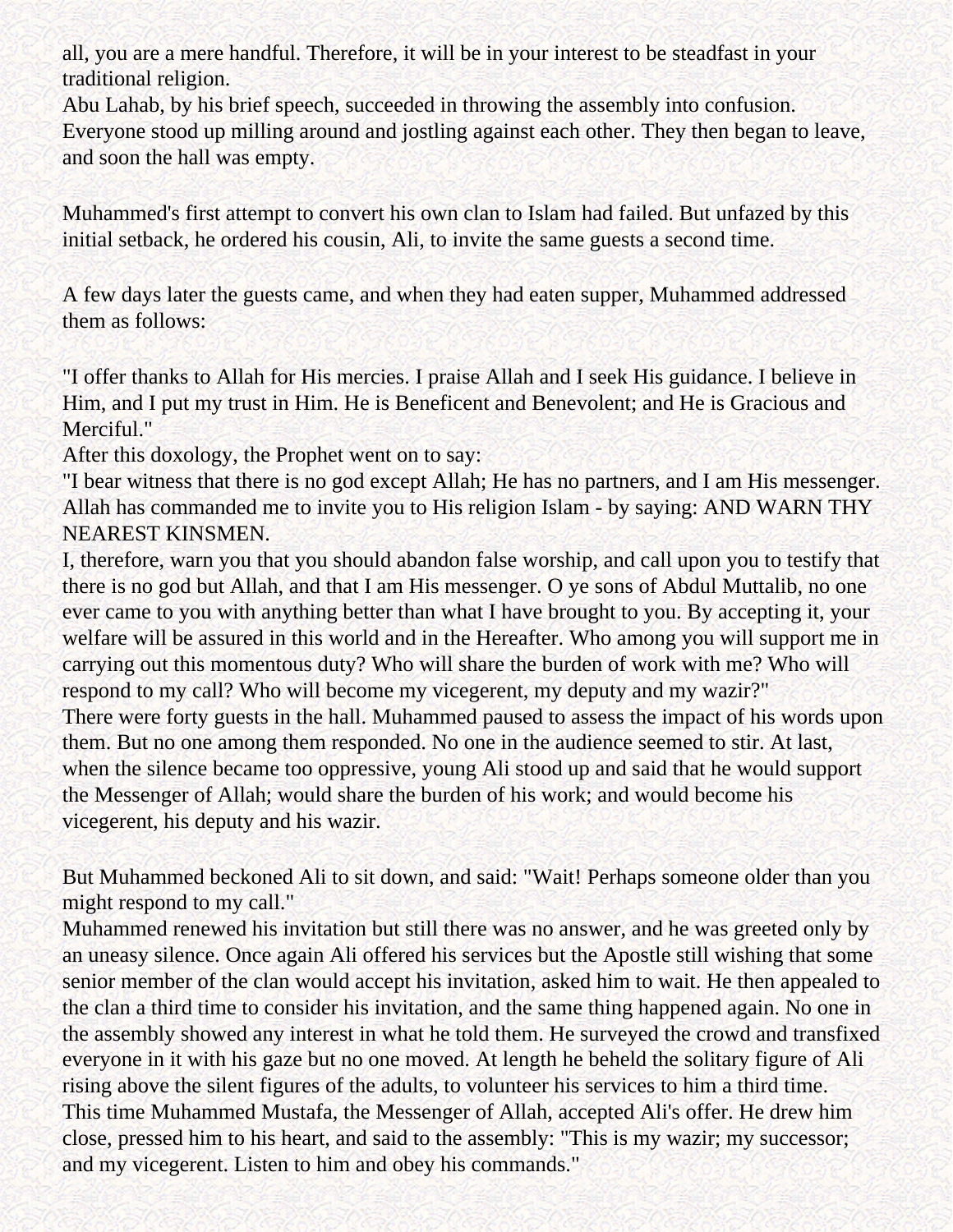### Edward Gibbon

Three years were silently employed in the conversion of fourteen proselytes, the first fruits of his (Mohammed's) mission; but in the fourth year he assumed the prophetic office, and resolving to impart to his family the light of divine truth, he prepared a banquet for the entertainment of forty guests of the race of Hashim. "Friends and kinsmen," Mohammed said to the assembly. "I offer you, and I alone can offer, the most precious gifts, the treasures of this world and of the world to come. God has commanded me to call you to His service. Who among you will support my burden? Who among you will be my companion and my vizir? No answer was returned, till the silence of astonishment and doubt, and contempt was at length broken by the impatient courage of Ali, a youth in the fourteenth year of his age. "O Prophet, I am the man, whoever rises against thee, I will dash out his teeth, tear out his eyes, break his legs, rip up his belly. O Prophet, I will be thy vizir over them." Mohammed accepted his offer with transport, and Abu Talib was ironically exhorted to respect the superior dignity of his son.

(The Decline and Fall of the Roman Empire)

### Washington Ilving

"O children of Abd al-Muttalib," cried he (Mohammed) with enthusiasm, "to you, of all men, has Allah vouchsafed these most precious gifts. In His name I offer you the blessings of this world, and endless joys hereafter. Who among you will share the burden of my offer? Who will be my brother, my lieutenant, my vizir?"

All remained silent; some wondering; others smiling with incredulity and derision. At length Ali, starting up with youthful zeal, offered himself to the services of the Prophet though modestly acknowledging his youth and physical weakness. Mohammed threw up his arms around the generous youth, and pressed him to his bosom. "Behold my brother, my vizir, my vicegerent," exclaimed he, "let all listen to his words, and obey him." (The Life of Mohammed)

### Sir Richard Burton

After a long course of meditation, fired with anger by the absurd fanaticism of the Jews, the superstitions of the Syrian and Arab Christians, and the horrid idolatries of his unbelieving countrymen, an enthusiast too - and what great soul has not been an enthusiast? - he (Mohammed) determined to reform those abuses which rendered revelation contemptible to the learned and prejudicial to the vulgar. He introduced himself as one inspired to a body of his relations and fellow-clansmen. The step was a failure, except that it won for him a proselyte worth a thousand sabres in the person of Ali, son of Abu Talib.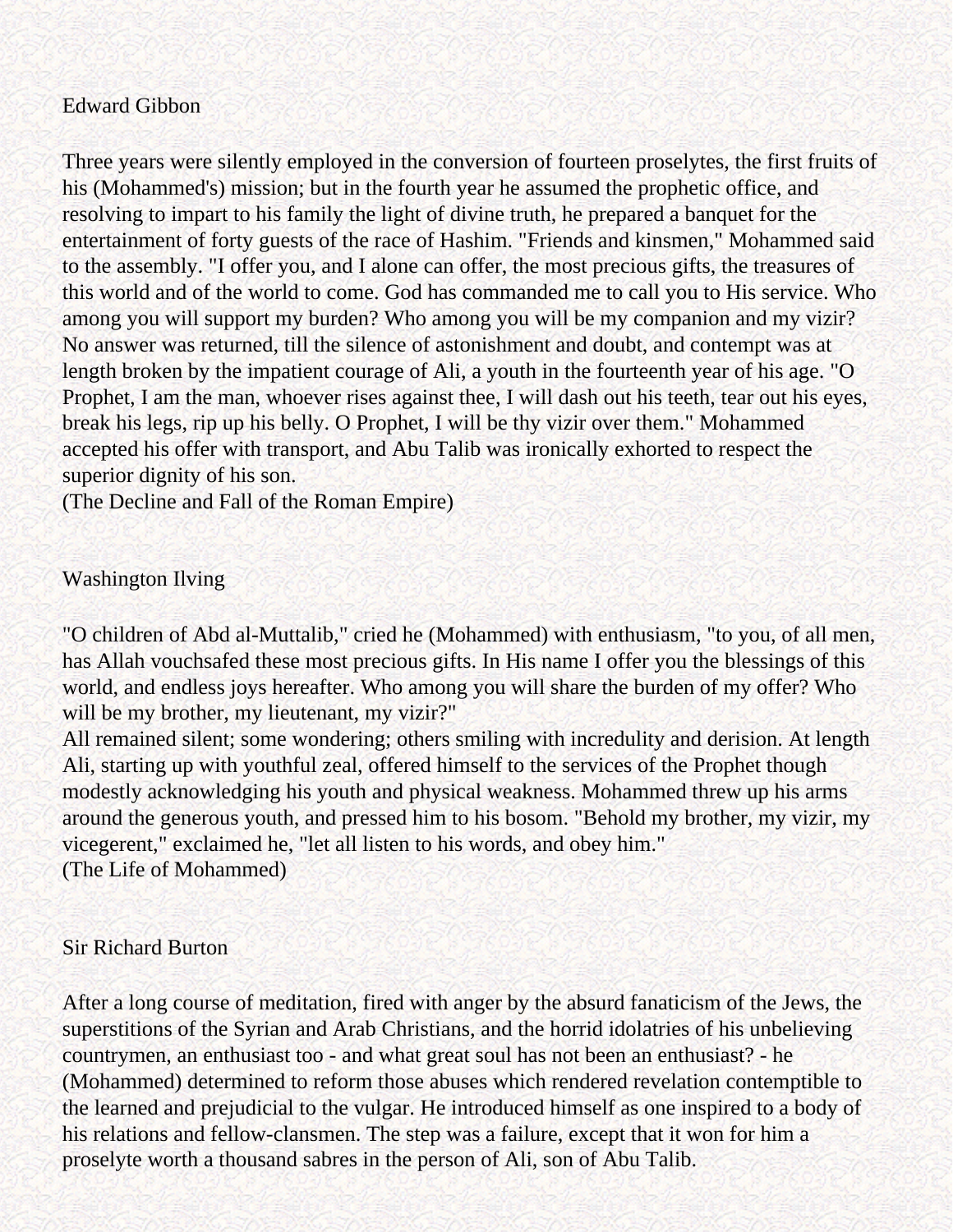Ali had offered his services to Muhammed, the Messenger of Allah, and the latter had accepted them. To the elders of the tribe, Ali's conduct might have appeared rash and brazen but he soon proved that he had the grit to accomplish far more than others had the courage even to dream. The Messenger of Allah, on his part, accepted the offer not only with expressions of gratitude and joy but also declared that Ali was, from that moment, his vicegerent and his wazir. Muhammed's declaration was forthright and unequivocal. It is foolish to quibble, as some people do, that Ali's vicegerency of Muhammed, was confined to the tribe of Bani Hashim because it was an assembly of Bani Hashim. But Muhammed himself did not restrict Ali's vicegerency to Bani Hashim. Ali was his vicegerent for all Muslims and for all time.

The banquet at which Muhammed, the Messenger of Allah, declared Ali to be his successor, is famous in history as "the Banquet of Dhul-'Asheera." This name comes from Quran Majid itself (Chapter 26; verse 214). Strangely, Sir William Muir has

called this historic event "apocryphal." But what is apocryphal or so improbable about it? Could anything be more logical for the Messenger of Allah than to begin his work of propagating Islam at his own home, and with the members of his own family and clan, especially, after he was expressly commanded by Allah to warn his "nearest kinsmen?" The feast of Dhul-'Asheera at which Muhammed, the Apostle of Allah, designated Ali ibn Abi Talib, as his successor, is a historical event, and its authenticity has been affirmed, among others, by the following Arab historians:

1. Tabari, Historv. Volume II, p. 217 2. Kamil ibn Atheer, Historv, Vol. II, p. 22 3. Abul Fida, Historv, Vol. I, p. 116

Writing about Ali at this time, Sir William Muir says:

"His (Mohammed's) cousin, Ali, now 13 or 14 years of age, already gave tokens of the wisdom and judgment which distinguished him in after life. Though possessed of indomitable courage, he lacked the stirring energy which would have rendered him an effective propagator of Islam. He grew up from a child in the faith of Mohammed, and his earliest associations strengthened the convictions of maturer years."

(Life of Mohammed, London, 1877)

We have many reservations about Sir William Muir's statement that Ali "lacked the stirring energy that would have made him an effective propagator of Islam." Ali did not lack energy or anything else. In all the crises of Islam, Muhammed Mustafa, the Messenger of Allah, selected him to carry out the most dangerous missions, and he invariably accomplished them. As a missionary also, Ali was peerless. There was no one among all the companions of the Prophet who was a more effective propagator of Islam than he. He promulgated the first 40 verses of the Sura Bera'a (=Immunity), the 9th chapter of Quran Majid, to the pagans in Makka, as the first missionary of Islam, and as one representing the Messenger of Allah himsel£ And it was Ali who brought all the tribes of Yemen into the fold of Islam.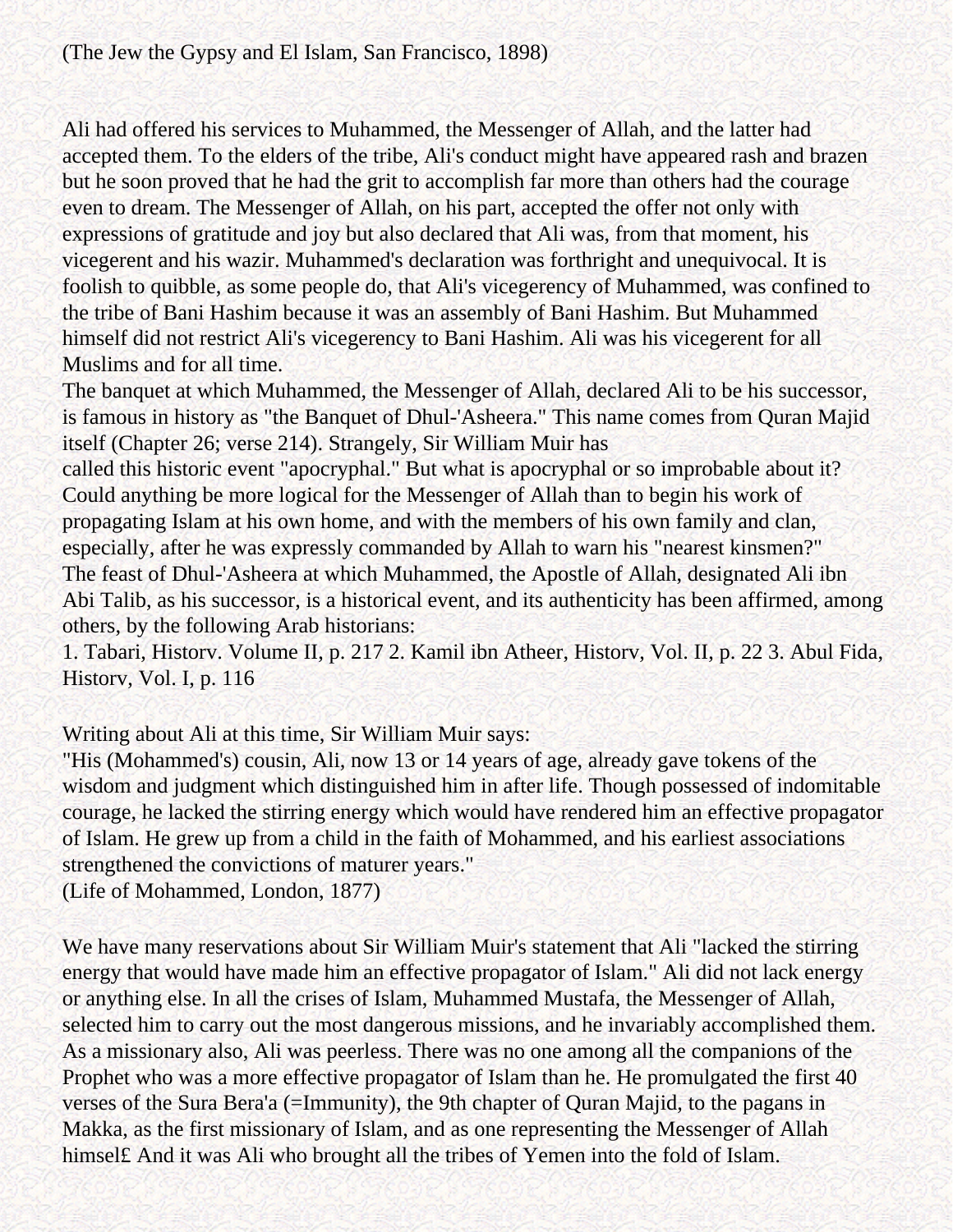Muhammed, the Messenger of Allah, had brought up Ali as his own child, and if the latter had lacked anything, he would have known it. He declared Ali to be his wazir, his successor and his vicegerent at a time when no one could have foreseen the future of Islam. This only points up the unbounded confidence that the Prophet of Islam had in this stripling of 14 years! Ali symbolized the hopes and aspirations of Islam. In the great revolution which Muhammed, the Apostle of God, had launched at the feast of Dhul-'Asheera, he had mobilized the dynamism and the idealism; and the fervor and the vigor of youth; Ali personified them all. Two things had happened at the Feast. One was that the Prophet had brought Islam out in the open; it was no longer an "under-ground" movement; it had "surfaced." At the Feast of his kinsfolk, Muhammed had "crossed the Rubicon" and now there could be no turning back. Time had come for him to carry the message of Islam beyond his own clan - first to the Quraysh of Makka, then to all the Arabs, and finally, to the rest of the world. The other was that he had found Ali who was the embodiment of courage, devotion and resolution, and was worth far more than a "thousand sabres."

It is reported that some days after the second banquet of Dhul-'Asheera, Muhammed Mustafa climbed up the hill of Safa near the Kaaba, and called out: "O sons of Fehr; O sons of Loi; O sons of Adi; and all the rest of Quraysh! Come hither, and listen to me. I have something very important to tell you."

Many of those Makkans who heard his voice, came to listen to him. Addressing them, he said: "Will you believe me if I told you that the army of an enemy was hidden behind yonder hills, and was watching you to attack you as soon as it found you sleeping or off-guard?" They said they would believe him because they had never heard him telling a lie.

"If that's so," said Muhammed, "then listen to this with attention. The Lord of heavens and earth has commanded me to warn you of the dreadful time that is coming. But if you pay heed, you can save yourselves from perdition..." He had gone only as far as this when Abu Lahab, who was present among the listeners, interrupted him a second time by saying: "Death to you. Did you waste our time to tell us only this? We do not want to listcn to you. Do not call us again."

Thenceforth, Abu Lahab made it a practice to shadow the Prophet wherever the latter went. If he started to read Quran or to say something else, he (Abu Lahab) interrupted him or started heckling him. Abu Lahab's hatred of Muhammed and hostility to Islam were shared by his wife, Umm Jameel. Both of them were cursed by Allah, for their perversity, in Chapter 111 of His Book.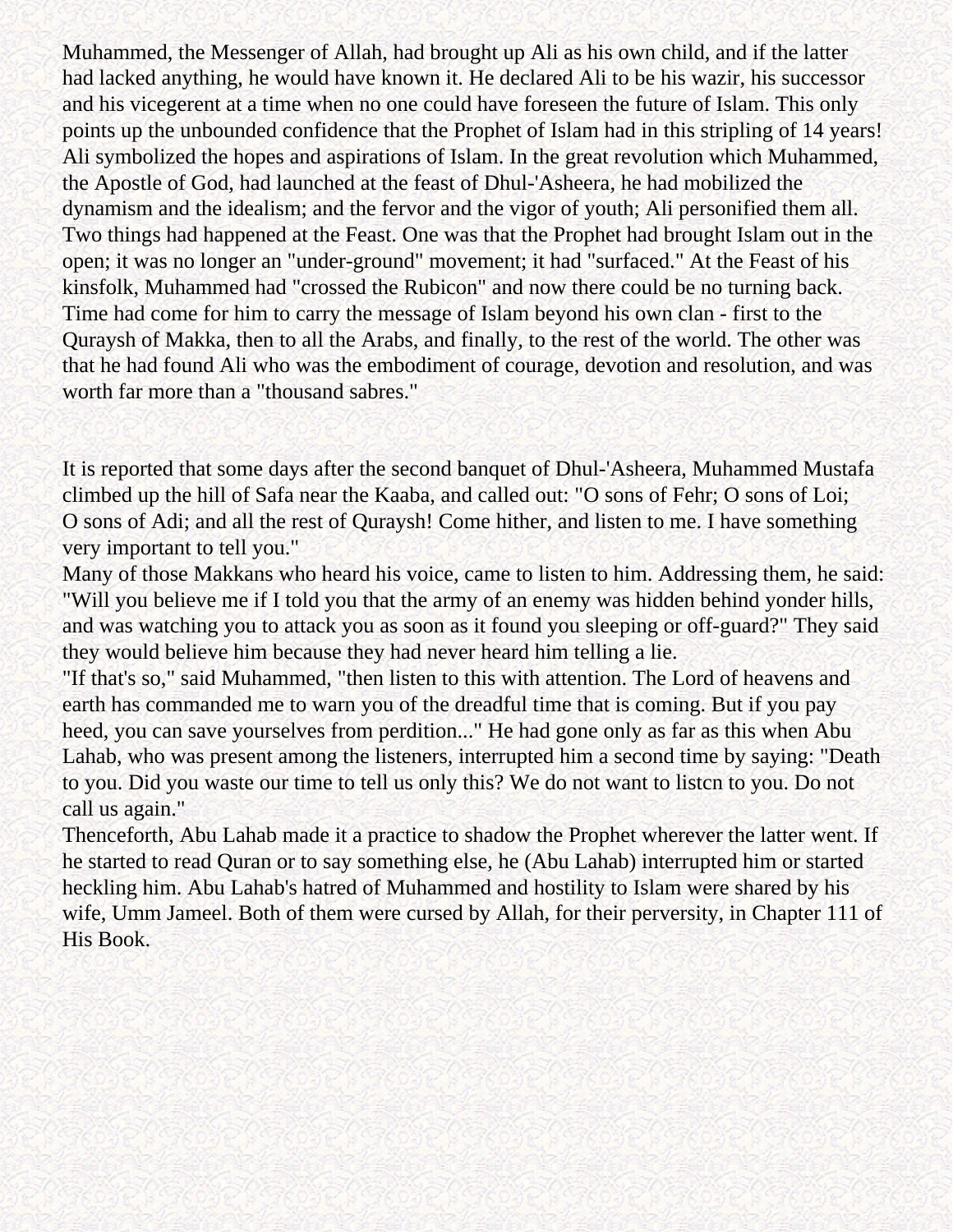# **CHAPTER 7**

# **The Persecution of the Muslims by the Pagans**

Though Abu Lahab frequently succeeded in dispersing the crowds that gathered to hear the message of Islam, word nevertheless spread in Makka about it. People talked about the message of Islam. The thoughtful ones among them posed the question: "What is this religion to which Muhammed is inviting us?" This question showed curiosity on their part and a few of them wanted to know more about Islam.

In the days that followed, Muhammed, the Messenger of Allah, made many attempts to preach to the Makkans. Abu Lahab and his confederate, Abu Jahl, did what they could to sabotage his work but they could not deflect him from his aim.

It was a strange message that Muhammed brought to the Arabs, and it was unique. No one had ever heard anything like it before. Muhammed as messenger of Allah, told the Arabs not to worship the inanimate objects which they themselves had fashioned, and which had no power either to give anything to them or to take anything away from them, and to whom they had given the status of gods and goddesses. Instead, he told them, they ought to give their love and obedience to Allah, the One Lord of the whole universe. He also told them that in His sight - in the sight of their Creator - they were all equal, and if they became Muslims, they would all become brothers of each other.

But idolatry was an old "fLxation" for the Arabs, and they were not quite ready to dump their idols. They resented Muhammed's diatribes against idolatry, and they were not very finicky about showing him their resentment.

Muhammed also called upon the rich Arabs to share their wealth with the poor and the underprivileged. The poor, he said, had a right to receive their share out of the wealth of the rich. Such sharing, he further said, would guarantee the equitable distribution of wealth in the community.

Most of the rich Arabs in Makka were money-lenders; or rather, they were "loan sharks." They had grown rich by lending money to the poor classes at exorbitant rates of interest. The poor could never repay their debts, and were thus held in economic servitude in perpetuity. The money-lenders throve on usury as vampires thrive on blood. Sharing their ill-gotten wealth with the same people they had been exploiting, was, for them, something like a "sacrilege." By suggesting to them that they share their wealth with the poor, Muhammed had tampered with a hornets' nest!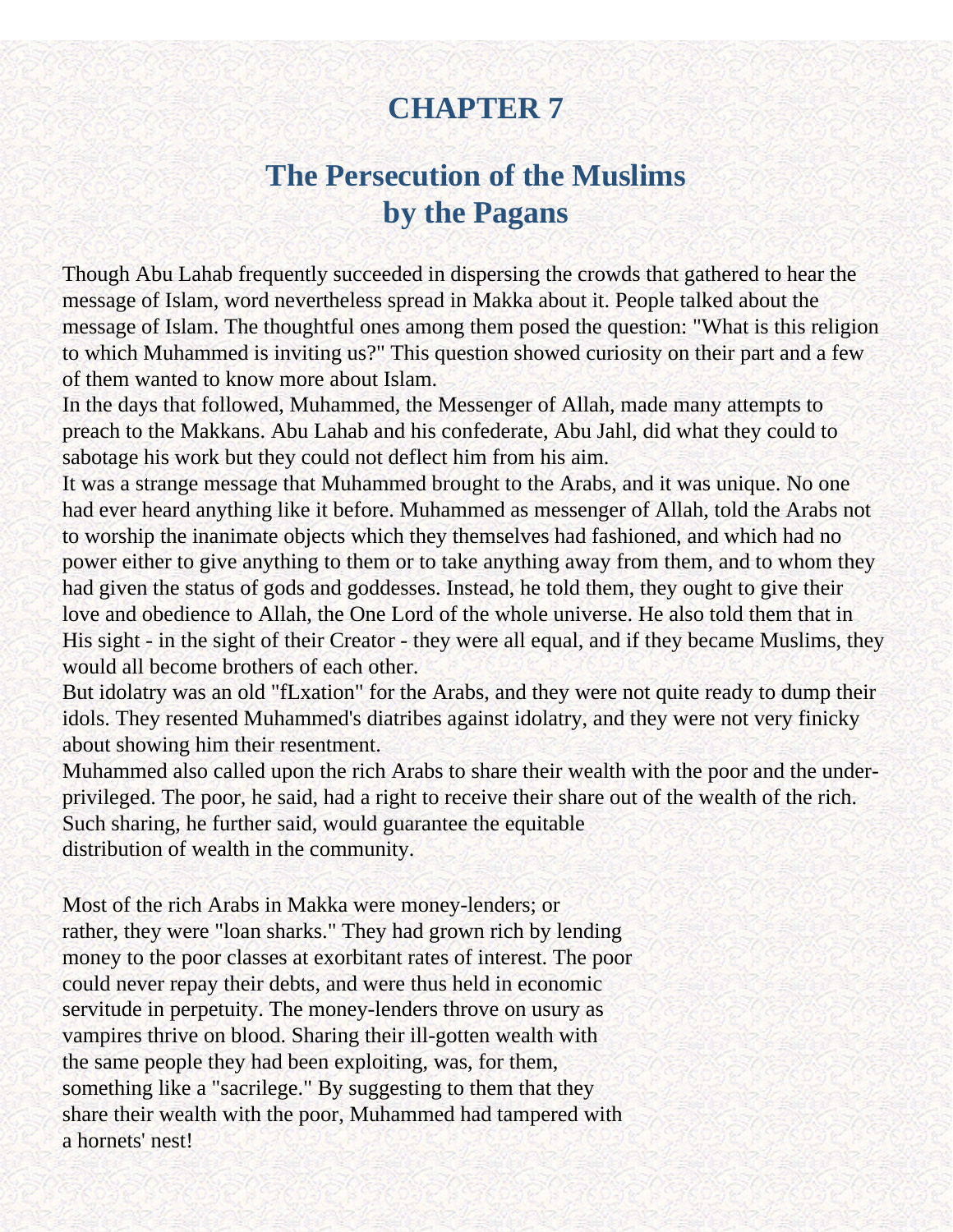Muhammed also wished to reorganize Arab society. The new doctrine that he put forward for this purpose, made Faith instead of Blood, the "linchpin" of the community. But the Arabs were bred in the code of pagan custom and convention; they believed in the basic tribal and kinship structures. For them "Blood" was the only workable basis of social organization. In their perception, if Faith were allowed to supplant Blood in this equation, it would wreck the whole structure of the Arab society.

But Muhammed had little interest in "Arab society." His aim was to create and to consolidate an "Islamic society," which is held together by Faith and not by Blood. He, therefore, assiduously cultivated and promoted the redeeming, transcending power of Faith.

### Philip K Hitti

Substituting the religious for the centuries-old blood bond as the basis for social cohesion was, indeed, a daring and original accomplishment of the Prophet of Arabia.

For the Arabs, all these were new and unfamiliar ideas; in fact, they were revolutionary. By preaching such revolutionary ideas, Muhammed had made the old establishment furious. Most furious and most assertive in the old establishment was the Umayyad clan of the Quraysh. Its members were the leading usurers and capitalists of Makka, and they were the high priests of the pagan pantheon. In Muhammed and the message of Islam, they saw a threat to their social system which was based upon privilege, elitism and force. His ideas, therefore, were most abhorrent to them, and they were resolved not to let him change the status quo.

### Philip K Hitti

"...The Quraysh - particularly its Umayyad clan - custodians of the Kaabah and the Zamzam, controllers of the caravan trade, and oligarchic masters of the city, had special reasons for resistance (to Muhammed). The new preaching might jeopardize pilgrimage to the Kaabah, next to trade their main source of income. Moreover, the once-poor orphan was introducing such dangerous economic doctrines as the rightful claim of beggars and the destitute to a share in the wealth of the rich. Additionally he (Muhammed) advocated a dangerous doctrine, one that would substitute faith for blood as the social bond of community life. If "the believers are naught but brothers" (Quran, 49:10) was acted upon, the entire family, clan, and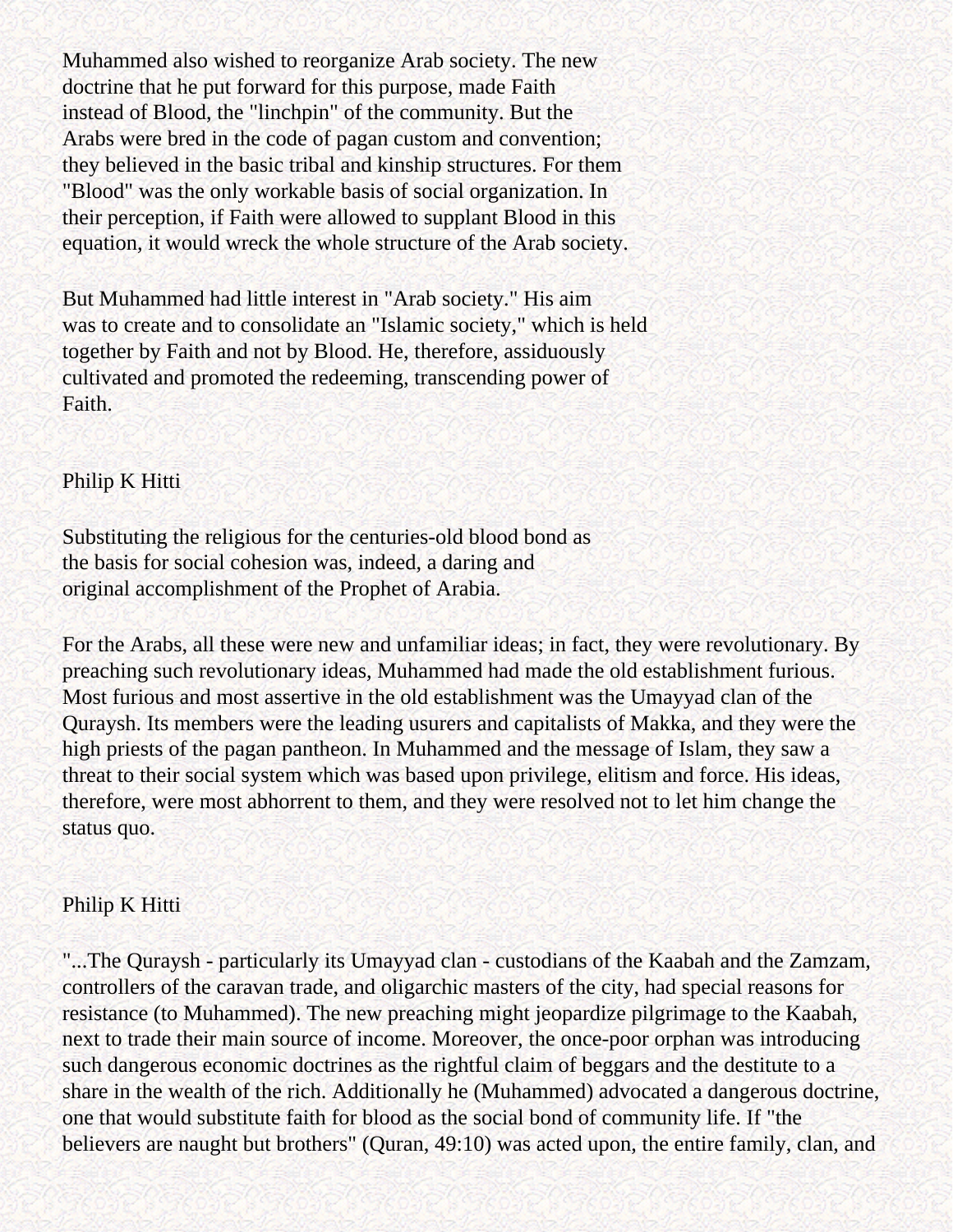tribal unity would be undermined and replaced by religious unity..."

(Islam - A Way of Life)

The hostility of the Umayyads to Muhammed and Islam was marked by unrestrained vehemence, partly because it was atavistic. Their reflexes were conditioned by generations of heathenism. They symbolized die-hard opposition to Muhammed when he was in Makka, and they spearheaded an implacable war against Islam when he migrated to Medina.

"...the core of the opposition, the Umayyads, remained adamant in its hostility (to Muhammed)..."

(Islam - A Way of Life)

But there were also a few individuals who found a strong appeal in these new ideas which Muhammed was introducing, collectively called Islam. In fact, they found them so attractive that they accepted them. They abjured their idols and they began to worship Allah - their Creator.

Islam held special appeal for the depressed classes in Makka; for those who were "poor and weak." Muslim historians have noted that the first followers of the apostles and the prophets of the past also, were invariably "poor and weak." When members of these classes became Muslim, they also became aware that as pagans they were despised and rejected by the highly class-conscious and race-conscious aristocracy of Makka but Islam gave them a new selfesteem. As Muslims they found a new pride in themselves.

Most of the early converts to Islam were "poor and weak." But there were a few rich Muslims also like Hudhayfa bin Utba, and Arqam bin Abil-Arqam. And all those men whom Abu Bakr brought into Islam, such as Uthman, Talha, Zubayr, Abdur Rahman bin Auf, Saad bin Abi Waqqas and Abu Obaidah Aamir ibn al-Jarrah, were also rich. They were members of various clans of the Quraysh.

We may assume that at the beginning, the pagan aristocrats of Makka witnessed the efforts of Islam to win recognition, more with amusement than with irritation, not to speak of the hatred and the hysteria which gripped them a little later. But as the movement began to gather momentum, they sensed that the ideas which Muhammed was broadcasting, were really "dangerous," and that there was nothing "funny" about them. They argued that their forefathers had worshipped idols for countless generations; therefore idolatry was right, and they were not going to abandon it because Muhammed was denouncing it. But Muhammed was not content merely with denouncing their idolatry. Far more dangerous and frightening to the all-grasping Umayyads, were his ideas of economic and social justice which threatened to pull down the fortress of their privileges; to dismantle the peccant system of their monopolies, to demolish the old structure of authority and hierarchy; and to smash all the fossilized institutions of the past. They, therefore, made it clear that privilege was something they were not going to relinquish - at any cost - come hell or high-water.

But the one idea that the self-selected elite of the Quraysh found most outrageous was the "notion" fostered by Muhammed that the members of the depressed, despised and exploited classes, many of them their slaves, were their equals - the equals of the high and mighty Quraysh! And even more outrageous to them was the idea that if a slave accepted Islam, he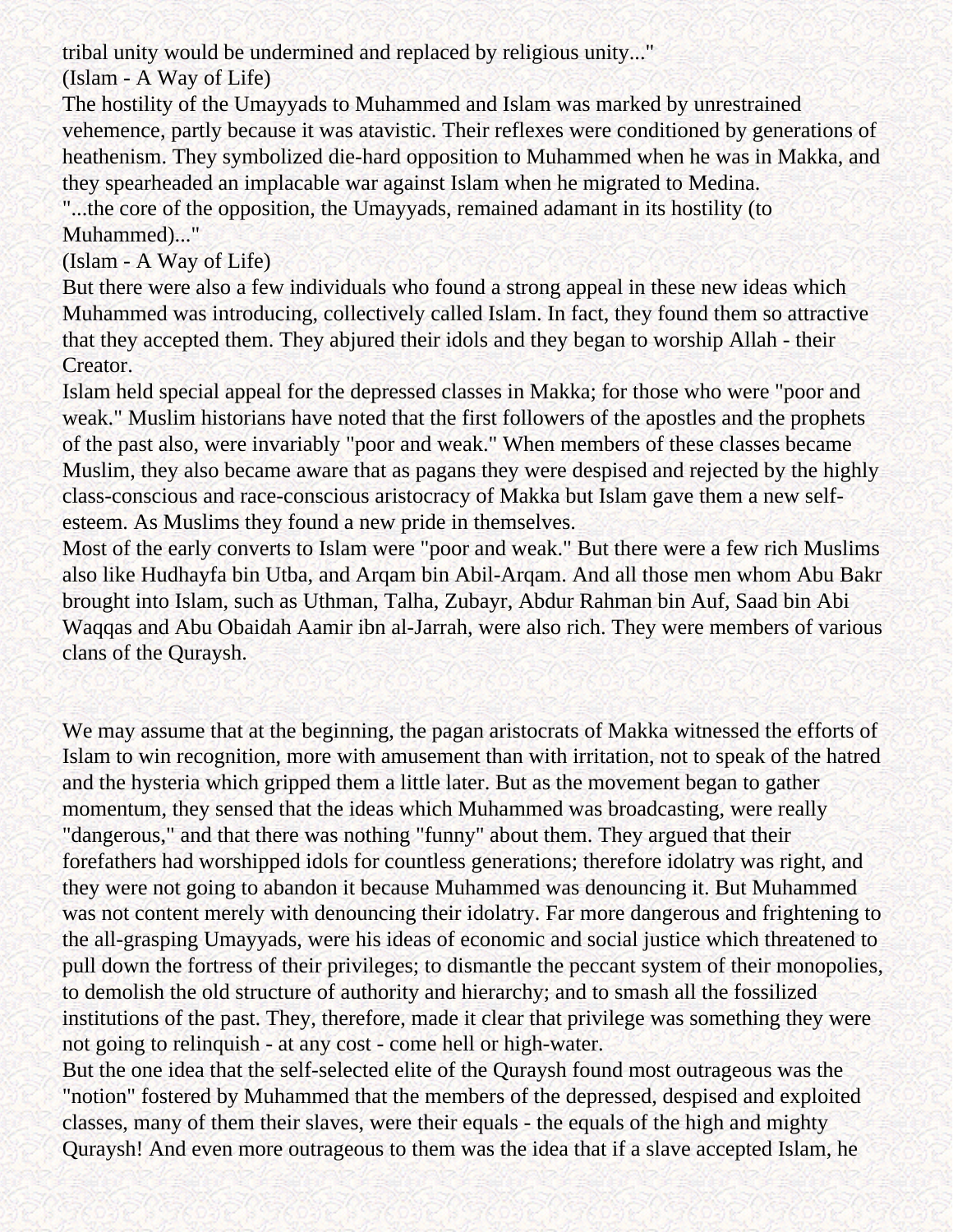actually became superior to all the chiefs and lords of Quraysh. The staple of their life was arrogance and conceit; and equality with their own slaves, ex-slaves and clients, was utterly unthinkable to them. They were obsessed with delusions of their own grandeur, and their "superiority" to the rest of mankind. Equality and brotherhood of men were totally alien and odious ideas to them.

By promulgating the "heterodox" doctrine of equality - the equality of the slave and the master, the poor and the rich; and the Arab and the non-Arab, and by repudiating claims of superiority of the bloodline, Muhammed had committed "lese majesty" against the Quraysh! The Quraysh worshipped many idols, and race was one of them.

But racial pride is discounted by Quran Majid when it declares that all men have descended from Adam, and Adam was a handful

of dust. Iblis (=Satan, the Devil) became the accursed one precisely because he argued for the superiority of his (presumed) hi~h origins as against what he considered to be the lowly origins of man. "Man," he said, "was created from dust whereas I was created from fire." Such a sense of exclusivism which also comes to a people purely out of a desire to claim superior quality of blood in their being, has been denounced by Islam in the strongest, $\sim$ terms.

(IBLIS) SAID: "I AM BEl l l~R THAN HE (ADAM): THOU CREATEDST ME FROM FIRE, AND HIM THOU CREATEDST FROM CLAY." (GOD) SAID: "THEN GET THEE OUT FROM HERE: FOR THOU ART REJECTED, ACCURSED. "AND MY CURSE SHALL BE ON THEE TILL THE DAY OF JUDGMENT." (Quran Majid. Chapter 38; verses 76, 77, 78)

Islam has knocked down the importance of race, nationality, color and privilege, and has forbidden Muslims to classify men into groups on grounds of blood and/or geographical contiguity or particular privilege which they may claim for themselves. In the sight of Quran, the most exalted person is the muttaqi. i.e., one who loves and obeys Allah most. In Islam, the only test of a person's quality, is his or her love for Allah. All other trappings of individual life are meaningless.

O MANKIND! WE CREATED YOU FROM A SINGLE (PAIR) OF A MALE AND A FEMALE, AND MADE YOU INTO NATIONS AND TRIBES, THAT YE MAY KNOW EACH OTHER (Not that ye may despise each other). VERILY THE MOST HONORED OF YOU IN THE SIGHT OF ALLAH IS (he who is) THE MOST RIGHTEOUS OF YOU. AND ALLAH HAS FULL KNOWLEDGE AND IS WELL ACQUAINTED (WITH ALL THINGS). (Quran Majid. Chapter 49; verse 13)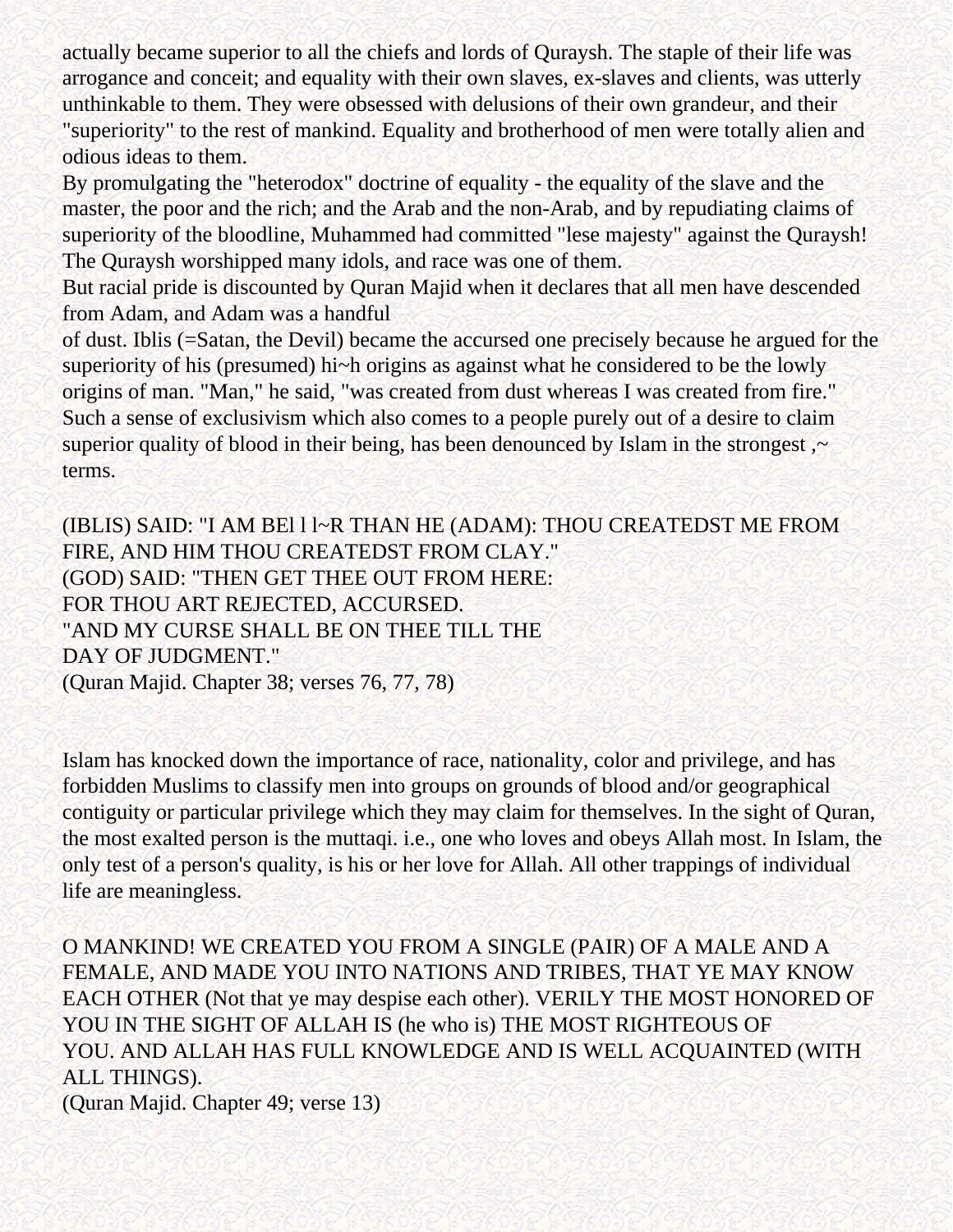But as noted above, the Quraysh of Makka were not in a receptive mood for such ideas. They were perhaps intellectually incapable of grasping them. They considered them as rank blasphemy. It was then that they resolved to oppose Muhammed, the Prophet of Islam, (may Allah bless him and his Ahlel-Bayt) and to destroy the "heresy" called Islam before it could strike roots and become viable. Their judgment was obscured by their perversity, rapacity, paranoia, and warped perceptions. They were driven by Hubris - the pride that inflates itself beyond the human scale - and by their dense materialism to make such a resolve against Muhammed and Islam.

With this resolution, the Quraysh declared their intention to fight, to the last ditch, in the defence of their idols and fetishes as well as in the defence of their economic and social system which guaranteed their privileges.

Makka was in a state of war!

The Quraysh opened the campaign against Islam by harassing and persecuting the Muslims. At the beginning, persecution was confined to insults, jeers and mockery but as time went on, the Quraysh moved from violence of words to violence of deeds. They hoped that through their violence, they would destroy, or, at least, erode, the faith, of the Muslims. They refrained from inflicting personal injury upon Muhammed himself for fear of provoking reprisals but they had no inhibitions in hurting the rank-and-file Muslims. For a long time, it were the latter who bore the brunt of the malignity and the wrath of the Quraysh. Muhammad Ibn Ishaq

Then the Quraysh incited people against the companions of the Apostle who had become Muslims. Every tribe fell upon the Muslims among them, beating them and seducing them from their religion. God protected His Apostle from them through his uncle (Abu Talib), who, when he saw what Quraysh were doing, called upon Bani Hashim and Bani Al-Muttalib to stand with him in protecting the Apostle. This they agreed to do, with the exception of Abu Lahab.

(Life of the Messenger of God)

Among the victims of persecution were:

Bilal, the Ethiopian slave of Umayya bin Khalaf. His master and other idolaters tortured him in the savage glare of the sun of Makka, and they tortured him beyond the limits of human endurance. But he was fortified by inner sources of strength and courage which never failed him. Love of Allah and love of His messenger made it possible for him to endure torture with cheer. Abu Bakr brought deliverance to Bilal from torture when he bought him from his master, and set him free. When the Apostle of God and his followers migrated to Medina, he appointed Bilal the first Muezzin of Islam. His rich and powerful voice rang through the air of Medina with the shout of "Allah-o-Akbar" (=Mighty is the Lord). In later years, when the conquest of the peninsula was completed, the Apostle appointed Bilal his secretary of treasury.

Khabab ibn el-Arat. He was a young man of 20 when he accepted Islam. He was a client of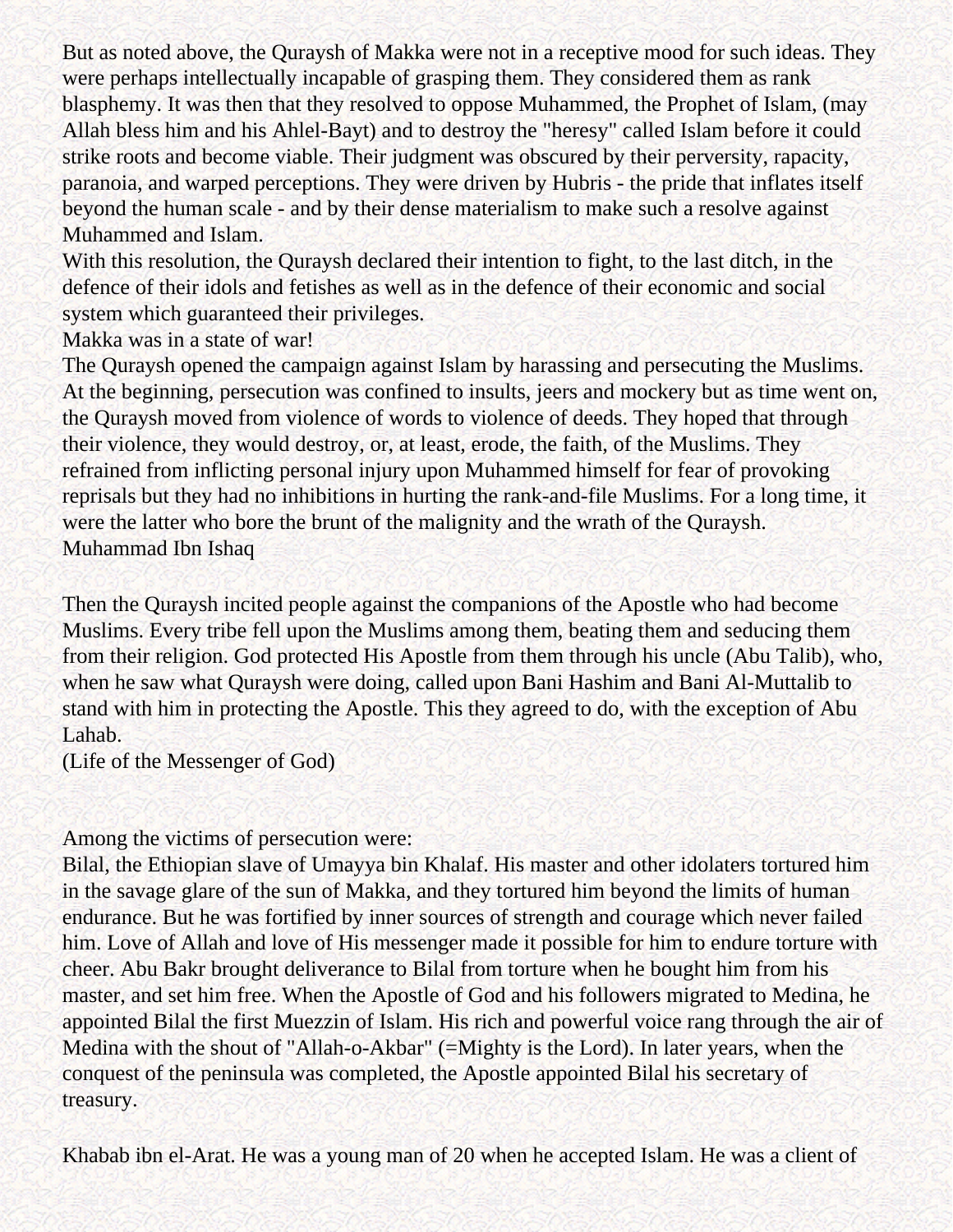Bani Zuhra. The Quraysh tortured him day after day until the time came when he migrated to Medina with the Prophet of Islam.

Suhaib ibn Sinan. Suhaib came to Makka as a slave. When he became a Muslim, his master beat him up brutally, but could not break his spirit.

Abu Fukaiha, the slave of Safwan bin Umayya. He accepted Islam at the same time as Bilal. Like Bilal, he was also dragged on hot sand by his master with a rope tied to his feet. Abu Bakr bought him and emancipated him. He migrated to Medina but died before the battle of Badr.

Lubina was a female slave of Bani Mumil bin Habib. Amin Dawidar writes in his book, Pictures From the Life of the Prophet (Cairo, 1968), that Umar ibn al-Khattab, a future khalifa of the Muslims, tortured her, and whenever he paused, he said: "I have stopped beating you not out of pity but because I am exhausted." He resumed beating her after he had taken rest. Abu Bakr bought her and set her free.

Zunayra was another female slave. When she declared that she had accepted Islam, Umar ibn al-Khattab and Abu Jahl, took turns in torturing her. They tortured her until she became blind. Amin Dawidar says that a few years later she recovered her sight, and the Quraysh attributed this recovery to the "sorcery" of Muhammed. Abu Bakr bought her and set her free. Nahdiyya and Umm Unays were two other female slaves, and their masters tortured them for accepting Islam. Abu Bakr is said to have bought both of them and emancipated them.

### Muhammad Husayn Haykal

...Abu Bakr bought many of the slaves and clients who were thus being tortured by the unbelievers. Among these there was even a slave woman whom Abu Bakr had bought from Umar ibn al-Khattab before the latter's conversion. One woman is known to have been tortured to death because of her attachment to Islam and her refusal to return to the old faith. (The Life of Muhammad, Cairo, 1935)

There were some other Muslims who though not slaves, were "poor and weak," and were, therefore, exposed to the malevolence of the Quraysh. One of them was Abdullah ibn Masood. He was distinguished among the companions of the Prophet by the vast range of his knowledge and learning. He had probably more familiarity with the ethos of Islam and the vitals of the Islamic legal system than most of the companions of the Prophet.

Abdullah ibn Masood was one of the earliest huffaz (=men who know Quran by heart) in Islam. As each new verse was revealed, he memorized it, and he compiled his own copy of Quran. This copy was seized by Uthman bin Affan, the third khalifa, during his caliphate, and was burned.

It is reported that when a new chapter of Quran - Sura Rahman (the 55th chapter) - was revealed, the Apostle of God asked his companions who among them would go into the Kaaba, and read it before the pagans. Other companions staggered but Abdullah ibn Masood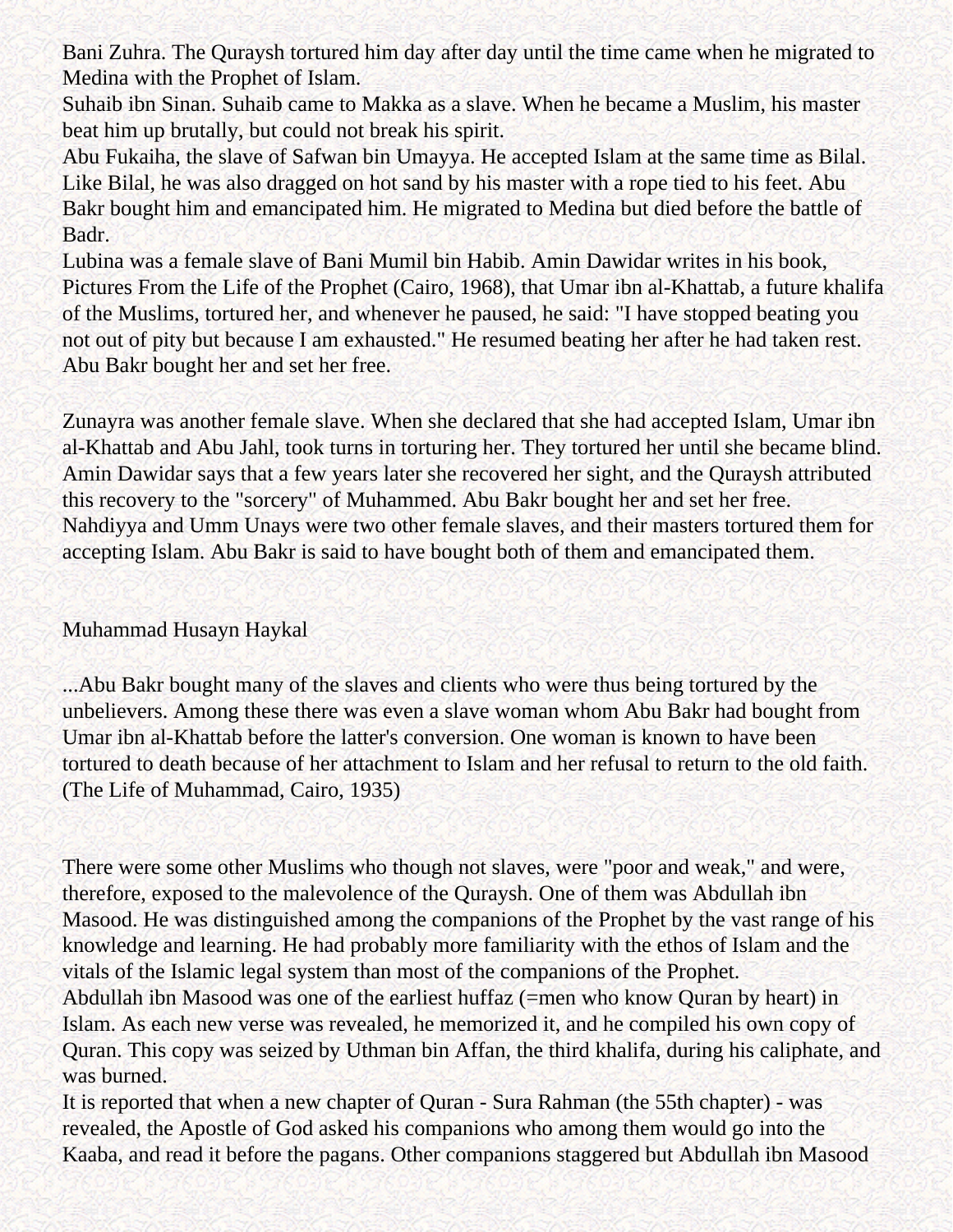volunteered to go. He went into the Kaaba and read the new chapter out aloud. Next to Muhammed Mustafa himself, Abdullah ibn Masood was the first man to read Quran in Kaaba before a hostile crowd of the idolaters. They mauled him, not once but repeatedly, but they could not intimidate him into silence. Muhammed 1bn Ishaq

Yahya b. Urwa b. al-Zubayr told me as from his father that the first man to read the Quran loudly in Makka after the Apostle was Abdullah bin Masood. (The Life of the Messenger of God)

M. Shibli, the Indian historian, says in his Seera that Abu Bakr was the equal of the other chiefs of Quraysh in rank and wealth yet he "could not read Quran out aloud" (in the Kaaba).

One of the earliest companions of Muhammed Mustafa was Abu Dharr el-Ghiffari. He belonged to the tribe of Ghiffar which made its living by brigandage. From travellers he heard that a prophet had appeared in Makka who preached a new creed called Islam, and exhorted people to abandon idolatry, to worship only One God, to speak only the truth, to look after the poor, to feed the hungry, not to defame women, and not to bury their daughters alive. Idolatry had repelled Abu Dharr even before he heard about the message of Islam and the work of Muhammed. In fact, he lived like an ascetic, and did not take any part in his tribe's forays upon caravans of traders and pilgrims. He made his living as a shepherd.

Abu Dharr sent his brother to Makka to verify the reports he had heard about Muhammed. The latter went to Makka, met Muhammed, talked with him, posed many questions to him, heard him read Quran, and then returned home to report to Abu Dharr what he had seen and heard. Among other things, he said to Abu Dharr: "You are already doing many of the things that Muhammed is doing and preaching."

Abu Dharr, thenceforth, was attracted like a moth by the Light of Faith burning in Makka. In his eagerness to see the Prophet with his own eyes, and to hear Quran from his own lips, he decided to visit Makka.

In Makka, Abu Dharr was a stranger. His brother had told him that Makka was seething with hostility toward the new Prophet. Not knowing, therefore, who might be a friend and who a foe of the Prophet, he hesitated to ask anyone about him. He spent a whole day in the shade of the Kaaba watching passersby. In the evening, Ali ibn Abi Talib chanced to walk past him, and noticing that he was a stranger in town, invited him to his home for supper. Abu Dharr accepted the invitation, and later, apprised Ali of the purpose of his visit to Makka which was to see the Prophet of Islam. Ali, of course, was only too glad to conduct his new friend into the presence of his master, Muhammed Mustafa.

Abu Dharr and the Prophet exchanged greetings. Within a few moments of his meeting with the Prophet, Abu Dharr was convinced that he was in the presence of a true messenger of God. From the messenger of God, he heard the message of God (Quran), and learned the meaning of Islam. He found both the messenger and the message irresistible. He was carried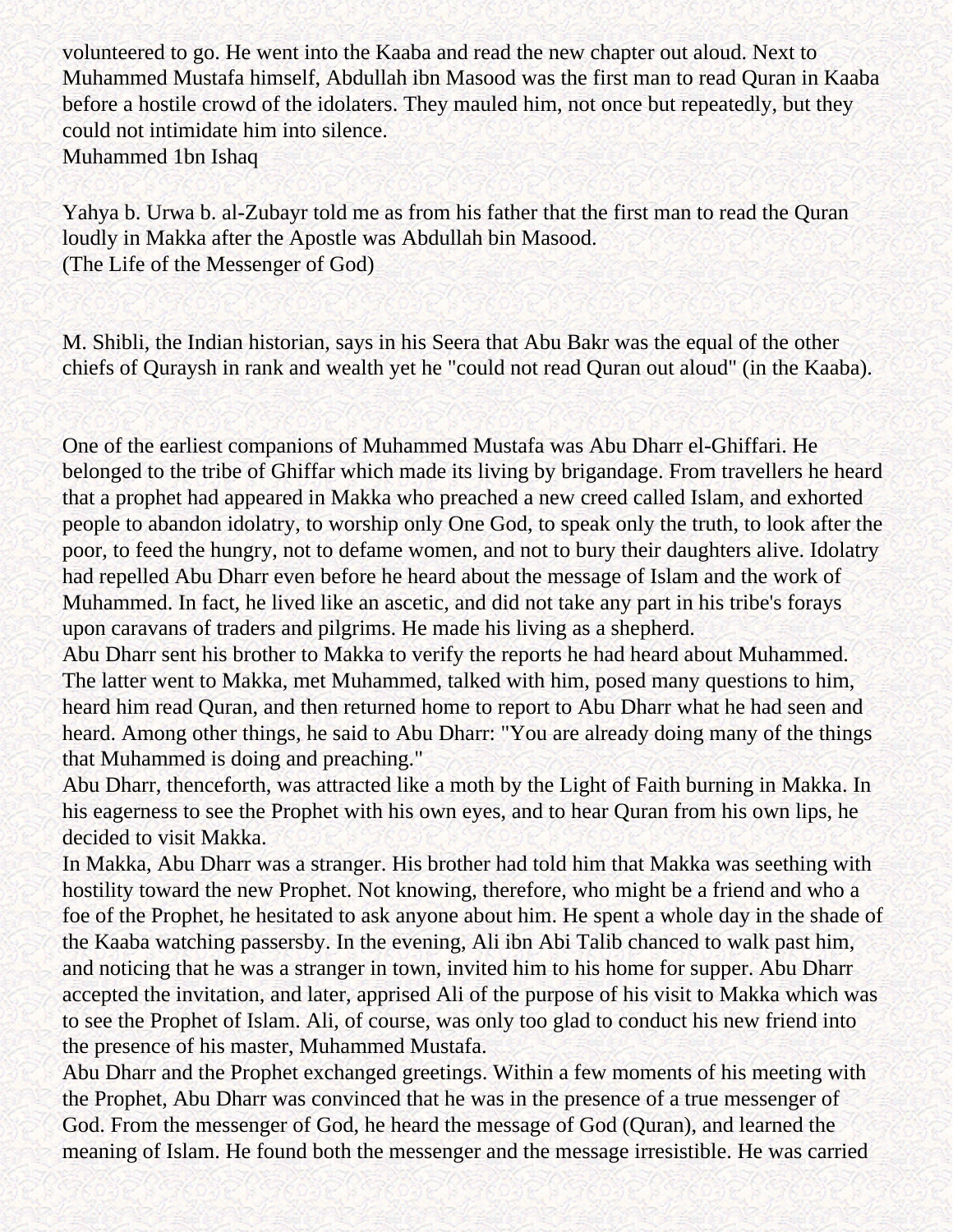away by the appeal of Islam. In fact, he wondered, how could he ever live without Islam. He buried the past in which he had lived without Islam.

The first act of Abu Dharr, after his induction into Islam, was one of defiance to the infidels in Makka. He went into the precincts of the Kaaba, and shouted:

THERE IS NO GOD BUT ALLAH, AND MUHAMMED IS HIS MESSENGER

As expected, the infidels fell upon him, and started raining blows upon him. From this brawl he was rescued by Abbas ibn Abdul Muttalib, an uncle of the Prophet. He told the Quraysh that Abu Dharr belonged to the tribe of Ghiffar whose territory

lay astride the caravan routes to the north, and if they did any harm to him, his tribesmen would bar access of their caravans to Syria.

Abu Dharr el-Ghiffari is one of the most remarkable men in the history of Islam. He publicly showed his contempt for the Quraysh and their presumption of power - not only in Makka when they were idolaters but also in later times in Medina when they had accepted Islam but had revived pre-Islamic capitalism. He was the most outspoken, and one of the most fearless men among all the companions of Muhammed Mustafa who once said that "the sky did not spread its canopy on any man who was more truthful than Abu Dharr."

Abu Dharr was like an elemental force looking for a purpose in life, and he found it in Islam. He was the Voice of the Conscience of Islam.

Fear of violence by the Quraysh did not deter these heroic and noble souls from accepting Islam, and each of them left a mark upon it by his or her sacrifices.

Also notable among early Muslims, was Mas'ab ibn Umayr, a cousin of the father of Muhammed Mustafa. Many years later, at the First Pledge of Aqaba, the citizens of Yathrib (Medina) requested the Prophet to send with them a teacher of Quran, and the choice fell upon him. This made him the first "official" in Islam. He was also the standard-bearer of the army of Islam in the battle of Uhud but was killed in action.

If a member of a pagan family accepted Islam, he was ostracized by it for all time, without any hope for him of rapprochement. Many Makkans saw Islam as a "divisive force" which was breaking up their families, and some among them thought that they ought to check this "divisiveness" from spreading. But beyond the threat of using force to suppress the new movement, they could not think of anything else that would prove more efficacious in halting its progress. They also thought that if they did not act swiftly and resolutely enough, it was not unlikely that every house in Makka would become a battle-ground in which the protagonists of the old and the new faiths would be locked up in a sanguinary struggle against each other. There were some others among them who imagined that Muhammed was prompted by ambition to denounce their ancestral mode of worship and their idols. All of them put their heads together and tried to think of some unconventional solution of the problem. After long deliberation, they decided to send Utba, one of the chiefs of Quraysh, to meet Muhammed, and to try to "talk him out" of his mission. Utba was noted for his persuasive ability.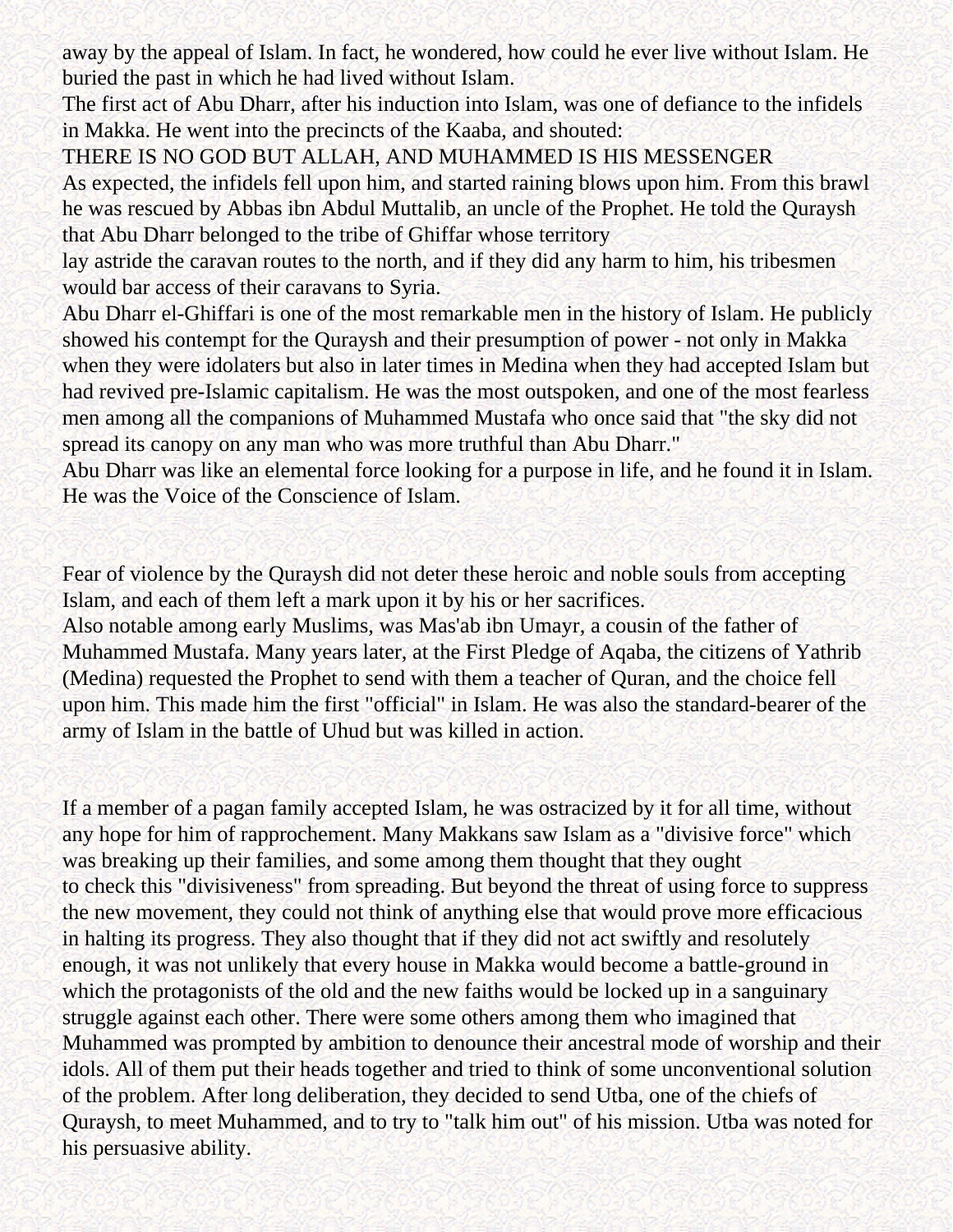Utba called on Muhammed Mustafa, and said: "O Muhammed! Do not plant seeds of dissension and discord among the Arabs, and do not curse the gods and goddesses our ancestors have worshipped for centuries, and we are worshipping today. If your aim in doing so is to become a political leader, we are willing to acknowledge you as the sovereign of Makka. If you want wealth, you just have to say so, and we shall provide you with all that we can. And if you are desirous of marriage in some noble family, you name it, and we shall arrange it for you."

Utba concluded his speech and hoped that he would get from Muhammed a favorable and a positive response. But to his surprise, Muhammed didn't show any interest in rank or wealth or beauty. Instead, he read out to him the Sura Sajda, (Chapter 32 of Quran Majid), the newest revelation from Heaven.

Muhammed never allowed a compromise on principle to weaken his moral authority. Utba heard in silence, and then returned to the Quraysh to report on the outcome of his embassy. He advised the Quraysh to leave Muhammed alone, and not to meddle with him any more.

He is also reported to have told them that if Muhammed failed in his mission, then they (i.e. the Quraysh) would lose nothing; but if he was successful, then they would share all his glory and power.

But the Quraysh did not accept Utba's advice for moderation and restraint in dealing with Muhammed and his followers.

The Quraysh continued to harass the Prophet and to persecute the Muslims. But they also kept trying to think of some new wrinkle in their campaign against Islam that might yield better results than all their violence had done until then.

Muhammed Mustafa was protected by his uncle and guardian, Abu Talib. As long as Abu Talib was alive, the infidels could not molest his nephew. Some of them came forward with the new idea that they ought perhaps to try to persuade Abu Talib himself to waive his protection of Muhammed in the name of tribal solidarity. Tribal solidarity is basic for survival in desert life. This was a truly bright idea, and was applauded by all the tribal leaders. After all, tribal solidarity was something much too important to be treated with levity even by Abu Talib, notwith standing all his love for his nephew.

The Quraysh decided to send an embassy to Abu Talib. They carefully selected the members of a delegation which called on him, and appealed to him in the name of the "tribal solidarity" of the Quraysh to waive his protection of Muhammed who was "disrupting" that solidarity. Abu Talib, of course, had no intention of waiving his protection of, or of withdrawing his support to, Muhammed. But he mollified the delegates of the Quraysh with pious platitudes and placatory words, and sent them back.

The delegates also realized that they had come home from a

"phantom-chase." But they were unfazed by their failure, and a little later, they made another attempt to inveigle Abu Talib into deserting Muhammed. A new delegation went to see him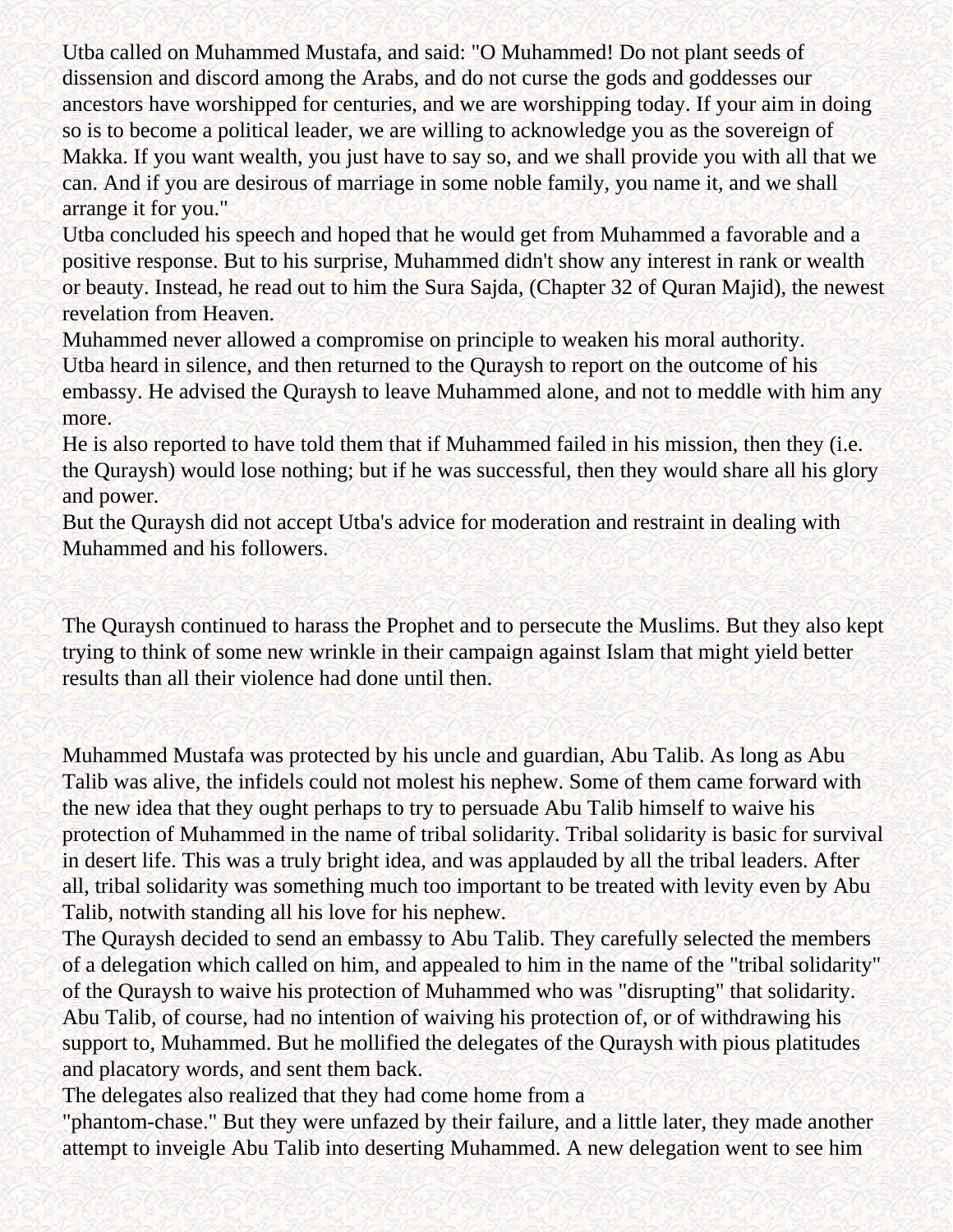and this time, its members took with them a handsome young man, one Ammarra ibn Waleed, whom they offered to Abu Talib for a "son" if he would surrender Muhammed to them. Abu Talib must have laughed at the naivete of the infidels. Did they seriously believe that he would give them his own son for them to kill him, and would rear one of their sons as his own? The idea was most ludicrous but once again Abu Talib handled the delicate situation with his customary finesse, and they went.

The second attempt of the leaders of Quraysh to coax Abu Talib into giving up Muhammed, had also failed. When the meaning of this failure sank into their minds, they argued that peaceful attempts to solve the problem had all been unsuccessful, and now they ought to try something really drastic.

In sheer exasperation and frustration, the policy-makers of the Quraysh adopted a "hard-line" and sent their third and the last delegation to see Abu Talib. Its purpose was to compel him to surrender Muhammed to them. The leaders of the delegation presented an ultimatum to Abu Talib; either he had to surrender Muhammed to them or else he would have to face the consequences of his refusal to do so.

Abu Talib was a man of cheerful temperament and a sunny disposition but it was a somber day in his life. The Quraysh, he knew, were not bluffing. He, therefore, called Muhammed, and apprised him of the purport of the Qurayshi representation, and then added: "O life of your uncle! Do not place a burden upon me that I may find beyond my strength to carry." Muhammed answered: "O my uncle! If the Quraysh place the r sun on my right hand and the moon on my left, I shall not

refrain from proclaiming the Oneness of God. In the execution of this duty, either I shall succeed and Islam will spread, or, if I fail, I shall perish in the attempt."

Abu Talib, of course, had no intention of dissuading his nephew from preaching Islam. He was only testing his resolution. Now convinced and satisfied that he (Muhammed) would not falter, he said: "Go my son, and do whatever you like. No one will dare to do any harm to you."

### Sir William Muir

"...but the thought of desertion by his kind protector (Abu Talib) overcame him (Mohammed). He burst into tears, and turned to depart. Then Abu Talib called aloud: 'Son of my brother! Come back.' So he returned. And Abu Talib said, 'Depart in peace, my nephew, and say whatever thou desirest. For by the Lord, I will not, in any wise, give thee up ever." (The Life of Mohammed, London, 1877)

### Muhammad Husayn Haykal

Abu Talib said: 'Go forth, my nephew, and say what you will. By the same God I swear I shall never betray you to your enemies.'

Abu Talib communicated his resolution to Banu Hashim and Banu al-Muttalib and spoke to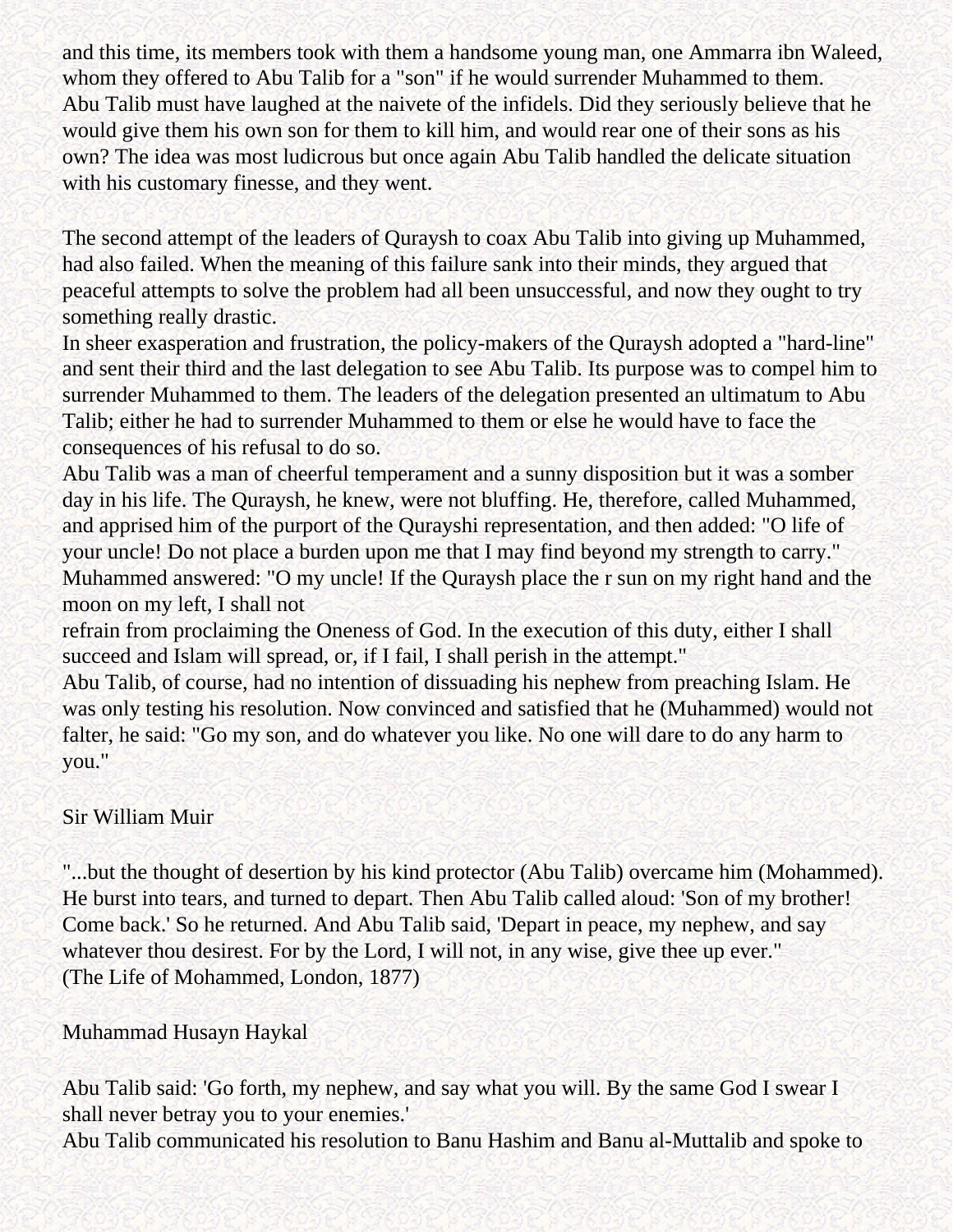them about his nephew with great admiration and deep appreciation of the sublimity of Muhammad's position. He asked them all to protect Muhammad against the Quraysh. All of them pledged to do so except Abu Lahab who declared openly his enmity to him and his withdrawal to the opposite camp.

Quraysh inflicted upon Muhammad's companions all sorts of injuries from which he was saved only through the protection of Abu Talib, Banu Hashim, and Banu al-Muttalib. (The Life of Muhammad, Cairo, 1935)

Foiled and checkmated repeatedly in this manner by Abu Talib, the patience of the polytheists reached the breaking point. Their virulence had been building up for years. After the failure of their third embassy to Abu Talib, they became desperate and reckless, and much more insolent and menacing toward the Muslims. They resolved to let loose all their frustrations and pent-up fury upon them - upon the unprotected Muslims, and to crush the new faith with terror and brutality.

The Quraysh, it appeared, were going berserk!

The first victims of pagan attrition and aggression were those Muslims who had no tribal affiliation in Makka. Yasar and his wife, Sumayya, and their son, Ammar, had no tribal affiliation. Therefore they were "foreigners," in Makka, and there was no one to protect them. All three were savagely tortured by Abu Jahl and the other infidels. Sumayya, Yasar's wife, died while she was being tortured. She thus became the First Martvr in Islam. A little later, her husband, Yasar, was also tortured to death, and he became the Second Martyr in Islam. In this manner the wife and the husband made their choice in the eternal conflict between light and darkness, good and evil, truth and falsehood, right and wrong, and Islam and paganism. The choice was difficult but they had no hang ups in the matter, and gladly paid for it with their lives! They made their lives an oblation for Islam.

Quraysh had stained its hands with innocent blood!

In the honor-roll of martyrs, Sumayya and her husband, Yasar, rank among the highest. They were killed for no reason other than their devotion to Allah and their love for Islam and Muhammed Mustafa. Those Muslims who were killed in the battles of Badr and Uhud, had an army to defend and to support them. But Sumayya and her husband, Yasar, had no one to defend them. They bore no arms, and they were the most defenseless of all martyrs of Islam. By sacrificing their lives, they highlighted the truth of Islam and they built strength into its structure.

Their martyrdom was a triumph of Faith over materialism. Friend and foe were flabbergasted to see them defy death. They made the "tradition" of sacrifice and martyrdom an integral part of the ethos of Islam.

AMONG THE BELIEVERS ARE MEN WHO HAVE BEEN TRUE TO THEIR COVENANT WITH ALLAH: OF THEM SOME HAVE COMPLETED THEIR VOW (TO THE EXTREME), AND SOME (STILL) WAIT: BUT THEY HAVE NEVER CHANGED (THEIR DETERMINATION) IN THE LEAST.

(Quran Majid. Chapter 33, verse 23)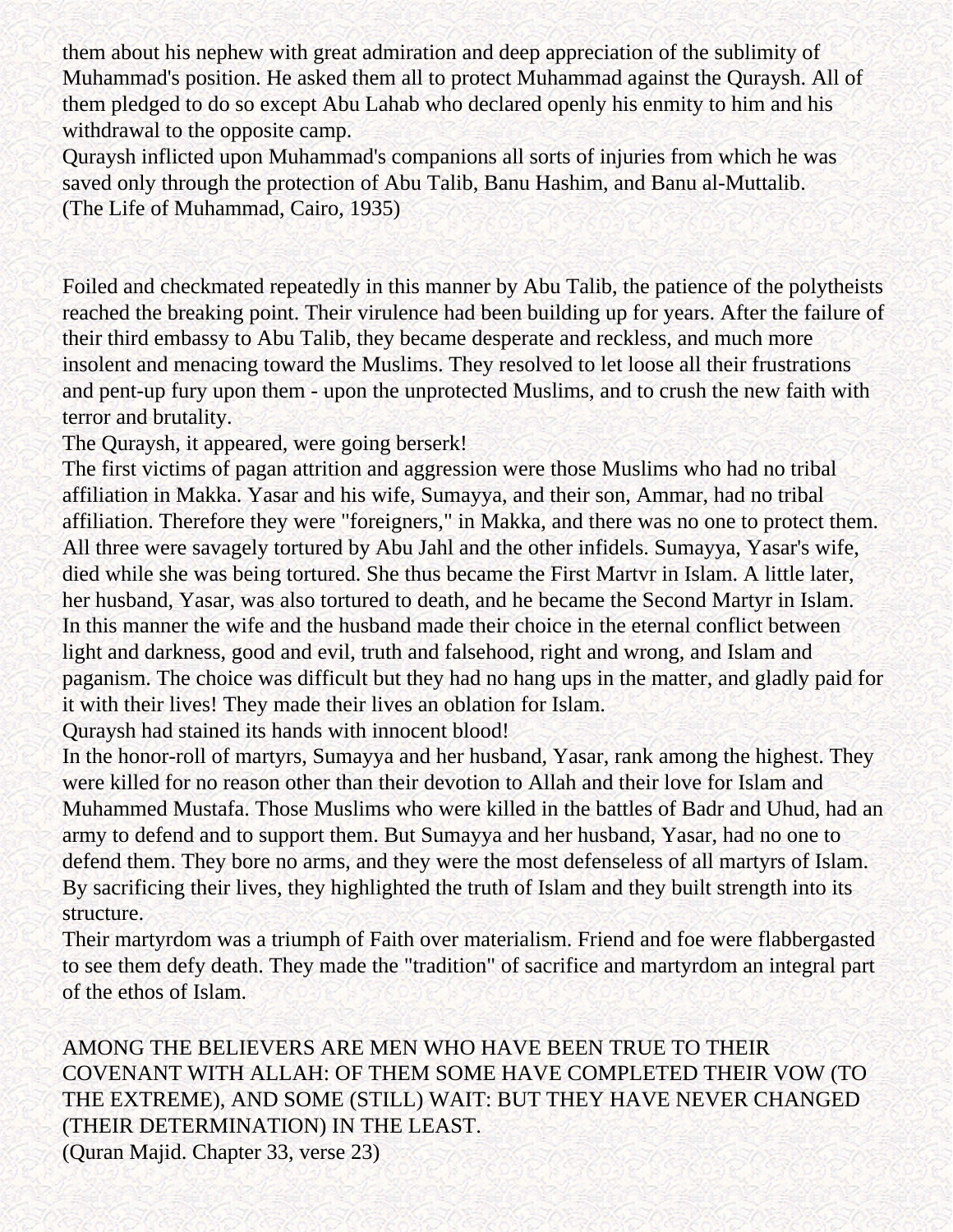Transhtor's Note

In the fight for Truth were (and are) many who sacrificed their all - resources, knowledge, influence, life itself - in the Cause, and never wavered. If they won the crown of martyrdom, they were blessed. (A. Yusuf Ali)

Earlier, Sumayya, Yasar and Ammar had won the distinction of being the First Muslim Familv in the umma. Now they won another distinction: Sumayya and Yasar became the First Two Martvrs in Islam. Muhammed Mustafa, the Messenger of Allah, who knew how and why they were being tortured, had comforted them; he had advised patience (sabr) of a true believer upon them, and had told them that Allah had built for them a palace in Paradise. Their son, Ammar, was also destined to wear the Crown of Martyrdom - though in later times. If the Yasars were the First Family of Muslims, they were also the First Family of Martyrs. Each member of this blessed family died vindicating the principles of Justice and Truth enshrined in Islam. God was pleased to bestow upon them two of the greatest honors - Primacy in Faith and Primacy in Martyrdom.

As noted before, Bilal, Khabab ibn el-Arat, Suhaib Rumi and other poor and unprotected Muslims were made to stand on the torrid sand, and were flogged by the infidels. Food and water were denied to them in the vain hope that hunger and thirst would compel them to abandon Muhammed and Islam. In persecuting the Muslims, the infidels were consistent, persistent and innovative.

If the Quraysh found Muhammed alone, they seized the opportunity to molest him. They of course wished to kill him but they had to curb this urge. If they had killed him, they would have touched off vendetta or even civil war.

One afternoon, Muhammed Mustafa, the Messenger of Allah, went into the Kaaba to read Quran. He was in the act of reading when suddenly he was surrounded by the polytheists. They mobbed him, and they might have done him some great harm but for the intervention of Harith ibn Abi Hala, the nephew and adopted son of Khadija, who arrived on the scene just then. He entered the melee to defend the Messenger of Allah from the violence of the idolaters and polytheists of Makka.

Harith ibn Abi Hala kicked the pagans and fought with his fists. Most probably he too was carrying a sword or a dagger as all Arabs did but he did not wish to draw it and shed blood in the Kaaba. But in the fracas, one of the idolaters drew his dagger, and stabbed him repeatedly. He fell in a pool of his own blood, and died from multiple wounds in his chest, shoulders and temple. He was the first Muslim to be killed in the precincts of the Kaaba.

Harith was a young man of seventeen, and he gave his own life to save the life of Muhammed Mustafa, the Messenger of Allah. By doing so, he won the aureole of martyrdom. He was the Third Martvr in Islam. His death, so early in life, made the Prophet extremely sad. For Khadija, Harith's death was a personal loss. She had brought him up as her own child. But she forgot her own sorrow so she could provide emotional support to her spouse in his sorrow.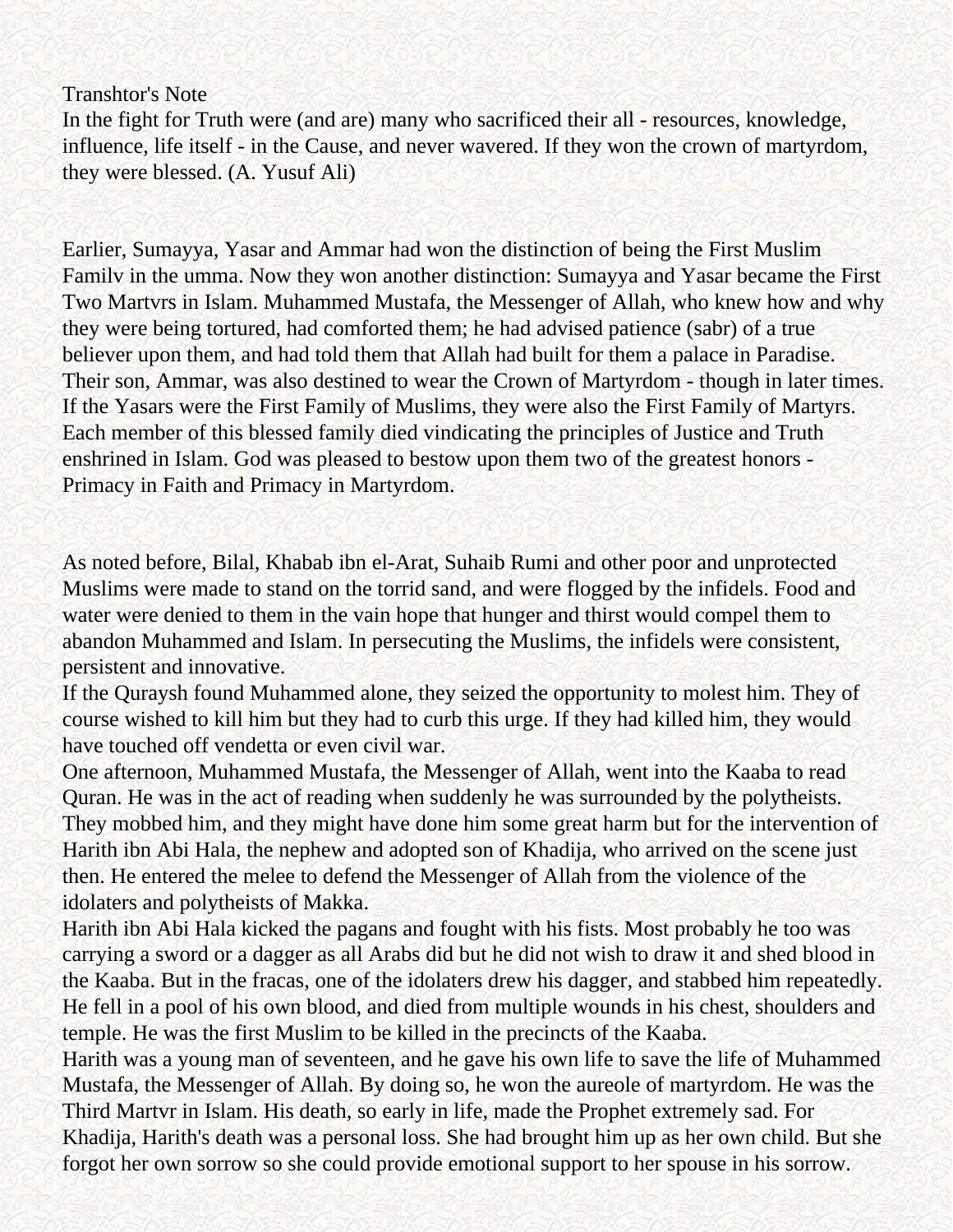Although the Arab historians are silent on this subject, much bitter fighting must have taken place in Makka between the Muslims and the infidels during the years before the migration of the Prophet of Islam to Medina. Abu Talib protected his nephew as long as he lived, and after his death, his son, Ali, took charge of this duty.

Ali was still a teenager when he appointed himself the body-guard of Muhammed Mustafa. After the murder, in Kaaba, of Harith ibn Abi Hala, by the pagans, Ali accompanied his master whenever the latter went out of his house, and stood between him and his enemies. If a ruffian approached Muhammed menacingly, Ali at once challenged him, and came to grips with him. Writing about this period of the history of Islam, the British historian, D. S. Margoliouth, says:

"The persons whose admission to Islam was most welcomed were men of physical strength, and much actual fighting must have taken place at Mecca before the Flight; else the readiness with which the Moslems after the Flight could produce from their number tried champions, would be inexplicable. A tried champion must have been tried somewhere; and no external fights are recorded or are even the subject of an allusion for this period."

(Mohammed and the Rise of Islam, London, 1931)

There were no external fights in Makka before the Hijra (=Migration of the Prophet from Makka to Medina); but there were many in the streets and open spaces of the city. The young hoods of Makka threw rocks or date stones at the Prophet when he walked past them, and Ali bloodied their noses, battered their teeth, and broke their limbs. It was in these "battlefields" that Ali, the young lion, acquired all his martial skills. These "battles" in Makka were a "dress rehearsal" of the role he was destined to play a few years later in Medina in the armed struggle of Islam and polytheism. It was also in these early days, before the Hijra (=Migration) that Ali became "the first line of the defence of Islam." In fact, he also became, at the same time, the second line and the last line of the defence of Islam. This, he and he alone, was to remain for the rest of his life.

Quraysh tortured the bodies of the unprotected Muslims in Makka in the hope that they would compel them to forswear Islam but they failed. No one from these "poor and weak" Muslims ever abjured Islam. Adverse circumstances can collaborate to break even the strongest of men, and for the Muslims, the circumstances could not have been more adverse. But those circumstances could not break them. Islam held them together.

For these "poor and weak" Muslims, Islam was a "heady" experience. It had pulled life together for them; had put meaning into it; had run purpose through it; and had put horizons around it. They, therefore, spurned security, comforts and luxuries of life; and some among them like Sumayya and her husband, Yasar, spurned life itself; but they upheld their Faith.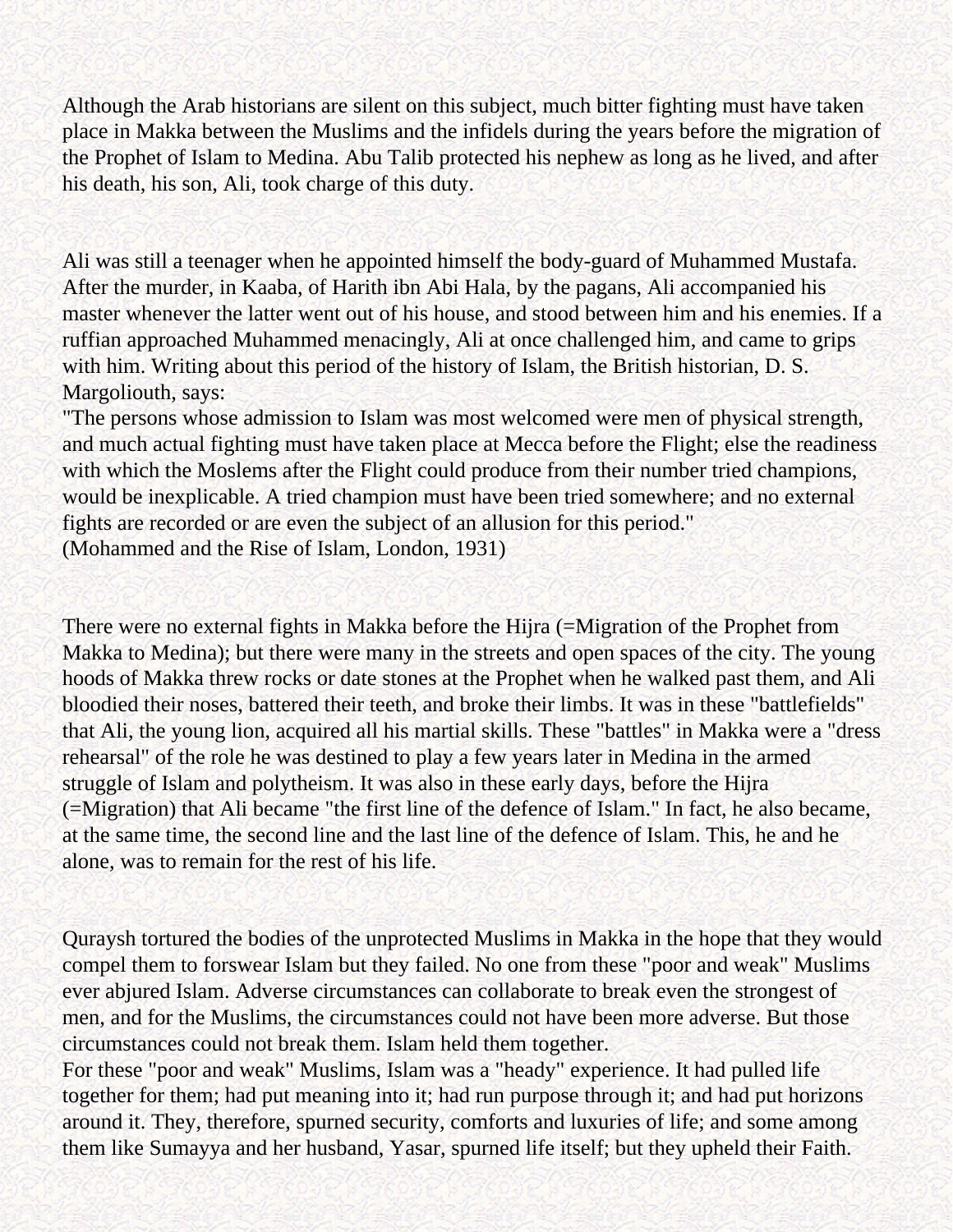They died in the macabre violence against them of the enemies of Islam but they did not compromise with falsehood.

May Allah be pleased with these heroic and noble souls and may He bless them. Their faith and morale were, as the Quraysh discovered, just as unconquerable as the faith and morale of their master and leader, Muhammed Mustafa, the Messenger of Allah. They were the diamonds that he found in the rocks of the world. They were few in number but priceless in value; to be expressed, not by quantity but only by quality, and that quality was sublime.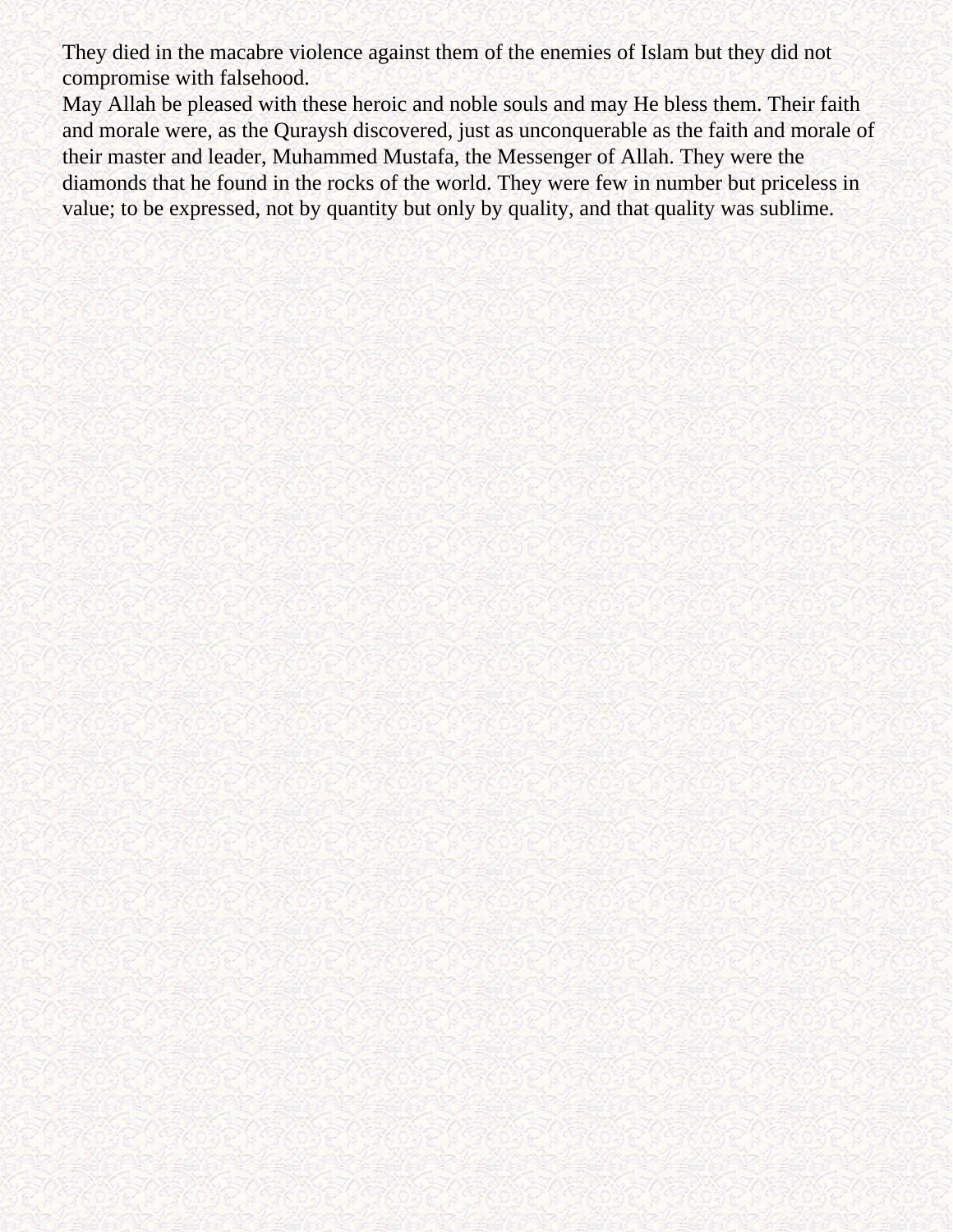# **CHAPTER 8**

# **The Two Migrations of the Muslims to Abyssinia (615 616)**

Muhammed Mustafa, the Messenger of Allah, shared all the sorrows and afflictions of his followers who were being tortured for believing in Tauheed but he had no means to protect them. When it appeared that there was going to be no deescalation in the violence against and persecution of the Muslims by the pagans, he suggested to them to leave Makka, and to seek sanctuary in Abyssinia which was then ruled by a Christian king, well-known for being a just and a God-fearing man.

Following this suggestion, a group of Muslims, comprising eleven men and four women, left Makka and went to Abyssinia. The group included Uthman bin Affan, a future khalifa of the Muslims, and Zubayr bin al-Awwam, a cousin of the Prophet. The Prophet appointed one of his principal companions, Uthman bin Mazoon, as the leader of this group.

### Muhammad ibn Ishaq

When the Apostle saw the afflictions of his companions and that though he escaped them because of his standing with Allah and his uncle, Abu Talib, he could not protect them, he said to them: "If you were to go to Abyssinia (it would be better for you), for the king (there) will not tolerate injustice and it is a friendly country, until such time as Allah shall relieve you from distress." Thereupon his companions went to Abyssinia, being afraid of apostasy and fleeing to God with their religion. This was the first hijra in Islam.

(The Life of the Messenger of God)

The first migration took place in the fifth year of the Call (Proclamation), i.e., in AD. 615. The king of Abyssinia welcomed the Muslim refugees from Makka into his kingdom. He gave them sanctuary, and they found peace and security, and they enjoyed freedom of worship.

It is reported that about a year later, the Muslim refugees in Abyssinia heard rumors that the Quraysh in Makka had accepted Islam. If it was so, then there was no reason for them to live in exile, and they were very homesick. They, therefore, returned to Makka. But in Makka they found out that not only the reports of the conversion of the Quraysh to Islam were false but also that the latter had stepped up the persecution of the Muslims. They, therefore, left Makka once again but not alone. Many other Muslims accompanied them to Abyssinia. This new group comprised 83 men and 18 women, and may have included both the old and the new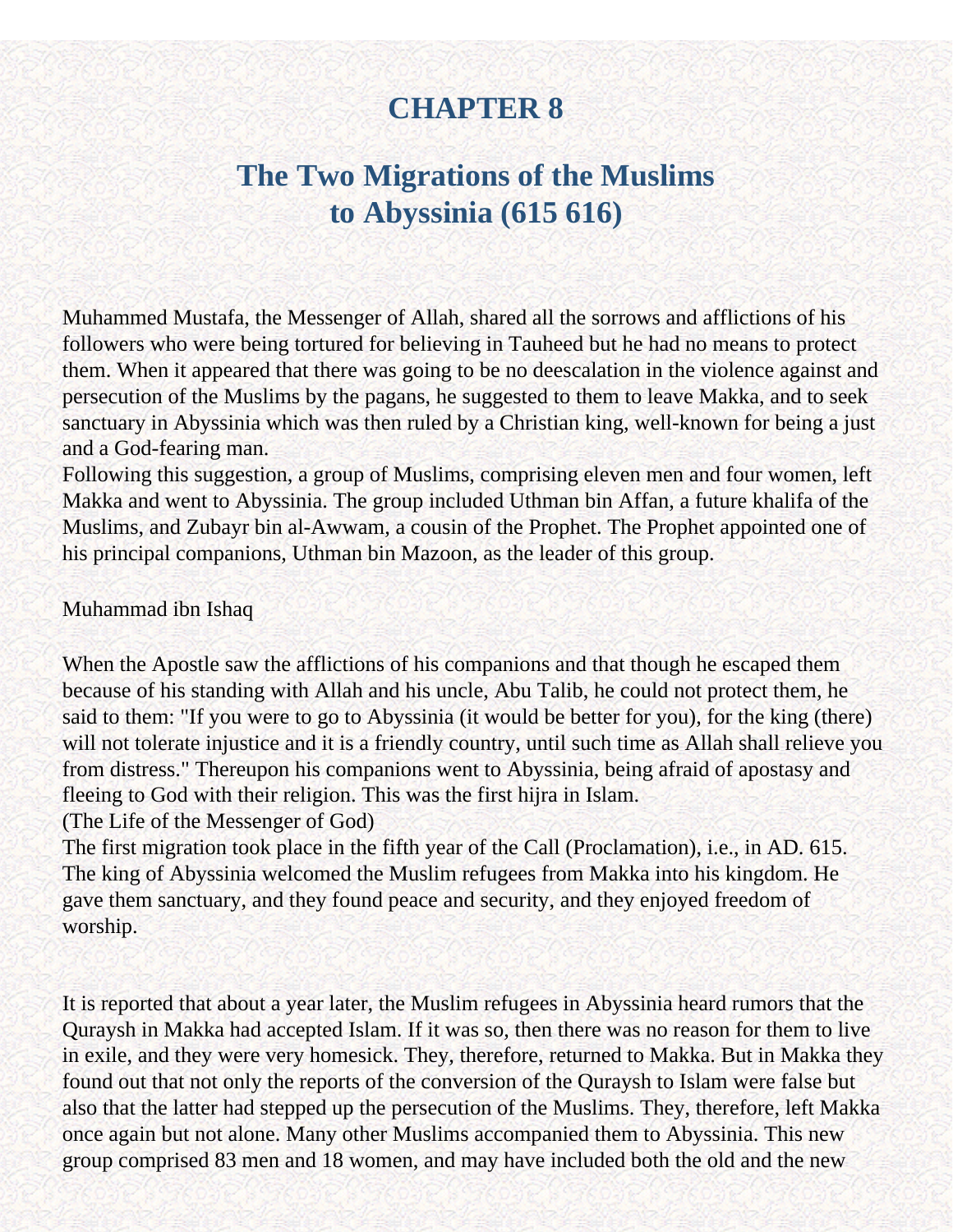emigrants; among them were Abdur Rahman ibn Auf, Abu Salma Makhzoomi, and Abdullah ibn Masood. Muhammed Mustafa, the Messenger of Allah, appointed his cousin, Jaafer ibn Abi Talib, the elder brother of Ali, as the leader of this group.

The second migration of the Muslims to Abyssinia took place in the sixth year of the Call (Proclamation), which corresponds to A.D. 616.

The migration of the Muslims, and their reception in Abyssinia, alarmed the Quraysh of Makka. They entertained the fear that the Muslims in Abyssinia might grow in strength or might find new allies, and then, some day, might return to Makka to challenge them. Therefore, to head off this potential threat, such as they saw it, they decided to send an embassy to the court of the king of Abyssinia to request him to extradite the Muslims to Makka.

The Muslim refugees who had expected to be left in peace, were surprised and dismayed by the arrival, in the Abyssinian capital, of an embassy from Makka, led by a certain Amr bin Ass. Amr had brought rich presents for the king and his courtiers to ingratiate himself with them.

When the king gave audience to the emissary of the Quraysh, he said that the Muslims in Abyssinia were not refugees from persecution but were fugitives from justice and law; and requested him to extradite them to Makka. The king, however, wanted to hear the other side of the story also before giving any judgment, and summoned Jaafer ibn Abi Talib, the leader of the refugees, to answer the charges against the Muslims.

Jaafer made a most memorable defence. Following is a summary of his speech in the Abyssinian court in reply to the questions posed by the Christian king.

"O king! We were ignorant people and we lived like wild animals. The strong among us lived by preying upon the weak. We obeyed no law and we acknowledged no authority save that of brute force. We worshipped idols made of stone or wood, and we knew nothing of the human dignity. Then God in His mercy sent to us His messenger who was himself one of us. We knew about his truthfulness and his integrity. His character was exemplary, and he was the most well-born of the Arabs. He forbade us to worship idols and he invited us to the worship of One God. He exhorted us to speak the truth, and to protect the weak, the poor, the humble, the widows and the orphans. He ordered us to show respect to women, and never to slander them. We obeyed him and followed his teachings. Most of the people in our country are still polytheists, and they resented our conversion to the new faith. They began to persecute us, and it was in order

to escape from persecution by them that we sought and found sanctuary in your kingdom." When Jaafer concluded his speech, the king declared that he was convinced of his veracity, and added, to the great disappointment of Amr bin Ass, that the Muslims could live in his kingdom as long as they wished, without any fear.

But Amr bin Ass bethought himself of a new argument which, he felt confident, would appeal to the king who was a Christian. If it did, he was certain, it would tilt the scales against the Muslims, and they would be extradited.

On the following day, therefore, he returned to the court and said to the king that he (the king)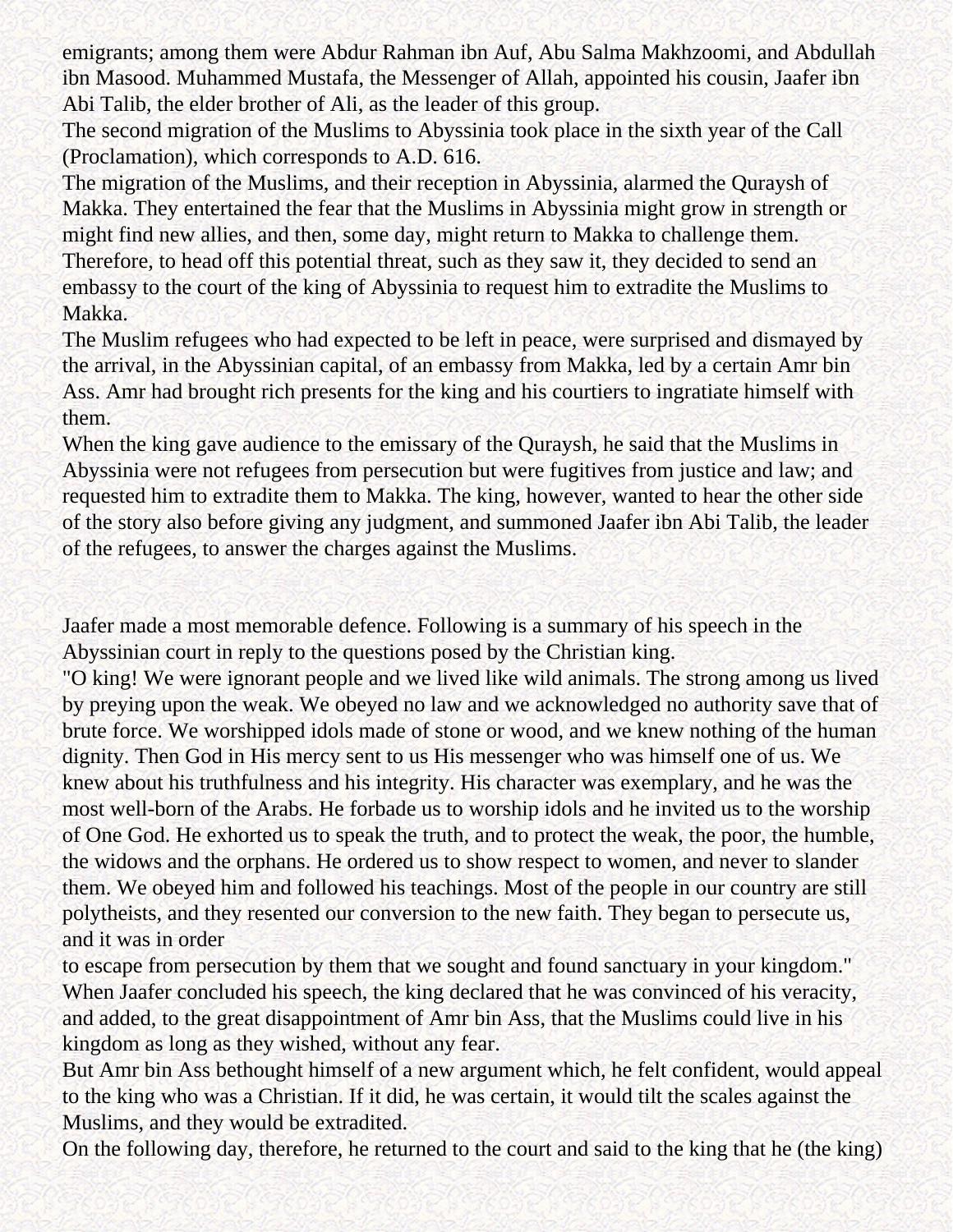ought to waive his protection of the Muslims because they rejected the divine nature of Jesus, and asserted that he was a mortal like other men. When questioned on this point by the king, Jaafer said: "Our judgment of Jesus is what was revealed to our Prophet, viz., that Jesus is the servant of God, and is His Prophet, His Spirit, and His Command given unto Mary, the innocent virgin."

The king said to Jaafer: "Jesus is just what you have stated him to be, and is nothing more than that." Then turning toward the Muslims, he said: "Go to your homes and live in peace. I shall never give you up to your enemies." He refused to extradite the Muslims, returned the presents which Amr bin Ass had brought, and dismissed his embassy.

### Washington Irving

"Among the refugees to Abyssinia, there was Jaafer, the son of Abu Talib, and brother of Ali, consequently the cousin of Mohammed. He was a man of persuasive eloquence and a most prepossessing appearance. He stood forth before the king of Abyssinia, and expounded the doctrines of Islam with zeal and power. The king who was a Nestorian Christian, found these doctrines so similar in many respects to those of his sect and so opposed to the gross idolatry of the Koreishites, that so far from giving up the fugitives, he took them more especially into favor and protection, and returning to Amr b. Ass and Abdullah, the presents they had brought, dismissed them from his court." (The Life of Mohammed)

The Muslims spent many years in Abyssinia. Thirteen years later, they returned, not to Makka but to Medina - in 7 AH. (A.D. 628), i.e., seven years after the migration of the Apostle of God from Makka to Medina. Their arrival synchronized with the conquest of Khyber by the Muslims.

Jaafer ibn Abi Talib was the leader of all those Muslims who had migrated to Abyssinia in 615 and 616. He appears to have been the only member of the clan of Bani Hashim to leave Makka for Abyssinia with the other refugees. All other members of Bani Hashim stayed in Makka.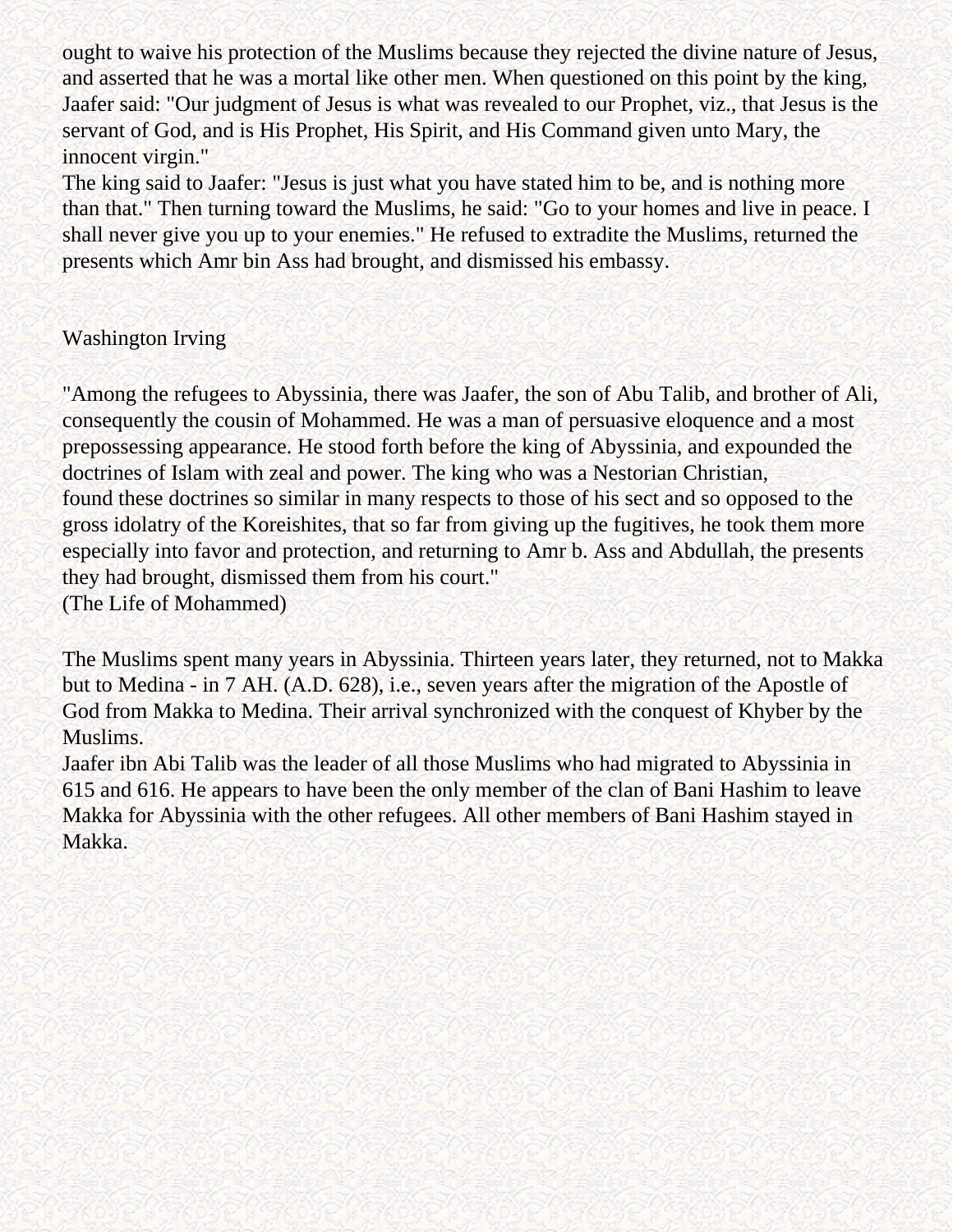# **CHAPTER 9**

## **Hamza Accepts lslam, A.D. 615**

Muhammed Mustafa, the Messenger of Allah (may Allah bless him and his Ahlel-Bayt), though safe under the protection of his uncle, Abu Talib, was not immune from harassment by the infidels. Whenever they found an opportunity for baiting him, they didn't miss it. On one occasion, Abu Jahl found him alone, and used much offensive and vulgar language toward him. That same evening when his uncle, Hamza bin Abdul Muttalib, came home from a hunting expedition, his slave-girl recounted to him the tale of Abu Jahl's gratuitous insolence toward him (Muhammed), and the latter's forbearance, of which she had been an eye-witness. Hamza was a warrior, a hunter and a sportsman, and was little interested in the day-to-day affairs of the city. But Abu Jahl's conduct toward his nephew so roused his anger that he seized his bow, went into the assembly of the Quraysh where he (Abu Jahl) was reviewing the events of the day to his compeers, struck him at his head with his bow, causing it to bleed, and shouted: "I too have become a Muslim."

This was a challenge to Abu Jahl but he figured that silence was the best part of valor, and did not tangle with Hamza, even restraining his friends who wished to rise in his defence.

Hamza became a devout Muslim and a champion of Islam. He was the comrade-in-arms of his other nephew, Ali ibn Abi Talib, and it were both of them who carried slaughter and dismay into the ranks of the Makkan army in the battle of Badr - the first battle of Islam fought a few years later.

The battle of Uhud was the second battle of Islam. In that battle, Hamza killed one of the standard-bearers of the pagans of Makka. When they charged the Muslim line, Hamza plunged into their midst. He was hacking his way through their ranks when Wahshi, an Abyssinian slave, hurled a javelin at him. Wahshi was engaged for this very purpose by Hinda, the wife of Abu Sufyan and the mother of Muawiya. The javelin caught Hamza in his groin; he fell on the ground and died immediately.

In the battle of Uhud the Muslims were defeated. After their rout, Hinda and the other harpies she had brought with her from Makka, mutilated the bodies of the slain Muslims. Hinda cut open Hamza's abdomen, plucked out his liver and chewed it up. Muhammad ibn Umar Waqidi, the historian, says that she made a fire in the battlefield, roasted Hamza's heart and liver and ate them. Not satisfied with this, she cut the limbs, the ears and the nose of Hamza, strung them into a "necklace," and entered Makka wearing it as a "trophy" of victory. Hamza had killed Utba, the father of Hinda, in the battle of Badr. In the battle of Uhud, she slaked her thirst for vengeance which had given her no rest since the battle of Badr. Muhammed Mustafa, the Apostle of God, was deeply aggrieved at the death and at the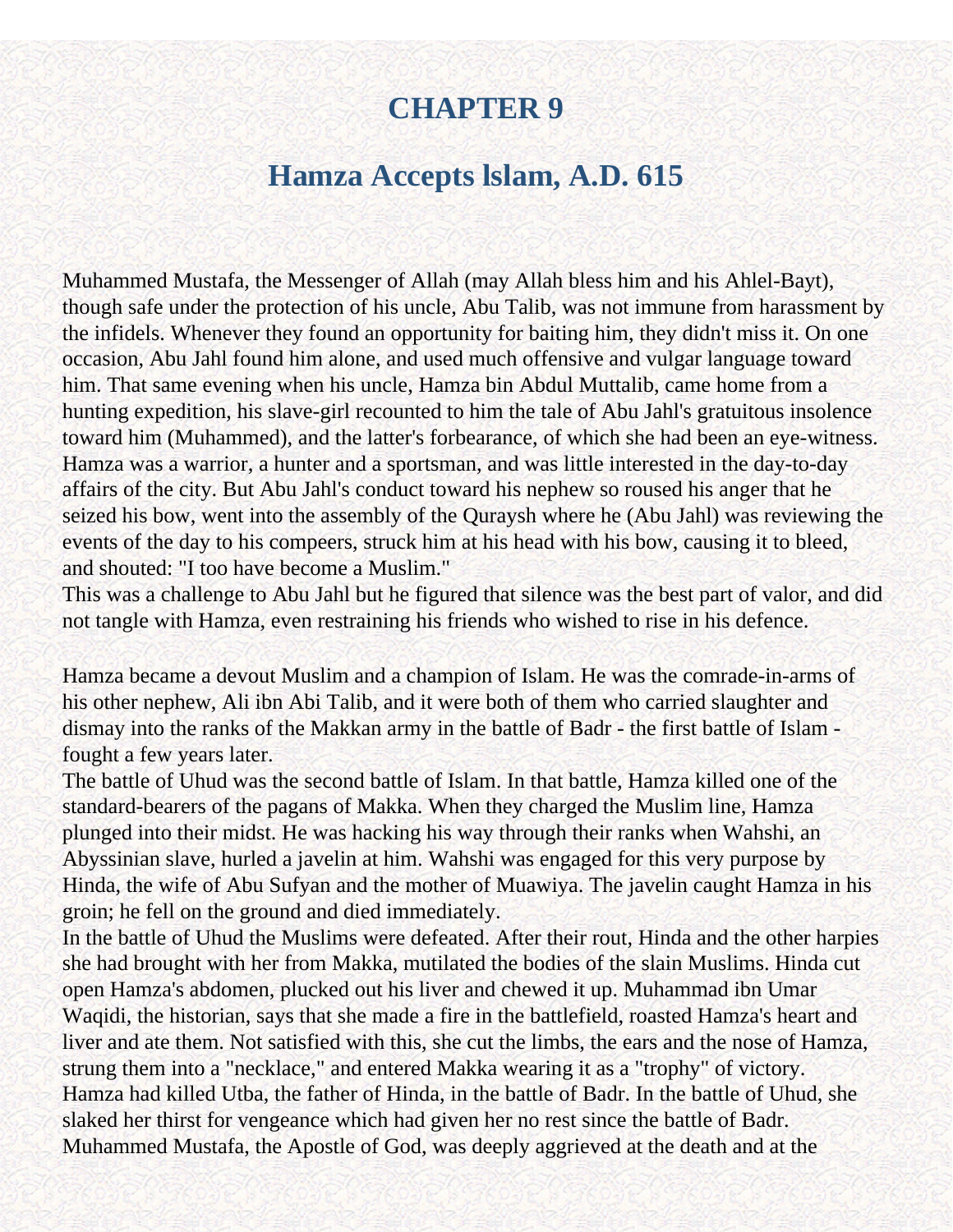mutilation of the body of such a stalwart of Islam as Hamza. He bestowed upon him the titles of the "Lion of God," and the "Chief of the Martyrs."

Hamza accepted Islam in the fifth year of the Proclamation. May God be pleased with him, and bless him.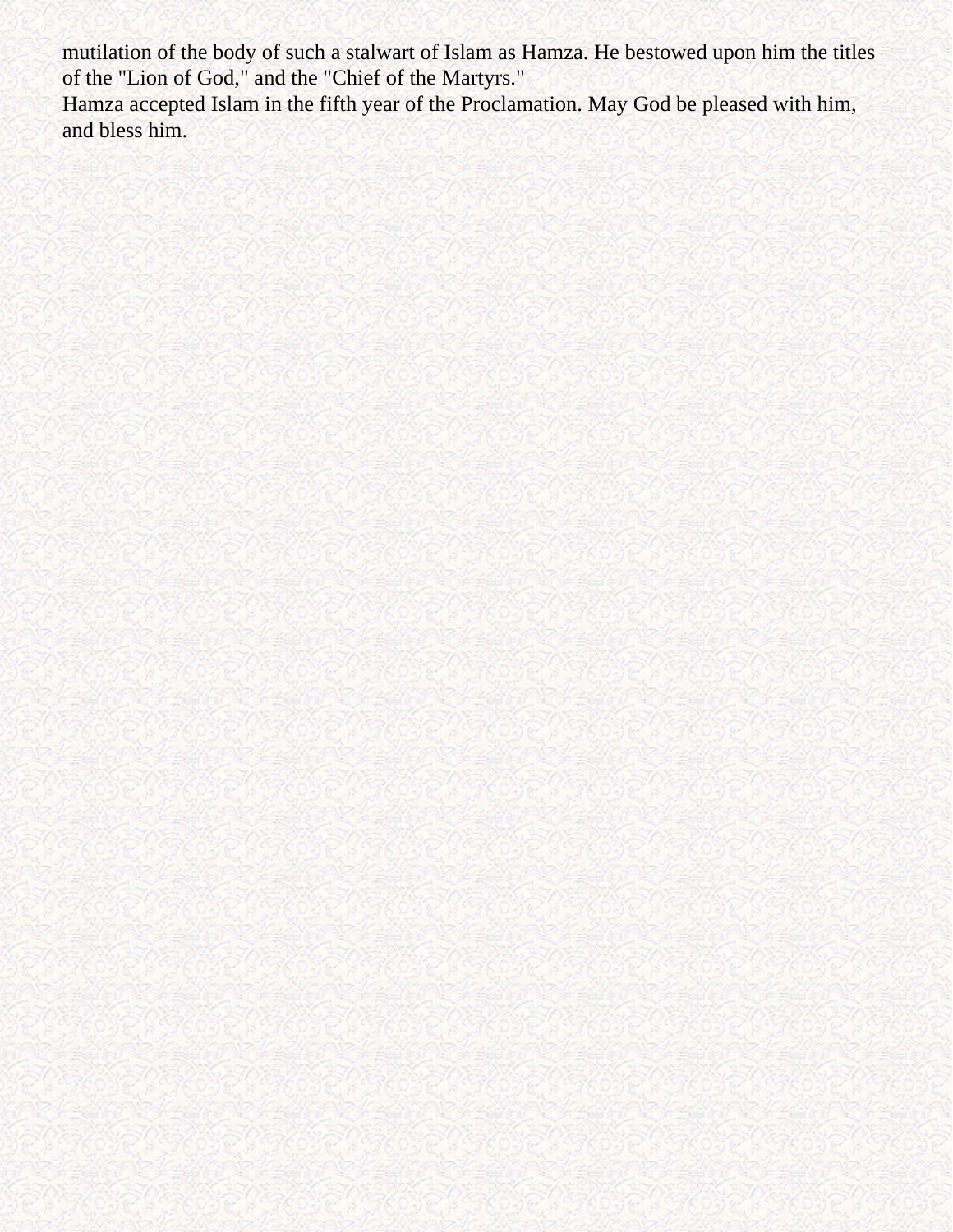# **CHAPTER 10**

## **Umar's Conversion to Islam, A.D. 616**

The most notable event of the year 6 of the Call was the conversion to Islam of Umar ibn al-Khattab, a future khalifa of the Muslims. He was one of the most rabid enemies of Islam and Muhammed Mustafa, the Messenger of Allah, and was a great tormentor of the Muslims. The modern Egyptian historian, Amin Dawidar, says in his book, Pictures From the Life of the Prophet, that Umar's hatred of Islam, and his hostility to Muhammed Mustafa, were matched only by the hatred of and hostility to them, of his own maternal uncle, Abu Jahl. It is said that one day Umar resolved, in sheer exasperation, to kill Muhammed Mustafa, and thereby to extinguish the flame of Islam itself. He left his home with this intention. As noted before, the Muslims at this time (the end of the year 6) still gathered in the house of Arqam ibn Abil Arqam to say their congregational prayers. They were just beginning to assemble, when one of them, looking out the window, saw Umar approaching the house with a drawn sword. In a state of considerable alarm, he told other members of the congregation what he saw. Presumably, they too were alarmed. But Hamza, who was also present in the house of Arqam, reassured them, and said that if Umar was coming with good intentions, then it was all right; if not, then he (Hamza) would run him (Umar) through with his (Umar's) own sword. But it so happened that Umar had come with the intention of accepting Islam, and he did.

The story is told that Umar was going toward Dar-ul-Arqam with the intention of killing the Prophet when a passer-by stopped him, and informed him that his own sister and her husband had become Muslims; and advised him to put his own house in order before undertaking any other grandiose and chimerical project.

### Muhammad Husayn Haykal

Umar went there (to Dar-ul-Arqam) resolved to kill Muhammad and thus relieve the Quraysh of its burden, restore its ravaged unity, and re-establish respect for the gods that Muhammad had castigated. On the road to Makkah he was met by Nu'aym ibn Abdullah. Upon learning what Umar was about, Nu'aym said, "By God, you have deceived yourself, O Umar! Do you think that Banu Abd Manaf would let you run around alive once you kill Muhammad. Your sister is a Muslim now. Why don't you return to your own house and set it straight?" (The Life of Muhammad, Cairo, 1935)

Umar was furious to hear this. He immediately changed his direction from the house of Arqam to the house of his sister to investigate the allegation. In reply to his question, she gave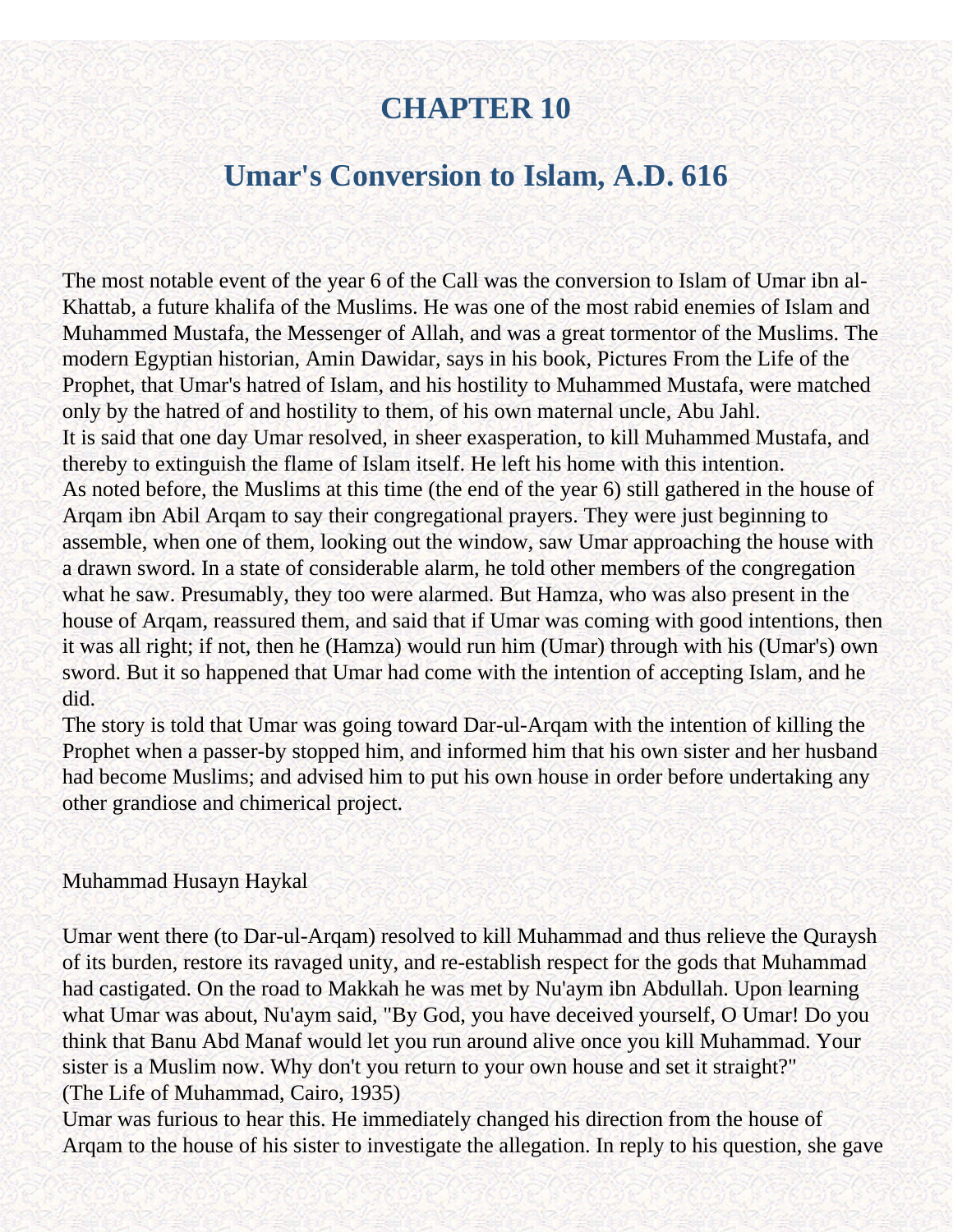him a discreet but evasive answer.

### Muhammad ibn Ishaq

Umar came to the door (of the house of his sister) as Khabbab (a companion of the Prophet) was studying the Sura Taha and When the Sun is Overthrown. The pagans used to call this reading "rubbish." When Umar came in, his sister saw that he meant mischief and hid the sheets from which they were reading. Khabbab slipped away into the house. Umar asked what was the gibberish he had heard to which she answered that it was merely conversation between them...

(The Life of the Messenger of God)

Umar exploded in wrath at what he thought to be a prevarication, and struck his sister in her face. The blow caused her mouth to bleed. Umar was going to strike again but the sight of blood made him pause. He suddenly appeared to relent, and then in a changed tone asked her to show him what she was reading. She sensed a change in him but said: "You are an unclean idolater, and I cannot allow you to touch the word of Allah."

Umar immediately went home, washed himself, returned to his sister's house, read the text of Quran, and then went to Arqam's house where he bore witness to the Unity of the Creator and the Prophethood of Muhammed.

Sir William Muir says that Umar's conversion to Islam took place at the close of the sixth year of Mohammed's mission.

### Sir William Muir

It (Umar's conversion) occurred in Dzul Hajj, the last month of the year. The believers are said now to have amounted in all to 40 men and ten women; or by other accounts, to 45 men and eleven women.

(The Life of Mohammed, London, 1877)

Umar was in his thirties when he became a Muslim.

Muhammad Husayn Haykal

At that time, Umar ibn al-Khattab was a mature man of thirty to thirty-five years of age. (The Life of Muhammad, Cairo, 1935)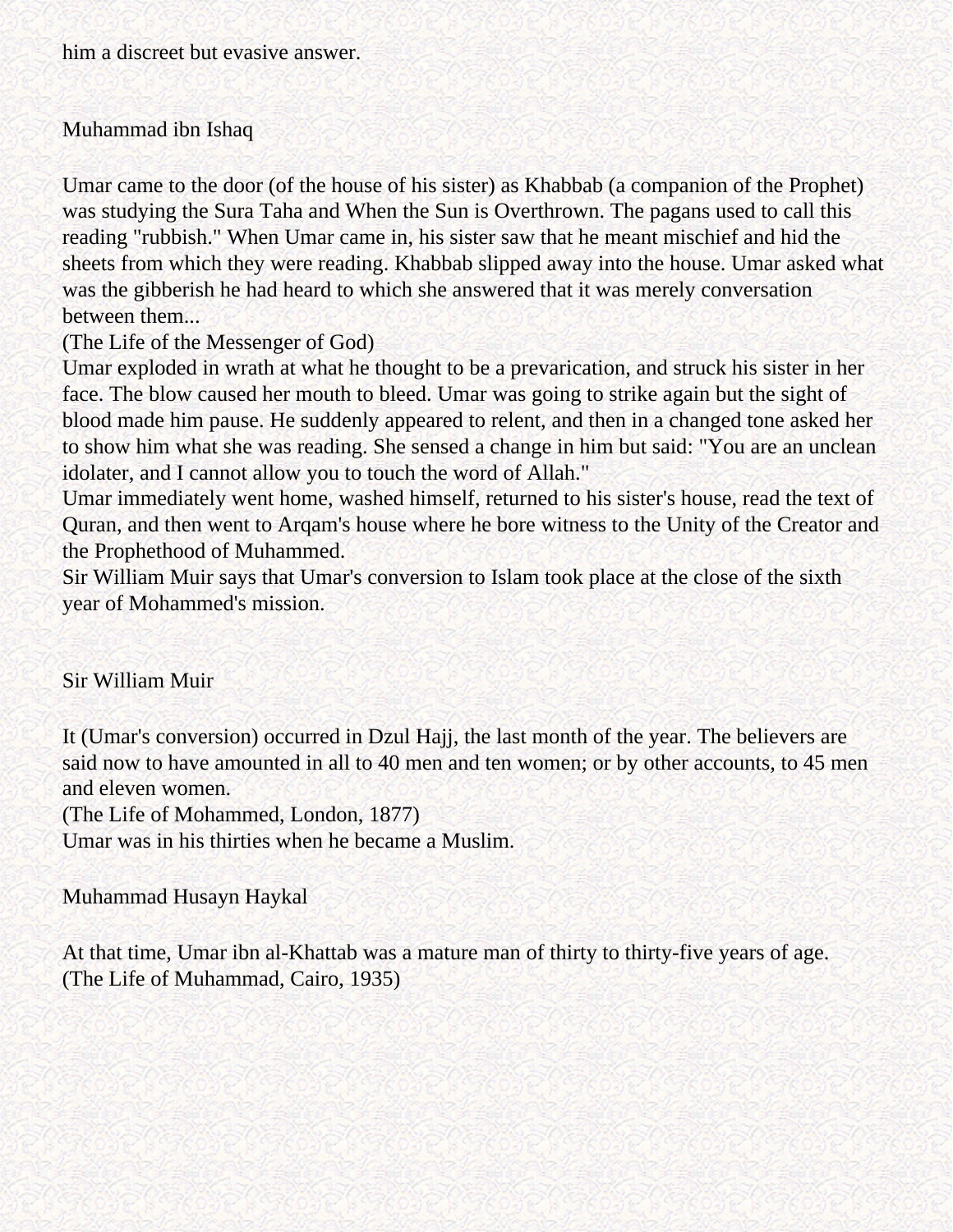# **CHAPTER 11**

## **The Siege of Bani Hashim A.D. 616 619**

The year 6 of the Proclamation was drawing to a close. The pagans of Makka had already spent three years campaigning against Islam. They had succeeded in generating much bitterness and hostility against the Muslims, but they had nothing to show for it. Against the Muslims, they had used every weapon in their arsenal ranging from attempts to dissuade to seduce to tempt to insult and to ridicule. They had threatened to use force and they had actually used force to blot out Islam, or, at least, to contain it, but all their efforts had failed. The Muslims had withstood all their attacks. The strength of the faith of the Muslims had baffled their persecutors.

These repeated failures compelled the Quraysh, particularly the members of its Umayyad clan, to reassess the situation vis-a-vis Muhammed and Islam, and some of them tried to see their problem from a new angle. In their search for a solution to the vexatious problem, it slowly began to dawn upon them that their enemy was not the group of poverty-stricken Muslims in Makka. Their real enemy - the enemy of the idolaters and the polytheists - they realized, was Abu Talib! After all it was Abu Talib who was protecting Muhammed and Islam so consistently and tenaciously. The Muslims on the other hand, had no power to protect Muhammed. In fact, they were themselves in desperate need of protection. The long and bitter experience of the Quraysh left no doubt in their minds that the author of their frustrations in their war on Islam, was Abu Talib and no one else. Therefore, they concluded that they would never break the impasse facing them, by hunting or persecuting the group of indigent Muslims in Makka while their real enemy - Abu Talib - was free to swagger in their midst, scoffing, as if, at them.

The Quraysh had at last succeeded in identifying their real enemy.

This success in "enemy identification" had the impact of revelation upon the leaders of the Quraysh, and they decided to map out a new strategy in their war against Muhammed and Islam.

'Abd-al-Rahman 'Azzam

"Finally, the Makkan oligarchy decided in desperation to take steps against Abu Talib. In their opinion, he was the real protector of the blasphemy, although still a revered upholder of Makkan institutions and unconverted to Muhammad's faith (sic). They agreed to send him an ultimatum..."

(The Eternal Message of Muhammad, London, 1964)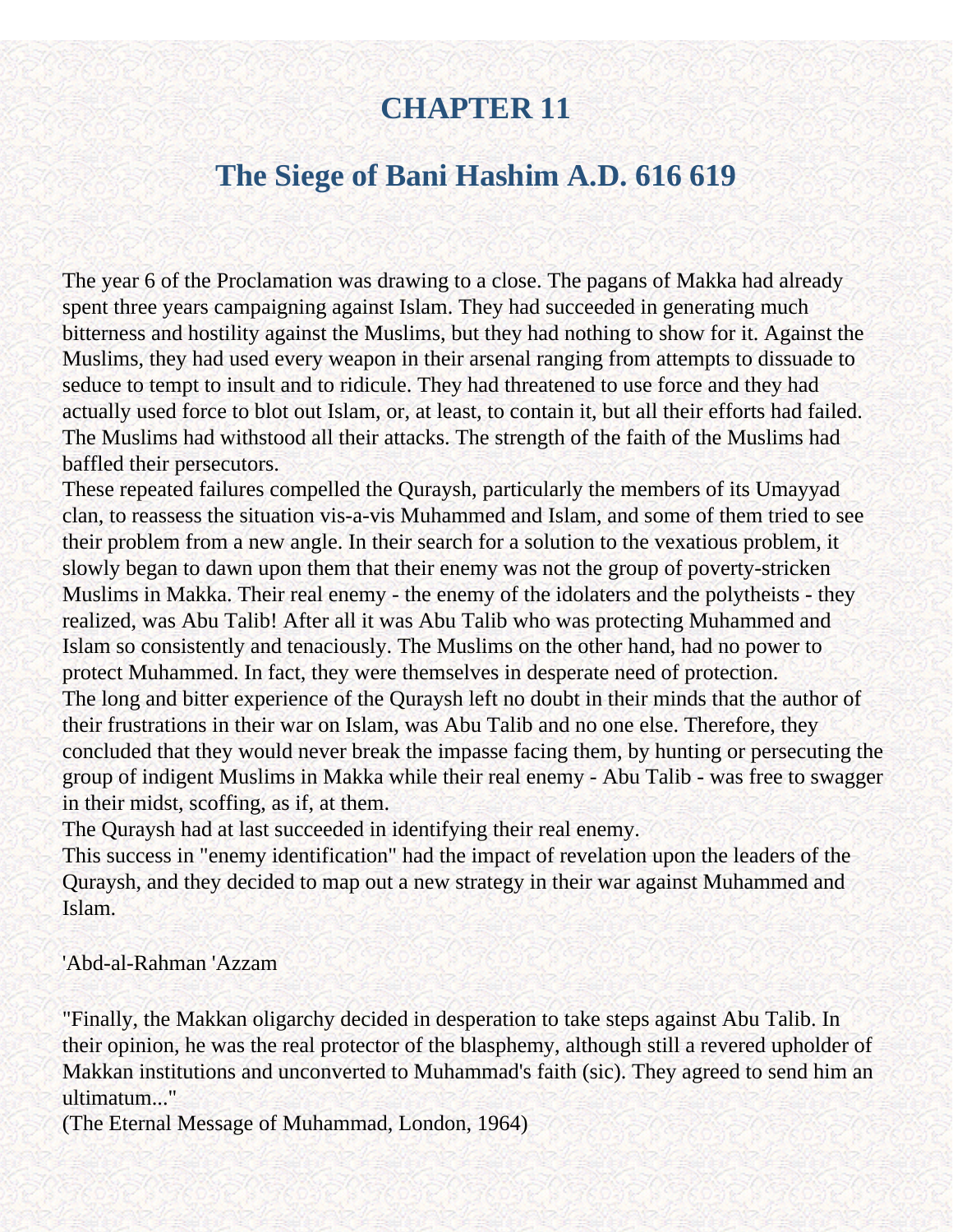In the past, the Quraysh had made many attempts to "isolate" Muhammed from his tribe, and they had hoped that they would either coax or bluff Abu Talib into waiving his support to and protection of his nephew and of Islam. If they could "isolate" Muhammed from the Bani Hashim, they were convinced, they would be able to solve the complex and thorny problem by the simple process of "liquidating" him.

But Abu Talib did not let the Quraysh "isolate" Muhammed. Not only he was himself protecting his nephew, he had also rallied the clans of Bani Hashim and Bani al-Muttalib behind him. These two clans were monolithic in their support of Muhammed, and the infidels found themselves powerless before them.

After long debate and deliberation, the Quraysh agreed that the "intractability" and the "intransigence" of the Bani Hashim called for sterner measures against them, and they decided to isolate and to ostracize not only Muhammed but his protector, Abu Talib, and the clans of Bani Hashim and Bani al-Muttalib as well.

It would be quite logical to assume that any attempt to ostracize Bani Hashim would lead to a polarization of the groupings in Makka. Everyone in Makka would have to declare himself for or against the Bani Hashim. But it soon became obvious that in this confrontation, the Bani Hashim would find the whole of Arabia ranged against them.

### Muhammad Husayn Haykal

It is nearly impossible for us to imagine the intensity and extent of the efforts which Quraysh expended in its struggle against Muhammad, or its perseverance during many long years of that struggle. The Quraysh threatened Muhammad and his relatives, especially his uncles. It ridiculed him and his message, and it insulted him as well as his followers. It commissioned its poets to parody him with their sharp wits and to direct their most caustic stings against his teachings. It inflicted harm and injury on him and on his followers. It offered him bribes of money, of kingdom and power; in fact, of all that which satisfied the most fastidious of men. It impoverished the Muslims by destroying their commerce and trade, and it banished and dispersed them from their own country. It warned Muhammad and them that war with all its horrors would befall them. As a last resort, it began a boycott of them designed to starve them.

#### (The Life of Muhammad, Cairo, 1935)

A few days before the beginning of the year 7, the leaders of the various clans of the Quraysh met in a solemn conclave in the "town hall" of Makka, and, they drafted and signed a document which stipulated that unless the clan of Bani Hashim surrendered Muhammed to them, they would subject it to an economic and social boycott. They pledged themselves not to buy anything from, nor to sell anything to, the members of the Bani Hashim, and they placed intermarriage with them under proscription.

This agreement or covenant was sent to the other tribes for ratification, and when they had ratified it, it was solemnly suspended on the wall of the Kaaba.

The ratification of this covenant by the tribes was an act of belligerence!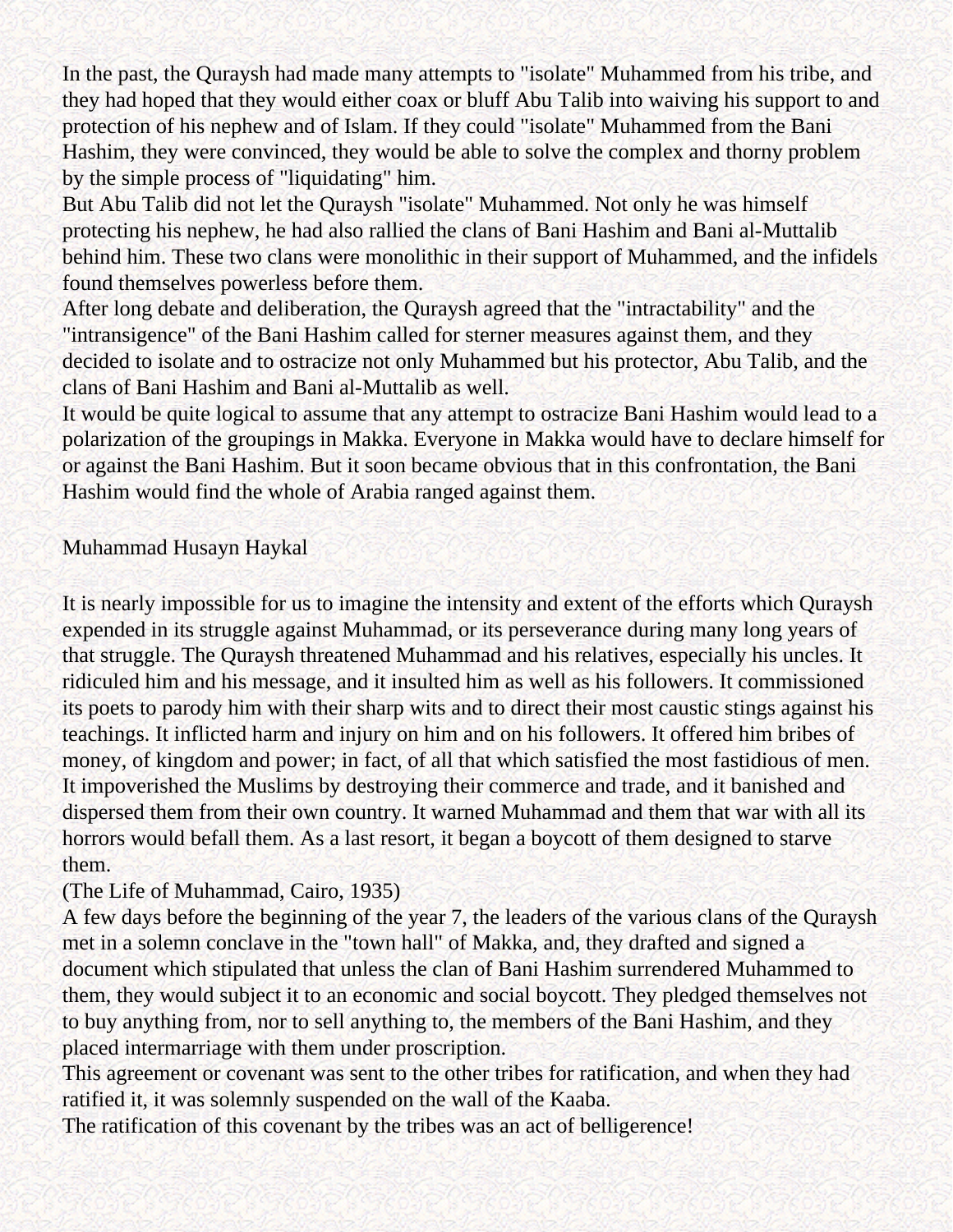Abu Talib had to size up the new situation. He could clearly see that a storm system was converging upon the Bani Hashim. After the tribal endorsement of the covenant to boycott the Bani Hashim, the atmosphere in Makka changed palpably; it became so explosive that they found themselves in dire straits. Abu Talib realized that it would be extremely perilous for the clan to live in the city where any moment, the enemy could set fire to its houses. In the interests of the security of the clan, therefore, he decided to leave Makka, and to seek safety for it in a ravine at the edge of the city. The ravine had some natural defenses, and it was, in any case, safer for the Bani Hashim to live in it, than to live in their houses which were very much vulnerable to attack.

On the first day of the year 7 of the Call or Proclamation, the two clans of Bani Hashim and Bani Al-Muttalib, moved out of the city, and took abode in a ravine which later came to be known as Shi'b Abu Talib. They were now in a state of siege! Muhammad Husayn Haykal

The pact into which the clans of Quraysh entered for boycotting Muhammad and blockading the Muslims continued to be observed for three consecutive years. (The Life of Muhammad, Cairo, 1935)

Marmaduke Pickthall

For three years, the Prophet was shut up with all his kinsfolk in their stronghold which was situated in one of the gorges that run down to Mecca. (Introduction to the Translation of Holy Quran, 1975)

The story of the siege of the Bani Hashim is a stirring chapter in the epic of Islam, and has been depicted by every historian of the subject, among them Muir and Margoliouth:

Sir William Muir

"...the Coreish entered into a confederacy against the Hashimites - that they would not marry their women, nor would give their own in marriage to them; that they would sell nothing to them, nor buy aught from them; and that dealings with them of every kind should cease. The ban was carefully committed to writing, and sealed with three seals. When all had bound themselves by it, the record was hung up in the Kaaba, and religious sanction thus given to its provisions.

The Hashimites were unable to withstand the tide of public opinion which set in thus violently against them, and apprehensive perhaps that it might be only the prelude of open attacks, or of blows in the dark still more fatal, they retired into the secluded quarter of the city, known as the Sheb of Abu Talib. It was formed by one of the defiles or indentations of the mountains, where the projecting rocks of Abu Cobeis pressed upon the eastern outskirts of Mecca. It was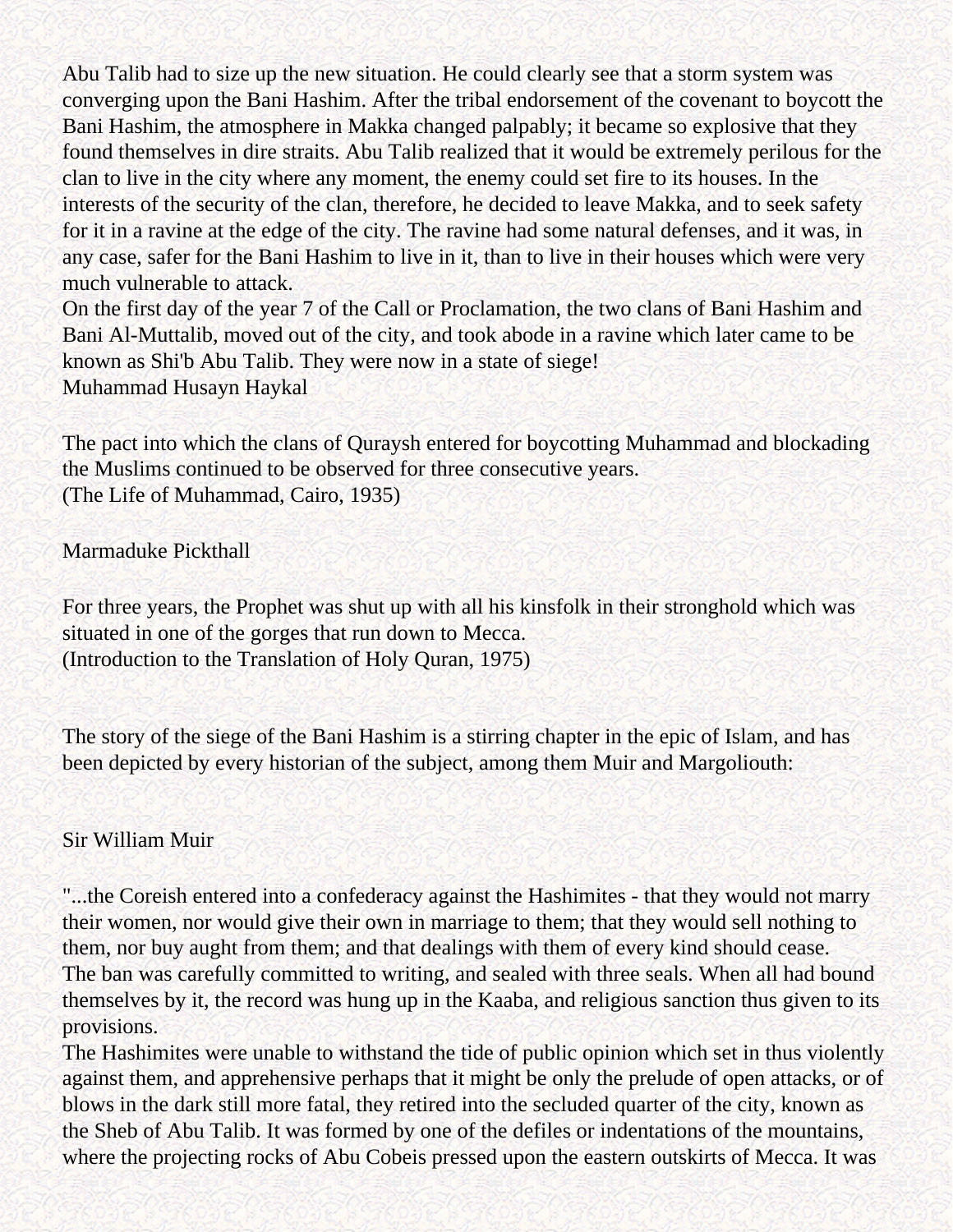entered on the cityside by a low gateway, through which a camel passed with difficulty. On all other sides it was detached from the town by cliffs and buildings.

On the first night of the first month of the seventh year of the mission of Mohammed, the Hashimites, including the Prophet and his family, retired into the quarter of Abu Talib; and with them followed also the descendants of Al-Muttalib, the brother of Hashim. The ban of separation was put rigorously in force. The Hashimites soon found themselves cut off from their supplies of corn and other necessities of life; and a great scarcity ensued... the failing stock of the Hashimites replenished only by occasional and surreptitious ventures, reduced them to want and distress. The citizens could hear the wailing of the famished children within the Sheb ... among the relatives of the isolated band, were found some who ventured, in spite of threats of the Coreish, to introduce from time to time provisions by stealth at night, into the quarter of Abu Talib. Hakim, grandson of Khuwaylid, used, though the attempt was sometimes perilous, to carry supplies to his aunt Khadija." (The Life of Mohammed, London, 1877)

### D. S. Margoliouth

A process known to the pagan Arabs was excommunication; a purpose for which special confederacies were established. Rolls would seem to have been in common use at this time in Mecca; a solemn league and covenant was made, written on a roll, and suspended in the Kaaba, by which the heads of the Meccan households pledged themselves to exclude the Bani Hashim and the Bani Muttalib from these rights, until, we may presume, Mohammed was declared outlawed, and handed up to vengeance.

(Mohammed and the Rise of Islam, London, 1931)

The total number of the members of the two clans of Hashim and al-Muttalib, and their clients and slaves who left their homes in Makka to seek sanctuary in the mountain hideout, was four hundred. Once they "settled" in their hideout, and surveyed the landforms around them, they could see that they were confronted with a challenge of superlative complexity and magnitude. Whereas in the past they had to contend only with the hostility of man, now they had to contend with the hostility of nature also. They also noted that their new abode didn't come equipped with what might be called a viable life-support system. They, therefore, realized from the very first day that it would take all their grit, skill, resourcefulness and resolution to adapt themselves to the new surroundings. They knew that their survival would hinge upon their ability to come to terms with an environment which could not be more forbidding.

Khadija was born in an aristocratic family, and was bred in the lap of luxury. She was, therefore, an absolute stranger to a life of austerity and privation. But when, in an exigency, she was called upon to aban~lon her spacious residence in the city to go into, and to live in a flinly ravine, she did so willingly and cheerfully. The ravine was so desolate that it shrivelled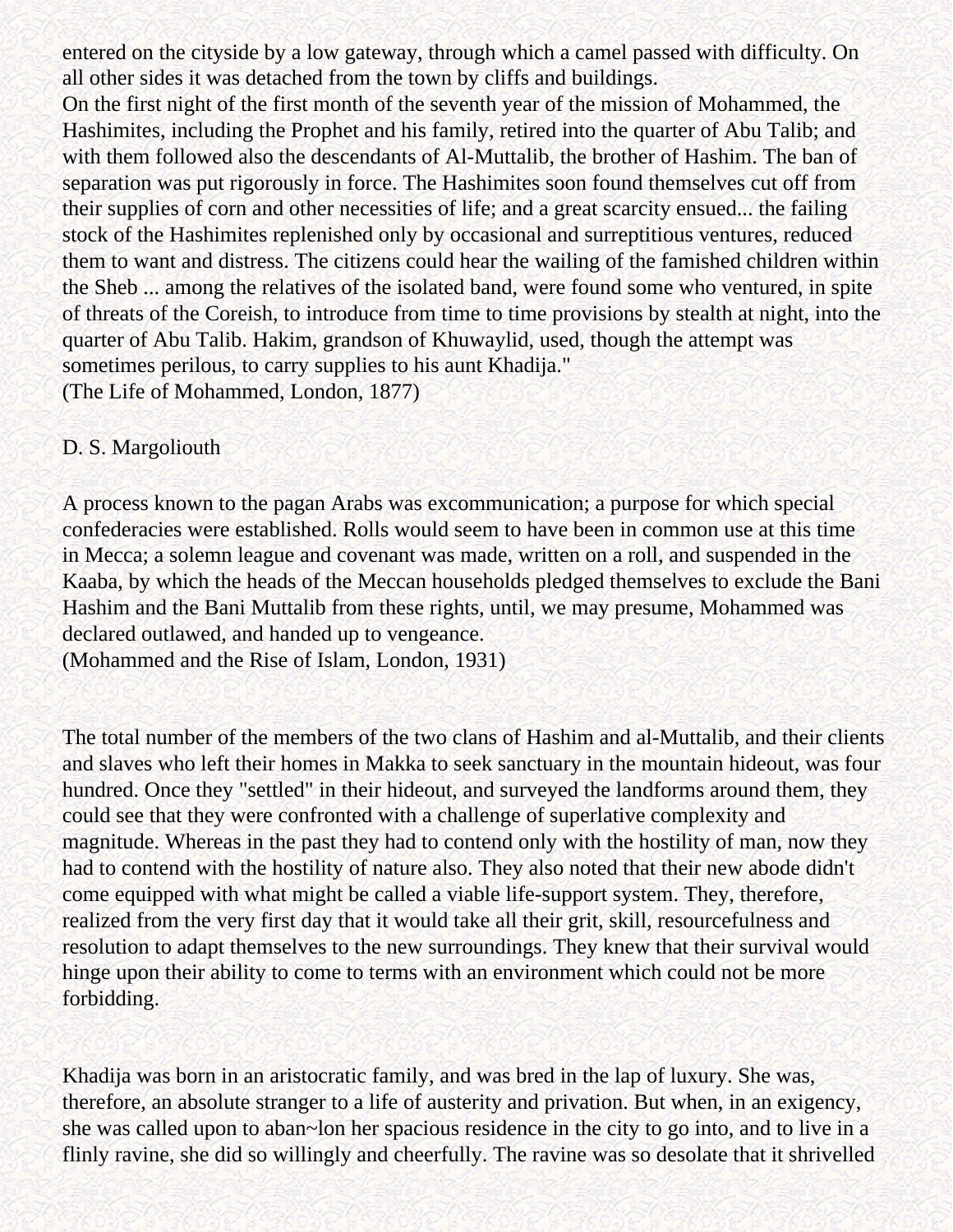up the soul of an observer at first glance but she didn't show any sign of consternation upon entering it. As inhospitable as the new surroundings were, she rapidly adjusted to them. She focused on the ordeal ahead, gathering her strength, her courage and her resources. The resilience of her spirit was truly astonishing.

At the beginning of the siege, Ali was sixteen years old. He was charged with the difficult and the dangerous duty of victualling the two clans. He discharged this duty at great risk to his life, and brought water and grain whenever he could find any. For one goatskin of water, he had to pay one piece of gold, and he considered himself lucky if he succeeded in bringing it to the ravine. His efforts, however, brought only partial relief to the beleaguered clans.

Abu Talib himself didn't sleep at nights. For him the physical safety of Muhammed took precedence over every other duty. When Muhammed fell asleep, Abu Talib lifted him, and put him in the bed of one of his four sons, and ordered his son to sleep in his (Muhammed's) bed. A little later, he lifted his nephew again, and put him in the bed of another of his sons. He spent the whole night lifting Muhammed out of one bed and putting him in another. He had no illusions about his enemies; he knew that they were tenacious, treacherous, vicious and vindictive. He, therefore, did not make the mistake of underestimating them. If one of them crept into the ravine with the intention of killing Muhammed, he would most probably, kill one of the sons of Abu Talib, taking him for the Prophet. Abu Talib and his wife were ever ready to sacrifice their children for Muhammed. In fact, they would have been very happy to sacrifice their own lives for him, if it were necessary. Not only they themselves protected him; they also made every adult in the ravine responsible for his safety.

There were times when Ali, notwithstanding all his daring and resourcefulness, was unable to find any provisions; or if he found

any, he could not bring it into the ravine, being unable to circumvent Qurayshi vigilance. On such occasions the children (and the adults) had to go thirsty and hungry. But going thirsty and hungry was a norm in the ravine. When water was available, mothers boiled leaves and bark of trees in it to comfort children crying from hunger. The cry of hungry children could be heard outside the ravine, and the Quraysh responded to it with derisive laughter. They gloated over their "triumph" in making the children of Bani Hashim cry for water and food. The Quraysh were determined to make the blockade effective!

The most precious gift for the besieged clans during these three years, was water. They and their clients and slaves received it from Khadija. She gave Ali the pieces of gold with which he bought water. Her concern for those around her manifested itself in many ways. She sought audience from Allah to invoke His mercy upon them. Prayer was a vital activity for her, and it was her "strategy" for handling adversity. She soon found out that it was a simple but effective strategy.

Prayer enabled Khadija to meet the inevitable challenges she encountered during the siege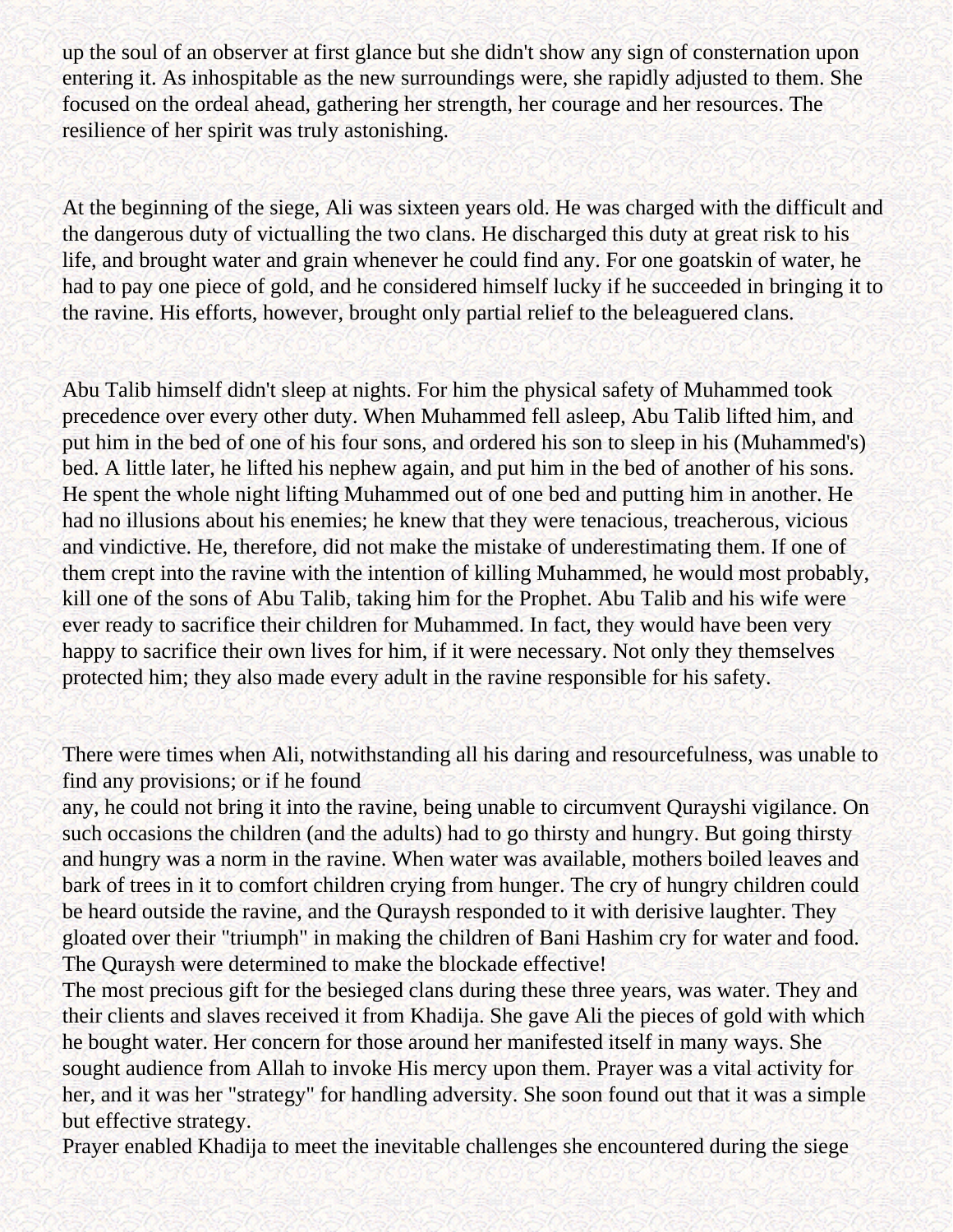almost every day, and she surmounted them. She was the guardian-angel of the tribe, and everyone in it felt the positive character of her presence, and the support and the power of her vibrant spirit.

## **O YE WHO BELIEVE!**

## **SEEK HELP WITH PATIENT PERSEVERANCE AND PRAYER: FOR ALLAH IS WITH THOSE WHO PATIENTLY PERSEVERE.**

## **(Quran Majid. Chapter 2; verse 153)**

Khadija sought the help of Allah with patient perseverance and prayer. When she prayed, she found not only help but also courage, strength, peace, tranquillity and satisfaction.

## **THOSE WHO BELIEVE, AND WHOSE HEARTS FIND SATISFACTION IN THE REMEMBRANCE OF ALLAH; FOR WITHOUT DOUBT IN THE REMEMBRANCE OF ALLAH DO HEARTS FIND SATISFACTION.**

## **FOR THOSE WHO BELIEVE AND WORK RIGHTEOUSNESS, IS (EVERY) BLESSEDNESS, AND A BEAUTIFUL PLACE OF (FINAL) RETURN. (Quran Majid. Chapter 13; verses 28, 29)**

A. Yusuf Ali has explained "blessedness" as follows:

"Blessedness: an internal state of satisfaction, an inward joy which reflects itself in the life of a good person, through good and ill fortune. And then, there is always the final goal to which his or her eyes are turned, the beautiful Home of rest in the Hereafter, after this life's struggles are over. The goal is Allah Himsel£"

In the remembrance of Allah, Khadija, His devout slave, found satisfaction and blessedness.

Occasionally, the few friends that the members of Bani Hashim had in Makka, tried to smuggle food into the ravine, but if the pagans caught them, they seized it.

One of the friends of Bani Hashim in Makka was Hisham bin Amr al-Aamiri. He brought food and water for them as often as he could. He knew that bringing provisions to the ravine had to be a covert operation - discreet, precise, and nonviolent. Therefore, the time he had chosen to deliver food and water to the besieged, was a few hours before daybreak. But a time came when the infidels caught him, and threatened to kill him if he

persisted in bringing his loaded camels to the ravine for the Bani Hashim.

Another friend of the Bani Hashim in Makka was Hakim bin Hizam, the nephew of Khadija. He and a friend of his, Abul Bukhtari, brought essential supplies to the Bani Hashim. Once both of them were driving a camel loaded with food, water and clothing to the ravine when Abu Jahl surprised them, and told them that he was going to confiscate the camel and the provisions. At first, Abul Bukhtari tried to conciliate him but he didn't want to hear anything. He barred their access to the ravine, and refused to let them pass. Abu Bukhtari tried to force his way past him. This led to a violent fist fight between them. Brawls like this erupted very frequently near the ravine but the friends of Bani Hashim in Makka did not lose heart, and did everything they could to bring succor to it.

Hisham bin Amr al-Aamiri, Hakim bin Hizam, and Abul Bukhtari, were not Muslims but they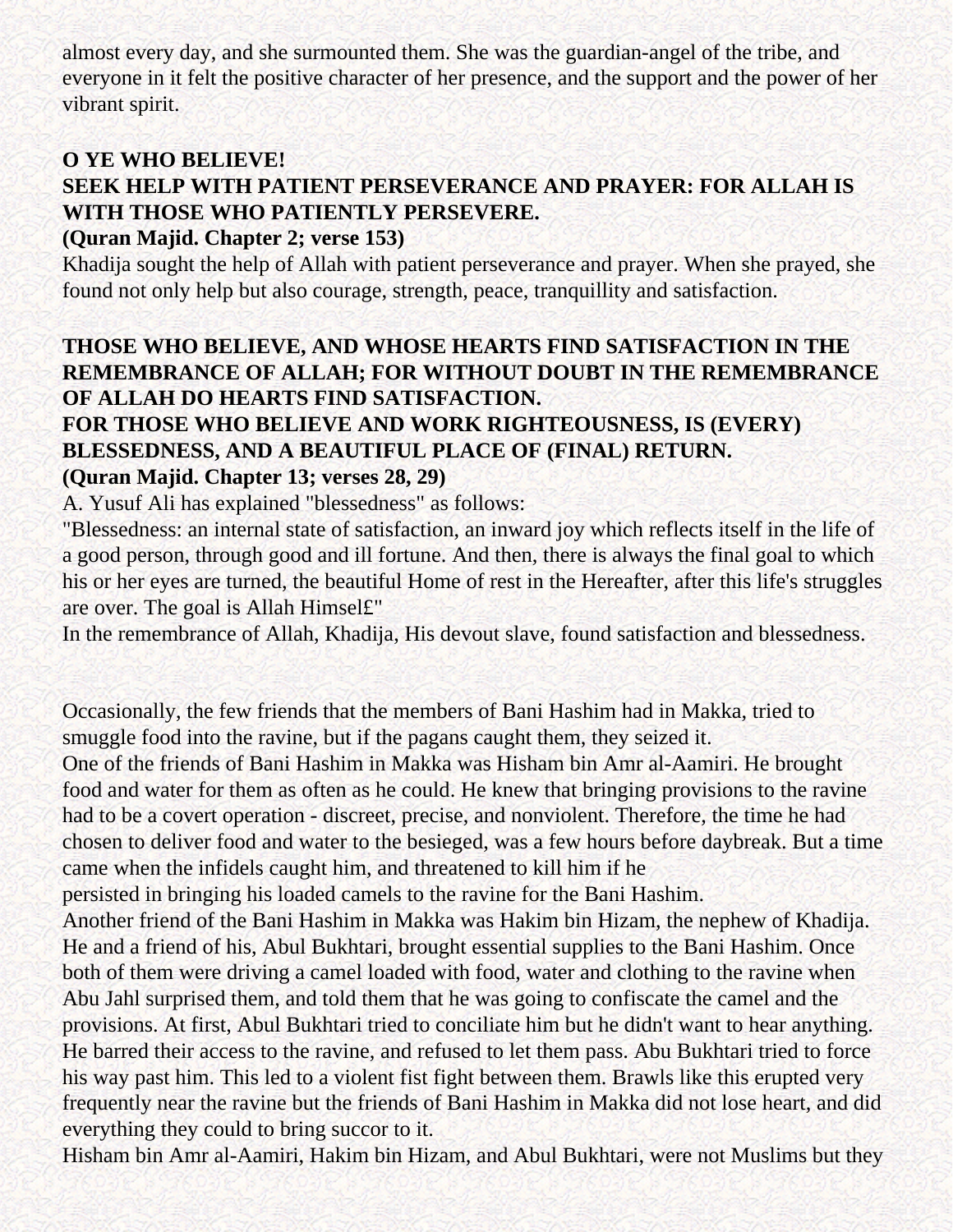did not want to see any child or even a slave of Bani Hashim perish from hunger or thirst, and they risked their own lives time and again in carrying victuals to the Shi'b Abu Talib. They were also very happy to pay the bill for such relief operations for three years, and all they sought in return was the safety of the besieged clans.

It should be pointed out here that on this particular occasion, the anger and the hatred of the Umayyad clan of the Quraysh was directed, not against the Muslims, but against the clan of Bani Hashim. Their aim was to destroy Islam. But they could not destroy Islam without killing Muhammed. They made repeated attempts to kill him but they failed because they could not reach him. He was safe and comfortable behind the ~shield" of his clan - the Bani Hashim.

As noted before, the Umayyads rightly pinpointed Abu Talib, the chief of Bani Hashim, as responsible for all their failures in their insensate war against Allah and His Messenger, Muhammed. They never condoned him for the part he played in the struggle. As for the Muslims who did not belong to the clan of Bani Hashim, there were many, and they were all living in the city. Some among them are touted to have been influential, powerful and rich, and all of them claimed that they loved their Prophet. But curiously, no one among them ever came to see him much less to bring any aid to him. They enjoyed the comfort and security of their homes for three years while their Prophet, Muhammed Mustafa, lived, with his loved ones, teetering, as it were, on the edge of a sword, surrounded by enemies who were thirsting for his and their blood.

It might appear that Khadija's little family, consisting of her husband, Muhammed Mustafa; her little daughter, Fatima Zahra; and her adopted son, Ali ibn Abi Talib, lived, throughout the siege, like the rest of the clan, in a state of non-stop and unmitigated suspense, never knowing what terrors the next day or the night might bring for it. Every day was crammed with perils. But she was never at a loss to find new reserves, in her own Faith and Character, to strengthen it as an entity. She discovered that there was nothing that she wanted more than feeling and being close to Allah. By feeling and being close to Allah, she was able to banish suspense.

For Khadija, the source of the greatest anxiety was the hunger and thirst of the children. Whenever Ali or Hakim bin Hizam or Hisham bin Amr brought provisions into the ravine, she took charge of them. The children gathered around her, and she gave them food and water. They looked at her with delight and wonder. She put their needs ahead of the needs of their parents, and she put the needs of the parents ahead of her own needs. She had a flair for extending the family outward to the whole tribe.

## **THOSE WHO WISH FOR THE (THINGS OF) THE HEREAFTER, AND STRIVE THEREFOR WITH ALL DUE STRIVING AND HAVE FAITH, THEY ARE THE**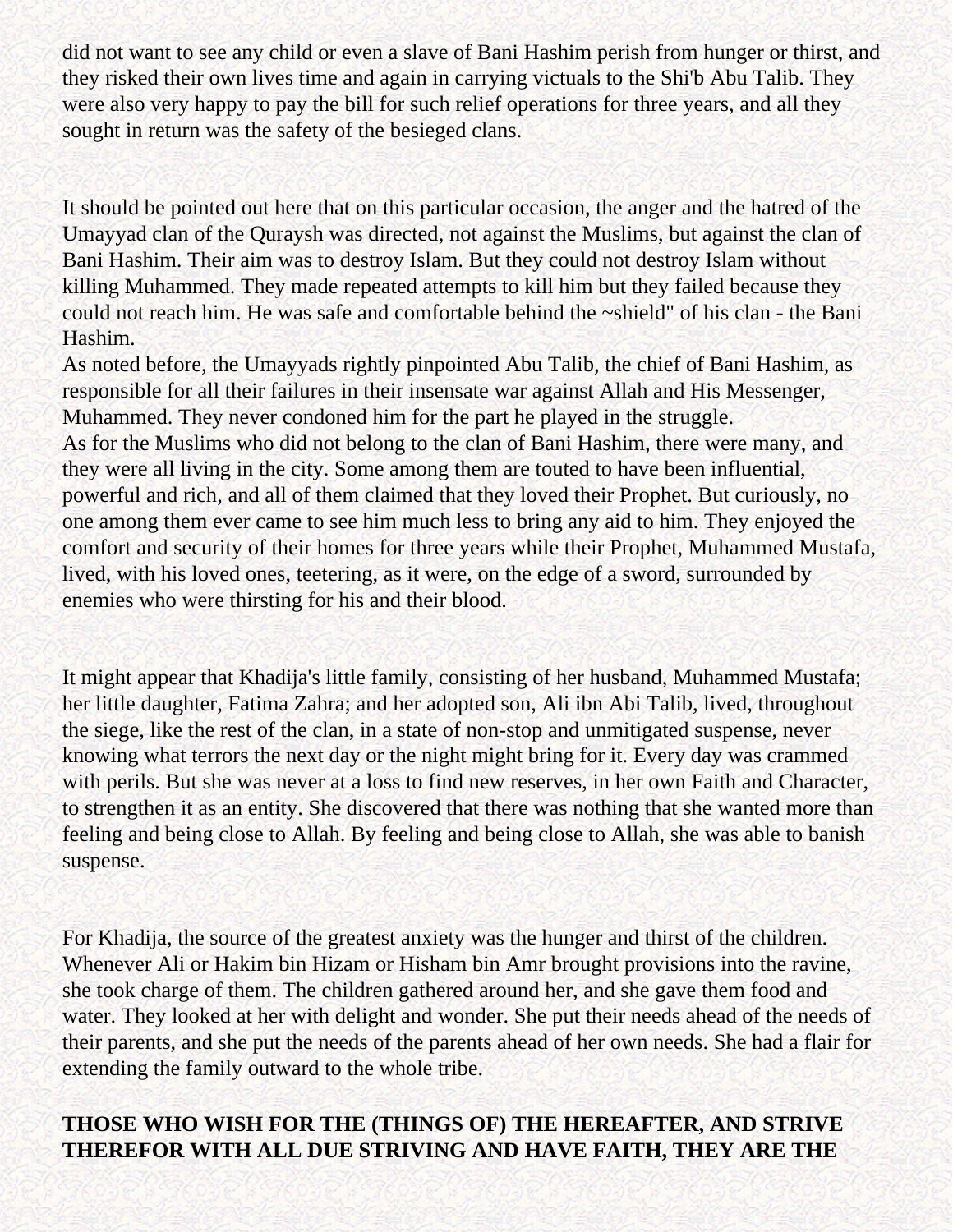### **ONES WHOSE STRIVING IS ACCEPTABLE (TO ALLAH). (Quran Majid. Chapter 17; verse 19)**

The safety and security of the clans in the ravine were threatened not only by the Umayyads, and not only by the specters of hunger and thirst but also by excessive heat and excessive cold. In the long days of summer, the sky spewed forth flames onto the earth, and the cliffs and the rocks of the ravine bounced them back, making it a furnace. Khadija gave water to the thirsty as often as she could. In winter, the long nights became intolerably cold. Mothers made most desperate efforts to protect their children from the ravages of cold. Khadija distributed clothes and firewood to them.

The long siege had inevitably disrupted the rhythm of life of all members of the clans of Hashim and al-Muttalib. Every day brought a grim ordeal or a new menace to them. But they were never dismayed by them. In fact, they were happy. The presence of Muhammed, the beloved of Allah, in their midst was enough to make them forget all their anxieties, and to keep them happy. They knew that Allah had chosen them to defend Muhammed, His messenger, from his enemies. It was an honor they would not barter even for an empire. Khadija inspired them with her example. The majesty and power of her Faith gave them momentum, and they rode through the storms of the years in exile with dignity and aplomb. Khadija was buoyant from the beginning of the siege to its end. The spirit of Truth and Benevolence was the invisible magic of her personality. She knew that the tribe was under the protection of Allah, and was, therefore, safe. The secret of her serenity is to be found in the following verses of Quran Majid:

1. WHOSOEVER FOLLOWS MY GUIDANCE, ON THEM SHALL BE NO FEAR, NOR SHALL THEY GRIEVE. (Chapter 2; verse 38)

2. BEHOLD! VERILY ON THE FRIENDS OF ALLAH THERE IS NO FEAR, NOR SHALL THEY GRIEVE. (Chapter 10; verse 62)

3. VERILY THOSE WHO SAY, "OUR LORD IS ALLAH," AND REMAIN FIRM (ON THAT WAY), - ON THEM SHALL BE NO FEAR, NOR SHALL THEY GRIEVE. (Chapter 46; verse 13)

TranslatorJs Note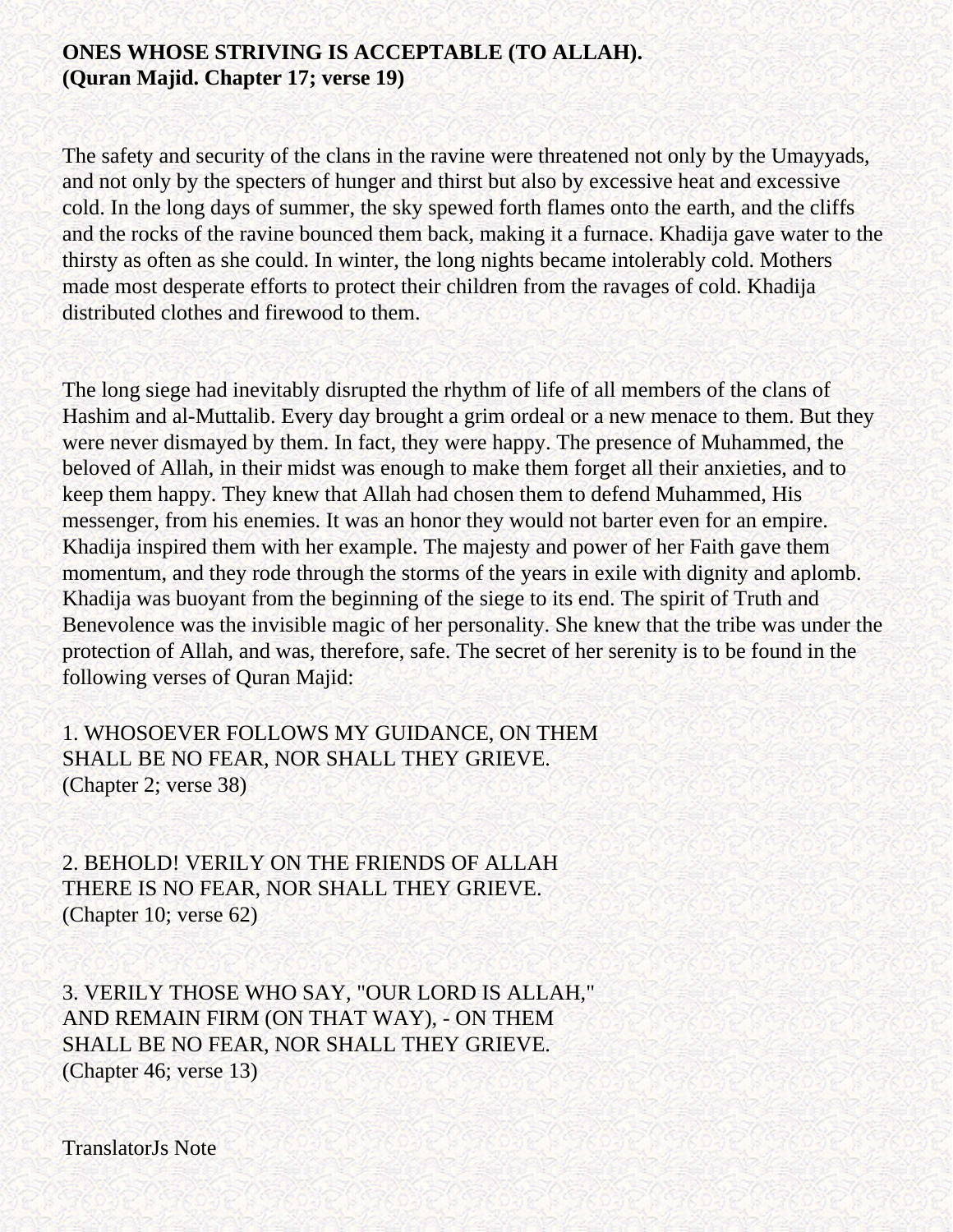The devotion and service to Allah result in the soul being made free from all fear and sorrow, as regards the past, present and the future, if we may take an analogy from the Time for a timeless state. Such devotion and service are shown by (1) believing in the Signs of Allah, which means understanding and accepting His Will, and (2) by merging our will completely in His universal Will, which means being in tune with the Infinite, and acting in all things to further His Kingdom. (A. Yusuf Ali)

On Khadija there was no fear and no sorrow. She exemplified God's Message in her workaday life!

Khadija's faith, kindness and charity were well-known to everyone. What no one had seen until she began to live as an exile, was her patience under suffering, and her will-to-fight. She endured suffering like a stoic, and she fought against despair and despondency, and she defeated them. Intertwined in the texture of her life was hope. Hope would seem dramatically out of context in the surroundings in which Khadija was living. But not for her. Her hope was invincible, and it was contagious. She buoyed up the sinking hearts.

### **THEY GLORY IN THE GRACE AND THE BOUNTY FROM ALLAH, AND IN THE FACT THAT ALLAH SUFFERETH NOT THE REWARD OF THE FAITHFUL TO BE LOST (IN THE LEAST). (Quran Majid. Chapter 3; verse 171)**

Khadija gloried in the Grace and Bounty from Allah. She was blessed with them abundantly.

Foregoing is a rough outline, pieced together from various sources, of the story of Muhammed Mustafa and Khadija, and the Bani Hashim and Bani al-Muttalib, when they were in a state of siege in the Shi'b Abu Talib from 616 to 619. Many important details are missing. But it is hoped that research by dedicated historians and scholars will uncover new facts. These new facts will enable the future historian(s) of Islam to present a more complete and coherent story of the years when Islam was in a state of siege!

The siege of Bani Hashim and Bani al-Muttalib lasted until A D. 619. In that year the clans returned to the city. Their siege by the Quraysh had failed to produce the intended result. The members of the Bani Hashim were defiant as ever, and their morale was high. It was just as unthinkable for them, at the end of the siege, as it had been at the beginning, to surrender Muhammed - their darling - to his enemies.

If Abu Jahl and the Umayyads abandoned the siege, it was not because of any "change of heart" on their part; they were infidels unreconstructed with a commitment to destroy Islam. They tried to prolong the blockade, and to compass the ruin of Bani Hashim. But they were compelled to abandon the siege because there were other forces at work against it. Following is the account given in the earliest extant authority, the biography of the Prophet by Muhammad ibn Ishaq, of the events which culminated in the return to Makka of the clans of Bani Hashim and Bani al-Muttalib from the Shi'b Abu Talib, after three years of exile: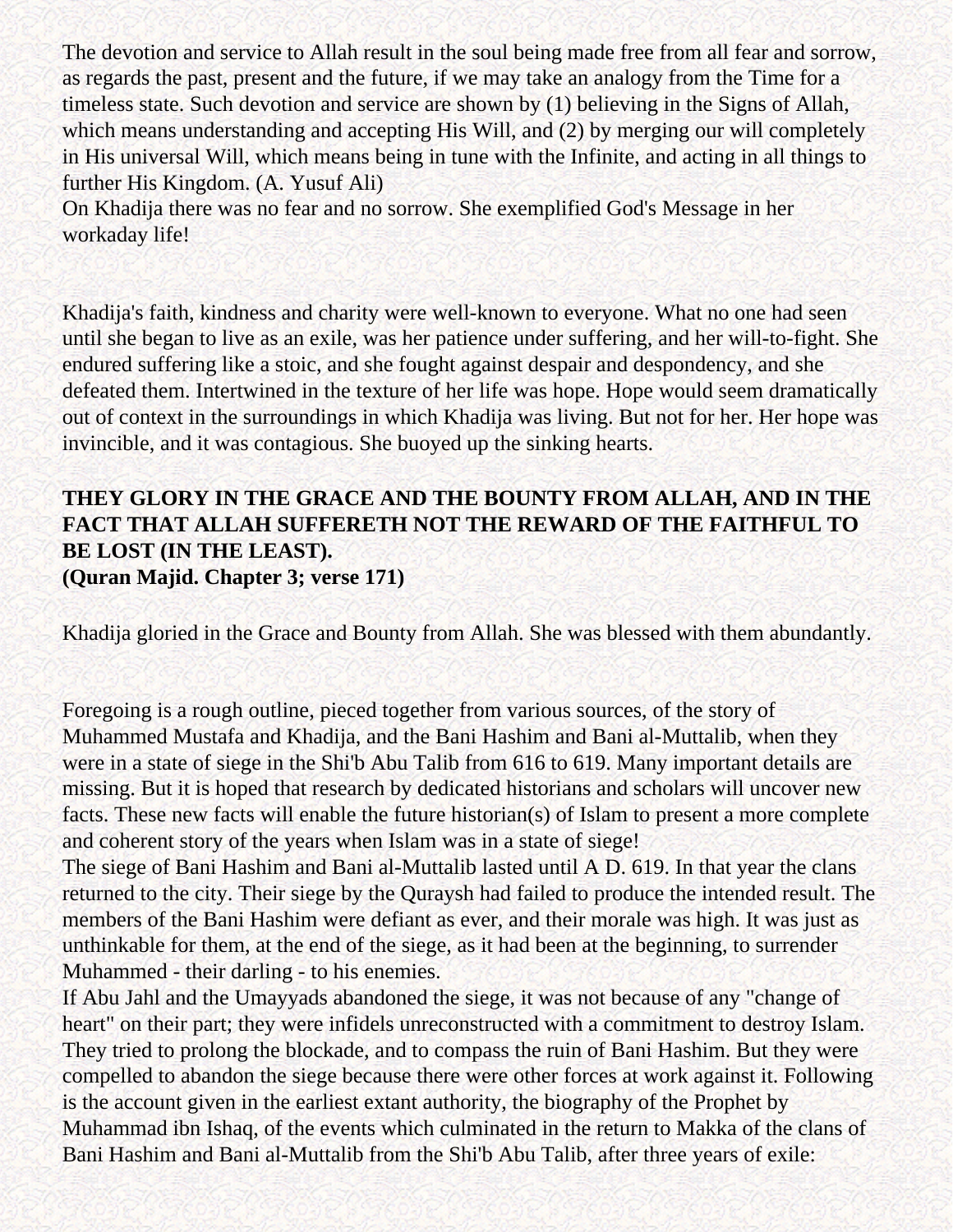#### Quote:

The Annulling of the Boycott of the Bani Hashim

The Bani Hashim and the Bani al-Muttalib were in the Shi'b (=mountain hideout) as the Quraysh had made a covenant to ostracize them. Then some members of the Quraysh itself took steps to challenge that covenant. None tried harder in this matter than HISHAM BIN AMR because he was the son of a brolher of Nadla b. Hashim b. Abd Manaf on the side of his mother, and was closely attached to the Bani Hashim. He was highly esteemed by his people. When these two clans were in the Shi'b, he used to bring a camel laden with food by night, and then when he arrived at the mouth of the alley, he took off its halter, gave it a whack on the side, and sent it running into the alley to them. He did the same thing another time, bringing clothes to them.

Hisham went to see his friend, ZUHAYR B. ABU UMAYYA B. AL-MUGHIRA whose mother was Atika, the daughter of Abdul Muttalib, and said: "Are you content to eat food and wear good clothes while you know the condition in which your uncles are living? They cannot buy or sell or intermarry.

By God, if they were the uncles of Abu'l-Hakam b. Hisham (Abu Jahl), and you asked him to do what he has asked you to do, he would never do it."

He (Zuhayr) said: "Confound you, Hisham, what can I do? I am only one man. By God if I had another man to back me, I would soon annul it." He said: "I have found a man for you myself.n "Find another," said Zuhayr. So Hisham went to AL-MUTIM B. ADIY, and said to him: "Are you content that the two clans of Bani Abd Manaf should perish while you look on consenting to follow the Quraysh? You will find that they will soon do the same with you." He (Mutim) gave the same answer as Zuhayr had, and demanded a fourth man.

Hisham then went to ABU'L BUKHTARI B. HISHAM, and he asked for a fifth man, and then to ZAMA'A B. AL-ASWAD B. AL-MUTTALIB B. ASAD, and reminded him of their kinship and duties. He asked whether others were willing to cooperate in this task, and he gave him the names of the others. They all said that they would meet at night near Hujun above Makka, and when they did, they agreed to consider the matter of the document, and to secure its annulment. On the following day, when people got together, Zuhayr put on a robe, and made the seven circuits of the Kaaba.

Then he faced the crowd, and said: "O people of Makka, are we to eat and dress while the Bani Hashim perish, unable to buy or to sell? By God, I shall not rest until this evil boycotting document is destroyed." Abu Jahl shouted: "You are wrong. It shall never be destroyed." Zama'a shouted back at him: "You are the one who is wrong. This document of iniquity will be destroyed. We didn't want it even when it was first drafted and signed."

Abu'l Bukhtari said: "Zama'a is right. We did not like this document when it was written, and we do not like it now."

Al-Mutim added: Both Zuhayr and Zama'a are right, and anyone who says otherwise, is wrong. We make Allah our Witness that we dissociate ourselves from the whole idea, and what is written in the document. Hisham also spoke, and he supported his friends.

Then Al-Mutim went up to the document to take it down and to tear it into pieces. He found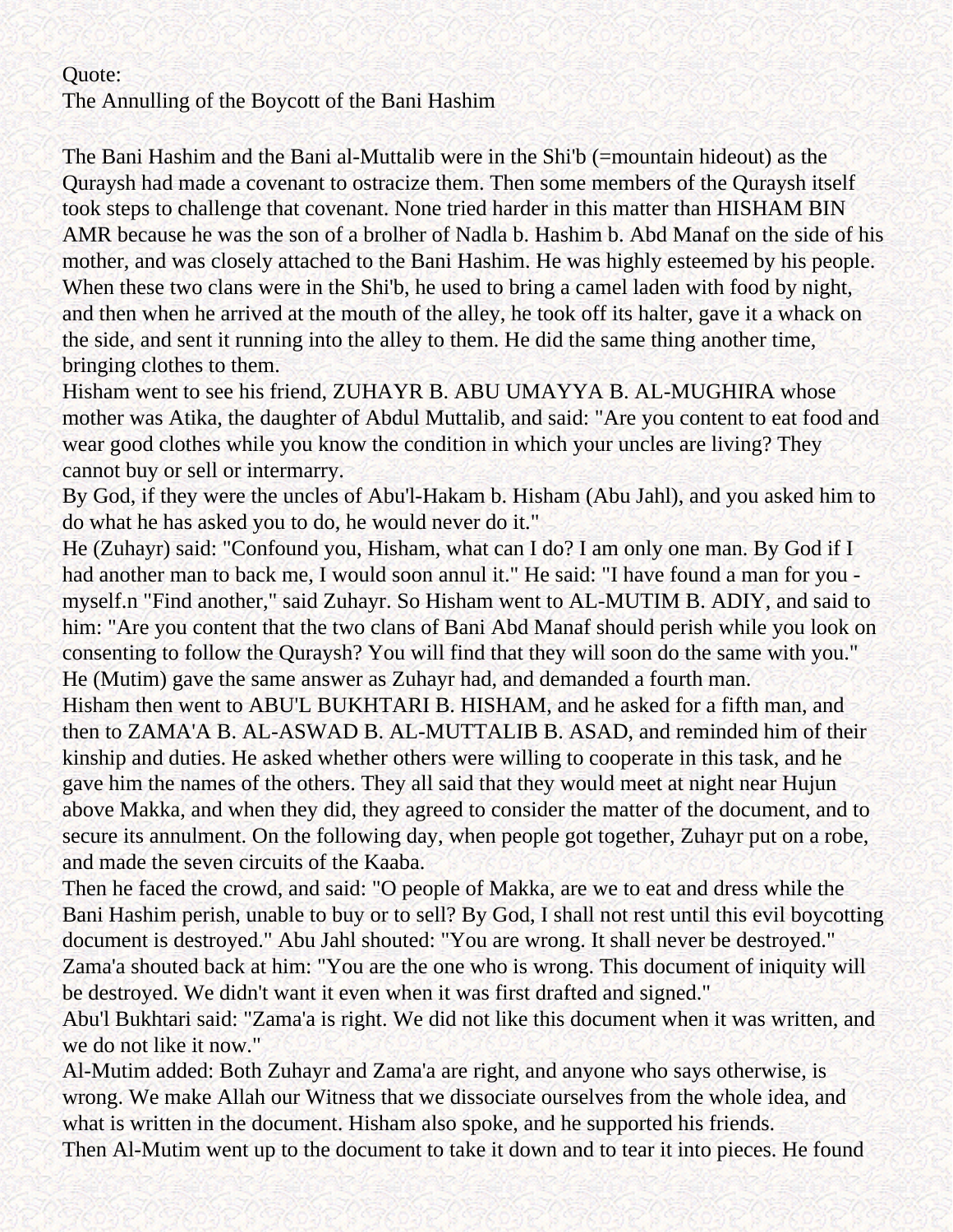that worms had eaten most of it except the words: "In Thy Name O Allah." This was the customary formula of the Quraysh to begin their writing. The writer of the document was Mansur b. Ikrima.

Unquote.

AL-MUTIM BIN ADIY tore the infamous document of the Quraysh into pieces. Those pieces were blown away by the wind, and no vestige was left of them. It was an act that called for conviction and courage - conviction that the Bani Hashim were the innocent victims of iniquity; and courage to defy the Quraysh. His resolute action was the signal that the siege of the Bani Hashim was over, and that its members could now return to the city. Mutim himself and the young warriors of his clan rode in full battle-dress to the ravine, and escorted Muhammed Mustafa, Khadija, and all members of the two clans of Bani Hashim and Bani al-Muttalib, back into Makka, and into their homes.

Dr. Muhammad Hamidullah writes on page 10 of his book, Introduction to Islam. published by the International Islamic Federation of Student Organizations, Salimiah, Kuwait (1977): "After three years, four or five non-Muslims. more humane than the rest, and belonging to different clans, proclaimed publicly their denunciation of the unjust boycott."

Dr. Hamidullah has attributed the failure of the boycott to the humanity of "four or five non-Muslims." They were, he says, "more humane than the rest." He is right. They were more humane than the rest of the non-Muslims in Makka. But were they more humane even than the Muslims who were living in Makka?

Astoundingly, incredibly, history's answer to this uncomfortable question is in the affirmative. The situation abounds in irony. After all, apart from these five paladins - all non-Muslims humanity did not impel anyone else in Makka - non-Muslim or Muslim - to defy the Quraysh, and to act in defence of the Bani Hashim!

There is one more question, viz., why did Zuhayr consider himself alone?

When Hisham broached to his friend, Zuhayr, the subject of annulling the Agreement of the pagans to boycott the Bani Hashim, taunted him for being insensitive to their sufferings, and reproached him for his failure to act to bring that suffering to an end; the latter said: "Confound you, Hisham, what can I do? I am but one man. By God, if I had another man to back me, I would soon annul it."

Zuhayr's answer is cryptic. Why did he consider himself a minority of one? Didn't he know that there were many Muslims in Makka? Why didn't he try to enlist their support to bring the siege of Bani Hashim to an end? He ought to have solicited

their support. Even if they had withheld it, it would not have done any harm to anyone. According to the historians, some of the Muslims in Makka, were men of rank and substance, and had considerable clout with the Quraysh. But for some mysterious reason, it did not occur either to Zuhayr himself or to any of his friends, to mobilize them (the Muslims). They decided to ignore the Muslims. They went ahead, and took unilateral action to bring the siege of Bani Hashim to an end.

Zuhayr and his friends were successful in their efforts to bring the Bani Hashim back into the city. Muhammed Mustafa, Khadija, Ali, Abu Talib and all other members of the Bani Hashim and Bani al-Muttalib, returned to their homes. But by their action, Zuhayr and his companions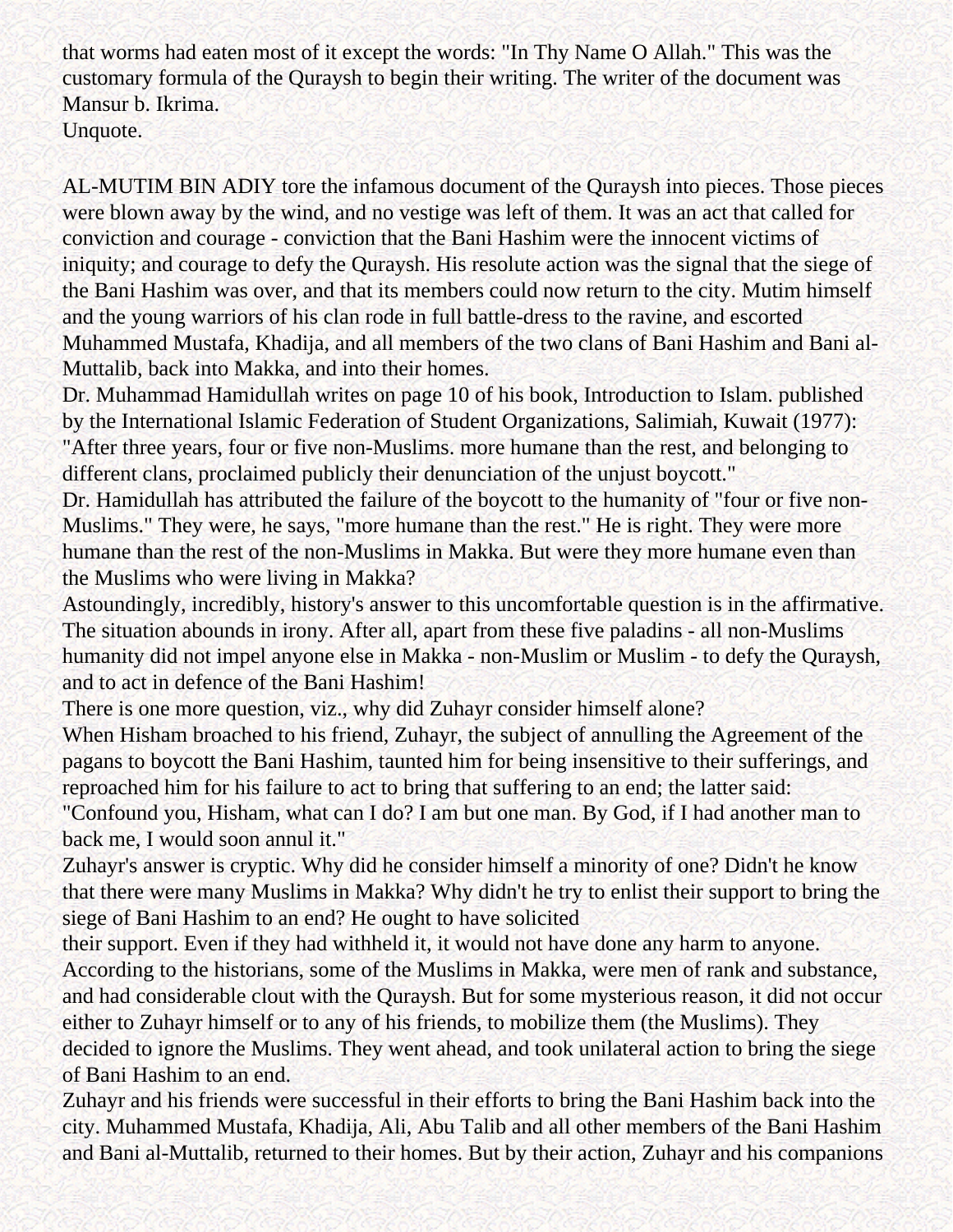had demonstrated that the Muslims living in Makka, were not "indispensable" for Muhammed and/or for Islam.

It is one of the supreme paradoxes of the history of Islam that the hand that reached out to the wall of the Kaaba; took down the covenant of the Quraysh to ostracize the Bani Hashim; and tore it into shreds, belonged, not to a "believer," but to an "unbeliever,n - Mutim ibn Adiv! Neither Mutim nor any of his four friends, viz., Hisham bin Amr. Zuhavr ibn Abu Umawa, Abu'l Bukhtari bin Hisham and Zama'a bin al-Aswad, was a Muslim. But all five of them were high-minded paladins, who did not acquiesce in the injustice being done to the Bani Hashim. They did not rest until they had restored justice in Makka.

Technically, these five paladins were not Muslims as noted above. But they and they alone had the grit and the gumption to uphold a principle that is Islamic, viz., the Principle of Justice. They upheld justice, and by their heroic deed, won immortality for themselves in the saga of Islam.

The Muslims, on the other hand, not only did not act; they did not even protest against the cynicism and the highhandedness of the Quraysh. They maintained, for three years, a discreet detachment and an unconvincing silence. They were all men of prudence. Therefore, all that they did, was to temporize, and to watch the drift of events.

The siege of the Bani Hashim lasted for more than a thousand days. What is most amazing in the epic of that siege, is that the "monolith" of the clans of Hashim and al-Muttalib did not show any "cracks" in it even though it was subject to non-stop stress and tension from the beginning to the end. The Quraysh could not find any traitor in the clans, not even a slave who was willing to betray his masters; nor could they find any sign of faintheartedness, not even in a child.

There were four hundred men, women and children in the Shi'b Abu Talib. They were sharing with Muhammed and Khadija the experience of living in exile, and no one out of them ever became a "deserter," either to save his life, or to gratify the pangs of hunger and thirst, or to escape from the extremes of heat and cold, or to escape from confinement without end. They had no way of knowing how and when, if ever, the siege would end, and if they would ever return to their homes. Days in exile passed into weeks; weeks into months; and months into years. There was absolutely nothing to sustain hope. And yet hope was one thing that sustained them from beginning to end.

It appears that the collective but unspoken resolution of the heroic "Four Hundred" was to "sink or swim" - with Muhammed. They would rather be "prisoners" with Muhammed than be free citizens without him. For them, life without Muhammed was not worth living at all. Abu Talib and the other members of the Bani Hashim and Bani al-Muttalib considered the siege a "test" of their love for Muhammed. The siege was also a test of their morale, their physical courage and their moral courage, their steadfastness, their perseverance, their patience under suffering, and their strength. They passed in each of these tests. Allah had entrusted the personal safety of Muhammed Mustafa - His Messenger - to them. They had a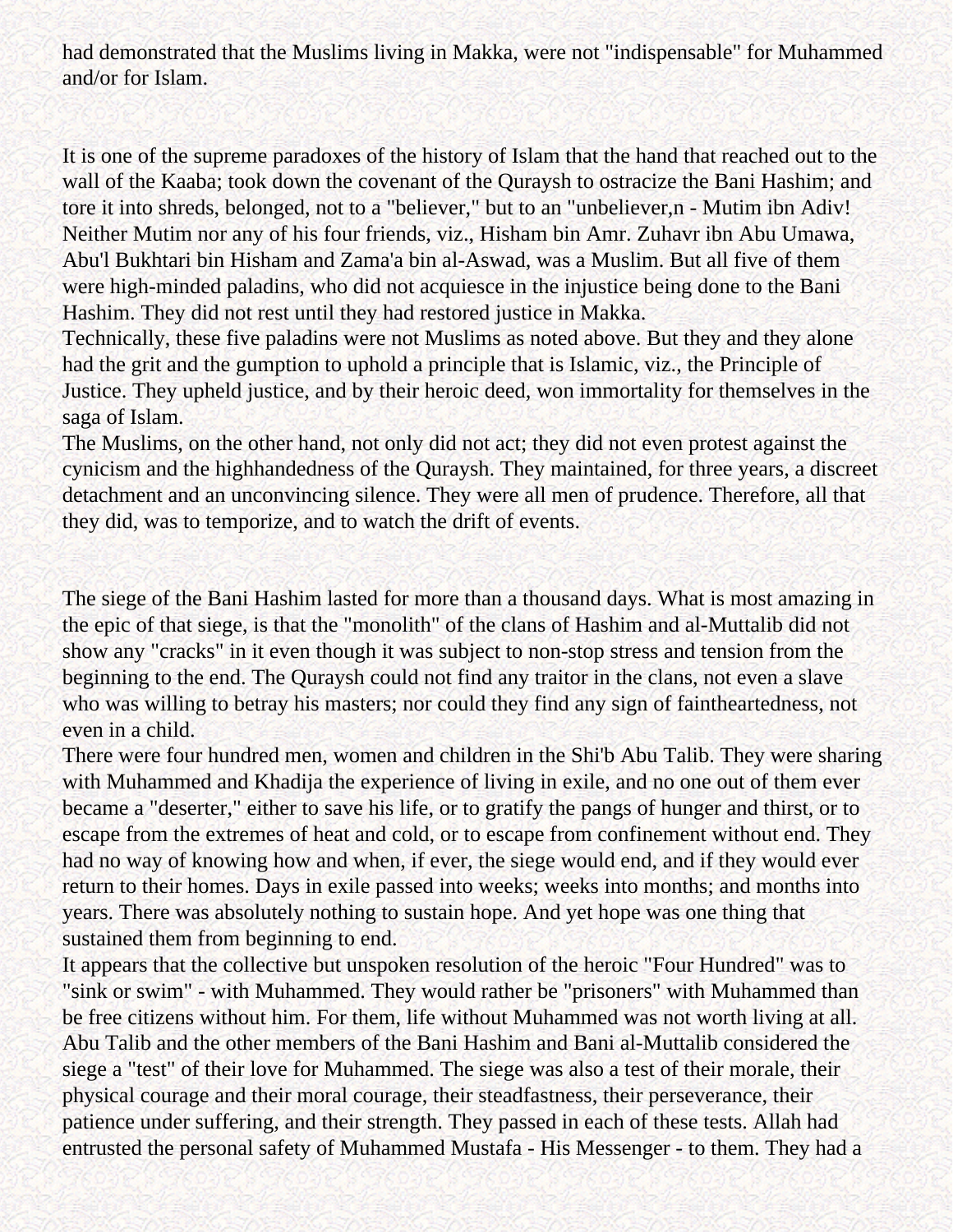commitment to protect him, and they brought glory and honor to their commitment.

In three years of exile, Khadija's vast fortune ran out. She had spent most of it on buying water. She was happy that her wealth was the means through which Allah had saved the most precious lives in all Creation - the lives of Muhammed Mustafa and his Ahlel-Bayt - and she was grateful to Him for bestowing this honor upon her.

In the midst of convulsions and upheaval all around her, Khadija's faith remained a constant, and it remained a source of unfailing strength to her and to those around her. Her faith was sustained by prayer, as noted before.

Khadija's faith was something almost "visible" and "tangible." She was constantly in touch with Allah - the Source of Faith through prayer. Prayer was also the secret of her quiet courage. Her tranquil manner and her serene presence, didn't let the morale of the tribe languish at any time during the siege. She was an "anchor" for the whole tribe in all the years of turbulence and tribulation.

The failure of the siege of Bani Hashim and Bani al-Muttalib by the pagans of Makka, and the return of the two clans to their homes, was a watershed in the history of Islam. It was proof of the resilience and strength of the new creed.

At the beginning of the siege, the pagans had felt confident that they had at last "cornered" Islam, and that it was at their mercy. Their efforts to obliterate Islam were not half-hearted or sporadic, and they had left nothing to chance. They dangled the specter of starvation before the besieged clans. They had assumed that in the face of the two scourges of constant hunger and thirst, and a constant state of subjective alarm, the resistance of the besieged clans would break down, and they would be compelled to surrender Muhammed to them (to the pagans). Without a doubt, human endurance has its limits, and interminable hunger and thirst can break a man's spirit, no matter how heroic he may be. But the pagans didn't know that the Faith of the Bani Hashim in Allah, and their loyalty to Muhammed, were stronger than the fear of hunger-and-thirst, and were, in fact, stronger than the fear of death itsel£ The members of the clan of Bani Hashim had no fear of death.

When Muhammed Mustafa planted the Banner of Tauheed and lighted the Lamp of Faith in Arabia, he was at once challenged by the champions of the idols. The idol-worshippers hated to see the Banner of Tauheed fluttering on the horizon, and they sent their serried legions to eradicate it. But those legions found the Banner surrounded and protected by the children of Bani Hashim. The latter had rallied around it to protect it; and to protect it they had to defy death every moment! The legions made fierce and repeated charges upon the Banner but were repulsed each time. The children of Bani Hashim defeated and routed the Legions of Misbelief.

The Lamp of Faith lighted by Muhammed Mustafa was threatened by the hurricanes of paganism and polytheism. But the children of Bani Hashim successfully defended that Lamp.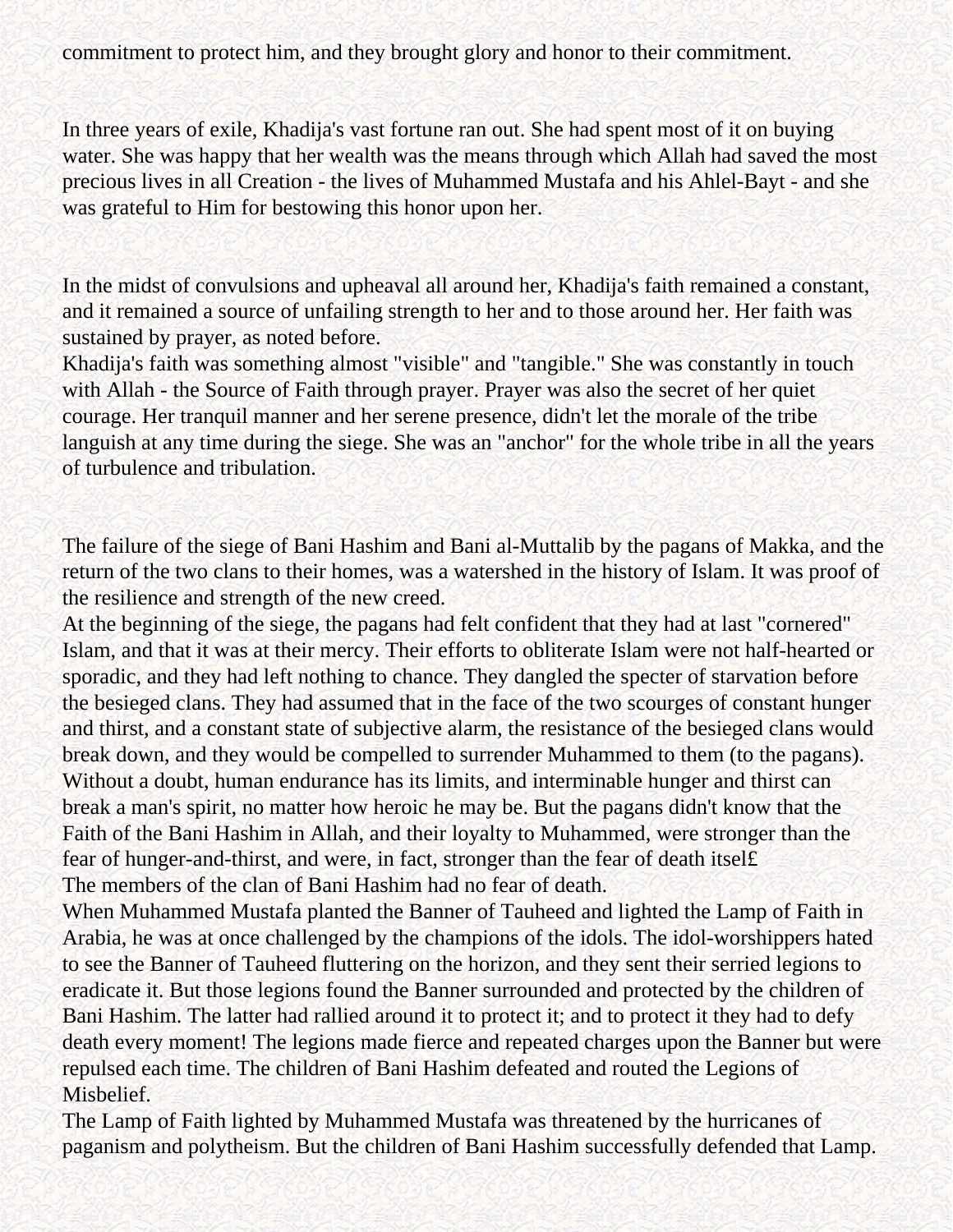The hurricanes spent all their force and fury to put it out and failed.

In defending the Banner of Tauheed and the Lamp of Faith, many children of Bani Hashim were killed. But as noted above, death held no terrors for them. Tauheed and Faith were far more precious to them than their own lives. They were proud of dying in defence lof Tauheed and Faith. They believed that both the Banner and the Lamp were their most precious heritage, and it was their sacred duty to protect them, and they did.

Abu Jahl and the Umayyads made countless attempts to extinguish the Flame of Islam. But they were unsuccessful. The Flame of Islam burned ever brighter. How could they extinguish it when it had both visible and Invisible protectors? If Bani Hashim were the visible protectors of the Flame of Islam, Allah was its Invisible Protector, as we read in the following verses of Quran Majid:

### **FAIN WOULD THEY EXTINGUISH THE LIGHT OF ALLAH WITH THEIR MOUTHS, BUT ALLAH WILL NOT ALLOW BUT THAT HIS LIGHT SHOULD BE PERFECTED, EVEN THOUGH THE UNBELIEVERS MAY DETEST (IT).**

**IT IS HE WHO HAS SENT HIS APOSTLE WITH GUIDANCE AND THE RELIGION OF TRUTH, TO PROCLAIM IT OVER ALL RELIGION, EVEN THOUGH THE PAGANS MAY DETEST (IT). (Chapter 9; verses 32, 33)**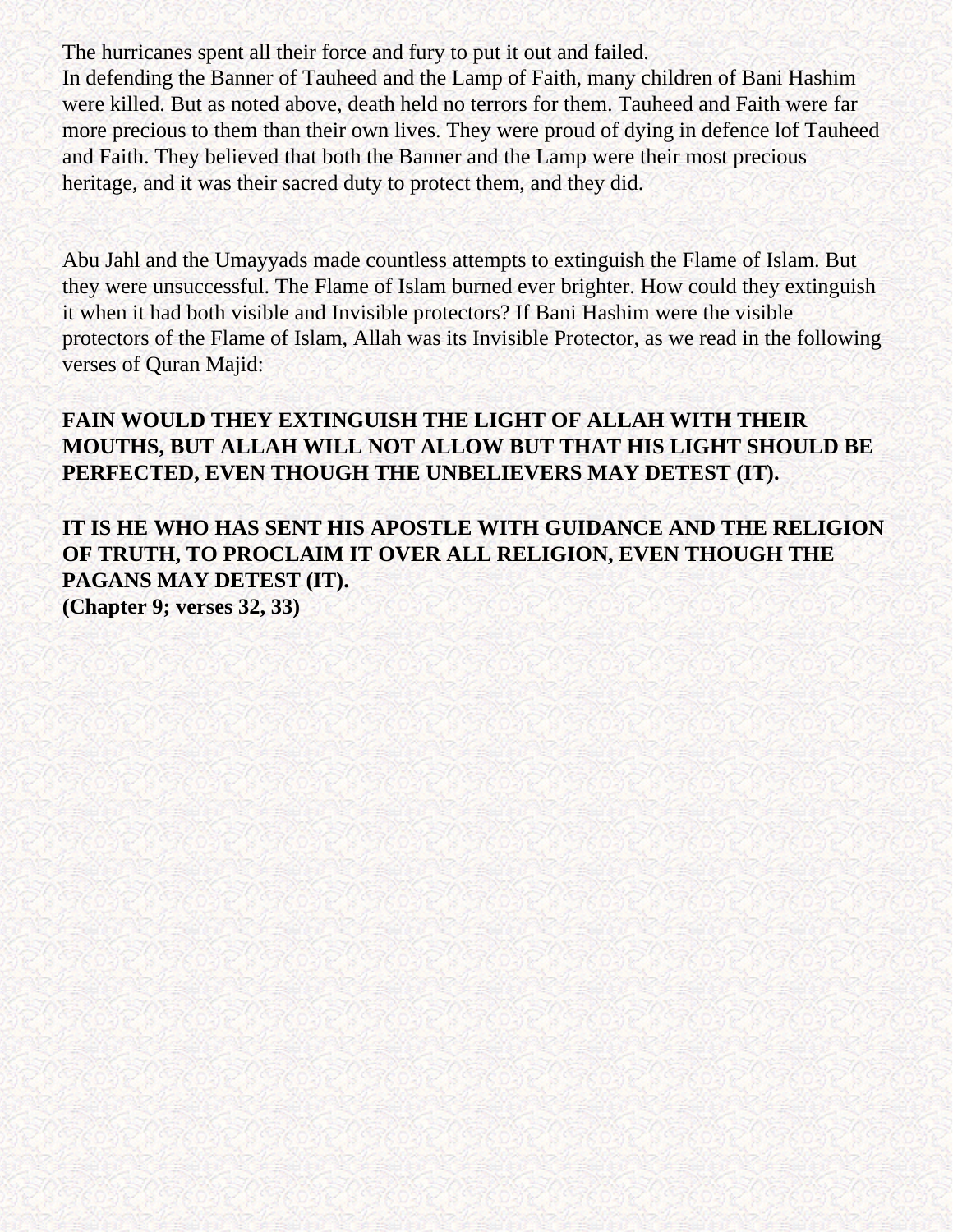## **The Death of Khadija tul,Rubra and Abu Talib A. D. 619**

The five paladins of Makka had trampled upon the covenant of the Quraysh to boycott the Bani Hashim. Thanks to their chivalry and gallantry, the Bani Hashim could return to the city, and live in their homes once again. But they had barely begun to recover from the rigors of living in a mountain hideout for three years, when Khadija, the wife, the companion and the friend of Muhammed Mustafa, the Messenger of Allah; and the benefactress of Islam and the Muslims, fell ill. Her illness was brief but fatal. All her life she had lived in the midst of abundance and luxury but the three years of exile had been a time of excessive austerity for her which inevitably took its toll.

As noted before, Khadija was the first woman to declare that the Creator was One, and that Muhammed was His Messenger. The glory and honor of being the First Believer in the whole world, is hers to all eternity.

When Islam came under mounting pressure from its enemies, Khadija sacrificed her comfort, her wealth and her home for it; and now it would appear that she sacrificed her life also. Without a doubt, if she had lived in her palatial house in Makka, surrounded by her maidservants, she might have lived for many more years. But she preferred to stand by her husband and his clan, and to share the bitters of life with them. During the siege, she had to endure not only the pangs of hunger and thirst but also the extremes of heat in summer and cold in winter; yet she never complained to her husband about them. Whether times were good or bad, whether she had plenty or she had nothing, she was always cheerful. Austerity and privation never soured her. It was this temperament that was an unfailing source of comfort, courage and strength for her husband during the bleakest moments of his life. During the years of the siege, Khadija spent all her fortune on buying essentials like food and water for the clan of her husband. When she returned to her house, her last cent was gone; and when she died, there was not enough money available in the house even to buy a shroud. A cloak of her husband was used as a shroud for her, and she was given burial in it. Muhammed Mustafa never took another wife as long as Khadija lived, and if she had not died, it is most probable that he would never have married any other woman.

#### Edward Gibbon

During the 24-years of their marriage, Khadija's youthful husband abstained from the right of polygamy, and the pride or tenderness of the venerable matron was never insulted by the society of a rival. After her death, the Prophet placed her in the rank of four perfect women,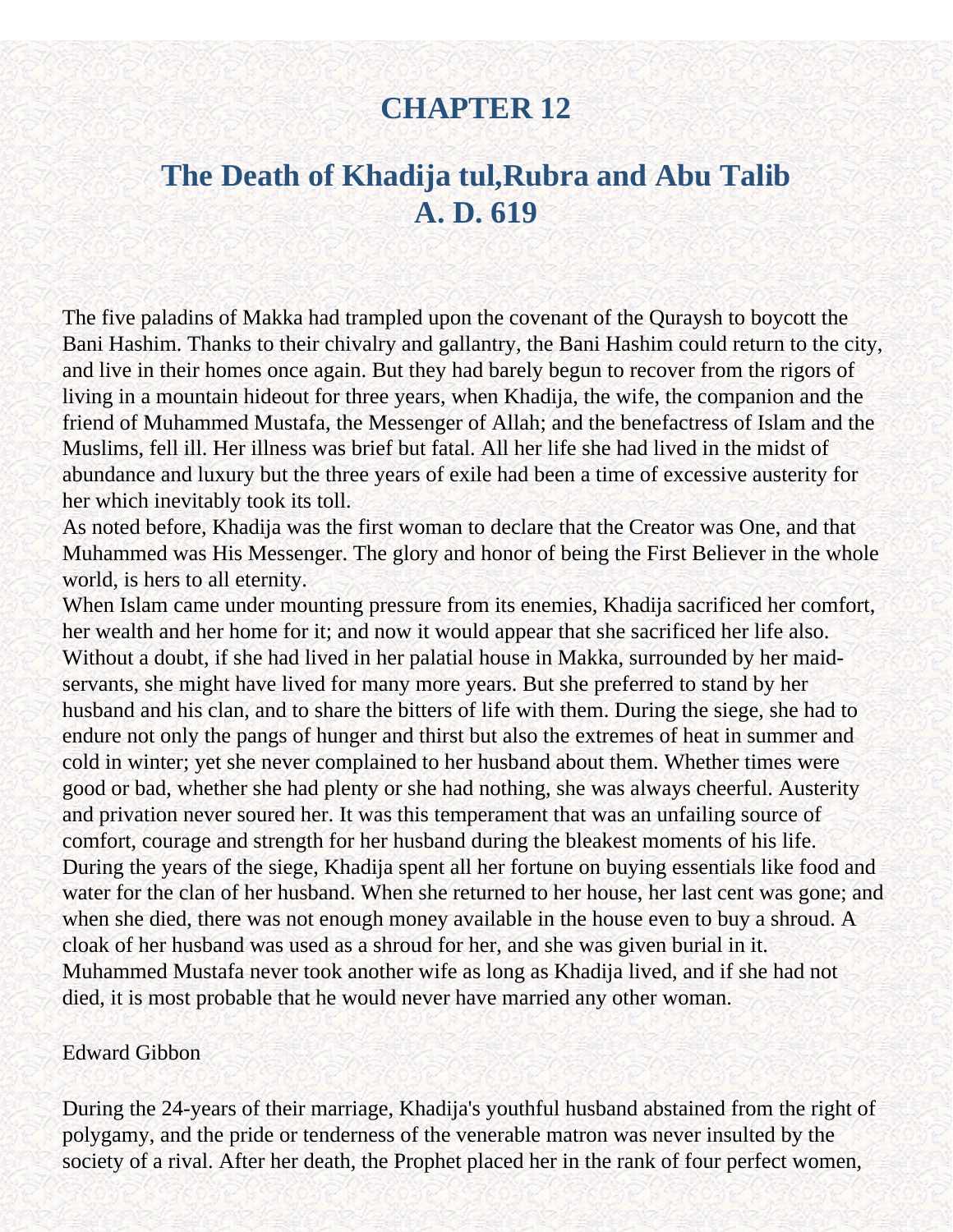with the sister (sic) of Moses, the mother of Jesus, and Fatima, the best beloved of his daughters (sic).

(The Decline and Fall of the Roman Empire)

Muhammad ibn Ishaq, the biographer of the Prophet, says that when there was resumption of Divine revelation, after its cessation following the first two visits of Gabriel, Khadija received a tribute and a salutation of peace from Allah Ta'ala. The message was communicated to Muhammed by Gabriel, and when he conveyed it to Khadija, she said: "Allah is Peace (as-Salam), and from Him is all Peace, and may peace be on Gabriel."

Muhammed forever remembered Khadija with affection, gratitude and love. During her illness, he kept a nightlong vigil nursing her, comforting her and praying for her. He told her that Allah had promised Eternal Bliss to her, and had built for her a palace of pearls in Paradise. Toward morning her frail frame could not endure the attack of fever any more and her sanctified and noble soul left this earth for its destination in Heaven where it entered the company of the immortals. Her death filled Muhammed's heart with sorrow.

Khadija died on the tenth of Ramadan of the tenth year of the Proclamation of Islam. Khadija was buried in Hujun above Makka. Muhammed Mustafa, the Messenger of Allah, himself descended into her grave to lie in it for a few moments. Then he assisted the other mourners in lowering the body into it. After the burial, he smoothed the earth on her grave.

Thus died Khadija, the first woman to believe in the Oneness of the Creator. Peace on Khadija to whom Allah Ta'ala sent His greetings and salutations. Peace on Khadija for whom Allah Ta'ala built a palace of pearls in Paradise. Peace on Khadija, the best of women, and the chief of all women.

Khadija died in 619. One month after her death, Muhammed Mustafa had to sustain another shock in the death of Abu Talib, his uncle and guardian, and the bulwark of Islam. The death of these two friends - Khadija and Abu Talib - was the greatest shock that the Apostle of God had to endure in the fifty years of his life. The two lamps of his life were extinguished. He was overwhelmed with sorrow. He called the year of their death "the Year of Sorrow." The year 619 turned out to be a year of sorrow for Muhammed Mustafa in more than one sense. The death of one's loved ones is naturally an occasion for sorrow. But in the case of Muhammed, the death of these two friends was not merely a subjective experience for him. He was soon made conscious of the meaning of their death by a series of extraneous events.

### Muhammad ibn Ishaq

Khadija and Abu Talib died in the same year, and with Khadija's death troubles came fast one after another. She had been a faithful supporter for him in Islam, and he used to tell her of his troubles. With the death of Abu Talib he lost a source of strength in his personal life and a dcfence and protection against his tribe. Abu Talib died three years before he (Muhammed) migrated to Medina, and it was then that Quraysh began to treat him in an offcnsive way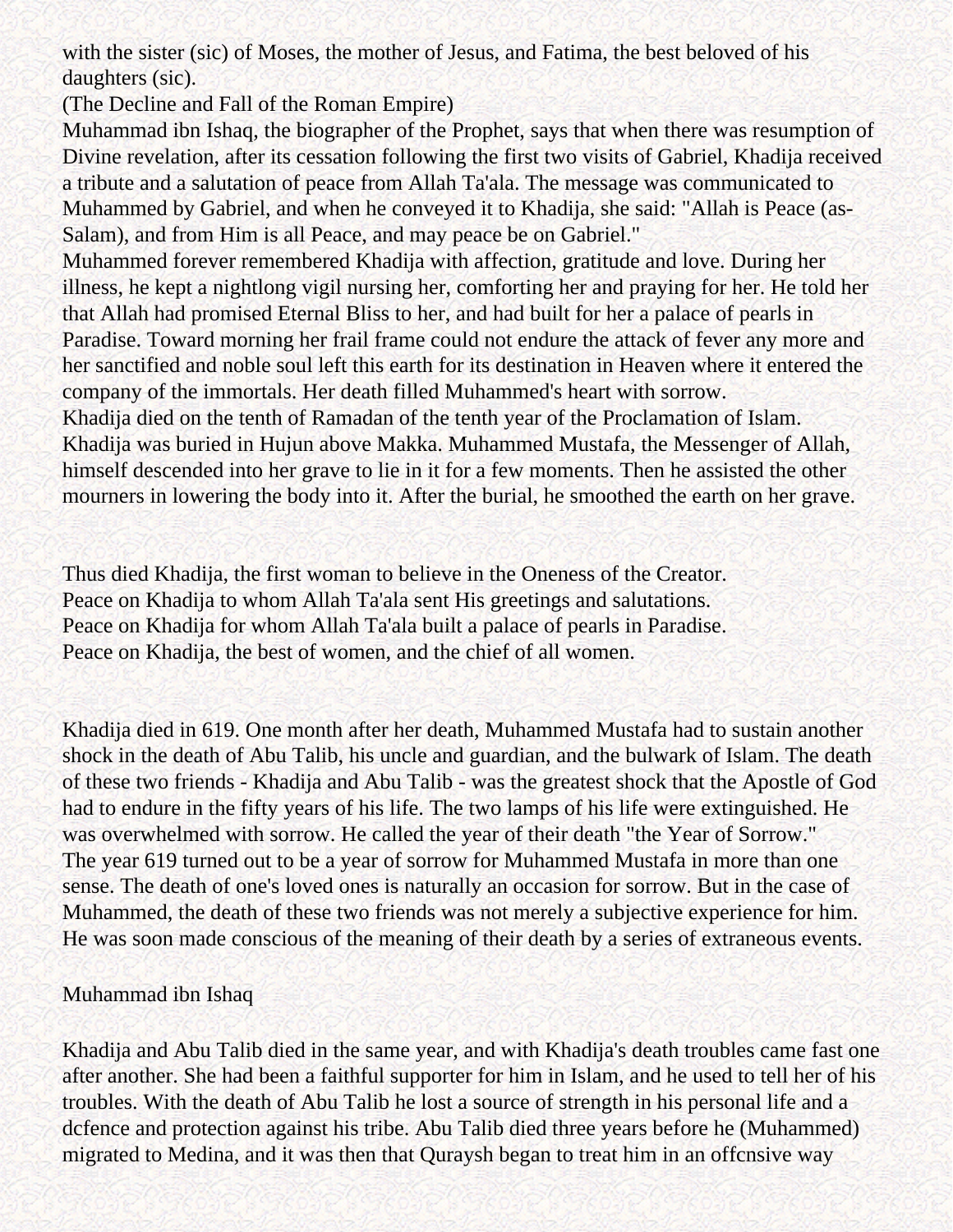which they did not dare to follow in his uncle's lifetime. A young lout actually threw dust on his head.

Hisham on the authority of his father, Urwa, told me that the Prophet went into his house, and he was saying: "Quraysh never treated me like this when Abu Talib was alive." (The Life of the Messenger of Allah)

### Washington Irving

Mohammcd soon became sensiblc of lhC loss he had suslained in the dealh of Abu Talib who had becn not merely an affectionate relative, but a steadfast and powerful protector, from his great influence in Mccca. At his death there was no one to check and counteract the hostilities of Abu Sofian and Abu Jahl.

The fortunes of Mohammed were becoming darker and darker in his native place. Khadija, his original benefactress, the devoted companion of his solitude and seclusion, the zealous believer in his doctrine, was dead; so also was Abu Talib, once his faithful and efficient protector. Deprived of the sheltering influence of the latter, Mohammed had become, in a manner, an outlaw in Mecca, obliged to conceal himself and remain a burden on the hospitality of those whom his own doctrines had involved in persecution (sic). If worldly advantage had been his objective, how had it been attained?

(The Life of Mohammed)

Washington Irving has erred in stating that Muhammed had become "a burden on the hospitality of those whom his own doctrines had involved in persecution." Muhammed was never a burden to anyone at any time. The members of his clan - the Bani Hashim considered it an honor and a privilege to defend him and to protect Islam - both of them their greatest treasures. They were aware that with Muhammed in their midst, they had become the recipients of the blessings of Heaven, and they had no intention of forfeiting those blessings at any price.

Who else but the clan of Bani Hashim would defend Muhammed and protect Islam? Muhammed was its flesh and its blood, and Islam was its life and its love.

Another error that the distinguished historian has made the question which he has posed: "If worldly advantage had his (Muhammed's) objective, how had it been attained?"

Attaining worldly advantage was not Muhammed's objective. The Quraysh had offered him all the worldly advantages; they offered him wealth, kingdom and beauty. They were all his for the asking. But he kicked at them. Could they offer him anything else?

Muhammed had only one objective and that was to carry out the duty imposed upon him by Allah Ta'ala, namely, to promulgate Islam - the Religion of Allah.

### Sir William Muir

The sacrifices to which Abu Talib exposed himself and his family for the sake of his nephew,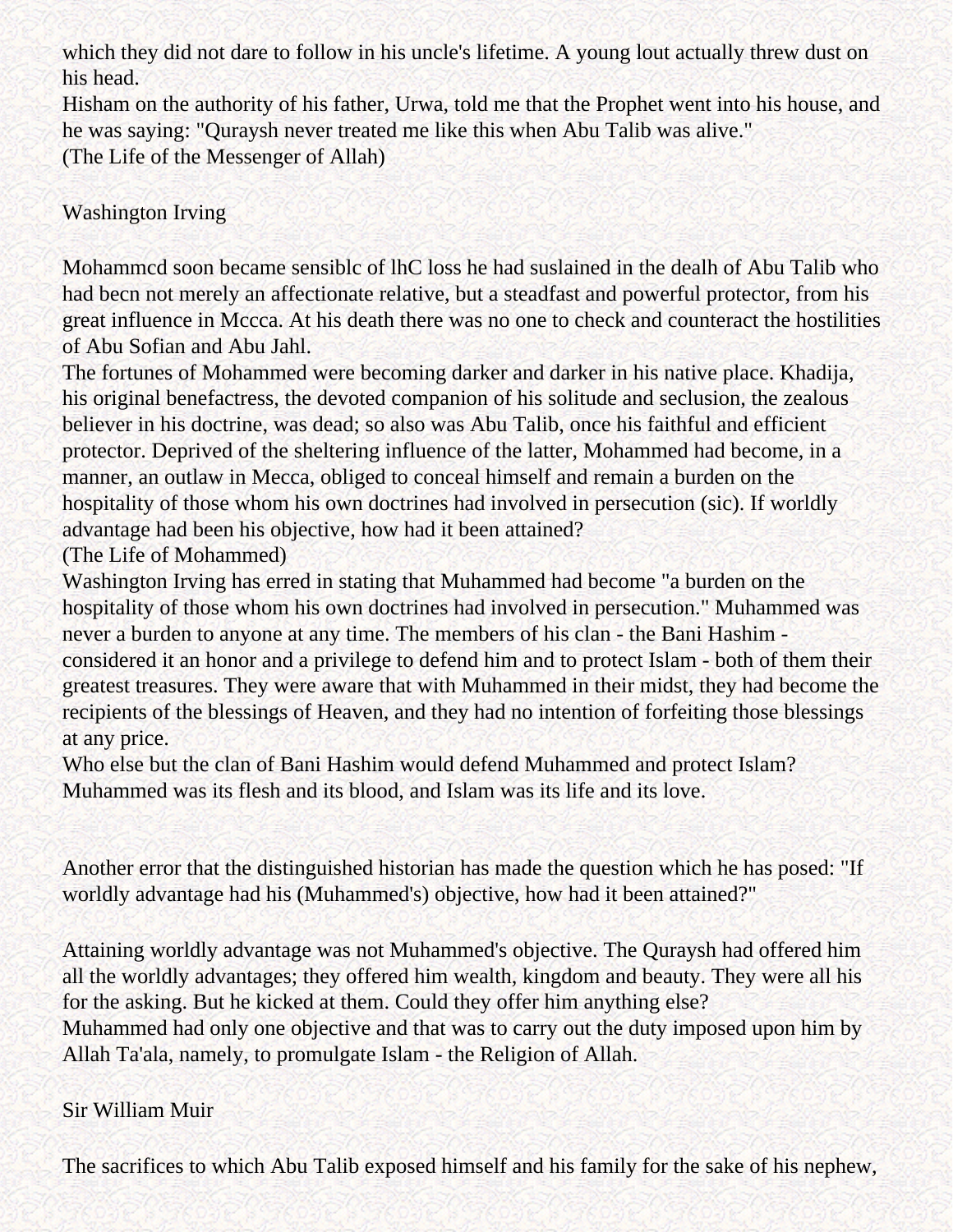while yet incredulous of his mission (sic), stamp his character as singularly noble and unselfish. They afford at the same time strong proof of the sincerity of Mohammed. Abu Talib would not have acted thus for an interested deceiver; and he had ample means of scrutiny.

(The Life of Mohammed, London, 1877)

Sir William Muir further says in this connection:

"If indeed, it had not been for the influence and steadfast protection of Abu Talib, it is clear that the hostile intentions of the Coreish would have imperilled the liberty, perhaps the life, of Mohammed."

(The Life of Mohammed, London, 1877) Jurji Zaydan

The reason why Abdul Muttalib made Abu Talib the guardian of Muhammed, was that Abu Talib and Abdullah were the children of the same mother. Without a doubt, the proteclion of Abu Talib was the major cause not only of the success of Muhammed's mission but also of his physical survival. Abu Talib was a dignitary of Quraysh, and a man of great prestige. Muhammed lived in his house like one of his children...

(Complete Works, published by Dar-ul-Jeel, Beirut, Lebanon, Volume 1, page 91. 1981) Lt. General Sir John Glubb writes in his book, The Life and Times of Mohammed, that Abu Talib is not considered a hero by Muslims because he died in unbelief. But he adds, "Nevertheless, if it had not been for the staunch courage with which he stood by his nephew, Islam might have died in its cradle."

Both Sir William Muir and Sir John Glubb and many other historians have insinuated that Abu Talib died in unbelief. If challenged to prove this, they would advert to an authority like Imam Bukhari. Bukhari says in one of the "traditions" that he has collected that when Abu Talib was on his deathbed, the Apostle urged him to become a Muslim but he said that doing so would embarrass him with his Qurayshi friends.

The aulhors of this "tradition" forgot one thing. Abu Talib was dying, and knew that he was not going to see his Qurayshi "friends" any more. He knew that he was going into the presence of his Creator. At a time like this he could not have cared less for the Quraysh. His anxiety at all times was to win the pleasure of Allah. He proved by his deeds more than anyone else could ever prove by his words that his faith in the Oneness of God and in the mission of Muhammed as His messenger, was rocklike and unshakable.

Amin Dawidar, the modern Egyptian historian, says that Abu Talib was like a fortress for Muhammed which sheltered him from all the heat and cold and the contrariness and cussedness of the world outside. "And when Abu Talib died," he says, "Muhammed found himself face to face with the enemy for the first time in his life. Without a doubt, the death of Abu Talib was a great tragedy for him."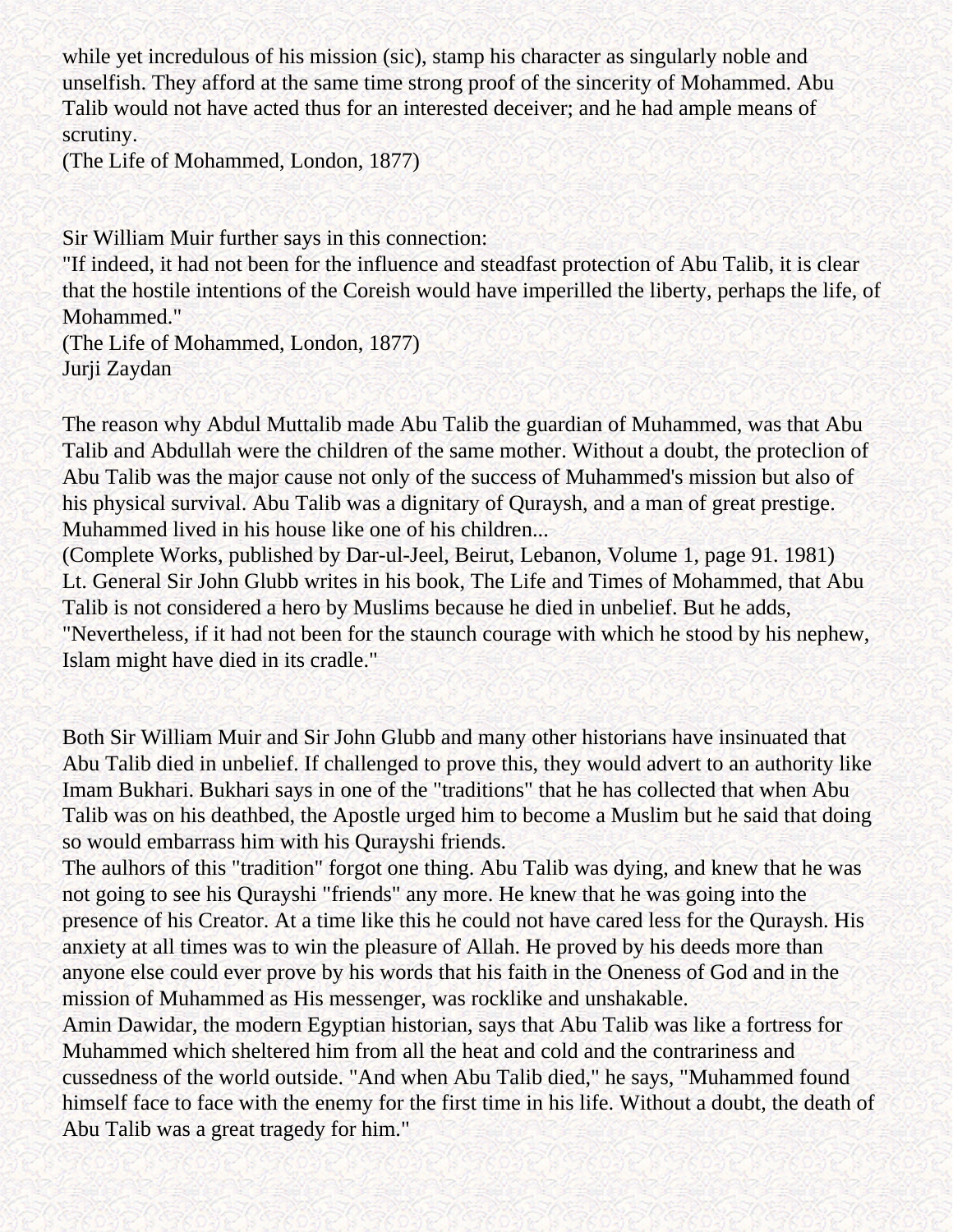Abu Talib could not but be a Muslim and a Momin. No man can love Muhammed and idolatry at the same time; the two loves are mutually exclusive. And no man can love Muhammed yet hate Islam. The love of Muhammed and the hatred of Islam cannot coexist. Whoever loves Muhammed, must inevitably love Islam. If there is any one thing beyond any doubt in the history of Islam, it is the love of Abu Talib for Muhammed. As noted before, Abu Talib and his wife, loved Muhammed more than they loved their own children. Such love could have had only one fountainhead, namely, their conviction that Islam was divine in its origins.

Abu Talib was proud that Allah had chosen Muhammed, the son of his brother Abdullah, in all creation, to be His last and greatest messenger to mankind. Muhammed was the greatest love and the greatest pride of his uncle, Abu Talib.

In His Book, Allah Ta'ala identified the protection that Abu Talib gave to Muhammed Mustafa, as His Own protection as per the following verse:

DID HE NOT FIND THEE AN ORPHAN AND GIVE THEE SHELTER (AND CARE)? Allah Ta'ala gave shelter (protection) and care to His Messenger, Muhammed Mustafa, through His slave - Abu Talib.

Abu Talib worked in Makka for the glory and power of Islam, and he was the guardian of its absolute and incontestable values. For ten years, he steered the "vessel~ of Islam through dark and turbulent seas with a skill, vision and faith that became the dismay of the guardians of the idols of the pagans of Arabia. His deeds are an integral part of the story of Islam, and they are also the most eloquent testimony of his faith in Allah and His Messenger - in Islam! May Allah bless His loving slaves, Khadija and Abu Talib. Both of them put obedience to Him ahead of everything else in life.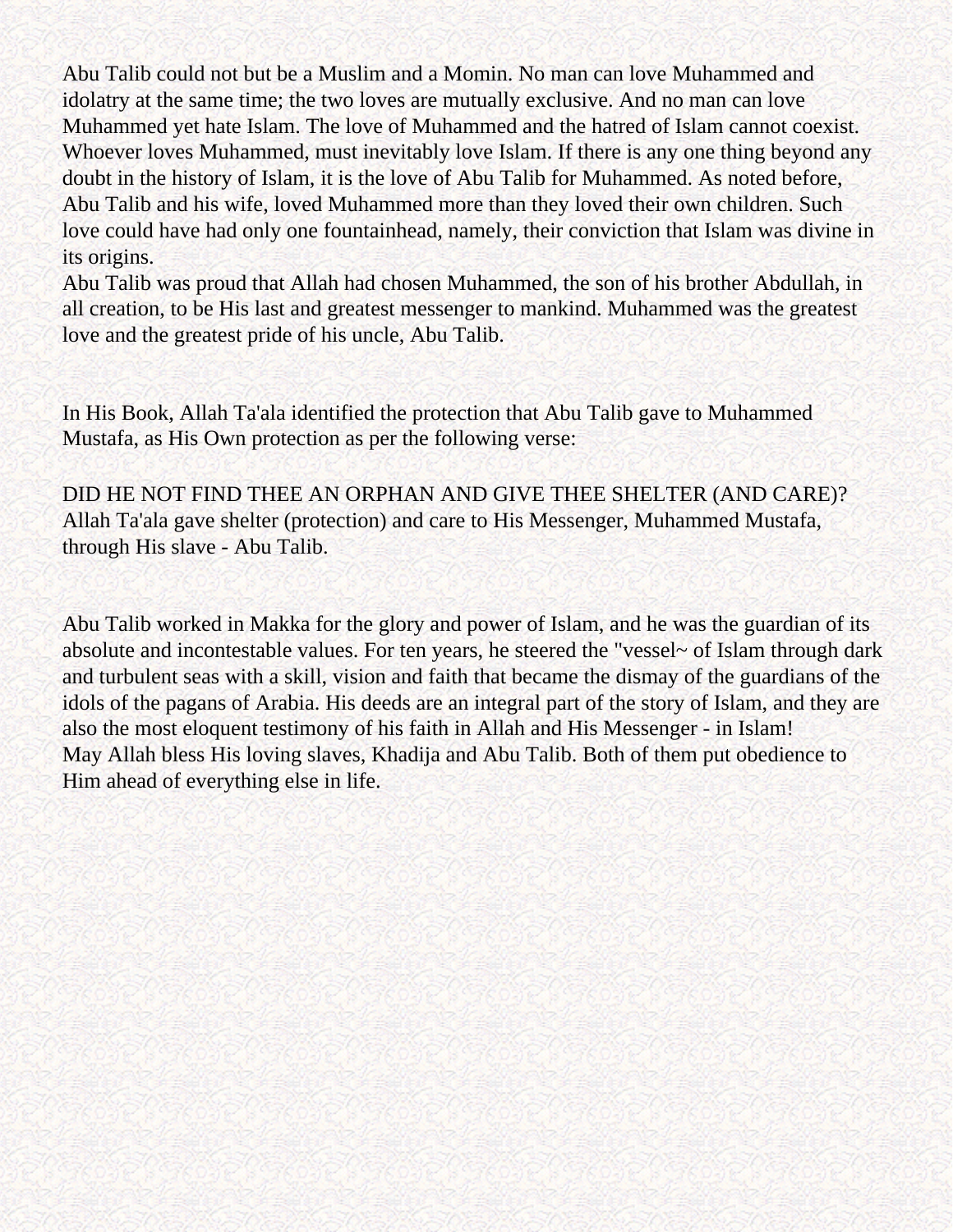## **Khadija, the Mother of Believers**

Before Islam, Khadija was the Princess of Makka. When the sun of Islam rose above the horizon, Allah was pleased to make her the Princess of Islam also. Allah was also pleased to make her the Mother of the Believers, as He says in His Book: THE PROPHET IS CLOSER TO THE BELIEVERS THAN THEIR OWN SELVES, AND HIS WIVES ARE THEIR MOTHERS. (Chapter 33; verse 6)

#### Translators Note

"This Sura (chapter 33) establishes the dignity and position of the Holy Prophet's wives, who had a special mission and responsibility as Mothers of the Believers. They were not to be like ordinary women: they had to instruct women in spiritual matters, visit and minister to those who were ill or in distress, and do other kindly offices in aid of the Prophet's mission." (A. Yusuf Ali)

The title of the Mother of Believers appears to have been specifically designed for Khadija. Without Khadija, this title becomes meaningless. She and she alone gave the sacred love which a mother alone can give, to the believers. A mother may be hungry but if her children are hungry, she will feed them first. In fact, if necessary - in an exigency - she will feed her children her own share of food and will gladly go hungry. This has

happened on countless occasions in history, especially during wars and famines. The fact that her children are well-fed and contented, is enough to make a mother happy and contented, and is enough to make her forget her own hunger and thirst. A mother's love is unconditional; it is all-protective, all-enveloping.

Most of the Muslims of Makka were poor. They had no source of income, and they had no means of making a living in a city the economic life of which was controlled by a cartel of idolaters. The members of the cartel had decreed that no one would pay a Muslim any wages for any work done by him, and no one would buy anything from him. They knew that material privation affected the body as well as the spirit, and they figured that when the resistance of the Muslims breaks down through economic attrition, they would repudiate Islam, and they would abandon Muhammed. A concurrent aim of this policy was to starve the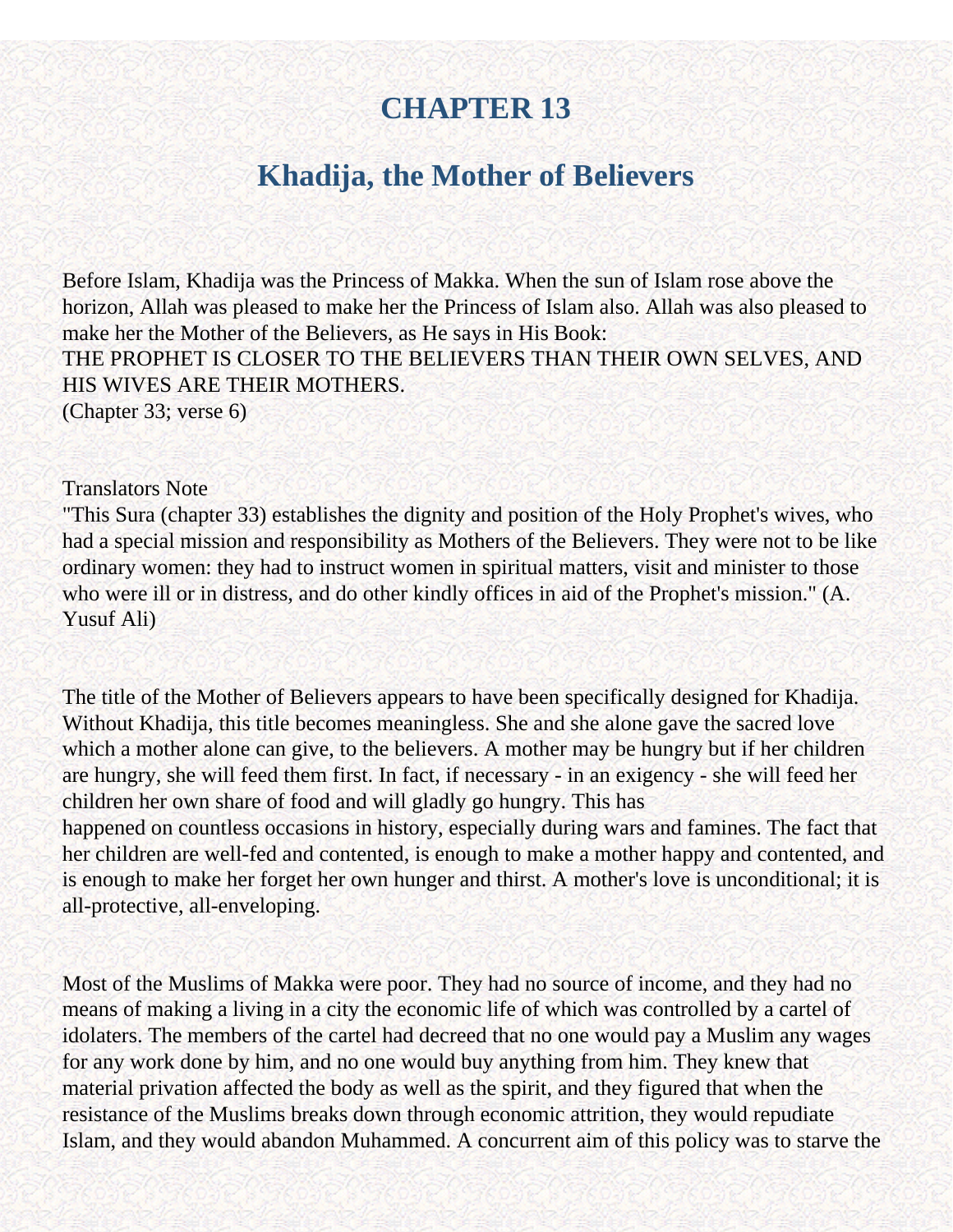Muslims. But Khadija fed the poor Muslims, day after day, so that no one among them ever went hungry, and she provided shelter to them. For her, charity was nothing new but the size and scope of the commitment were; she spent money prodigiously on the poor and the homeless Muslims of Makka, and thus foiled the aims of the cartel.

The support that Khadija gave to the Muslim community in Makka, was indispensable for the survival of Islam. Her support to the Muslim community guaranteed its survival when it was in a state of blockade. In this sense, she was a maker of history the history of Islam.

All wives of Muhammed Mustafa, the Messenger of Allah, are the Mothers of Believers; but between them and Khadija there is a basic difference. All the women he married in Medina, received a stipend from the Bavt-ul-Mal (the Public Treasury). Some of them claimed special prerogatives, and demanded "perks" from him. They said that the stipend paid to them was insufficient for their needs, and they could not buy enough food to eat from it.

Khadija, on the other hand, never asked her husband for anything. Far from asking him to bring anything for her, she made her own purse a public treasury for the Muslims. In Makka there was no Bayt-ul-Mal, and it was the boundless generosity and the unlimited wealth of Khadija that saved the Community of the Faithful from starving. She was so solicitous of the welfare of the followers of her husband that she didn't withhold even the last coin that was in her possession, and spent it on them.

May Allah bless His slave, Khadija, the Mother of the Believers, par excellence.

### Khadija as a Mother

Dr. Sir Muhammad Iqbal (d. 1938) was the Poet-Philosopher of Indo-Pakistan. He was also a catalyst in the renaissance of the Muslims in the 20th-century. He says that as a creator, a mother ranks next only to God Himself. She brings new life into the world, i.e., she creates; and that act - the act of bringing new life into the world or the act of creating, calls for sacrifice. In bringing new life into the world, a mother risks her own life. She therefore merits the greatest honor and respect. What makes her willing to sacrifice her life is love - the love of her child. Her love for her child is the most sacrosanct love. In sanctity, a mother's love for her child ranks second only to the love of God

Khadija was the proud mother of three children - two boys and a girl, as noted before. The two boys - Qasim and Abdullah were still infants when they died. Her last and the only surviving child was her daughter, Fatima Zahra.

If Khadija was the ideal mother, Fatima Zahra was the ideal daughter.

Fatima Zahra, the ideal daughter of Muhammed Mustafa and Khadija, also became the ideal mother. She was the mother of two boys - Hasan and Husain - and two girls - Zaynab and Umm Kulthum.

Khadija and Fatima Zahra - the mother and daughter - were two of the only four perfect women in the world. Both of them made motherhood sacrosanct. They brought glory and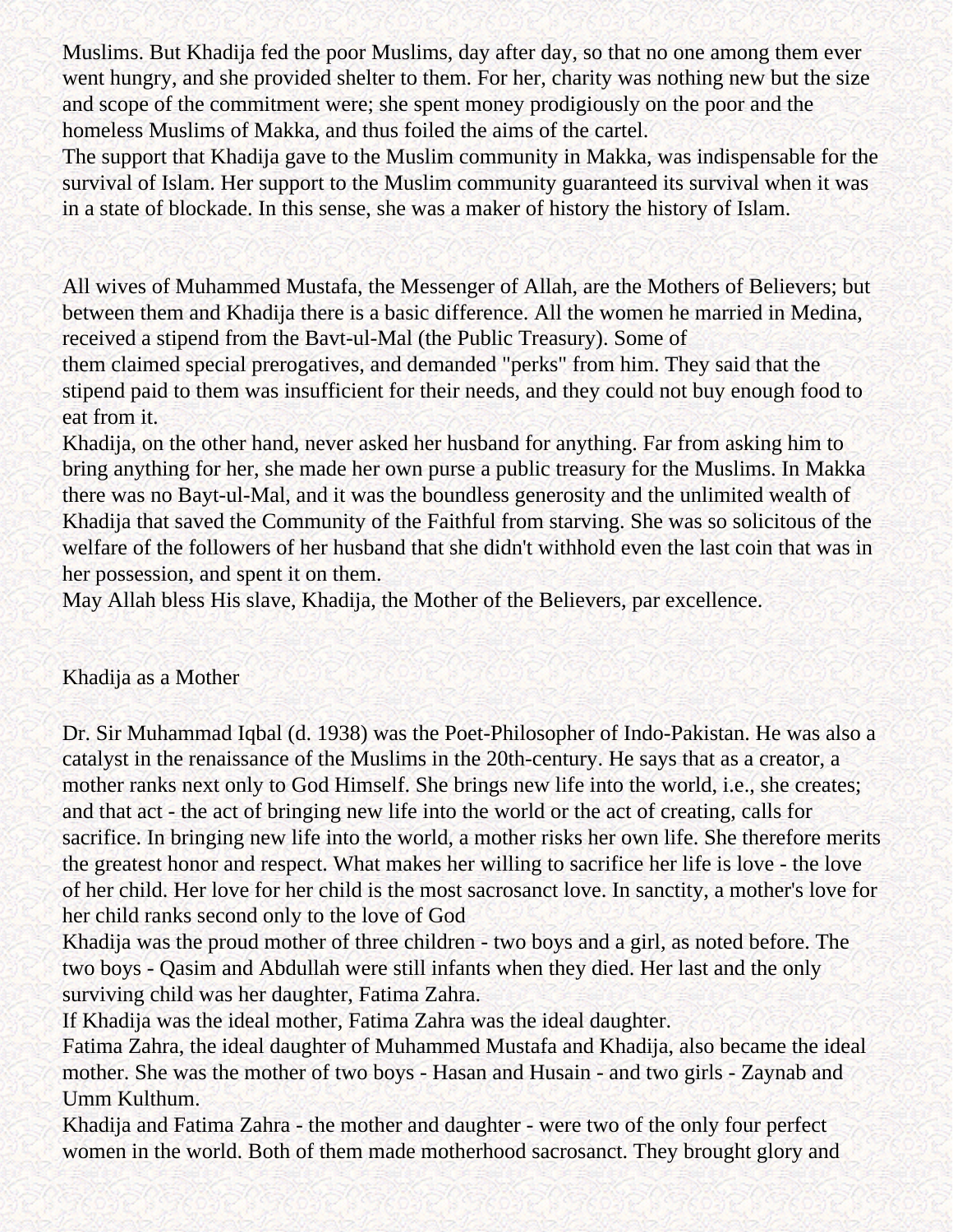honor to motherhood.

As noted earlier in this book, women had no status in pre-Islamic Arabia. In the maledominated Arab society they were ruthlessly exploited and were treated like cattle. Muhammed Mustafa, the Messenger of Allah, put an end to their exploitation by men, and gave them a status which they didn't have in any country, at any time. About mothers, he said: "Paradise is under the feet of one's mother."

This means that no one may entertain the hope of entering paradise if one has displeased one's mother. One's admission to paradise hinges upon one's ability to win salvation, and no one who has displeased one's mother, will ever win salvation.

The Prophet of Islam has thus made the winning of the pleasure of one's mother - a woman - a condition-precedent for one to win salvation and to enter paradise.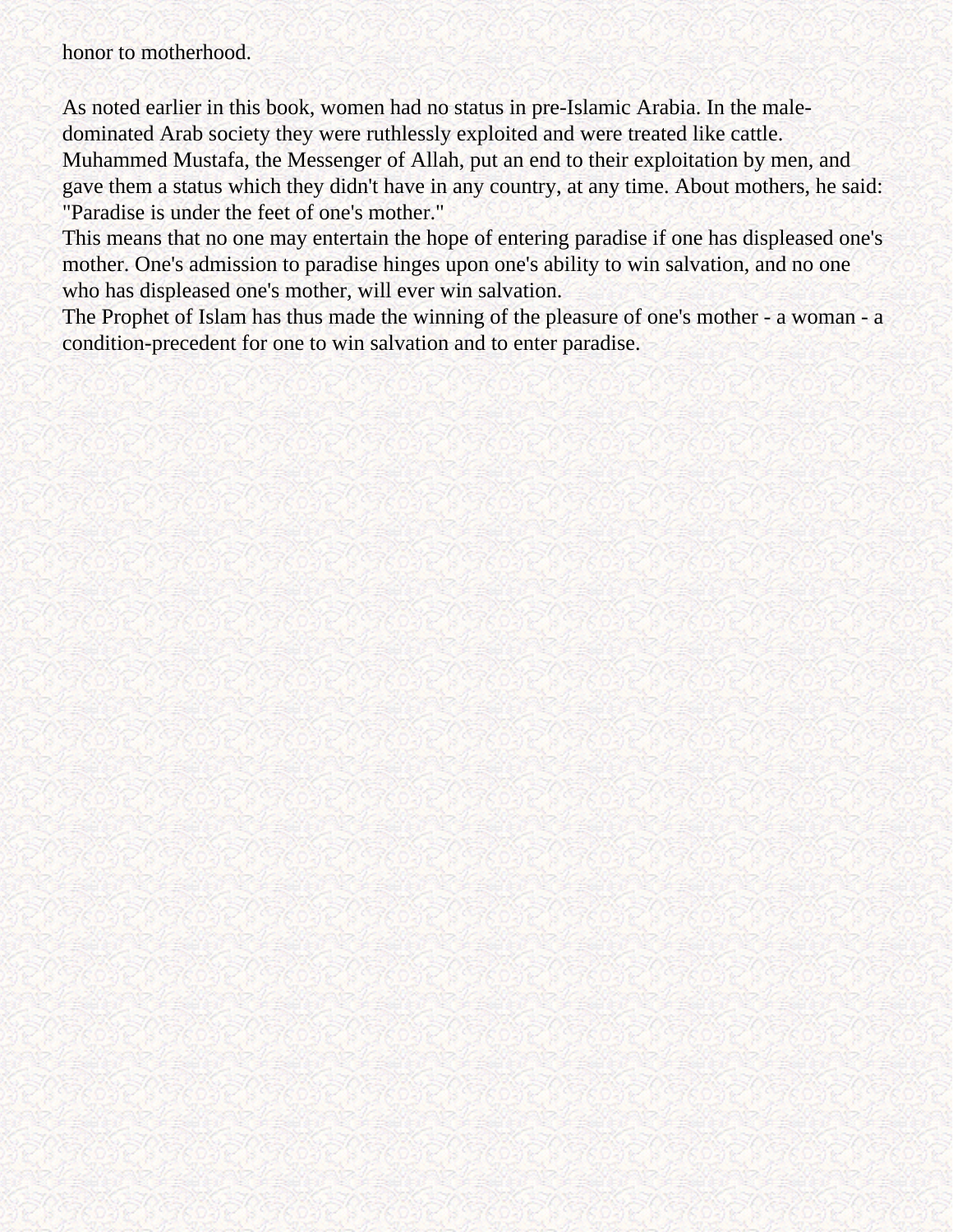# **Khadija, the Perfect Woman**

There have been many women in the history of the world who have become great and famous because of their great deeds. Mankind can justly be proud of them.

But in the entire history of the world, there are only four women who could measure up to the high standards of true greatness and perfection set by Islam. They measured up to these standards by dint of their great services to Allah. Muhammed Mustafa, the Prophet of Islam, the Recipient of Revelation from Heaven, and its Interpreter, identified them. They are:

- 1. Asiya, the wife of Pharaoh
- 2. Maryam (Mary), the mother of Isa (Jesus)
- 3. Khadija, the daughter of Khuwayled, and
- 4. Fatima Zahra, the daughter of Muhammed Mustafa (S)

Muhammed Mustafa found only four perfect women in the entire human race. Out of these four, the last two belong to the same house; they are Khadija, the mother, and Fatima, her daughter.

Khadija was the image of the perfect soul.

In the rest of mankind, the only other women who might qualify as perfect, would be the other wives of Muhammed Mustafa. But he himself gave the verdict in this matter, and his verdict remains irrevocable. He mentioned only Khadija out of all his wives as the perfect woman, and thus excluded - by a fiat his other wives from the group of perfect women. Khadija combined in her person all those attributes which add up to perfection. If she had lacked any of those attributes, her husband would not have classified her as perfect. And there is no evidence that she had any of those frailties which are said to be characteristic of womanhood as a rule.

One of the characteristic weaknesses of women is said to be jealousy. Khadija was untouched by jealousy of any kind. She was a woman who found fulfillment, pleasure and satisfaction in giving. She was a munificent patron of the poor. She was at her very best when she was feeding the hungry and comforting the cheerless. The acts of feeding and comforting the hungry and the cheerless did not call for a conscious effort on her part; for her they had become a reflex.

Just as Khadija was free from jealousy, she was also free from cynicism. One thing she never did, was to hurt anyone. She never made fun of any woman; she never tried to belittle anyone; she never despised anyone; she was never angry and never spiteful; and she was strictly nonjudgmental. She never uttered an ugly or a pejorative word against anyone. So true to the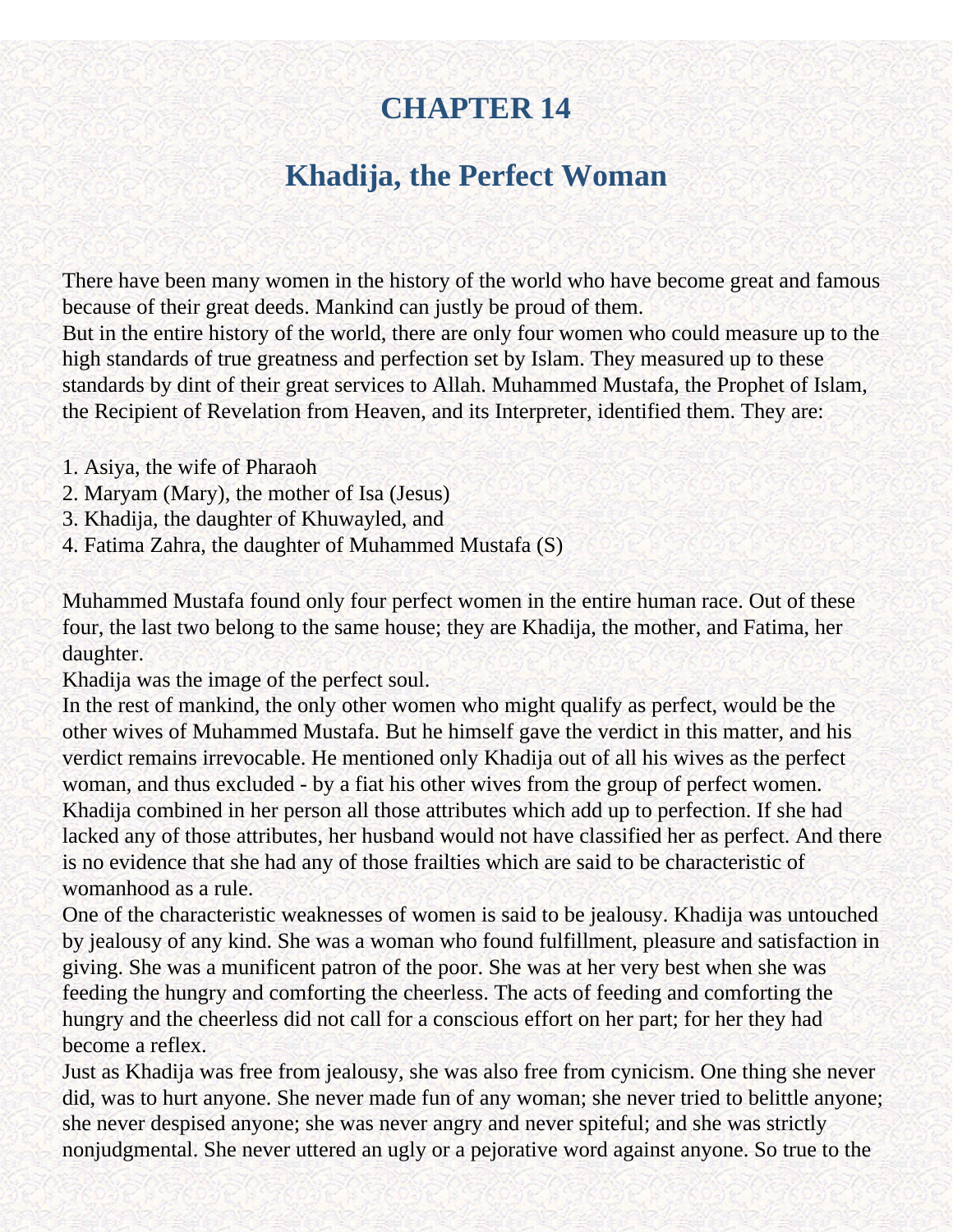dimensions of the understanding heart, she was solicitous of the feelings of even the humblest and the poorest of women, and she was distressed by the distress of other people.

There was a time when Khadija was called the Princess of the Merchants and the Princess of Makka. Then a time came when her great fortune changed hands. From her hands, it passed into the hands of Islam. She was rich and she became poor in the material sense. She exchanged a lifestyle of luxury for a lifestyle of austerity. But nothing changed in her temperament. She remained cheerful, magnanimous, and idealistic as before. She spent more time than ever in devotions to Allah, and in service to His messenger, and of course, she was never forgetful of the well-being and welfare of the Community of the Faithful. The following verse in Quran Majid may be referring to her:

### ... AND THERE ARE SOME WHO ARE, BY GOD'S LEAVE, FOREMOST IN GOOD DEEDS; THAT IS THE HIGHEST GRACE. (Chapter 35; verse 32)

Khadija, the idealist, was foremost in doing "good deeds." She had an air of compelling sanctity about her. Through her "good deeds" she became the recipient of the "highest graces" from Heaven.

Khadija was the ideal woman, the ideal wife for Muhammed Mustafa, the ideal mother for her children, and the ideal Mother of the Believers.

Faith in Allah's mercy was the spring from which Khadija took her life's responses. She was endowed with what Quran Majid has called Qalb Saleem (nthe sound heartn) in verse 89 of its 26th chapter. Qalb Saleem or the sound heart, has been defined by A. Yusuf Ali, the translator and commentator of Quran Majid, as follows:

"A heart that is pure, and unaffected by the diseases that afflict others. As the heart in Arabic is taken to be not only the seat of feelings and affections, but also of intelligence and resulting action, it implies the whole character."

Khadija's symmetry of character was an index of her Qalb Saleem.

Khadija was born with Qalb Saleem or the "sound heart" such as only the chosen ones of Allah are born with. It was a heart

brimming with deep convictions, dedication to Islam, and love for and gratitude to Allah.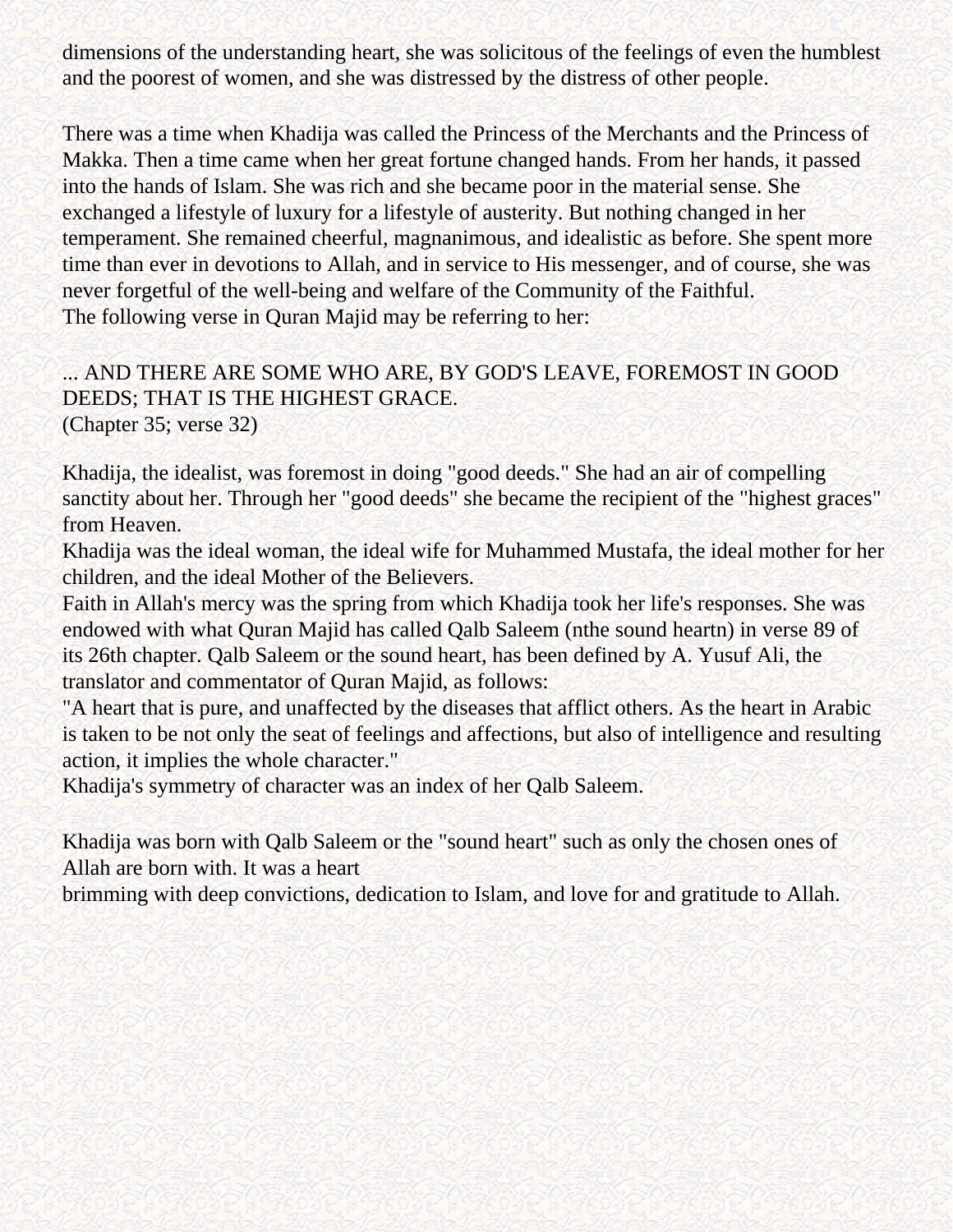# **Khadija's Generosity**

Khadija, the princess of Arabia, and Muhammed Mustafa were married in ~D. 595. Fifteen years later, Muhammed was chosen by Allah to be His messenger. As God's messenger, his duty was to promulgate Islam in the world. From that moment, every thing changed for Khadija. She made her entire fortune an endowment for Islam. That endowment could not have come at a more opportune time for Islam. Khadija told her husband that all her vast wealth was his, and he could spend it just as he wished.

Khadija's generosity had a glowing spontaneity.

Muhammed Mustafa "invested" Khadija's wealth in Islam. There has never been a better "investment" in the entire history of mankind. This "investment" was a guarantee that Islam's march would not be halted or even be retarded because of any lack of material means and support. It was an investment that, to this day, is paying enormous "dividendsn, and will pay "dividends" for every generation of the Muslims, to the end of time itself.

But material wealth was not the only investment that Khadija made in Islam. She also invested her time, talent, energy, spirit and heart in Islam - an investment otherwise known as commitment. She knew her spouse's dreams and hopes, and she .shared them all with him. Khadija's intent in supporting Islam was so transparent that Allah Ta'ala was pleased to call her wealth His Own in the following verse of Quran Majid:

### AND HE FOUND THEE IN NEED, AND MADE THEE INDEPENDENT. (Chapter 93; verse 8)

#### Translator's Note

"The holy Prophet inherited no wealth and was poor. The true, pure, and sincere love of Khadija not only raised him above want, but made him independent of worldly needs in his later life, enabling him to devote his whole time to the service of Allah." (A. Yusuf Ali) Allah Ta'ala made His slave, Muhammed, rich with the wealth of Khadija.

Khadija and the Two Migrations to Abyssinia

Two groups of Muslims left Makka in the years 615 and 616 to escape persecution by the Quraysh and they sought sanctuary in Abyssinia. The total number of men and women in both groups was about one hundred.

With a few exceptions like Uthman and Zubayr, the rest of the refugees in these two groups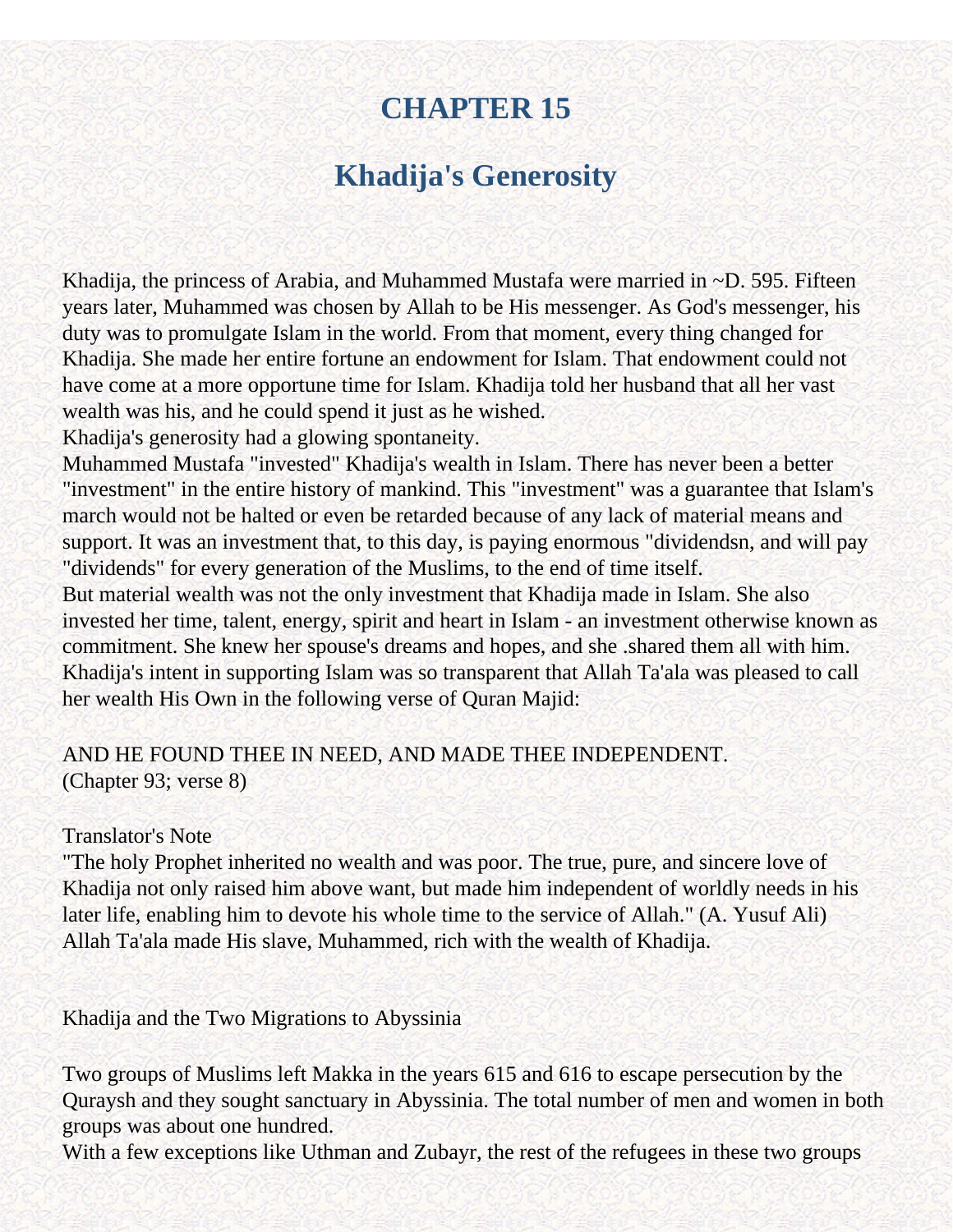were too poor to bear the expenses of travel to Abyssinia. Who equipped their caravans and paid their expenses so they were able to travel? The historians have not answered this question. But it is most probable that Khadija equipped the caravans and financed the emigration of the Muslims from Makka to Abyssinia. In Makka, she alone had the resources with which to underwrite emigration of Muslims on such a scale.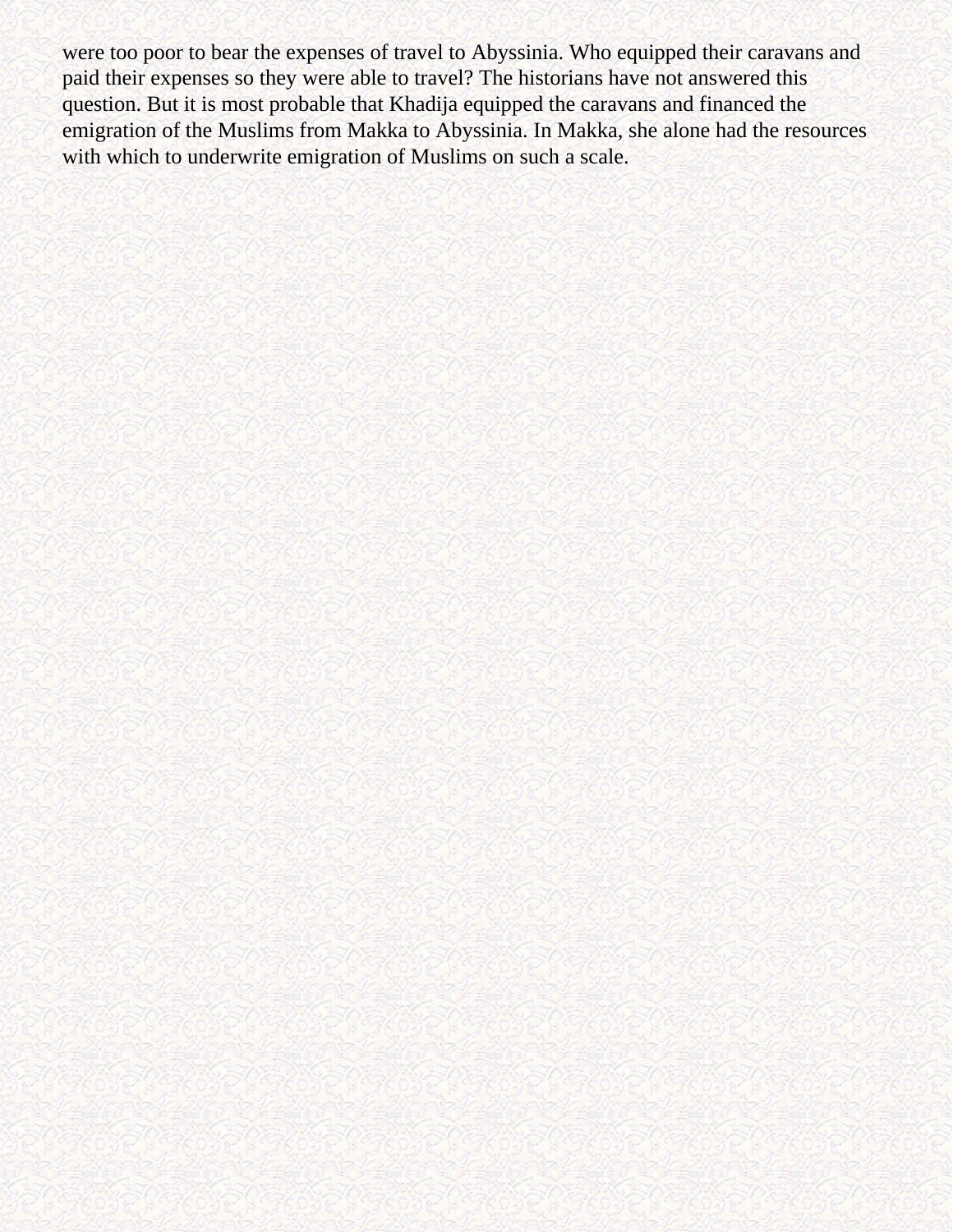# **Khadija and Muhammed Mustafa**

During the first fifteen years of her marriage, Khadija's duties were purely those of a housewife and a mother.

In A.D. 610 Allah Ta'ala chose Muhammed to be His messenger, and since then there was an accession of new duties for Khadija. Now besides being her husband, Muhammed had also become her guide and leader in the two worlds - this one and the Hereafter. She was highly conscientious in her duties as a wife and a mother; now she also became conscientious in her duties as a Muslima and a Momina (=True Believer). She was happy that Allah had picked her husband out of all creation to carry the message of Islam to the world, and she threw herself heart, mind, and soul into his work to make it successful.

Khadija's parents, like the parents of Muhammed Mustafa, had died when she was quite young. She was thus deprived, as Muhammed was, of the parental love and tenderness. She and her husband were both orphaned early in life but both were destined to give their love and tenderness to the orphans of the world. What they lost in the love and tenderness of their parents, they gained in the infinite love and mercy of Allah Ta'ala Himself. When Khadija entered the house of Muhammed as his wife, she didn't show any interest in finery, in cosmetics, in expensive and exotic gifts etc. After her marriage, she had only one overriding interest, and that was to secure the comfort and happiness of her husband. She secured them by applying all her energy and tenacity. She was comfortable only if he was comfortable, and she was happy only if he was happy. His happiness was her happiness. She was endowed with that rare genius and that deh hand which made the house of her husband a heaven on this earth.

The role that Khadija played after the Proclamation by her husband, of his mission as the messenger of Allah, was vitally important in the history of Islam. As soon as he stepped out of his house, he put himself in the line of fire. The pagans tormented him with their invectives and they hurt him with their hands. Bristling with difficulties as his work was, rowdy and uncouth neighbors made it even more difficult. But as soon as he entered his house, Khadija greeted him with a smile that routed all his sorrows. She spoke words of cheer, hope and comfort and all his anxieties and fears vanished.

Khadija's smiles and her words acted like a balm upon the wounds which the idolaters inflicted upon Muhammed every day. And every day Khadija revived his spirits and restored his morale. Her cheerfulness "cushioned" for him the devastating pressures of external events,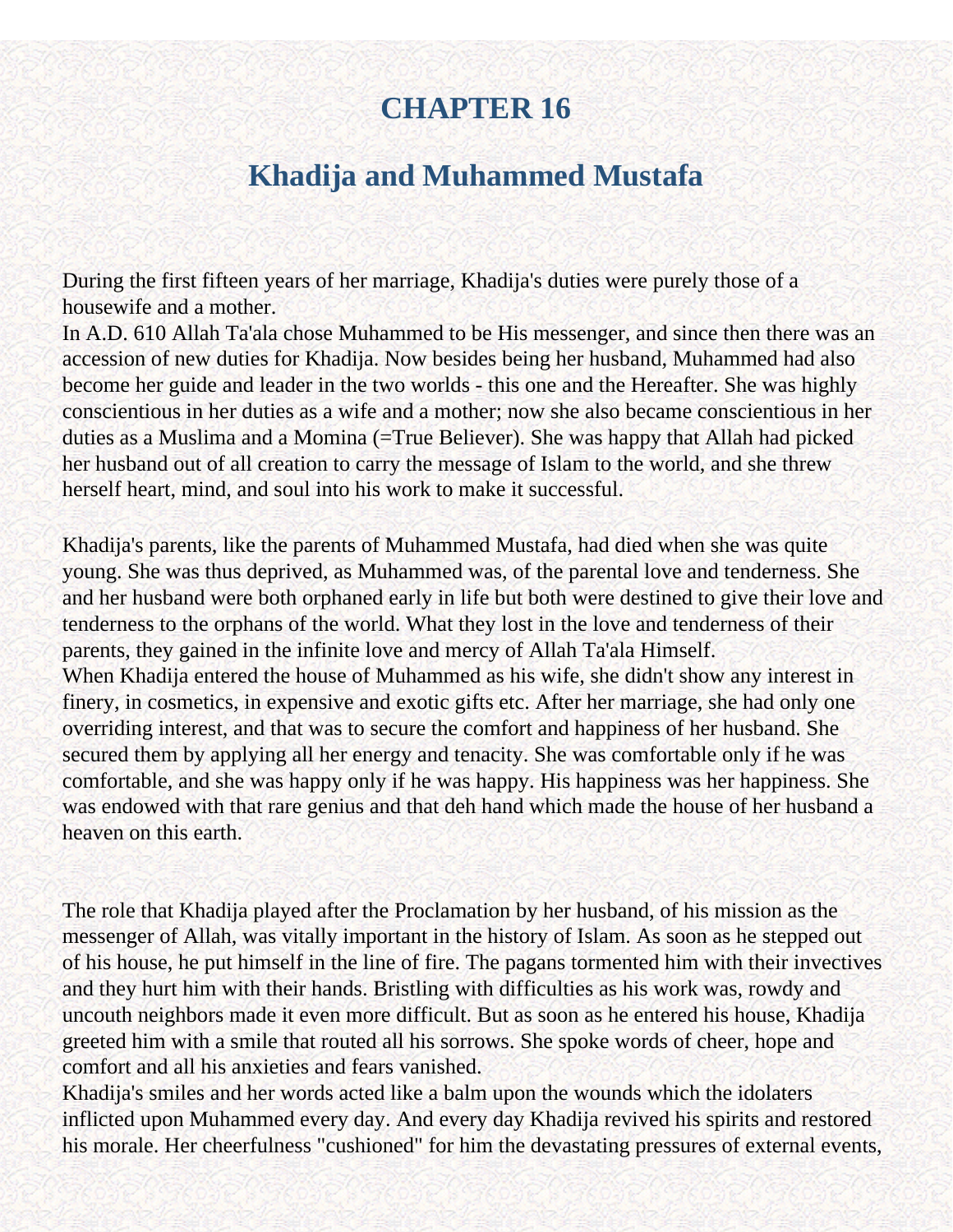and he was able to face his enemies again with new confidence. The only happiness that he ever found in those years of horror and terror, was when he was with Khadija. Sorrows and tribulations came in waves, one after another, threatening to overwhelm him, but she was always there to rebuild his courage and resolution in overcoming them. She was, for him, a psychological "shield" against the trauma of the constantly escalating violence of the Quraysh.

Khadija had the same sense of mission as Muhammed had, and she was just as eager as he was to see Islam triumph over paganism. To her eagerness to see the triumph of Islam, she added commitment and power. This she did by freeing her husband from the necessity of making a living. She thus enabled him to focus all his attention, all his physical energy, and all his time to the advancement of Islam. This is a most significant contribution she made to the work of her husband as messenger of God. She was the fulcrum that he needed, in the words of A. Yusuf Ali, "all through his vears of preparation." The years before the Proclamation of Islam, were his "years of prepara tion" for the prophethood.

#### Yusuf Ali

Days and nights he (Muhammed) spent there (in the cave of Hira) with his Lord. Hard were the problems he resolved in his mind, Harder and more cross-grained than the red granite Of the rock around him, - problems not his own, But his people's, yea, and of human destiny, Of the mercy of God, and the age-old conflict Of evil and righteousness, sin and abounding Grace.

#### (The Holy Quran - Introduction)

It is probable that Muhammed, the Prophet-Designate, systematized and optimized Islam in the cave of Hira. The lineaments of Islam were clearly and unmistakably visible in his personal life long before he formally proclaimed that he was the messenger of God. We do not know exactly how long did the "years of preparation" last for him but by the time he was forty years old, the framework of Islam was ready in his mind.

Time was a basic factor in the systematization of Islam, and Khadija was aware of its importance for her husband in his work. She therefore created an optimal environment in which he could take maximum advantage of time, and make it productive.

Khadija was abundantly gifted with empathy. She anticipated the unspoken wishes of her husband, and went ahead and did what he wished to be done. Twenty-five years of married life had produced exact point-to-point correspondence between her and her husband. In the year 10 of the Proclamation, Khadija died. The death of a loved one shows the vulnerability of mortal love. But the love of Muhammed and Khadija was not mortal; it was immortal. When Khadija died, Muhammed's love for her did not die. In fact, his love for Khadija not only outlived her but actually went on growing even after her death. Not even the presence, in his house, of nine wives, could inhibit the growth of that love, and his love for her was always struggling to find expression.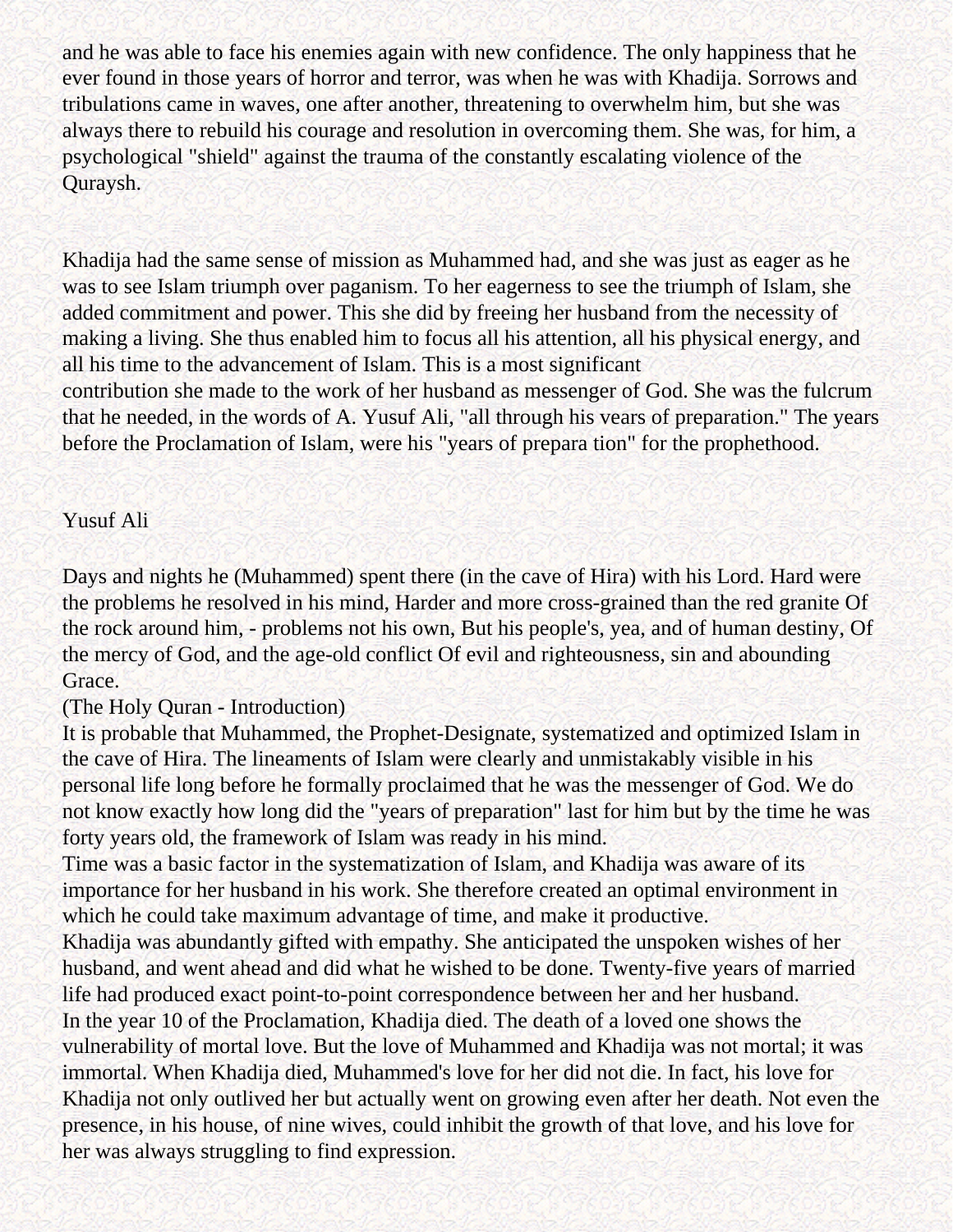If Khadija had shown kindness to someone at any time, and even if she had done it only once, Muhammed Mustafa remembered it, and he made it a point to show the same kindness to that person even after her death, and he did it as often as possible.

In Medina, once an old woman came to see Muhammed Mustafa with some request. He greeted her cordially, showed much solicitude for her welfare, and complied with her request there and then. When she left, Ayesha who was one of his wives, asked him who the old lady was. He said: "When Khadija and I were in Makka, this woman came from time to time to see her."

In her lifetime, Khadija had shown generosity and kindness to countless people. After her death, Muhammed Mustafa did not forget those people. The recipients of the generosity and the kindness of Khadija, became, after her death, the recipients of the generosity and the kindness of her husband. In this connection, Ayesha is reported as saying:

Whenever a goat or a sheep was slaughtered (in the house), the messenger of Allah ordered its meat to be sent to the ladies who at one time had been friends of Khadija. One day I asked him why did he do so, and he said: "I love all those people who loved Khadija."

Allah Ta'ala honored His loving slave, Khadija, and saved her from the anguish of sharing the love of her husband with other women. Throughout the quarter-century of married life, she and she alone was the companion and friend of her husband, Muhammed Mustafa. They lived for each other and they shared the bitters and sweets of life together.

Allah had bestowed many great attributes of character and personality upon His slave, Khadija. As richly blessed as she was with those attributes, she "reinforced" them with good deeds for Islam. She dressed up those attributes through love of Allah, obedience to her husband, and service to Islam. Through love and service, she rose to a position which remained unattainable for any other wife of Muhammed Mustafa.

After the death of Khadija, many other women entered the house of Muhammed Mustafa as his wives. Some of them did little, if anything, to bring cheer, comfort and peace to him. In fact, they did just the opposite. They took cheer, comfort and peace away from him, and brought heart-burning to him.

Khadija alone made, with her chemistry of character, the house of Muhammed Mustafa, the Messenger of Allah, an "island" of peace, contentment and happiness in a sea of conflict and strife.

It was decreed in Heaven that Muhammed Mustafa should marry the most well-born and the most understanding woman in all Arabia. There did not exist such a woman other than Khadija. Allah had a distinct purpose for her to fulfil. Their marriage, thererore, was made in Heaven. Abbas Mahmud al-Akkad of Egypt says in his book, Avesha:

"It was the special decree of Allah that the wife of His messenger should be a woman so sympathetic and pure as Khadija."

Khadija was the embodiment of piety and purity, and she was a guardian of the supreme ideals and the loftiest values in life. It is most probable that if Muhammed Mustafa had not appea~red on the scene, Khadija might have spent her life in the single state. Muhammed Mustafa, the Messenger of Allah, had once said about his daughter, Fatima Zahra, that except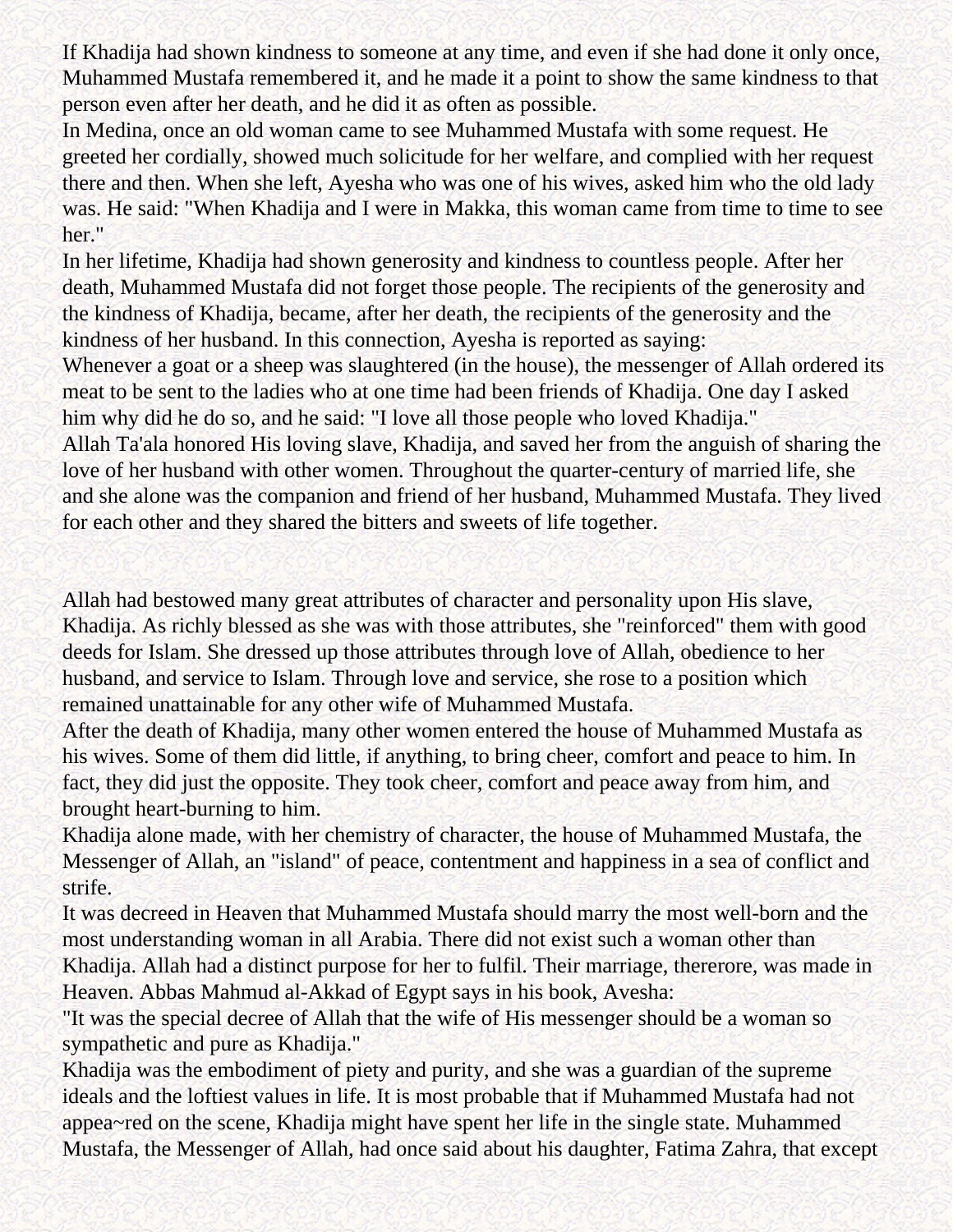Ali ibn Abi Talib, no one was worthy of marrying her. It would be just as true to say that except Muhammed no one else was worthy of marrying Khadija.

In this regard, A. Yusuf Ali, the translator and commentator of Quran Majid, writes as follows:

The only youthful marriage of the holy Prophet was his first marriage - that with Hadhrat Khadija, the best of women and the best of wives. He married her fifteen years before he received his call to Apostleship; their married life lasted for twenty-five years, and their mutual devotion was of the noblest, judged by spiritual as well as social standards. During her life he had no other wife, which was unusual for a man of his standing among his people. When she died, his age was 50, and but for two considerations, he would probably never have married again, as he was most abstemious in his physical life.

The two considerations which governed his later marriages were: (1) compassion and clemency as when he wanted to provide for suffering widows, who could not be provided for in any other way in that state of society; some of them, like Sauda, had issue by their former marriage, requiring protection; (2) help in his duties of leadership, with women, who had to be instructed and kept together in the large Muslim family, where women and men had similar social rights.

Muhammed Mustafa, the Apostle of Allah, welcomed every opportunity to express his admiration, and affection for Khadija, and in acknowledging her great and signal services to Islam. He did so, in the first place, to comply with the commandment of Allah enshrined in the following verses of His Book:

1. AND SOLEMNLY REHEARSE GOD'S FAVORS UPON YOU. (Chapter 2; verse 231)

2. BUT THE BOUNTY OF THY LORD - REHEARSE AND PROCLAIM (Chapter 93; verse 11)

Muhammed Mustafa, the slave and messenger of Allah, received many favors and bounties from Him - through Khadija - and he rehearsed and proclaimed them.

In the second place, Muhammed Mustafa liked to restate the great deeds of Khadija in the service of Allah and Islam, out of his love for her. It was one way for him to express love. It was also one way for him to recapture the time he and Khadija had spent together in Makka. One can clearly see that in his reminiscences, he was visiting or rather re-living his past, and one can also discern in them faint traces of nostalgia. There must have been moments in his life, as there are in the life of every individual, when he was overcome by nostalgia.

The authors of two famous books, Isaba and Isti'ab, have quoted Hadhrat Ayesha as saying: "Whenever the Messenger of Allah left the house to go anywhere, he remembered Khadija; he praised her and he blessed her."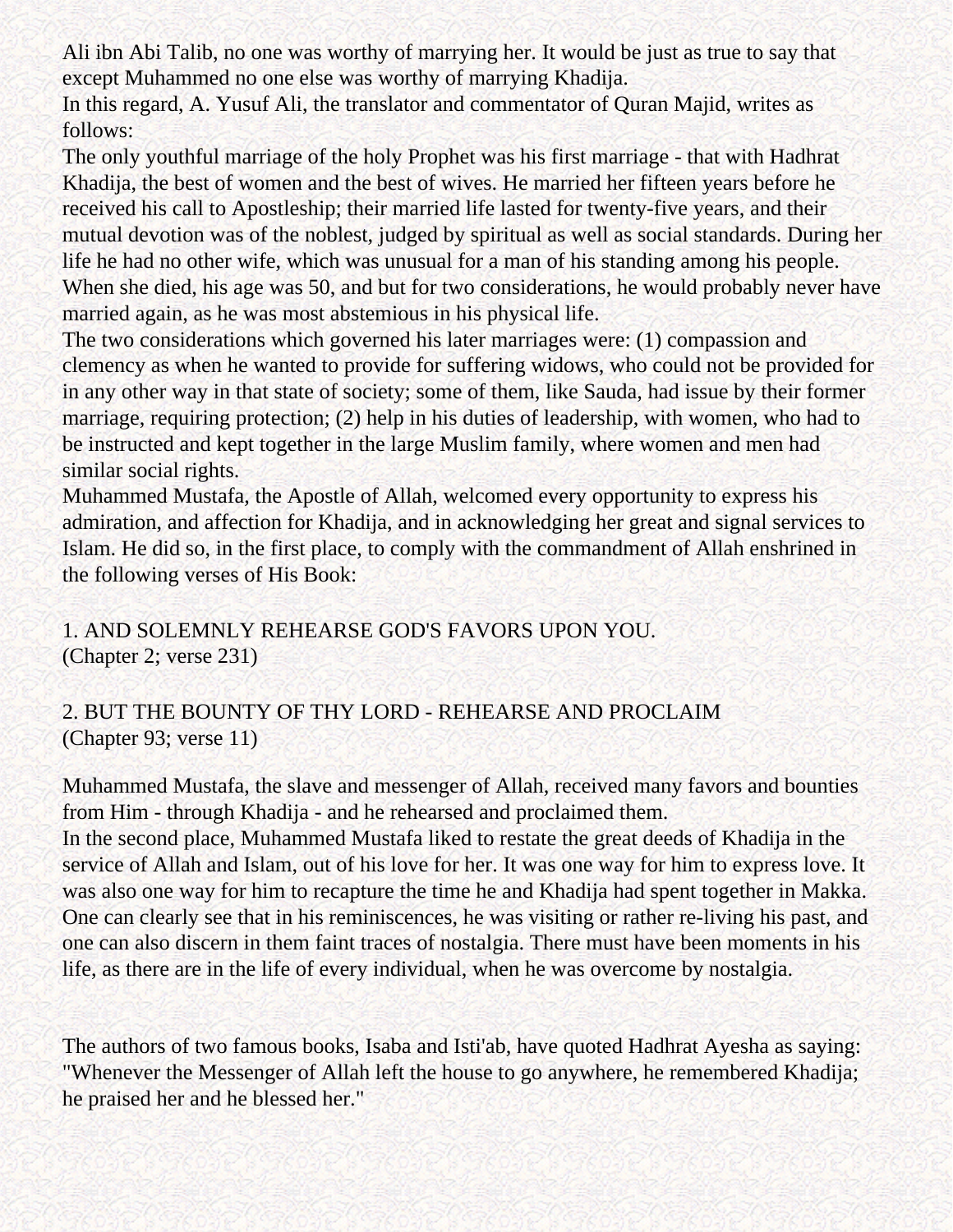With passing years of married life, the love of Muhammed and Khadija gained in depth and strength. With her love, she banished all his anxieties, fears and sorrows, as noted before. To use an oriental metaphor, Khadija plucked all the thorns out of the life of Muhammed Mustafa, and in their stead, she planted roses of love and tulips of affection. Those flowers never withered; their color, fragrance and freshness were everlasting. If ever there was a marriage that was "evergreen," it was the marriage of Muhammed and Khadija; it was as fresh on the last day as it was on the first. Khadija remained forever alive in his heart. It was her name which was on his lips at all times, and it was her love which filled his heart. Just talking about her and complimenting her made him happy.

Every word and every act of Khadija pointed up her sagacity. In selecting her husband, she exhibited astounding intuition and perspicacity of the highest order. But intuition and perspicacity are gifts which other women can also have, and Khadija was not the only woman who was endowed with them. The only explanation that she made an inspired decision in marrying Muhammed Mustafa, is that her judgment was guided by Allah Ta'ala Himself. She could, therefore, never misjudge. When she met Muhammed, the future Prophet, she recognized in him the Ultimate in Sublimity, and she put her destiny in his blessed hands. Those hands elevated her destiny, and made it Sublime.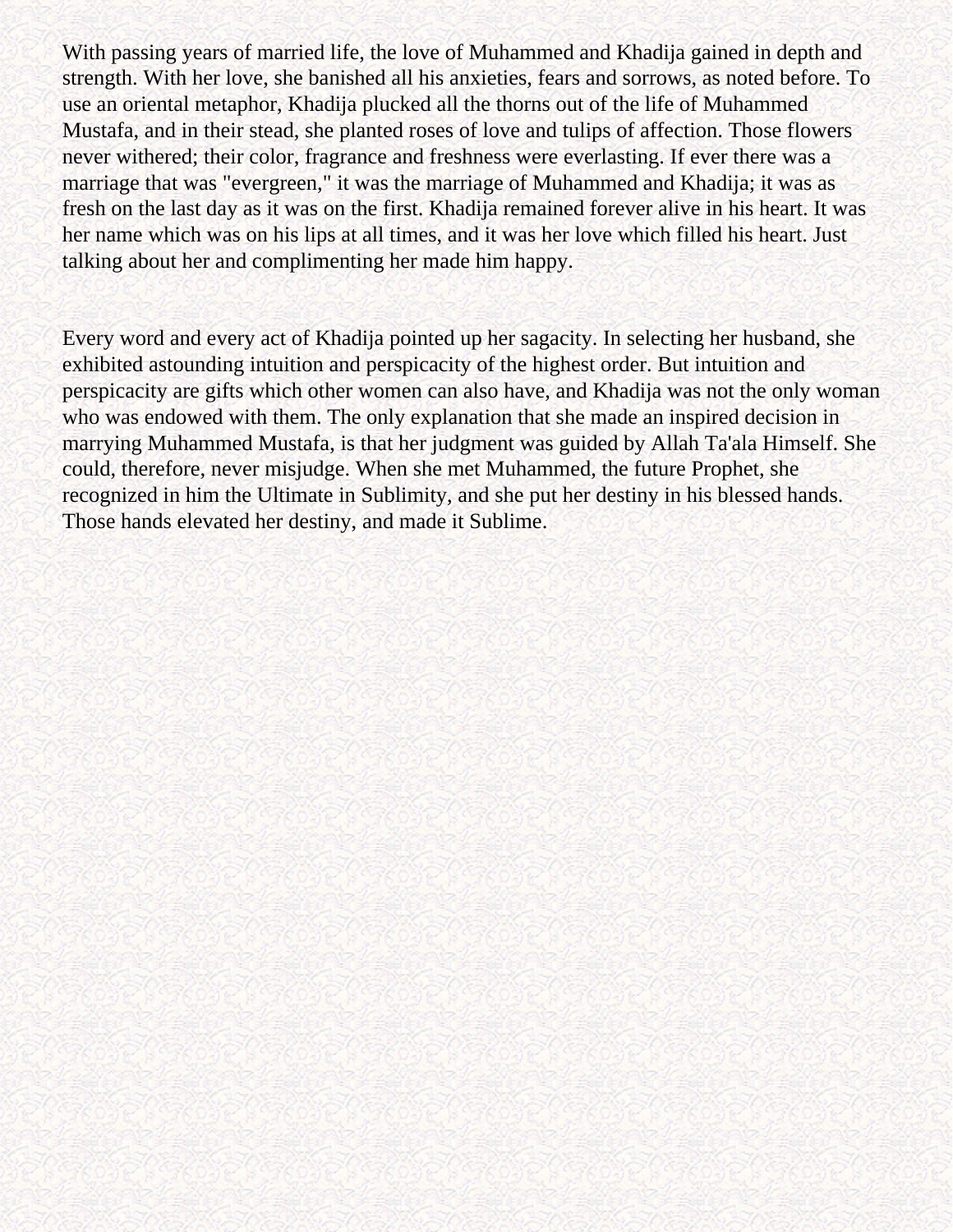### **Khadija and her Co-wives**

Surprisingly, all the ladies in the household of Muhammed Mustafa, the messenger of Allah, were not altogether free from some of the weaknesses which are supposed to be characteristic of women. Some of his wives suffered from jealousy, and they were not very squeamish about showing it either. The incident of "honey" will make this point clear.

One of the wives of the Messenger of Allah was Zaynab bint Jahash. She knew that her husband was fond of honey. She, therefore, obtained the variety of honey which he liked very much. It so happened that Zaynab was the most beautiful of the wives of the Messenger of Allah. He thought very highly of her. This was a cause of some anxiety to Hadhrat Ayesha bint Abu Bakr, another of his wives. She feared lest he gave all his love to Zaynab, to the exclusion of his other wives. Therefore, she and Hafsa bint Umar, a third wife of the Prophet, worked out a scheme the purpose of which was to make him dislike honey. The rest of the story is told by Hadhrat Ayesha hersel£ Imam Bukhari has quoted her in his Book of Talaq (Divorce), and Book of Tafsir (of Sura Tahreem) as follows:

I and Hafsa made this plan that when the Messenger of Allah visits any one of us, she should tell him that his mouth reeks with "maghafeer." (maghafeer is something sweet to taste but has a pungent and unpleasant odor. Muhammed Mustafa was very sensitive on this point. He hated strong odors). It so happened that Hafsa was the wife he visited first. As soon as he entered her chamber, she said: "O Messenger of Allah! Your mouth has the odor of maghafeer." He said: "I did not eat maghafeer. But when I was with Zaynab, she gave me some honey to eat. It is possible that the honey had the odor of maghafeer. But in future, I shall not eat honey."

Here two wives of Muhammed Mustafa - Ayesha and Hafsa are seen working against a third wife - Zaynab. Zaynab had not done any harm to Ayesha and Hafsa. She was a cousin of the Prophet; he was the son of her maternal uncle. She loved him and he loved her. She knew his likes and dislikes, and kept a certain variety of honey at home which she knew, was his favorite.

Muhammed's love for Zaynab kindled the flames of jealousy in the heart of Ayesha. To quell those flames, she hatched a scheme with Hafsa against Zaynab and implemented it. Apparently, these two ladies did not trust their husband for fairplay. They thought that he was being partial to Zaynab - perhaps at their expense. If they had trusted him, they would not have hatched such a scheme.

Abul Kalam Azad says that jealousy is an instinct of women, and it can overcome all other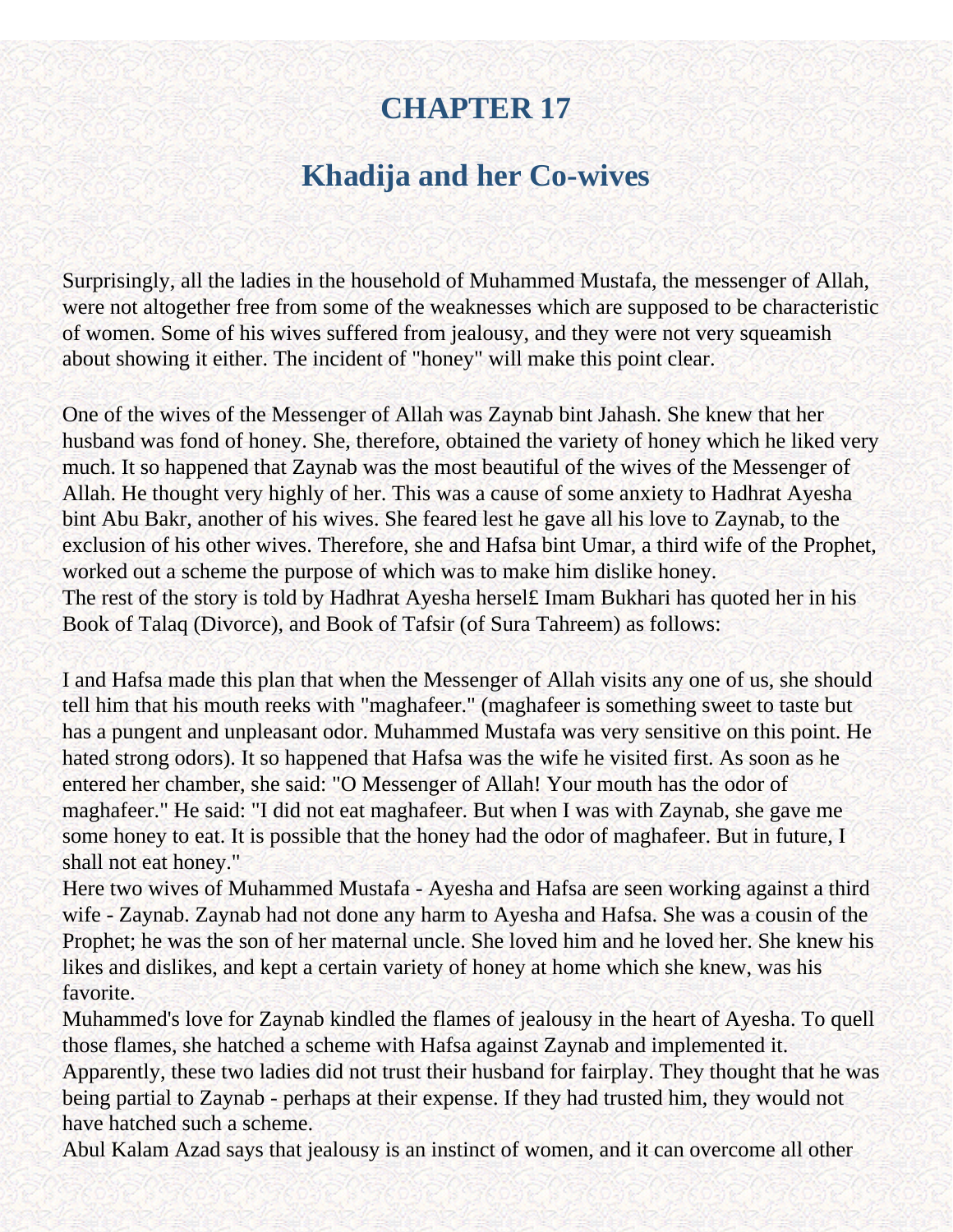instincts in them. Ayesha, he says, was led by this very human instinct to improvise an artifice to make her husband spend less time with Zaynab than he was doing.

Muhammed Mustafa told these two ladies that he would not eat honey again. This must have pleased both of them because they probably believed that their plot was successful. But at this point, Revelation intervened and clinched the matter with the following verse:

O PROPHET! WHY HOLDEST THOU TO BE FORBIDDEN THAT WHICH ALLAH HAS MADE LAWFUL TO THEE? THOU SEEKEST TO PLEASE THY CONSORTS. BUT ALLAH IS OFT-FORGIVING, MOST MERCIFUL. (Quran Majid. Chapter 66; verse 1)

Hadhrat Ayesha and Hadhrat Hafsa did not want their husband to eat honey, and he agreed not to, but then Allah Ta'ala Himself had to remind him that the consumption of honey was quite lawful, and that he ought not to deny himself the pleasure of eating it. Muhammed Mustafa, of course, returned to Zaynab's apartment and enjoyed honey as he had done before.

Mary the Copt

In the year 10 A.H., the governor of Egypt, sent a slave girl called Mary the Copt to Medina to wait on Muhammed Mustafa. Mary soon won a place for herself in his affections and his home. He loved her and she also loved him. From her, he had a son whom he called Ibrahim. Ibrahim was born late in the life of his father. The father, therefore, loved him immensely. Ibrahim was a special gift which Allah bestowed upon His slaves, Muhammed Mustafa and Mary the Copt.

TO GOD BELONGS THE DOMINION OF THE HEAVENS AND THE EARTH. HE CREATES WHAT HE WILLS (AND PLANS). HE BESTOWS (CHILDREN) MALE OR FEMALE ACCORDING TO HIS WILL (AND PLAN), OR HE BESTOWS BOTH MALES AND FEMALES, AND HE LEAVES BARREN WHOM HE WILL: FOR HE IS FULL OF KNOWLEDGE AND POWER. (Quran Majid. Chapter 42; verses 49, 50)

Muhammed Mustafa and Mary the Copt were blessed by Allah with the birth of their son, Ibrahim. They thanked Him for the great blessing which filled their life and their home with But the birth of Ibrahim did not bring happiness to some other wives of his father.

### D. S. Margoliouth

His (the Prophet's) last years were brightened for a time by the birth of a son to his Coptic concubine (sic) Mary whom he acknowledged as his own, and whom he called after the mythical (sic) founder of his religion, Ibrahim. This concubine (sic) having been the object of the extreme envy of his many childless wives, the auspicious event occasioned them the most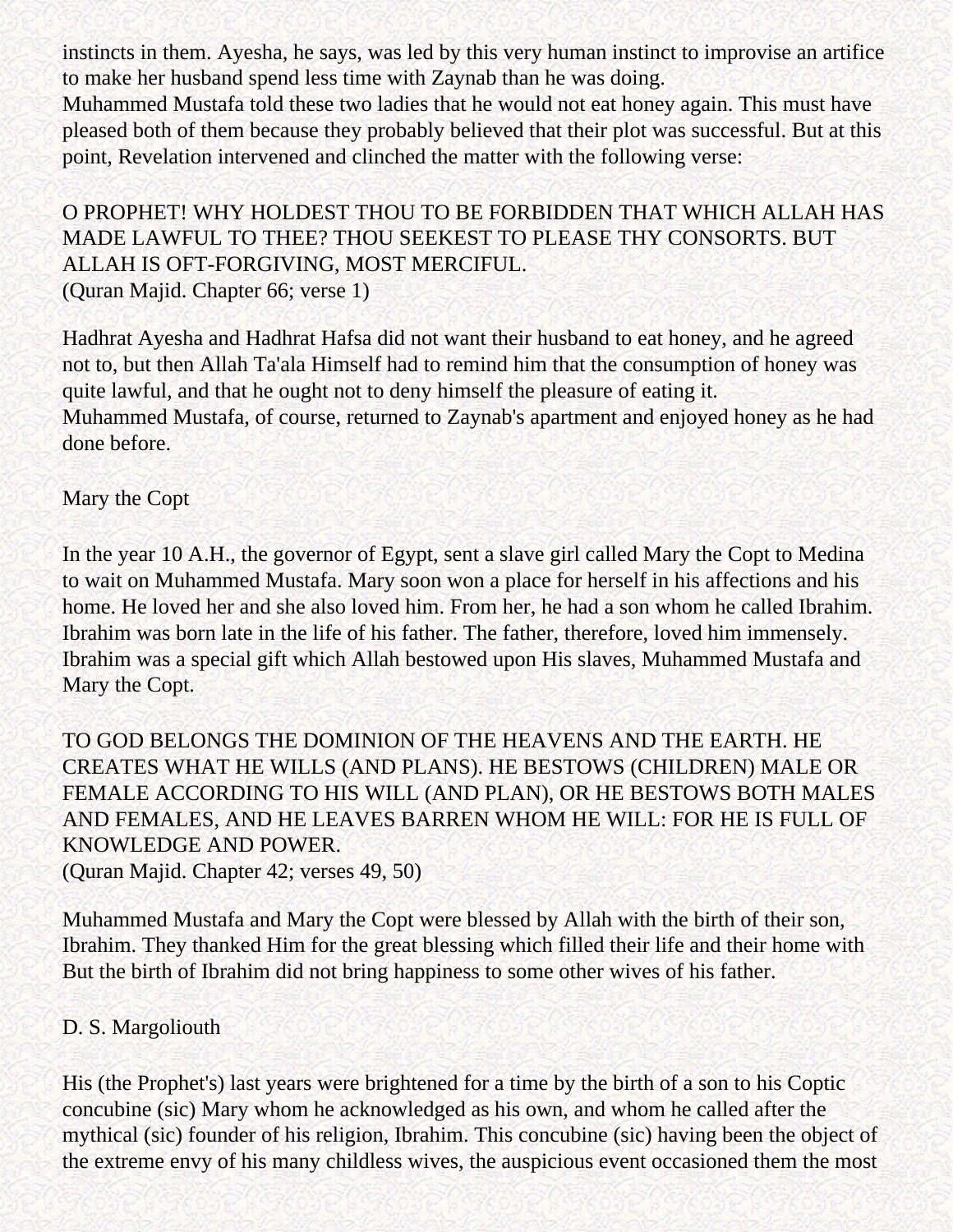painful heartburnings; which indeed were speedily allayed by the death of the child (who lived only 11 months).

(Mohammed and the Rise of Islam, London)

One of the wives of the Prophet to whom the birth of Ibrahim occasioned heartburning, was Hadhrat Ayesha.

Hadhrat Ayesha was of course jealous of Mary - her new co-wife, and hated her.

Unfortunately, her hatred of Mary was not confined to Mary alone; it went beyond her, and reached her infant son. Ayesha hated Ibrahim. It never occurred to her that she ought to love Ibrahim, not only because he was the darling of the Prophet, but also because he was an infant. But if Ayesha was unable to overcome jealousy and hatred, and was unable to show any love to the baby, she ought, at least, to have pretended to love him, if only to please his father. Ayesha could not do even this.

Ayesha could not show any love to Ibrahim, not even for the sake of appearance. But there is one thing she could have done, and that was to refrain from showing her hatred for him. It is amazing that whereas Ayesha was so abundantly endowed with feelings of hatred, jealousy and resentment, she appears to

have been singularly devoid of the tenderness which is a universal characteristic of women. She did not show any tenderness. In the matter of children, and especially the infants, even a cruel woman becomes tender. But not Ayesha. Far from being tender to the beloved son of her husband, she cursed him and cast many aspersions on him.

Alas, Ibrahim did not live long. He died in infancy.

Muhammad Husayn Haykal

"When Mary gave birth to Ibrahim, the event brought to Muhammad, a man past sixty years of age, great joy. Because of the birth of the baby, the position of his mother - Mary also improved. Muhammad now looked upon her as a free wife, indeed, as one enjoying a most favored position.

"It was inevitable that the birth of Ibrahim would kindle fires of jealousy in the hearts of the other wives of Muhammad who were all barren. It was also natural that the Prophet's love and affection for the newborn baby and his mother, fanned the flames of that jealousy.

Muhammad had liberally rewarded Salma, the wife of Abu Rafi, and the midwife for Ibrahim. He also distributed grain to all the poor in Medina. He assigned the infant to the care of Umm Sayf, a wet nurse, who owned seven goats, and she was to give their milk to him. Every day Muhammad visited the house of Mary to see his son's bright face and to take him in his arms. All this incited fierce jealousy in the hearts of the barren wives. The question was how long these wives would endure this agony.

"One day the proud new father, Muhammed Mustafa, walked into Ayesha's chamber, carrying his son in his arms, to show him to her. He called her attention to the great resemblance of the baby to himself. Ayesha looked at the baby, and said that she saw no resemblance at all. When the Prophet

expressed delight how his son was growing, Ayesha responded tartly that any child given the amount of milk which Ibrahim was getting, would grow just as big and strong as he. Indeed,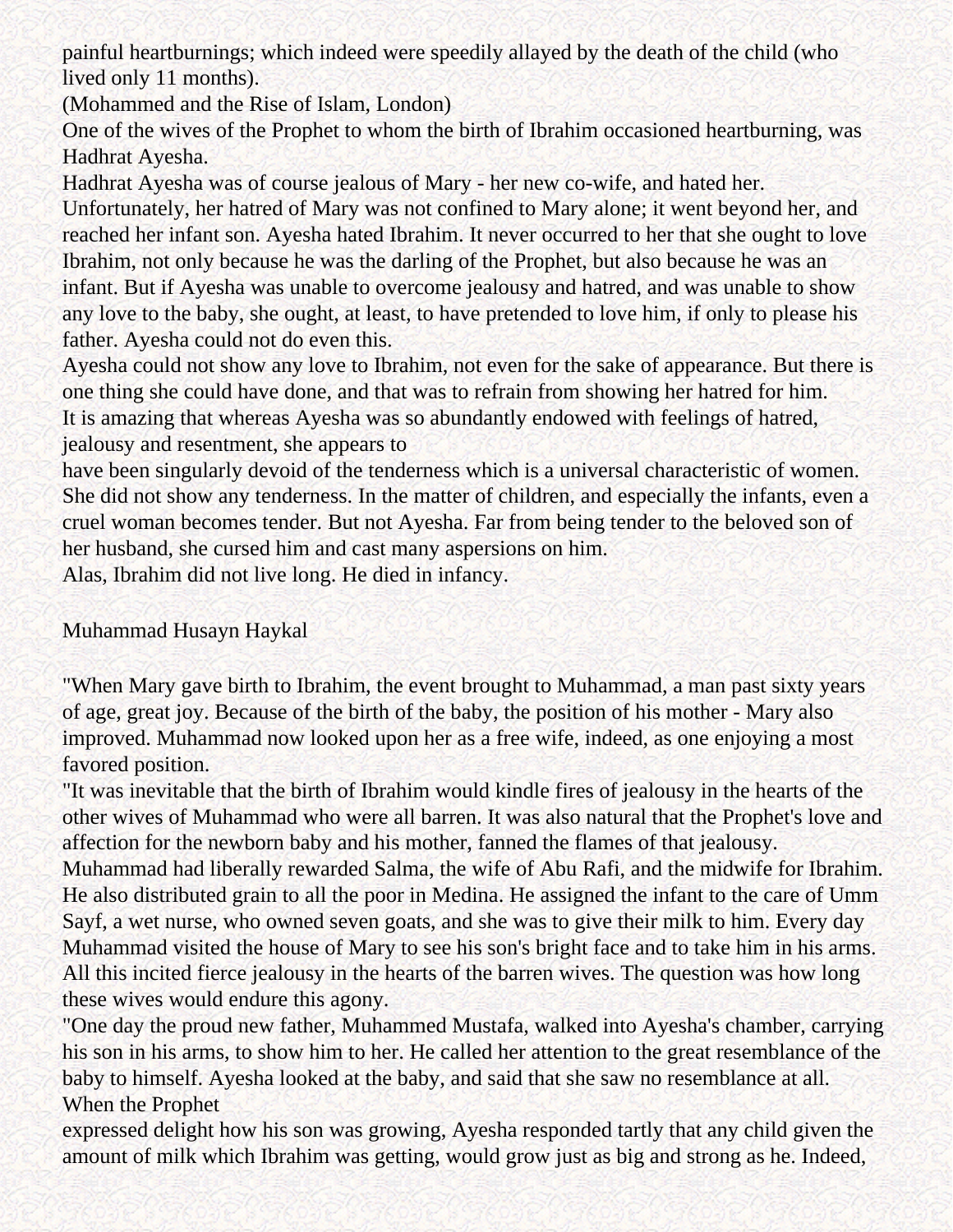the birth of Ibrahim brought so much heart-burning to the wives of the prophet that they went beyond these and similar caustic answers. It reached such proportions that Revelation itself voiced a special condemnation. Without a doubt, the whole affair left an imprint on the life of the Prophet as well as on the history of Islam.

Since the Prophet granted to his wives special rights and privileges at a time when Arab women amounted to nothing at all in society, it was natural for them to abuse the liberty which none of their peers had ever enjoyed before. This liberty led some of them to criticize the Prophet himself so severely as to roil up his disposition for all day. He often ignored some of his wives, and avoided others in order to discourage them from abusing their privileges. Even so, one of them was so driven by her jealousy as to exceed all limits of decency. But when Mary gave birth to Ibrahim, they lost all composure and self-control. It was for this reason that Ayesha went as far as denying all resemblance between the Prophet and his son, a denial which amounted to an accusation of adultery on the part of the innocent Mary." (The Life of Muhammad, Cairo, 1935)

Allah saved His loving slave, Khadija, from the torment of being forced, by the customs of the country, to share the attentions and love of her husband with his other wives. But if she had a co-wife, how would she have treated her? Would she have been jealous of her? Never. Jealousy was as far from her as one pole is from the other. She would not have hurt her cowife or co-wives. She never hurt a neighbor, a maid, or a slave. She never hurt even animals, much less any humans. She passed through life graced with angelic qualities. After the death of Khadija, Muhammed Mustafa married many other women. But no one among them could ever approximate Khadija for excellence. Among them, there were women of different backgrounds, and they were of very different casts of character. Some of them, it appears, never realized that their husband was the chosen one of God Himself, and had a rank and a status beyond the reach of every other mortal.

### D. S. Margoliouth

The residence of the wives in the Prophet's harem was short, owing to unsuitability of temper; in one or more cases the newcomers were taught by the jealous wives of the Prophet formularies which, uttered by them in ignorance of the meaning, made the Prophet discharge them on the spot. One was discharged for declaring on the death of the infant Ibrahim that had his father been a prophet, he would not have died - a remarkable exercise of the "reasoning power."

### (Mohammed and the Rise of Islam, London)

To Muhammed Mustafa the conduct of some of the women he married in Medina, must have seemed to be a strange counterpoint to the deportment of Khadija. The latter's deportment had been all sweetness and light. Her every word and every deed had comported with her aim to fill the house of her husband with bliss, and she was eminently successful in realizing it.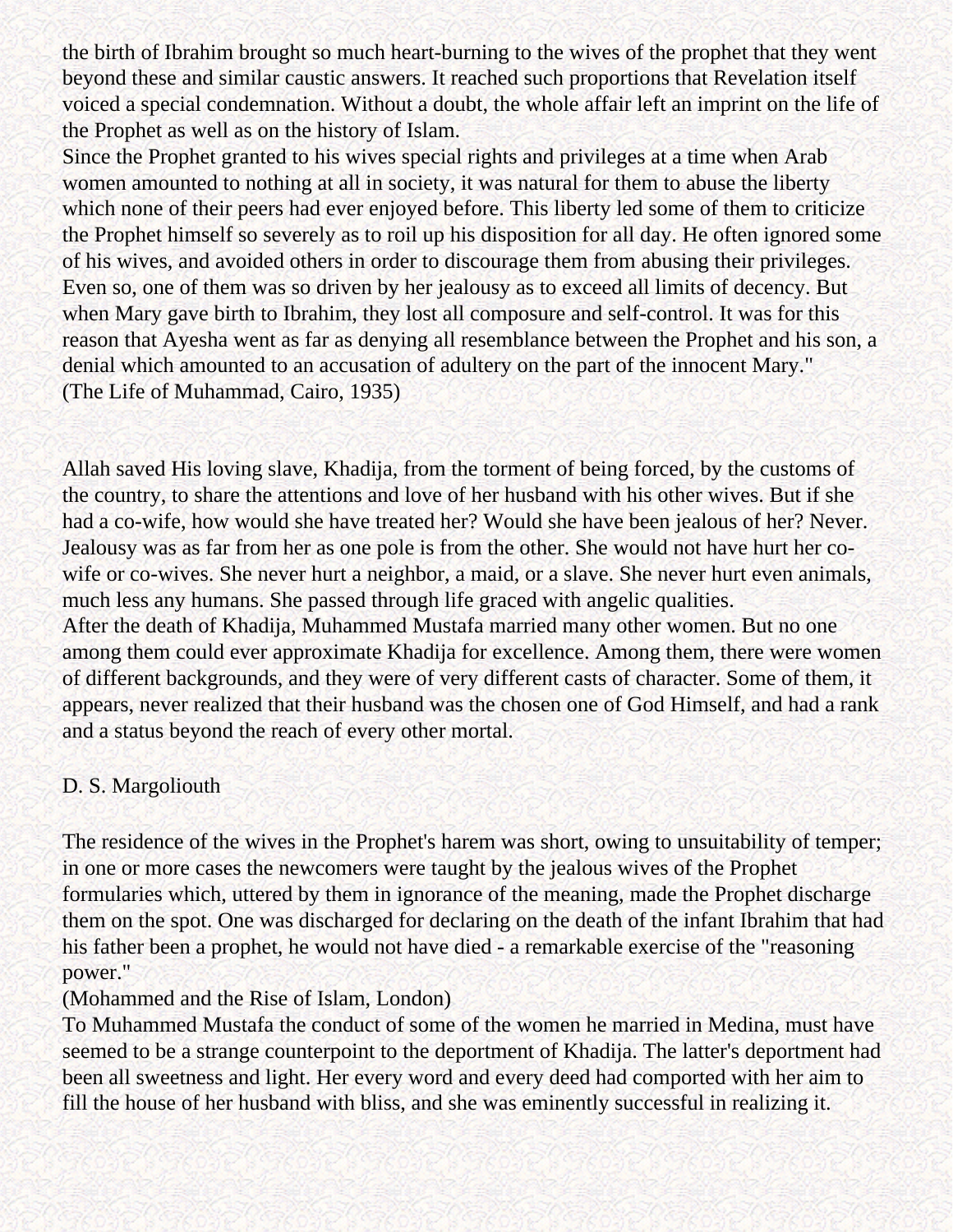Muhammad Husayn Haykal of Egypt and Abul Kalam Azad of India, have quoted various collectors and commentators of Hadith as saying that Hadhrat Abu Bakr and Hadhrat Umar once sought permission of the Prophet to visit him. When they were admitted to his presence, they found him sitting silent, surrounded by his wives. (These ladies were demanding more money from their husband as they said, they could not live in poverty). Umar said: "O Prophet of Allah, if my daughter was ever seen or heard asking me for money, I would surely pull her hair." The Prophet laughed, and said: "Here are my wives surrounding me and asking me for money." Immediately, Abu Bakr rose and pulled the hair of his daughter, Ayesha; and so did Umar to his daughter, Hafsa. Both Abu Bakr and Umar said to their daughters: "Do you dare ask the Prophet of Allah what he cannot afford to give?" They answered: "No, by God, we do not ask him any such thing."

"It was in connection with this conversation between Abu Bakr and Umar and their daughters," says Muhammad Husayn Haykal, "that the following verses were revealed:"

O PROPHET! SAY TO THY CONSORTS: "IF IT BE THAT YE DESIRE THE LIFE OF THIS WORLD AND ITS GLITTER, - THEN COME! I WILL PROVIDE FOR YOUR ENJOYMENT AND SET YOU FREE IN A HANDSOME MANNER. BUT IF YE SEEK ALLAH AND HIS APOSTLE, AND THE HOME OF HEREAFTER, VERILY ALLAH HAS PREPARED FOR THE WELL-DOERS AMONGST YOU A GREAT REWARD. (Chapter 33; verses 28, 29)

Though perhaps all wives of the Prophet were united in demanding more money for food and other necessities from him, Ayesha and Hafsa were pressing the demand more vigorously. Abdullah ibn Abbas says that he once asked Umar bin al-Khattab who were the two wives of the Prophet who were most persistent in demanding money from him, and he said: "Ayesha and Hafsa."

The Prophet himself lived like an ascetic. He invariably put the needs of the poor and the hungry ahead of his own needs. His lifestyle was known to everyone in Medina and those who knew it better than anyone else, were his own wives. Therefore, when they told him that life for them was exceedingly austere, and that he ought to alleviate its asperity for them by granting them more money, he was surprised. He had perhaps assumed that his wives would also imitate him, and would live lives of strict self-denial as he did. He, therefore, found their joint "representation" most shocking; he perhaps thought that it was prompted by too much attachment to food and material comforts.

Abul Kalam Azad says that the wives of the Prophet, after all, were human, and they too had their human needs and desires. Their demarche, therefore, he adds, is quite understandable. The Prophet, however, was so displeased with his wives that he separated himself from them for a whole month.

Muhammad Husayn Haykal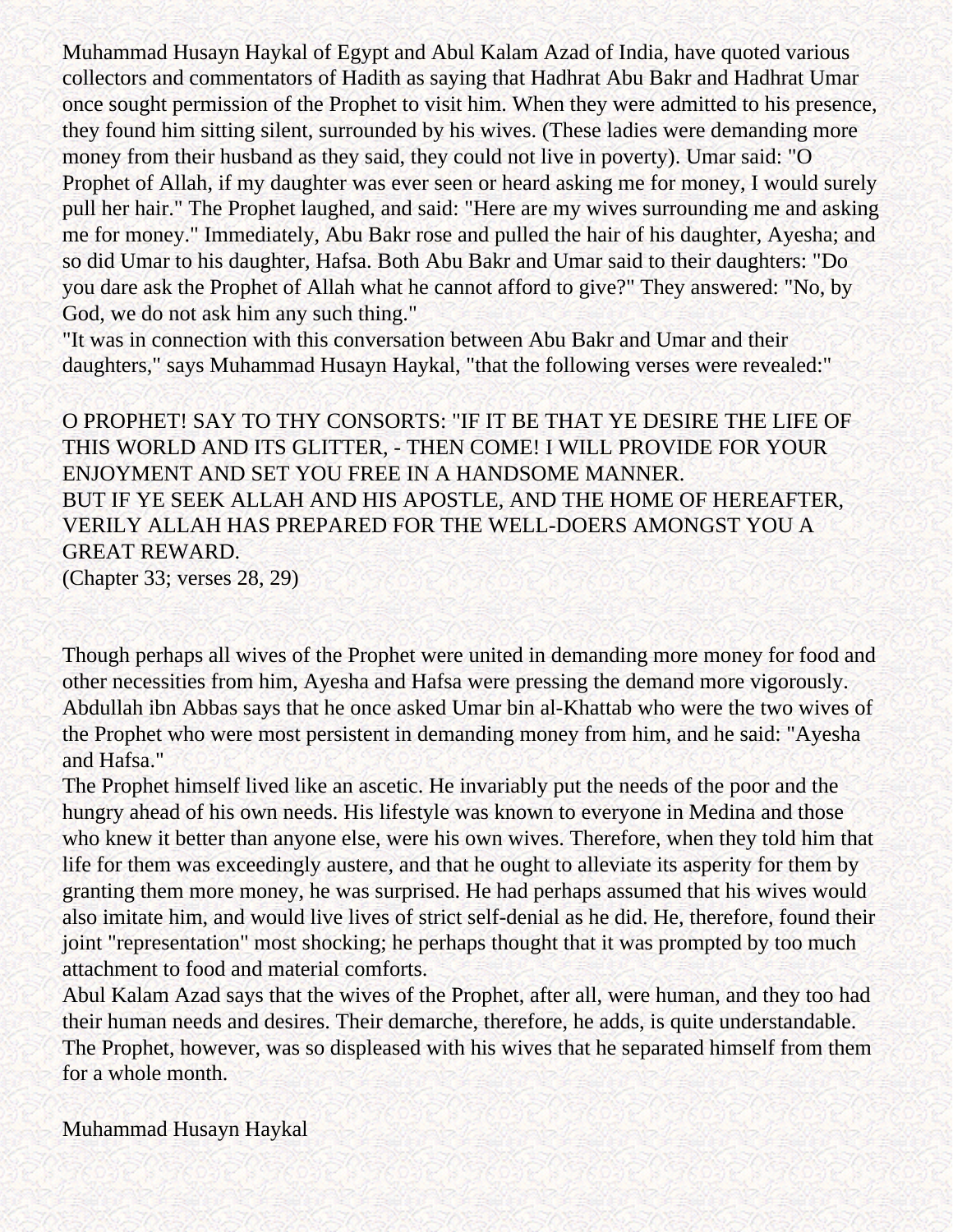Muhammad isolated himself from all his women for a full month and refused to talk about them to anyone. Nor did anyone else dare to talk to him concerning them. Abu Bakr, Umar, and his other in-laws as well, were deeply concerned over the sad fate that awaited the "Mothers of Believers" now that they had exposed themselves to the anger of the Prophet, and the consequent punishment of God. It was even said that Muhammad had divorced Hafsah, Umar's daughter, after she had divulged the secret she had promised to keep. The marketplace of Medina was abuzz with rumors about the impending divorce of the Prophet's wives. The wives, for their part, were repentant and apprehensive. They regretted that their jealousy of one another had carried them away, and that they had abused and harmed their gentle husband. Muhammad spent most of his time in a store-house he owned, placing his servant Rabah at its doorstep as long as he was inside. Therein he used to sleep on a very hard bed of coarse date branches.

(The Life of Muhammad, Cairo, 1935)

Some of the wives of the Prophet showed themselves extremely suspicious. Their suspiciousness could not have made him very happy in his conjugal life. Professor Margoliouth has quoted the Musnad of Imam Ahmad bin Hanbal (Vol. iv, p. 221) in this regard, in his book Mohammed and the Rise of Islam as follows:

"At dead of night, it is said, the Prophet went out to the cemetery called Al-Baki, and asked forgiveness for the dead who were buried there. This indeed he had done before; Ayesha once followed him like a detective when he started out at night, supposing him to be bent on some amour: but his destination she found was the graveyard."

The 66th chapter of Quran Majid called Tahreem, deals exclusively with the subject of the conduct of the wives of the Prophet. One of its verses has been quoted above in connection with the incident of "honey." Its fourth and fifth verses read as follows:

IF YOU TWO TURN IN REPENTANCE TO HIM (TO ALLAH), YOUR HEARTS ARE INDEED SO INCLINED; BUT IF YOU BACK UP EACH OTHER AGAINST HIM, TRULY ALLAH IS HIS PROTECTOR, AND GABRIEL, AND (EVERY) RIGHTEOUS ONE AMONG THOSE WHO BELIEVE, - AND FURTHERMORE THE ANGELS - WILL BACK (HIM) UP. IT MAY BE, IF HE DIVORCED YOU (ALL),THAT ALLAH WILL GIVE HIM IN EXCHANGE CONSORTS BETTER THAN YOU,

There is not a consensus of the commentators of Quran Majid and the historians upon the particular incident which is under reference in these two verses. Some of them say that the Prophet told something in confidence to Hadhrat Hafsa. She was, however, unable to keep the secret, and disclosed it to Hadhrat Ayesha. This breach of confidence drew the foregoing censure upon one of them for "betraying a confidence, and upon the other for encouraging the betrayal," thus "abetting each other's wrong."

Explaining the verses of the 66th chapter of Quran Majid,

A. Yusuf Ali, its translator and commentator, writes as follows: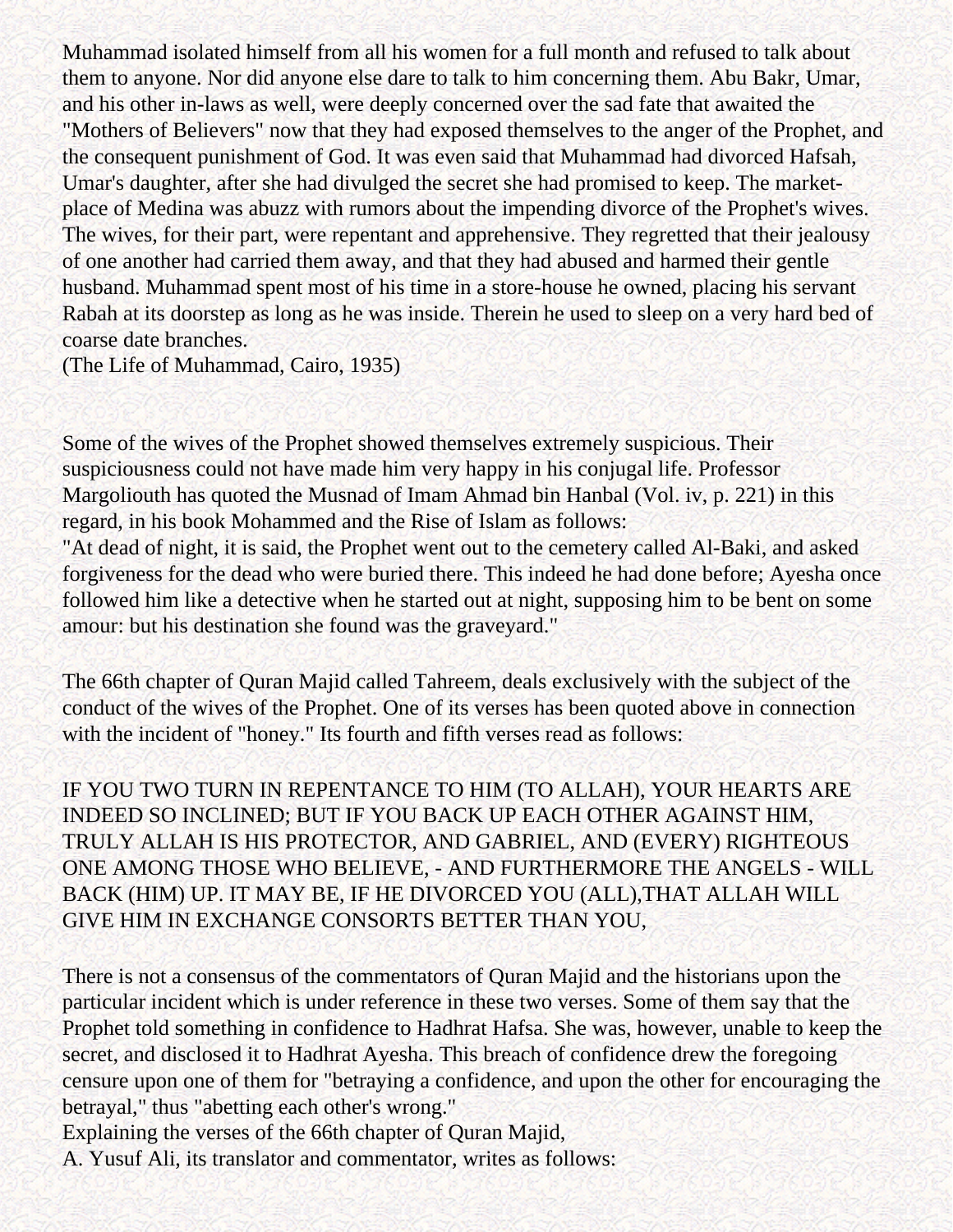The Prophet's household was not like other households. The Consorts of Purity were expected to hold a higher standard of behavior and reticence than ordinary women, as they had higher work to perform. But they were human beings after all, and were subject to the weaknesses of their sex, and they sometimes failed. The imprudence of Hadhrat Aisha once caused serious difficulties: the holy Prophet's mind was sore distressed, and he renounced the company of his wives for some time.... Hadhrat Umar's daughter, Hafsa, was also sometimes apt to presume on her position, and when the two combined in secret counsel, and discussed matters and disclosed secrets to each other, they caused much sorrow to the holy Prophet, whose heart was tender and who treated all his family with exemplary patience and affection.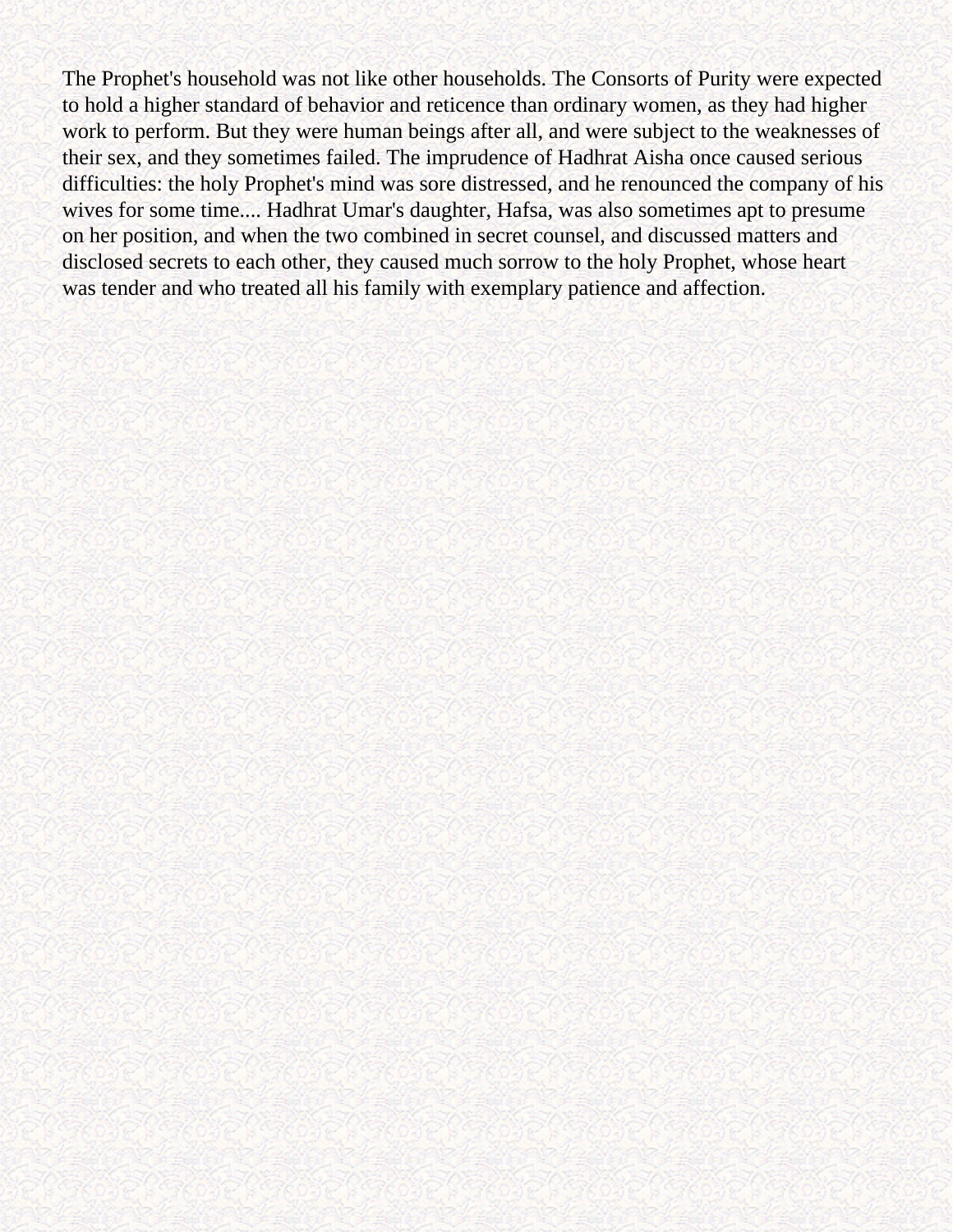## **Khadija and Ayesha**

Hadhrat Ayesha was jealous not only of those wives of Muhammed Mustafa who were living at the same time and in the same house as she was, but also of a wife who was long since dead, viz., Khadija. In fact, she was more jealous of Khadija, the dead wife, than she was of any of her living co-wives. She was so jealous of Khadija that she reserved her most bitter blasts against her.

Abbas Mahmud al-Akkad says in his book, Avesha:

"Ayesha did not nurse such strong feelings of jealousy toward any wife of the Messenger of Allah as she did toward Khadija. The reason for this jealousy was that Khadija had made a place for herself in the heart of her husband which no one else could take. Muhammed Mustafa recounted her merits night and day.

Muhammed Mustafa was constantly helping the poor and the sick. On one occasion, Ayesha asked him the reason for this, and he said: "Khadija had told me to treat these people with kindness and love. It was her last wish."

When Ayesha heard this, she nared into a rage, and shouted: "Khadija! Khadija! It seems that for you there is no other woman on the face of the earth except Khadija."

The Apostle was a man of unlimited forbearance. But when he saw Ayesha's outburst, he stopped talking with her."

If this incident points up the love that Khadija had for the poor and the sick, it also points up the esteem in which she was held by Muhammed Mustafa. He acted upon her wishes, notwithstanding the overt reaction and resentment of Ayesha. He, in fact, acted upon the wishes of Khadija as long as he lived. Didn't he know that any reference to Khadija displeased Ayesha? Of course he did. Therefore, when she asked him why he was feeding the poor, clothing the naked, and comforting the cheerless, he ought to have given her a "discreet" answer, one that would not have frayed her nerves. But he didn't. He just said: "I am carrying out the wishes of Khadija."

Was this a coincidence that the last thought that Khadija had in this world, was the welfare of the poor, the sick, the orphans, the widows and the disabled? No. There is nothing coincidental about it. Everything that Khadija ever said or did, was precalculated to win the pleasure of Allah. And she knew that she could win the pleasure of Allah by giving love and service to the most vulnerable of His humble slaves.

Khadija's largess was reaching the hungry, the poor and the sick, even after her death. Her charity never came to a halt - in life or in death!

The name and image of Khadija were etched on the heart of Muhammed Mustafa, and neither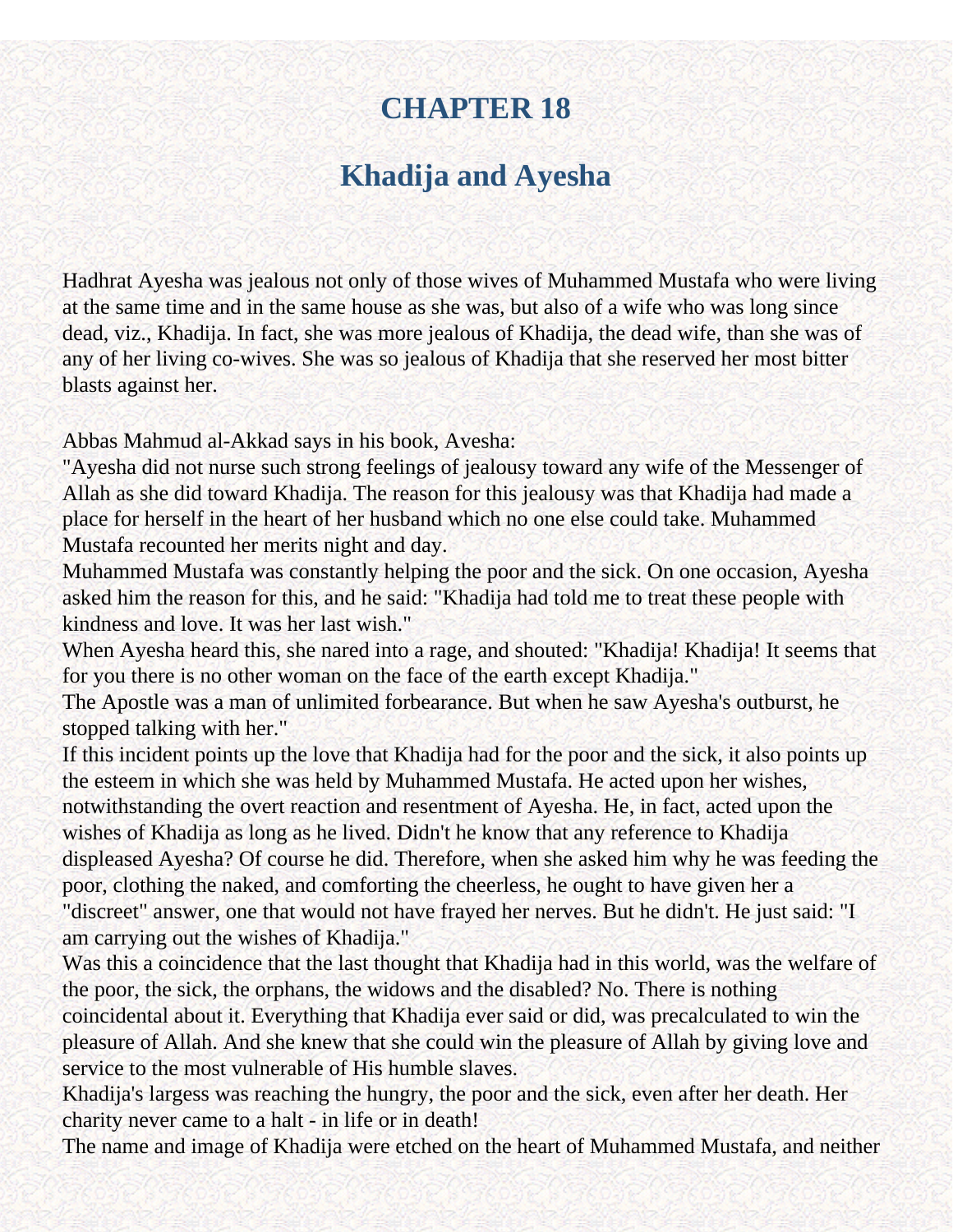the hand of time nor the tantrums of Ayesha could efface them.

Hadhrat Ayesha was aware that she could not dissuade Muhammed Mustafa from praising Khadija, and from talking about her. But this knowledge did not put a crimp upon her vis-avis her "anti-Khadija" stance. Abbas Mahmud al-Akkad of Egypt, relates another incident in his book, Avesha, as follows:

One day the Messenger of Allah was praising Khadija when Ayesha said: "O Messenger of Allah! Why do you talk all the time about that old woman who had inflamed gums? After all, Allah has given you better wives than her."

Muhammed Mustafa said: "No Ayesha! Allah never gave me a better wife than Khadija. She believed in me at a time when other people denied me. She put all her wealth at my service when other people withheld theirs from me. And what's more, Allah gave me children only through Khadija."

It appears that Ayesha's hatred of Khadija which she expressed so blatantly, backfired upon her. Her husband told her that Allah gave him children only through Khadija whereas his other wives could not give him any child.

To be childless, is a very painful experience for a woman. But if she is told that she is barren, the pain for her becomes a torture. And if it is her own husband who taunts her for her barrenness, then the pain becomes an agony.

But Ayesha could never repress her hatred of Khadija. She herself said once: "I have never been so jealous of any woman as I am of Khadija." She showed her jealousy over and over again, and each time she elicited from the Messenger of Allah the same anger and displeasure.

The last child of Muhammed Mustafa and Khadija was their daughter, Fatima Zahra. She was born in the fifth year of the Proclamation, and eight years before the Migration. Her brothers, Qasim and Abdullah, had died before her. It was the pleasure of Allah that the line of descent of His messenger and friend, Muhammed Mustafa, should begin with his daughter, Fatima Zahra. She was the joy of her father's heart, and the light of his eyes. He cherished her and her children as his greatest treasures. They were, for him, the epitome of the purest of all joys both terrestrial and celestial.

From time to time, Muhammed Mustafa had to leave Medina on his campaigns. It was his invariable practice that he sent his army ahead of him, and he himself was the last one to leave the city.

The last thing that Muhammed Mustafa did before leaving Medina, was to visit his daughter, Fatima Zahra, the blessed one, and her children. He entrusted them to the protection of God, and bade them farewell.

The first thing that Muhammed Mustafa did when he returned to Medina, was to visit the house of his daughter. He invoked God's blessings upon her and her family. During his frequent absences from Medina, there was nothing that he missed so much as the children of his daughter. When he saw them, he exchanged greetings with them, kissed them, dandled them, and played with them. Once he was with them, his weariness from the campaigns, and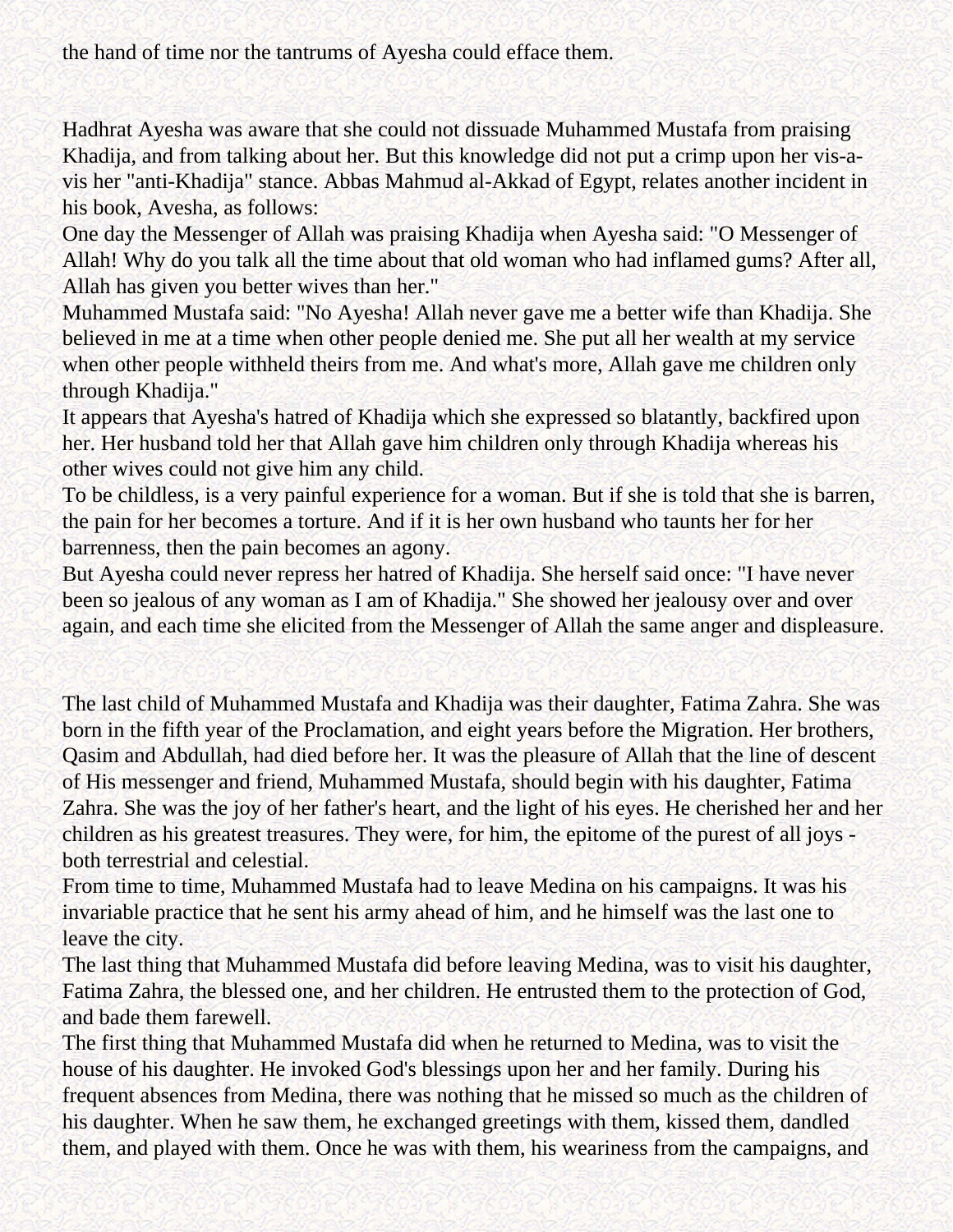from long marches in the dust and heat of Arabia, vanished, and he was refreshed and restored.

It was a pattern of life for Muhammed Mustafa, and he never veered from it. His emotional life revolved around the house of his daughter.

Hadhrat Ayesha didn't share her husband's love for his daughter. Abbas Mahmud al-Akkad says in his book, Avesha:

In the first place, Fatima was the daughter of Khadija; and the Messenger of Allah loved Khadija so much that he was constantly praising and complimenting her. Ayesha resented this. In the second place, Ayesha was childless. Whenever she saw her husband coddling and cuddling the children of Fatima which he was doing all the time, she was further embittered being painfully reminded of her own sterility. The relations, therefore, of Ayesha and Fatima, were not very "friendly."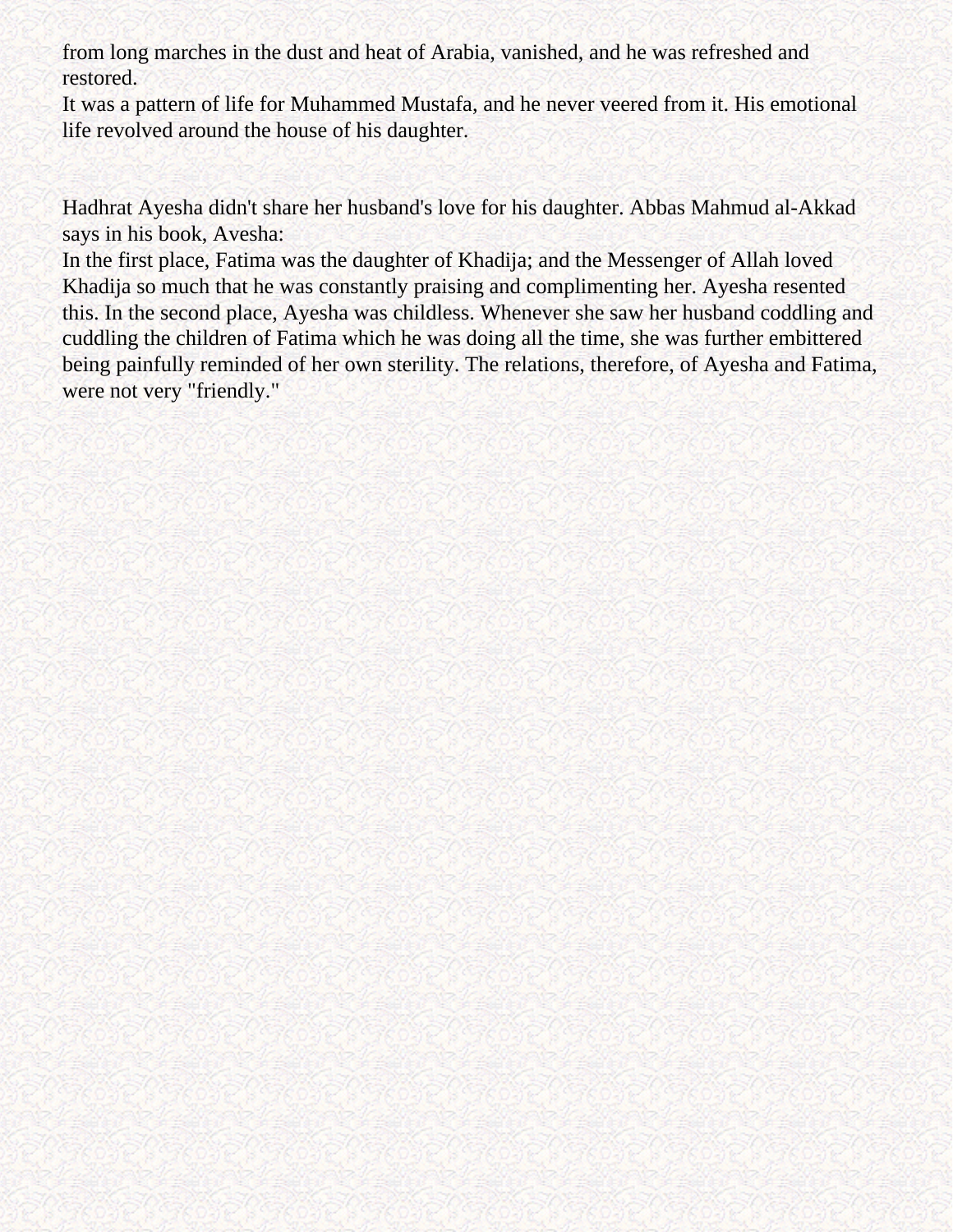## **Khadija and Islam**

Today, Islam is the greatest force in the world. Its enemies cannot do it any harm. It is like a mighty oak which the storms of the world cannot uproot. Yet there was a time when this mighty oak was a tiny sapling, and desperately needed someone to protect it from the hurricanes of idolatry and polytheism which threatened to uproot it. Muslims may forget it but Islam cannot forget that in its infancy, it were Abu Talib and Khadija who protected it. They made Islam invulnerable. Abu Talib protected the sapling of Islam from the tempests of misbelief and heathenism; and Khadija irrigated it with her wealth. She did not let the sapling of Islam die from draught. In fact, she didn't even let it wilt from neglect. Protecting Islam was, for Abu Talib and Khadija, their foremost duty. Islam was their first love, and it was a love which they passed on, as their "legacy" to their children. If they - Abu Talib and Khadija - had protected the tree of Islam from its enemies in the lifetime of Muhammed Mustafa, and had "irrigated" it with vast quantities of gold and silver, their children and their grandchildren protected it, from its enemies after his death, and irrigated it with their blood. Their blood was the most sacrosanct blood in all creation. After all, it was the blood of Muhammed Mustafa himself - the Last and the Greatest of all Messengers of Allah, and the Chief of all Apostles and Prophets.

Khadija was an "eye-witness" of the birth of Islam. She nursed it through its infancy, through its most difficult, and through its most formative years. Islam was given shape and design in her home. If any home can be called the cradle of

Islam, it was her home. She "reared" Islam. If any home can be called the "axis" of Islam, it was her home; Islam revolved around her home. Her home was the "home" of Quran Majid the Book of Allah, and the religious and political code of Islam.

It was in her home that Gabriel was bringing Revelations from Heaven for ten years.

Khadija has collected more "firsts" in the history of nascent Islam than anyone else. She was the first wife of the last messenger of Allah. She was the first Believer. She was the very first mortal to declare that the Creator was only One, and that Muhammed was His messenger. Next to her husband, she was the very first individual who heard the Voice of Revelation. She was the first person who offered prayers to Allah with her husband. Whenever he went into the presence of Allah, she was his constant companion. She was the first Mother of Believers. She was the only wife of Muhammed Mustafa who did not have to co-exist with a co-wife.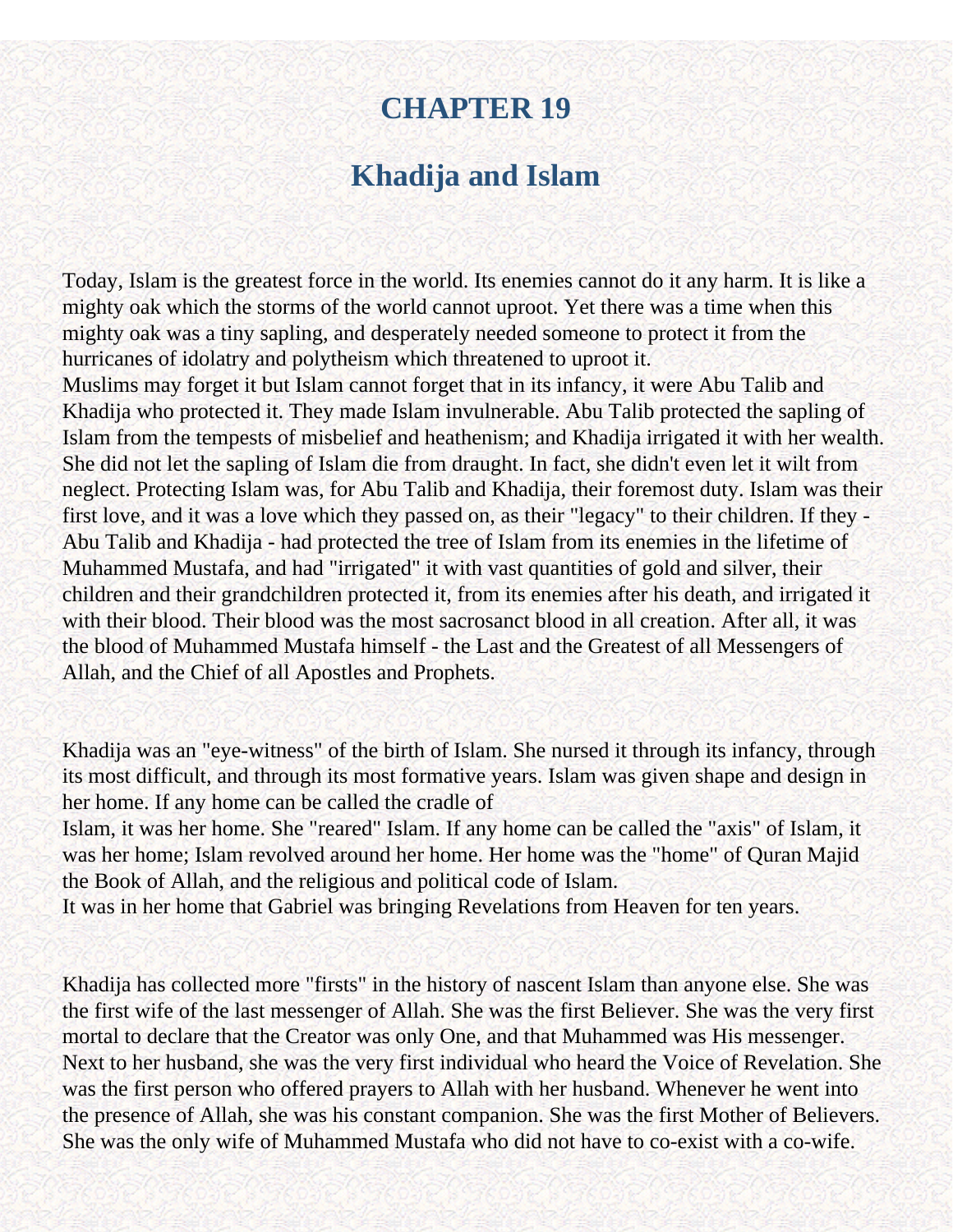All the love, all the affection and all the friendship of her husband, were hers and hers alone exclusively!

When Muhammed Mustafa proclaimed his mission as the messenger of Allah, and told the Arabs not to worship idols, and called upon them to rally under the banner of Tauheed, a tidal wave of sorrows broke upon him. The polytheists began to thirst for his blood. They invented new and ingenious ways of tormenting him, and they made many attempts to stifle his voice forever. In those times of stress and distress, Khadija was a bastion of strength for him. It was only because of her and Abu Talib that the polytheists could not disrupt his work of preaching and propagating Islam. She made, in this manner, a most important contribution to the survival and propagation of Islam.

Khadija set basic standards that spell domestic peace, harmony, happiness and fulfillment, and she upheld and reflected them in her life. She demonstrated that the key to a family's strength and happiness is the degree of emotional closeness between its members. She spelled out the rights and duties of husbands and wives. The standards set by her, became the "blueprint" for family life in Islam. Muhammed Mustafa and Khadija spent twenty-five years together, and in those years, they formulated the "laws" that make a marriage successful and a life happy. Since then, even in temporal terms, the rest of the world has not been able to find better laws. Islam incorporated the same laws in its own programme.

Khadija turned the abstractions of idealism into reality. Her life with Muhammed is concrete evidence of that fact. What she gave to the world was not merely a set of principles or theoretical ideas but an experience, rich in moments of pure enchantment with Islam, and subtle rhythms of love for Allah and His Messenger.

As mentioned earlier, the pagan Arabs had a sense of honor gone all awry. It was their "sense of honor" which impelled them to kill their daughters. Islam of course put an end to this barbaric and horrendous practice by making it at once a sin against Allah, and a crime against humanity. Besides putting an end to female infanticide, Islam also gave dignity, honor and rights to women, and it guaranteed those rights.

Allah Ta'ala wished to demonstrate th;lt the laws of Islam were all practicable. To demonstrate the practicability of those laws, and to show the Islamic "Design of Life," He chose the house of His slaves, Muhammed and Khadija. Without Khadija, the laws of Islam would have remained meaningless. In fact, it is even possible that Muhammed Mustafa could not have promulgated those laws without her.

One of the greatest blessings that Muhammed Mustafa and Khadija received from Allah Ta'ala was their daughter, Fatima Zahra. As noted before, Fatima was born after the death of her brothers, Qasim and Abdullah. She was only five years old when her mother died. After the death of her mother, Muhammed Mustafa, the messenger of Allah, became both a father and a mother for her. In bringing up his daughter, the Messenger of Allah was demonstrating the applicability of the laws of Islam. Since he is the model for all Muslims, they have to imitate him in all his deeds. He bestowed the utmost love upon, and showed the greatest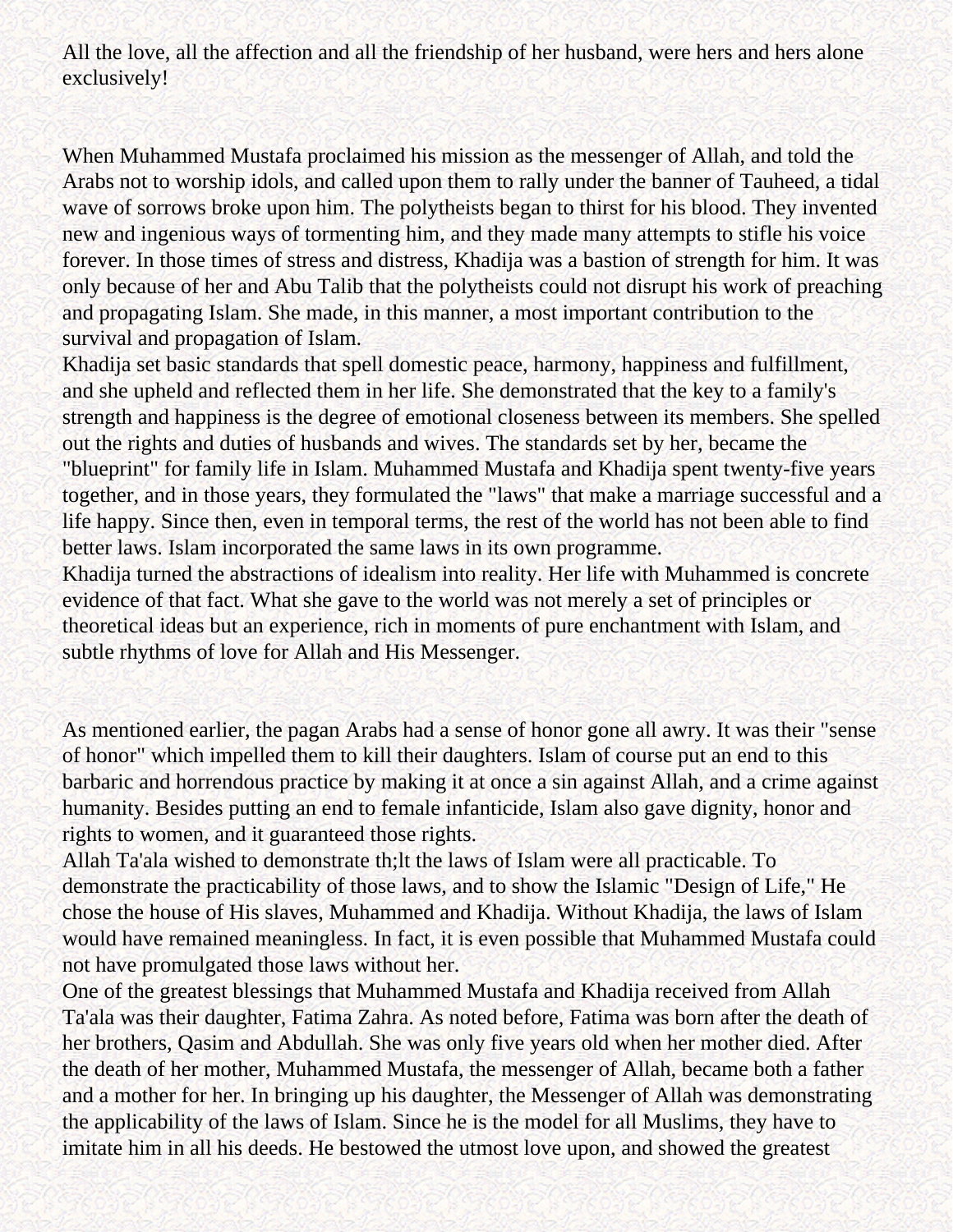respect to his daughter.

Both in Makka and in Medina, many important persons, such as princes and leaders of powerful tribes, came to see the messenger of Allah. He never rose from the ground to greet any of them. But if he heard that his daughter, Fatima Zahra, was coming to see him, he rose from the floor, went forward to greet her, escorted her back, and gave her the place of honor to sit. He did not show so much esteem and regard to anyone at any time in his life - man or woman!

SUCH IS THE BOUNTY OF ALLAH, WHICH HE BESTOWS ON WHOM HE WILL: AND ALLAH IS THE LORD OF THE HIGHEST BOUNTY. (Quran Majid. Chapter 62; verse 4)

Allah Ta'ala bestowed His Bounty upon Fatima Zahra, the daughter of His friend and His messenger, Muhammed Mustafa.

It was Khadija's only daughter, Fatima Zahra, who became the recipient of the accolades of Heaven in the 76th chapter of Quran Majid - Sura Dahr. In fact, the whole chapter is "dedicated" to her and to her family comprising her husband, Ali ibn Abi Talib; her children, Hasan and Husain; and her maid, Fizza. She also became the "exegesis" of the 108th Chapter of Quran Majid - Sura Kauthar (=Abundance). Allah Ta'ala gave Khadija a son-in-law like Ali ibn Abi Talib who became the Lion of Allah; "the Right Arm of Islam;" and the shield and buckler of Muhammed Mustafa; and He gave her grandsons like Hasan and Husain who became the Riders of the Shoulders of the Messenger of Allah, and "the Princes of the Youth of Heaven."

Without a doubt, Islam means the practice of the house of Khadija; and without a doubt, Quran Majid is the "dialect" of her family. Her daughter, Fatima Zahra, and her grandchildren, Hasan and Husain, grew up "speaking" Quran Majid. She has the same relationship to Islam and Quran Majid that light has to the eyes, lustre to a pearl; and fragrance to a rose. Even the most eloquent of languages fails adequately to express or fittingly to commend, Khadija's merits. But Allah Ta'ala has promised His reward to his loving slaves like Khadija in the following verses of His Book:

THOSE WHO HAVE FAITH AND DO RIGHTEOUS DEEDS, - THEY ARE THE BEST OF CREATURES. THEIR REWARD IS WITH ALLAH: GARDENS OF ETERNITY, BENEATH WHICH RIVERS FLOW; THEY WILL DWELL THEREIN FOR EVER; ALLAH WELL PLEASED WITH THEM, AND THEY WITH HIM: ALL THIS FOR SUCH AS FEAR THEIR LORD AND CHERISHER. (Chapter 98; verses 7, 8)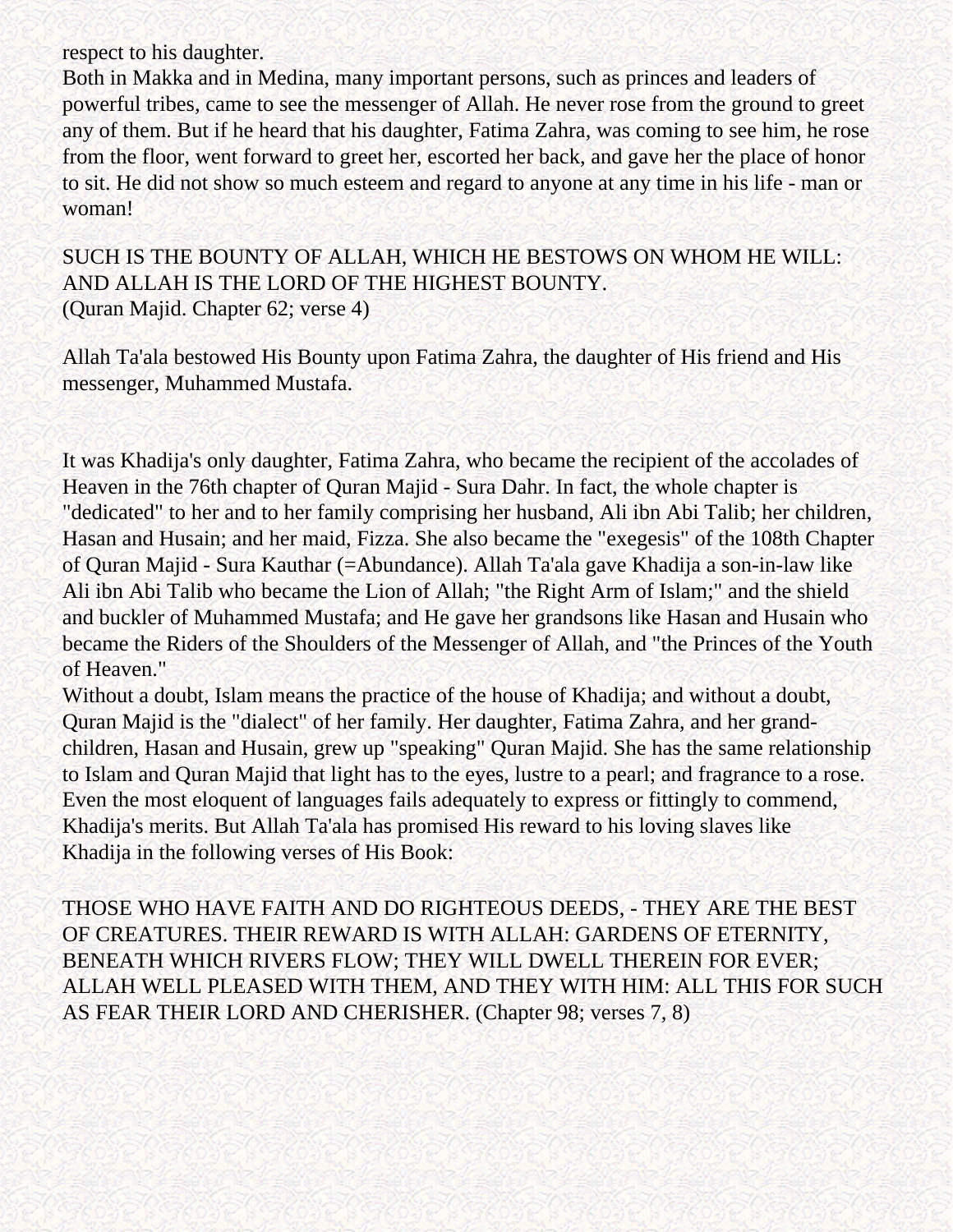# **CHAPTER 20**

# **Khadija and the Muslim Historians**

In their history books, the highest tribute that most of the Muslim historians have paid to Khadija, is that she strengthened Islam with her wealth. They pay this tribute and then they pass on to other matters. It is true that it was Khadija's wealth that made Islam viable; but it is only a partial truth. There is little, if any, acknowledgement by the historians of what Khadija's support - material and moral - did for Islam and the Muslims. Far from acknowledging her great services, many of them have either distorted truth or have strangled truth or have cooked up stories of their own, and have dished them out as historical "facts." Not all the history of the early days of Islam is factual; some of it is "synthetic." This synthetic history was written for or was dictated by special interest groups. Many fairy tales found their way into the history of Islam in this manner and Truth was quietly given a burial. Spinning fairy tales, putting them into circulation and burying truth was a conspiracy in which the leaders of the prayer-congregations, orators of the pulpits in the mosques, teachers in schools, professors in colleges, doctors of law, judges of the courts, courtiers of the kings, sultans and caliphs; and the kings, sultans and caliphs themselves, all had a hand. The historian had little choice in the matter. Even if he was a man of integrity and principle, he dared not challenge the party line. If he did, he could imperil his own life. If he wrote factual history, his wife could become a widow, and his children could become orphans. He, therefore, adopted the "pragmatic" course. He ditched the truth, and wrote spurious history. Maulana Shibli Numani, the dean of the Indian historians of Islam, writes in his Life of the Prophet. Volume I (Azamgarh, India, 1976), that during the reign of the caliph Muawiya (d. A.D. 680), and the later Umayyads, thousands and tens of thousands of Hadith (1) were churned out by hadith manufacturing factories, and were put into circulation. "Historians" on the payroll of the government, strung togcther "fact" after "fact," and incorporated them in their history books. And for 90 years, the names of Ali ibn Abi Talib, and other members of the Bani Hashim were cursed from every pulpit in the Muslim world - from Sind in India to Spain in Europe. Children were born, they grew up, and they died, hearing these curses and never knowing the truth.

In A D. 750, the Abbasis seized the caliphate, and they exterminated the Umayyads. But they were no less rabid in their animosity to the family of Muhammed Mustafa than were the Umayyads. In fact, some of them outdid the Umayyads in persecuting his children and their supporters. The one characteristic that both dynasties shared, was their built-in animosity to the family and the children of Muhammed Mustafa.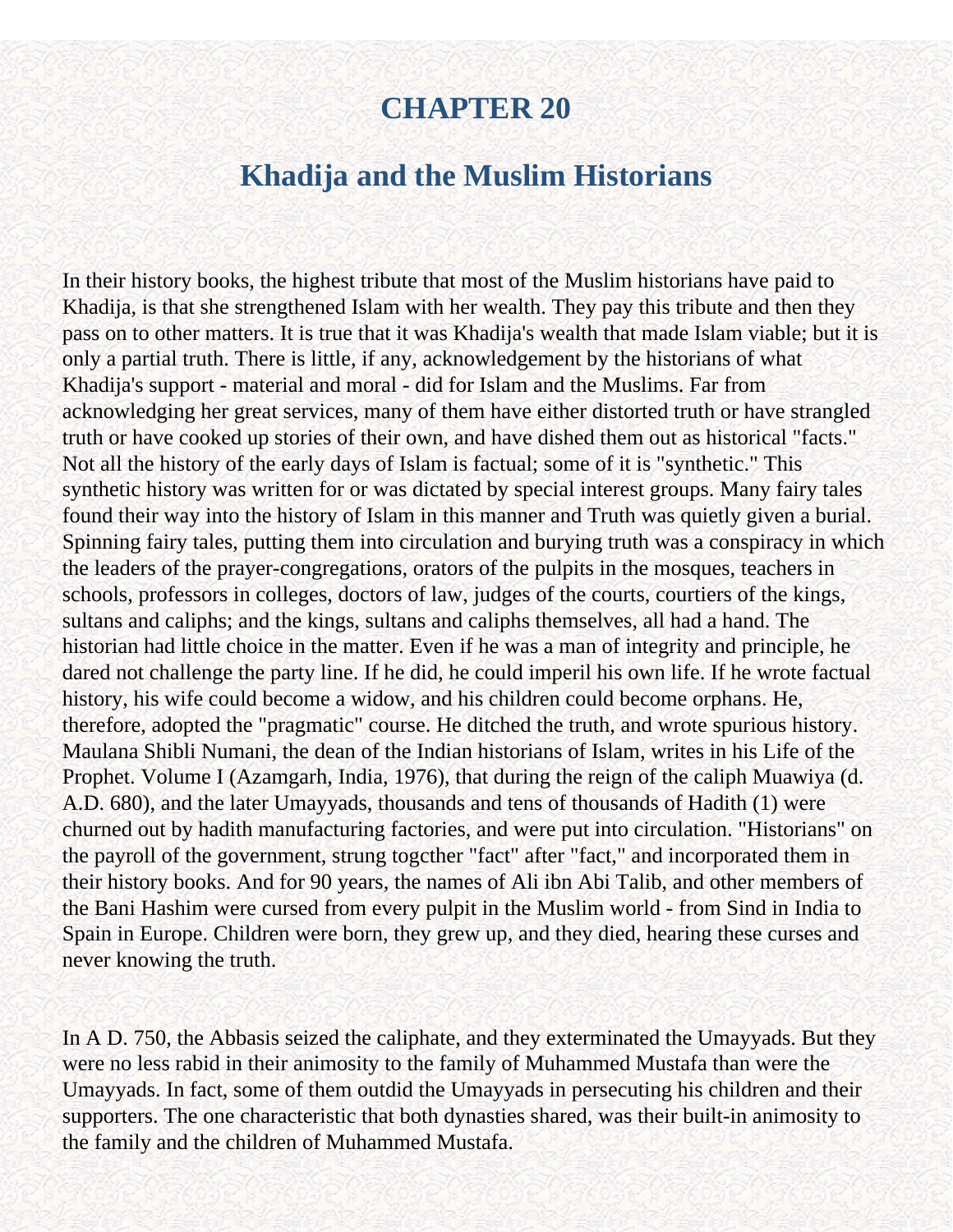#### Edward Gibbon

The persecutors of Mohammed usurped the inheritance of his children; and the champions of idolatry became the supreme heads of his religion and empire.

(The Decline and Fall of the Roman Empire)

(1) A Hadith is the memorial of an alleged act and/or saying of the Prophet of Islam, as transmitted by a chain of informants. Robert Payn

...Again and again we shall find Muhammadans mercilessly destroying the living descendants of Muhammad. (p. 84-85).

For 350 years, the descendants of Abu Sufyan and those who claimed descent from Abbas had made war on the descendants of Muhammad's flesh. (p. 193)

Throughout all the centuries of Islam, a strange fate had hovered over the descendants of Muhammad. It was as though that part of the world which eagerly accepted the Messenger of God, had turned forever against his living descendants. (p. 306)

(The Holy Sword, 1959)

The campaign of the Abbasi caliphs against the members of the family of the Prophet, or his children, also lasted as long as their caliphate - 500 years. It was during their caliphate that the histories of Islam were written, and Hadith were collected, edited and were published. Some half-hearted attempts were perhaps made by a few conscientious scholars at separating facts from bunk and junk, and at salvaging Truth from the contexture of lies but with little success. Many of the books of history and Hadith are saddled forever with "facts" or "hadith"  $(= a$ statement of the Prophet) which were planted in them.

History, it has been rightly said, is the propaganda of the victorious party. The victorious parties, in the history of Islam, were, first the Umayyads and then the Abbasis which succeedcd, in the words of Gibbon, in "usurping the inheritance of the children of Mohammed." Once thcy had thc instruments of power in their hands, they were free to write or to manipulate the history of the early days of Islam as they liked.

Since most of the books of the history of Islam were "inspircd" by what the Communists call "the ruling circles," I shall identify their authors as the "court historians." Thcse historians foisted

upon their readers the following three myths vis-a-vis the life of Hadhret Khadija, may Allah be pleased with her and bless her.

1. She was forty years old when she and Muhammed Mustafa were married.

2. She was married twice before she and Muhammed Mustafa were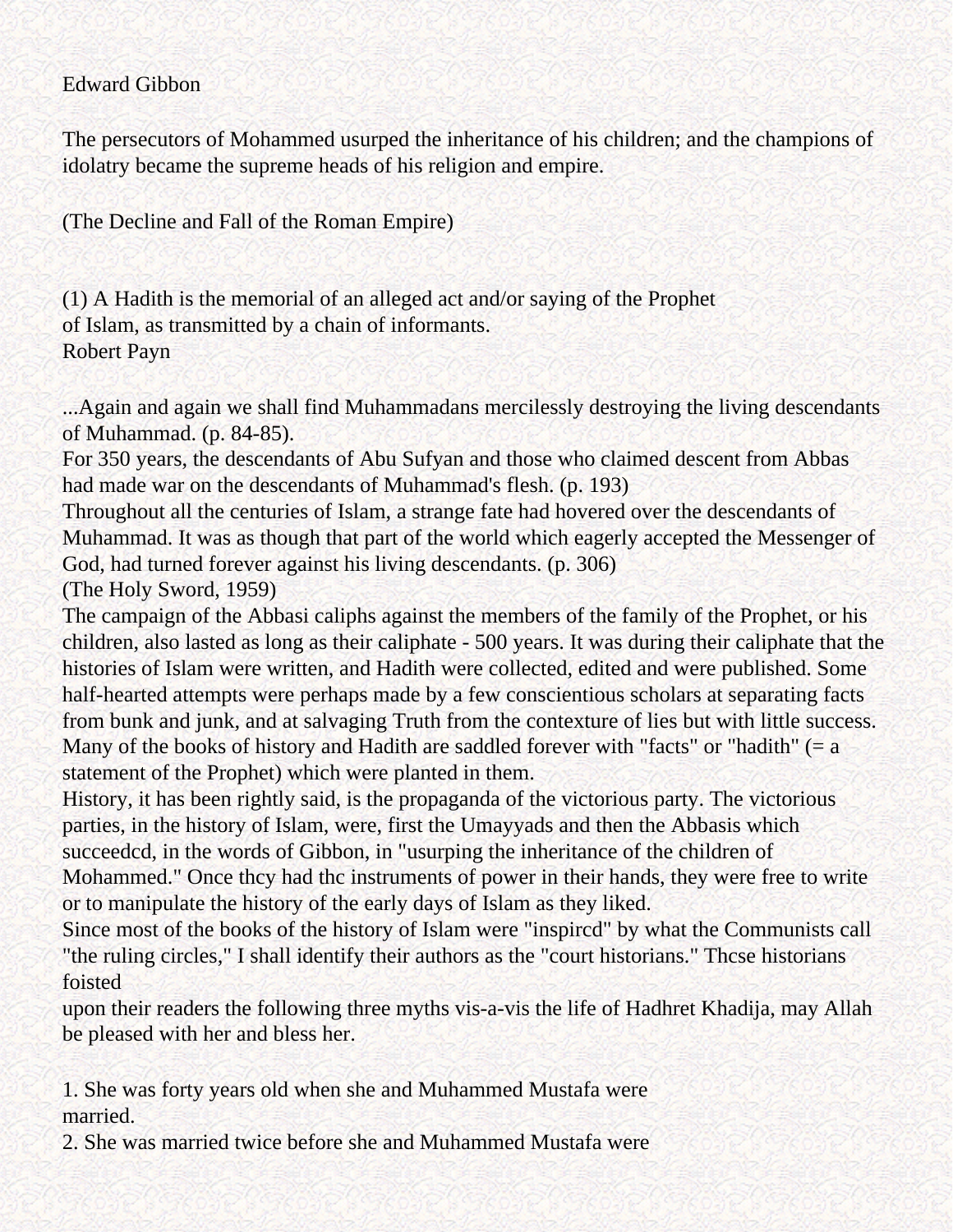married.

3. She and Muhammed Mustafa had six children - two boys and four daughters.

We shall discuss these myths point by point.

# 1. Thte Age of Khtadija

Most of the Muslim historians have stated that Khadija was 40-years old when she married Muhammed Mustafa. So many historians have repeated this figure that now it is believed as a gospel truth. Yet this figure is open to question on the following grounds:

No historian knows the year in which Khadija was born. The figure "40" is only an estimate, and it is an over-estimate. Whereas it is true that Khadija was older than Muhammed Mustafa, she was not 15 years older as claimed by most of the historians, but only a few years older than him.

Arabia is a very hot country, and Arab girls reach maturity much more rapidly than girls do in cold or temperate climates. Hadhrat Ayesha is said to have been married when she was only eleven years old. Other Arab girls were also married quite early.

In a country like Arabia, a woman could not spend forty years of her life waiting to be married. At forty, the best years of a woman's life are already behind her - in Arabia or in any other country. But even if she marries at forty, she cannot entertain any hope of having children. Even in cold and temperate zones, a woman, in most cases, is past her child-bearing age at 40. In Arabia, this happens, probably, much earlier.

Khadija spent many years of her life in the single state. As noted before, she received many offers of marriage from the lords and princes of Arabia but she turned them down. They could not impress her with their wealth. If they were rich, she was immeasurably richer than the richest of them. And in such personal qualities as the qualities of head, hand and heart, all of them were like the dust of her feet. Anyone trying to impress her with his wealth or power would be naive, if not foolish, indeed. Therefore, she marked time until the man who really impressed her - Muhammed Mustafa - came along, and she married him.

# 2. Alleged Marriages of Khadija

Khadija was never married before she married Muhammed Mustafa. Her marriage with Muhammed was her first and last marriage. The same historians who have claimed that Khadija was married twice before she married Muhammed, have reported that all the lords of Quraysh and the princes of the Arabs, sought her hand in marriage but she didn't condescend to consider any of them for a matrimonial alliance. If she had been married twice before, she ought to have had no hesitation in marrying a third time.

# 3. Khadija's Children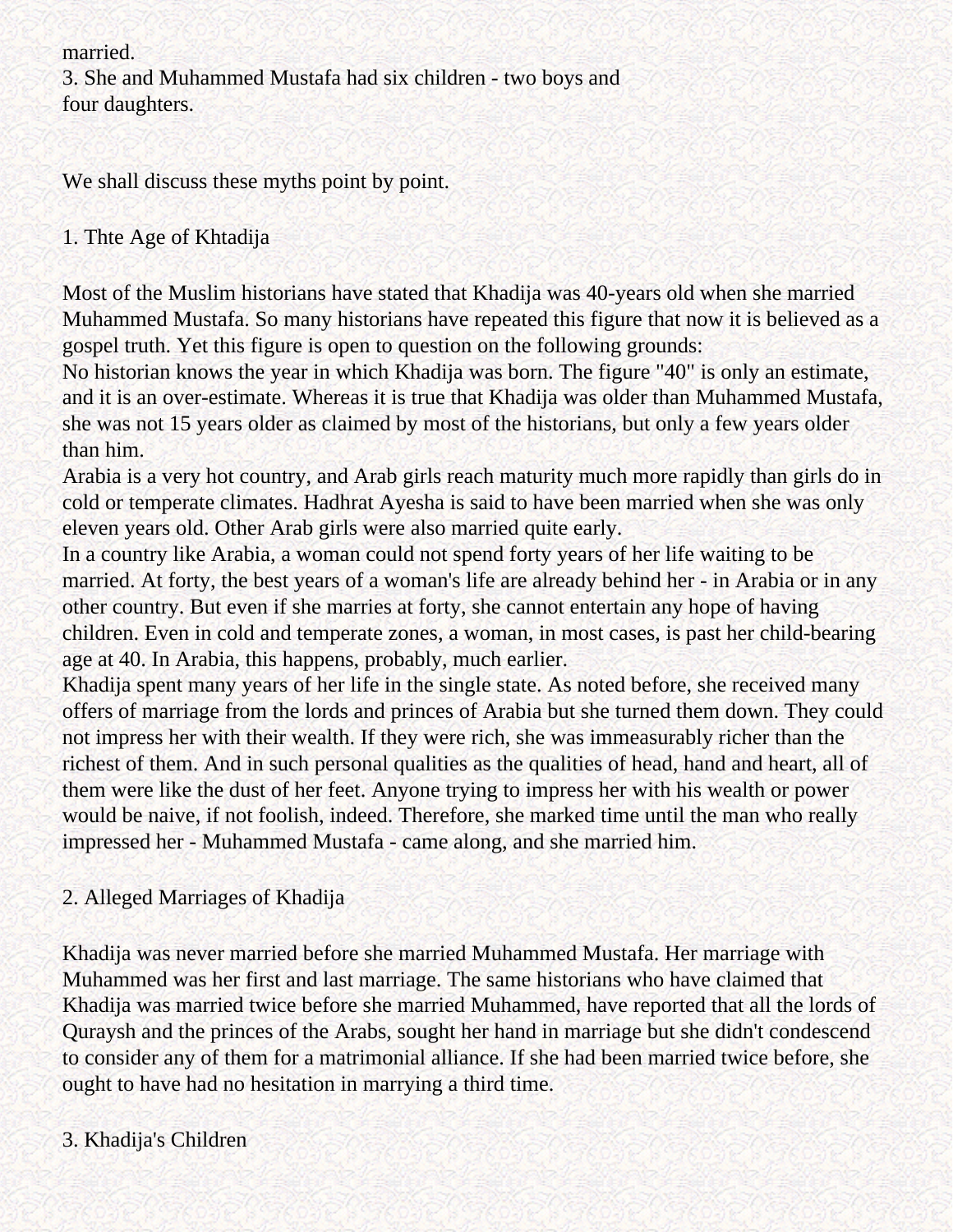It is alleged by the court historians of the Umayyads that Khadija and Muhammed had six children, and they give their names as follows:

- 1. Qasim
- 2. Abdullah
- 3. Zaynab
- 4. Rukayya
- 5. Umm Kulthum
- 6. Fatima Zahra

Muhammed Mustafa and Khadija were the parents of three and not six children. They were:

- 1. Qasim
- 2. Abdullah
- 3. Fatima Zahra

Out of these three children, the first two - Qasim and Abdullah - were boys, and both of them died in their infancy, as noted before. The third and their last child was their daughter - Fatima Zahra.

Who were the other three girls, viz., Zaynab, Rukayya and Umm Kulthum? This question is answered later in this chapter.

All these three claims have gained currency as "facts" but are, nevertheless fairy-tales. The "patina" of age has made them"respectable" so that most of the Muslims believe them to be true. But these are not by any means, the only tales which, formost Muslims, have acquired the status of facts. There are many other fables which have "graduated" as facts. Following examples will show that this can happen even when there is no deliberate intent to twist facts or to mangle truth.

1. Many Muslims believe that the character designated in verses 83, 86 and 94 of the 18th chapter of Quran Majid (Kahf or the Cave) as Zul-Qarnain, was Alexander the Great of Macedonia. Even Abdullah Yusuf Ali shares this view. He says:

"Personally, I have not the least doubt that Zul-Qarnain is meant to be Alexander the Great, the historic Alexander, and not the legendary Alexander..."

And yet, Zul-Qarnain might have been anyone but Alexander the Great. Zul-Qarnain was one of the chosen ones of Allah; perhaps he was a prophet. Alexander, on the other hand, was a heathen. He worshipped the gods and goddesses not only of Greece but also of Egypt, Babylon and Persia.

Harold Lamb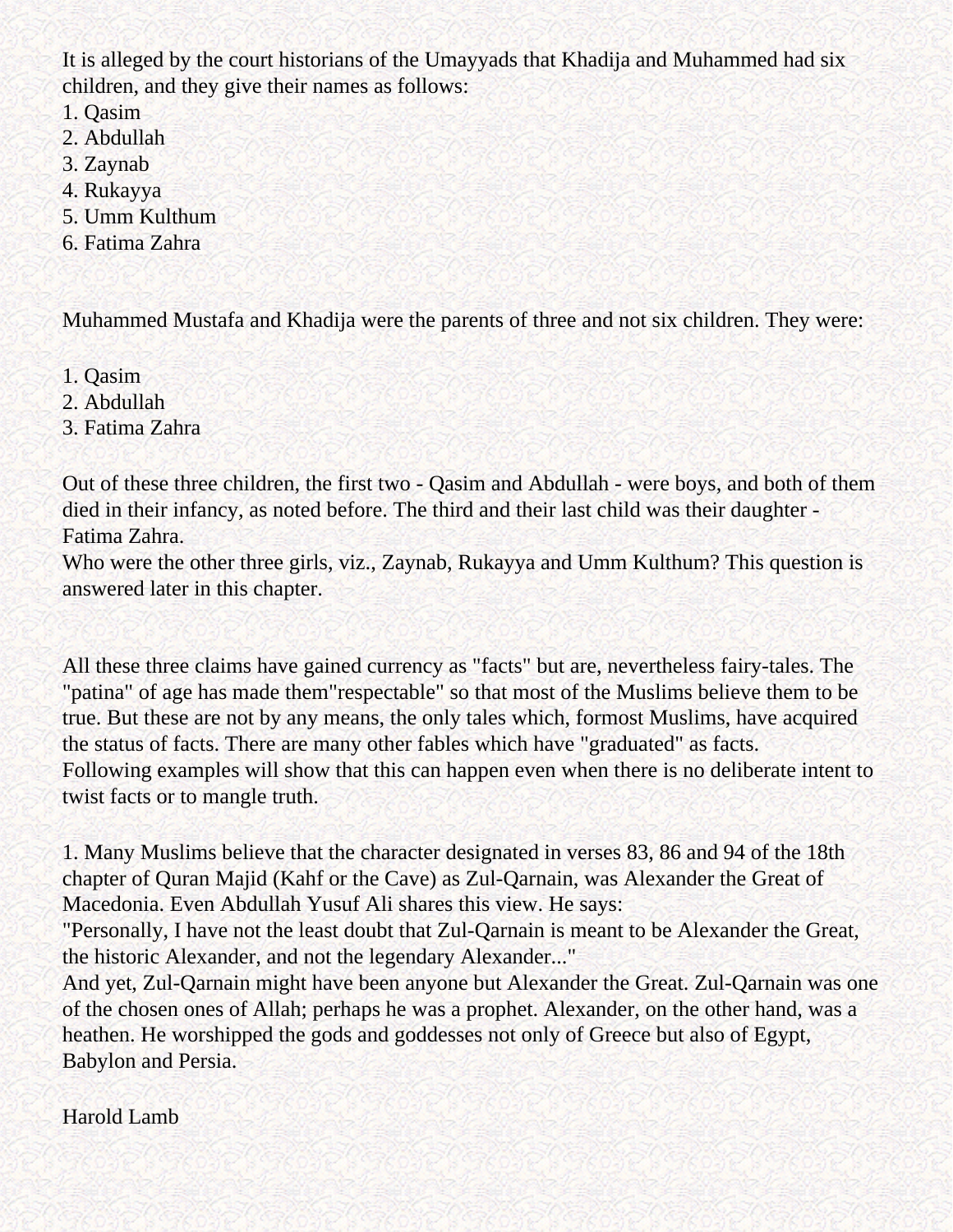Alexander had bowed down to strange deities - not only to Zeus, but Ammon-Re of the Egyptian desert, Marduk of the towers of Babylon, and Ahura, tutelary of the tombs of Persepolis.

(Alexander of Macedon, New York, 1946)

Alexander committed many crimes including the murder of two of his oldest friends and most loyal generals, Cleitus and Parmenion. And he engineered the murder of his own father, Philip.

R D. Milns

There can be little doubt that Alexander became king by becoming a parricide. (Alexander the Great, New York, 1969)

In his wars, Alexander killed hundreds of thousands of innocent men and women unnecessarily. Perhaps he was overcome by lust for blood. A modern historian says that before his death, he had become insane. And recent research has disclosed that he died an "alcoholic megalomaniac."

2. The real name of Hadhret Abdul Muttalib, the grandfather of Muhammed Mustafa, the Apostle of Allah, was Shaiba. As a young lad, he once rode pillion with his uncle, Muttalib, from Yathrib (Medina) into Makka. The bystanders who saw him, said: "O look! Muttalib has bought a new slave for himsel£" Muttalib bridled at the remark, and said: "Curse on you. He is not my slave. He is the son of my brother, Hashim." But the name "Abdul Muttalibn - nthe slave of Muttalib" stuck to the boy. He is known to history only by a fake name - Abdul Muttalib. His real name - Shaiba - is forgotten.

3. This example is from the story of Joseph (Prophet Yusuf).

The following verse occurs in the 12th chapter of Quran Majid (Sura Yusuf): THEY SAID: "TRULY JOSEPH AND HIS BROTHER ARE LOVED MORE BY OUR FATHER THAN WE: BUT WE ARE A GOODLY BODY. REALLY OUR FATHER IS OBVIOUSLY WANDERING (IN HIS MIND!

A. Yusuf Ali has explained this verse as follows:

"The ten brothers not only envied and hated their innocent younger brothers Joseph and Benjamin. They despised and dishonored their father as an ignorant old fool - in his dotage. In reality, Jacob had the wisdom to see that his young and innocent sons wanted protection and to perceive Joseph's spiritual greatness. But his wisdom, to them, was folly or madness or imbecility, because it touched their self-love, as truth often does. And they relied on the brute strength of numbers - the ten hefty brethren against old Jacob, the lad Joseph, and the boy Benjamin."

Another verse in the same context reads as follows: THEY SAID: "BY GOD! TRULY THOU ART IN THINE OLD WANDERING MIND."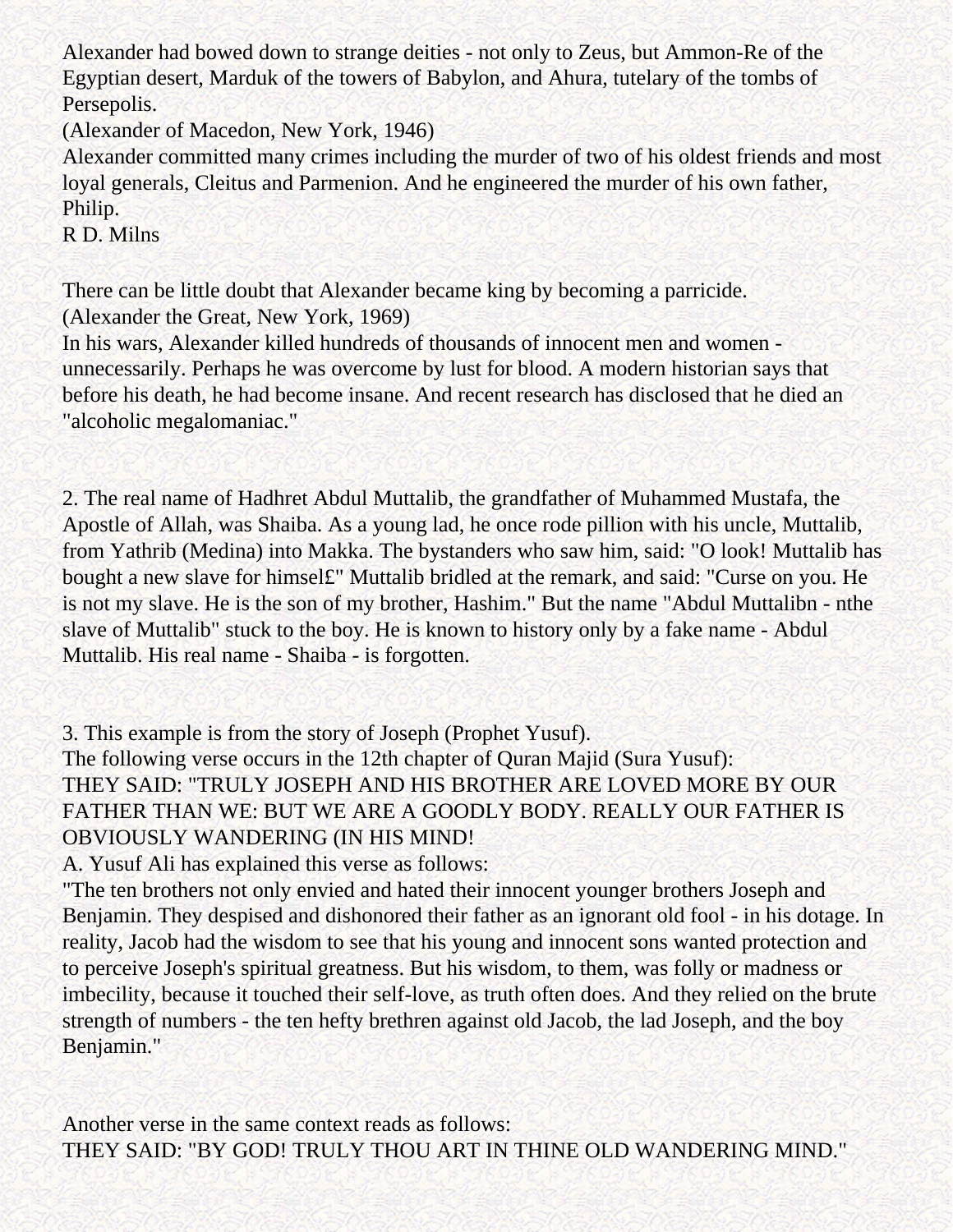(Chapter 12; verse 85)

This verse is explained by the translator as follows:

"They" must be the people around Jacob before the brothers (of Joseph) actually arrived (from Egypt). These same brothers had sedulously cultivated the calumny that their father was an old dotard, and everybody around believed it, even after its authors had given it up. Thus lies die hard once thev ~et a start."

(A. Yusuf Ali)

There are many other examples, in both Muslim and non-Muslim history, of mendacity passing for truth. This is precisely what happened in the case of these three canards connected with the story of the life of Khadija; they found

general acceptance among the Muslims. Once lies ~et a start, theY refuse to die.

It is also possible that the historians who were collecting material to write the history of the early days of Islam, had access only to those stories which had been skillfully "planted" in the primary sources by the "ruling circles." They were convinced that material obtained through these sources, was authentic, and they incorporated it in their works.

The allegations pertaining to the age, marriage(s), and children of Khadija, were prompted by two reasons, viz.,

1. Khadija was the mother of Hadhret Fatima Zahra; and she was the mother-in-law of Ali ibn Abi Talib; and the grandmother of Hasan and Husain. She, therefore, could not escape the animosity that the Umayyads and the Abbasis had nursed against all members of the family of Muhammed Mustafa, especially against Ali, Hasan and Husain. The historians, for the most part, shared this animosity with their paymasters; but if they didn't, they could forfeit their livelihood or even life itself.

They, therefore, had to invent some "fact" or "facts" which would minimize Khadija's importance. In selecting "facts" which they or their forerunners had invented, they considered themselves free to exercise their discretion - or their fantasy. But to make their accounts convincing, they had to be extremely subtle or else their animosity would become too obvious, and the worth of their works of history would become dubious.

2. The mercenary historians wanted to tell their readers that among the wives of the Prophet, there were some who were just as great or perhaps even greater, than Khadija, and that such a wife was Ayesha. They had to glorify Ayesha at the expense of Khadija.

These historians entertained no fear for the thesis which they were trying to develop from any other wife of Muhammed Mustafa but they were not sure if their efforts to show Ayesha as superior to Khadija would be successful. But they were serendipitous people and made the "discovery" that Khadija was forty years old, and was married twice before she married Muhammed. It was a "discovery" which, in their opinion, could militate against Khadija. On the other hand, they asserted that Ayesha was not only very young and beautiful but also was a virgin.

Through the exercise of such arbitrary logic the historians built up their thesis of the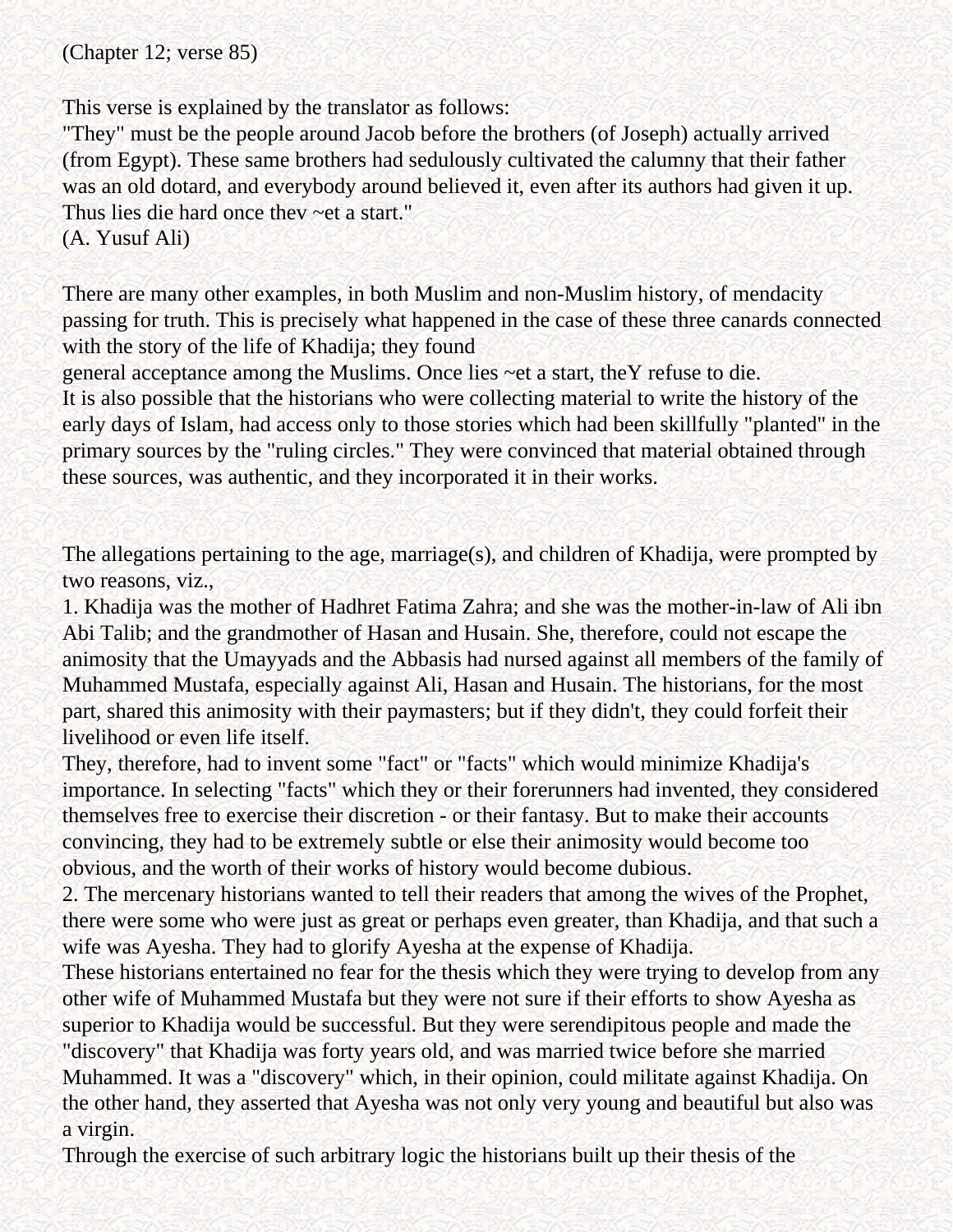superiority of one wife over the other wives. But did the Prophet marry Ayesha for her youth, beauty and virginity? Abbas Mahmud al-Akkad answers this question in his book, Avesha. as follows:

"As far as we know, the Messenger of Allah did not marry for children. Generally speaking, he married for two reasons, viz.,

1. Some women became utterly helpless after the death of their husbands. They had no nextof-kin to support them. The Apostle married them to provide a home to them.

2. The Apostle wished to break the resistance of the Arab tribes to Islam. One way to do so was, for him to marry the women of those tribes."

There was also a third reason for some of the marriages of the Prophet, viz., if he was a teacher for Muslim men, his wives had to be teachers for Muslim women, in all matters of faith and religion. They explained to the Muslim women the meaning of Quran, and they taught them how to apply the laws of Islam in their personal lives.

With the exception of Khadija, the Apostle married all other women for one or more of these reasons. His marriage with

Khadija was the only one which rested upon affection, love and friendship; and for him, it fulfilled all the aims of marriage.

Khadija also taught the laws of Islam to Muslim women but she did so more by example and less by precept as noted before.

The court historians of the Muslims have been repeating some falsehoods and half-truths for centuries, and through such repetition, they have succeeded in convincing the Muslim umma (=community) that Khadija was widowed twice before her marriage with Muhammed Mustafa.

Writing on the subject of the marriage of Khadija, the author of Raudhatus-Safa says: The principal hgures of Quraysh wished to marry Khadija and they proposed to her but she did not agree to marry any of them. (Volume 2, page 271).

And the author of Raudhatul-Ahbab writes as follows:

All the nobles of Quraysh sought marriage with Khadija but she refused to consider any of them. (Volume 1, page 105).

According to the venal historians, at her marriage with Muhammed Mustafa, Khadija was already widowed twice; and she was 40 years old. If this is true, then it means that she was already a middle-aged woman, or perhaps - in a country like Arabia - even past middle-age; and the bloom of youth had long since departed from her. Why were then the lords of Quraysh and the princes of the Arabs so eager to marry her? After all, being rich and powerful as they were, they could have very easily found many young and beautiful women, among them virgins, to marry. Why would they want to marry a widow who was not so

young either? It will also not be correct to say that they were lured by Khadija's wealth. They were themselves very rich.

Allama Ali Ahmed Abul Qasim al-Kufi questions the story of the two marriages of Khadija before her marriage with Muhammed Mustafa. He writes in his book, Al-IstiPhatha: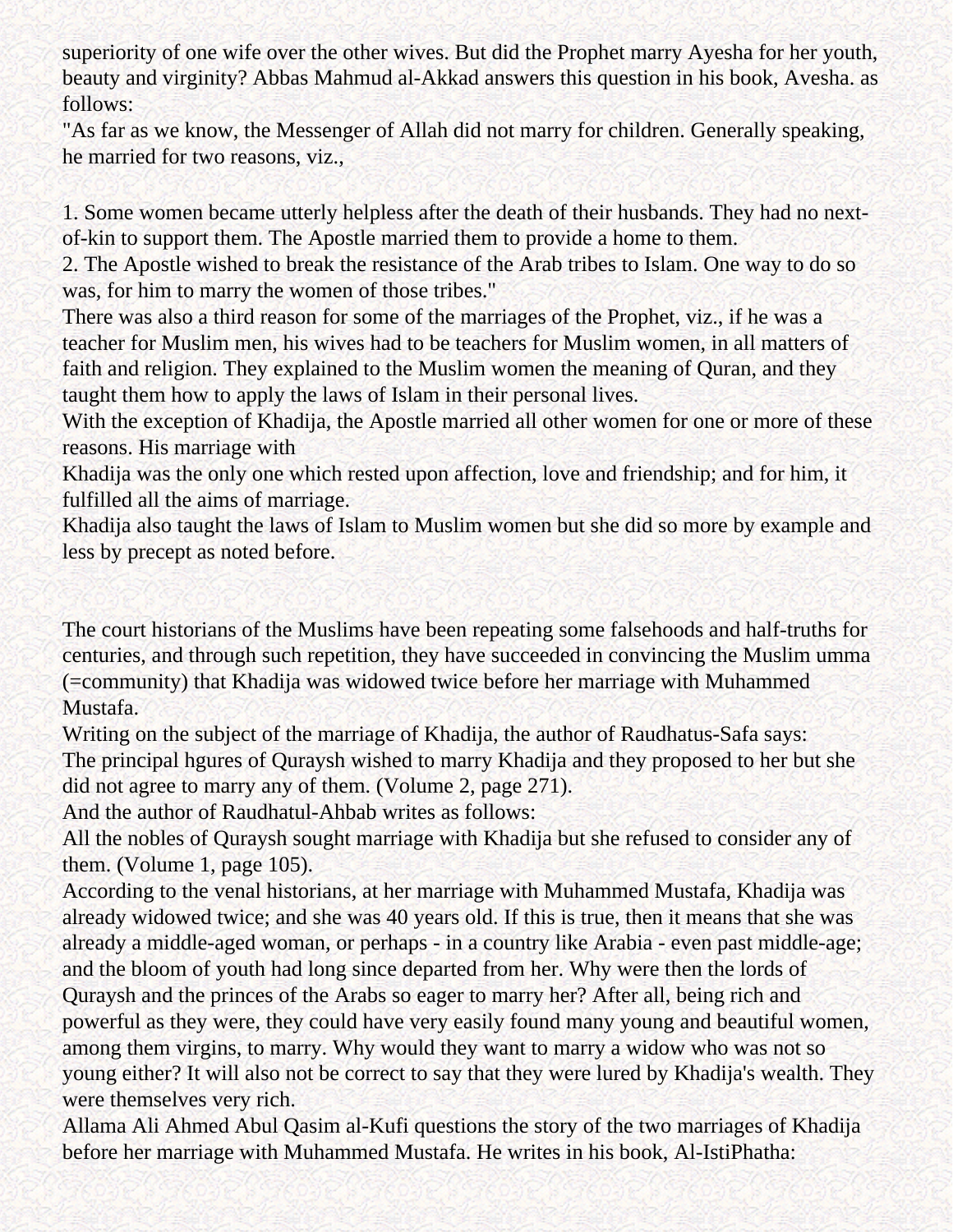Khadija did not marry anyone before she married Muhammed Mustafa. All historians have unanimously stated that everyone of the chiefs of Quraysh proposed marriage to Khadija, but she turned down all those proposals with contempt. At length she married Muhammed Mustafa. This made the ladies of Quraysh very angry with her. They said that when the lords and princes proposed marriage to her, she refused. And yet, when a young man of Bani Hashim who did not have any wealth or power, proposed to her, she accepted. These ladies could not understand why Khadija spurned the requests of the rich and the powerful nobles of Arabia for marriage, and went ahead and married a poor man. This is proof that Khadija did not marry anyone before marrying Muhammed ibn Abdullah.

Some people pose the question that if it is assumed that Khadija was married twice before her marriage with Muhammed, and that she was 40 years old at her last marriage, is there anything reprehensible about it? No! If a man or a woman is married more than once or is 40 years old, there is nothing reprehensible about it. The question is not if it is true or false if Khadija was married more than once or if she was 40 years old at her last marriage. The only question is: is it a historical fact that Khadija was married thrice; or that she was 40 years old at her last marriage. It is not.

If one agrees with the venal historians that Khadija was married thrice, and she was 40 years old at her last marriage, nothing diminishes from her status. She remains sublime. But it is simply not true that she was a 40-year old widow when she married Muhammed Mustafa, and, therefore, it is unethical to interpolate

falsehoods in the story of her life, or the life of any other man or woman, for that matter. Every man is entitled to his own opinions but not to his own facts. If a seeker of truth wishes to separate facts from opinions, he can do so with the aid of intellectual and logical analysis. His search for deduction from fixed principles will be a rewarding experience.

Zaynab, Rukayya and Umm Kulthum

Before Khadija married Muhammed Mustafa, there were three girls living in her house in Makka. Their names were Zaynab, Rukayya and Umm Kulthum. They were the daughters of her deceased sister. Their father had died earlier, and when their mother also died, Khadija brought them into her own house.

After Khadija's marriage, all three girls stayed with her as her wards. They probably called Khadija their mother and they probably called Muhammed Mustafa their father. And according to Arab usage, they were known as his daughters because they lived in his house, and he was their legal guardian.

Zaynab was the eldest of these three girls. She was married to a man called Abul-As ibn er-Rabi'. In 624 he came with the pagan army of Makka, and fought against Muhammed Mustafa in the battle of Badr. He was captured but he ransomed his freedom, and returned to Makka. Later, he accepted Islam.

The other two girls - Rukayya and Umm Kulthum - were married to Utba and Utayba - the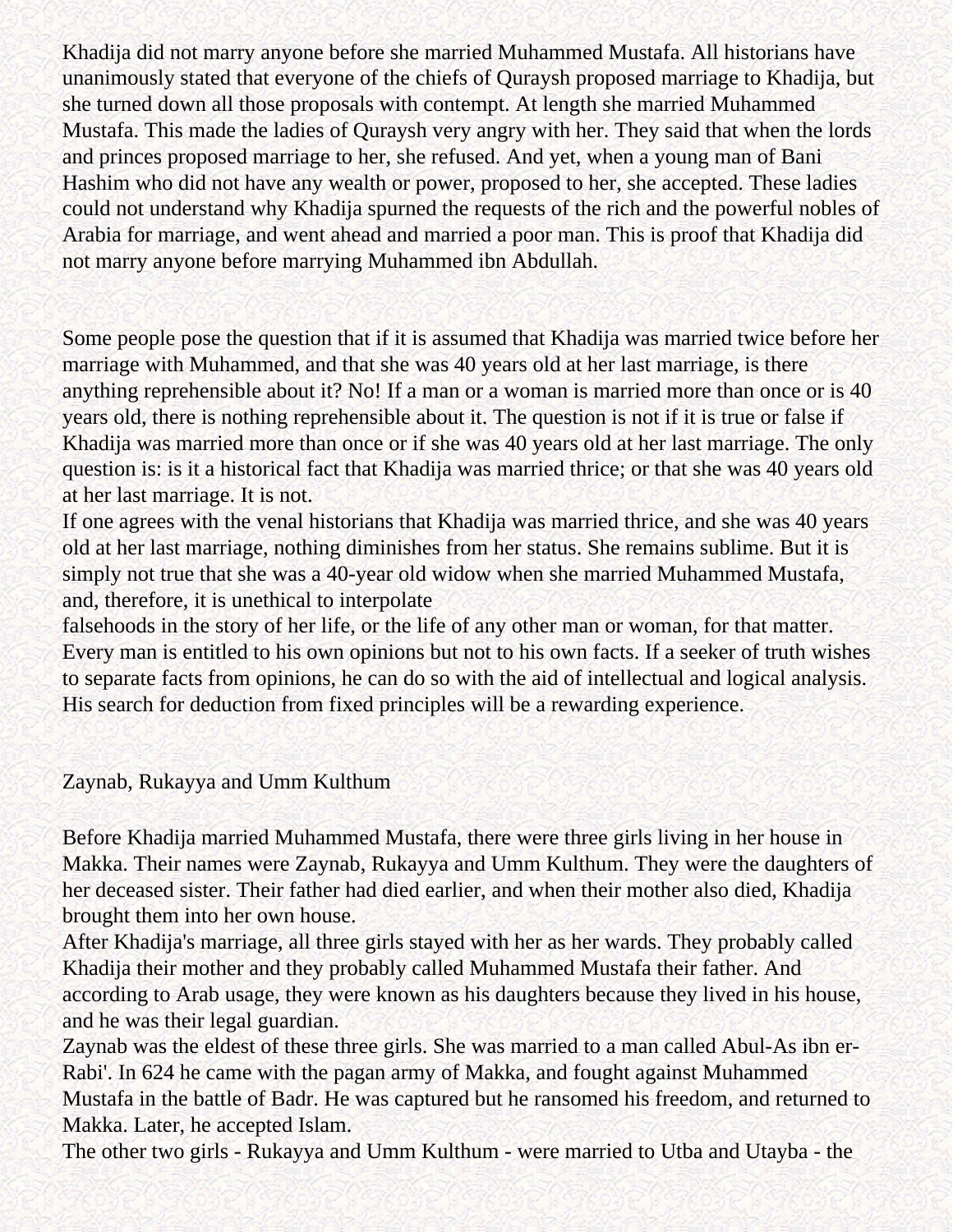sons of Abu Lahab and Umm Jameel. All three girls were married before the dawn of Islam; the husbands of all three, therefore, were idolaters.

After the Proclamation of Islam, Abu Lahab and his wife, Umm Jameel, both arch-enemies of Islam, were made subjects of a curse in chapter 111 of Quran Majid. This aroused their wrath, and they ordered their sons - Utba and Utayba - to divorce their

wives and to send them to their home. Both girls - Rukayya and Umm Kulthum - were divorced, and they returned to the house of Khadija.

Sometime later, Rukayya was married to Uthman bin Affan, a member of the Umayyad clan of the Quraysh, and a future khalifa of the Muslims. She died in 624 in Medina. After her death, her sister, Umm Kulthum, was also married to Uthman b. Affan.

#### Muhammad Husayn Haykal

He (Muhammad) married Ruqayyah and Umm Kulthum to Utbah and Utaybah, the sons of his uncle, Abu Lahab. These marriages did not last, for soon after the advent of Islam, Abu Lahab ordered his two sons to divorce their wives. It was Uthman that married both of them one after the other.

(The Life of Muhammad, Cairo, 1935)

The court historians of the Umayyads, "inspired" by Muawiya bin Abu Sufyan, the founder of the Umayyad dynasty, and his successors, claimed that Rukayya and Umm Kulthum were the daughters of Muhammed Mustafa and Khadija. Since they were married to Uthman - an Umayyad - they called him Dhawin-Nuravn, i.e., "the owner of two lights" - Rukayya and Umm Kulthum. Yet only a little earlier, both of these "lights" had belonged to two idolaters of Makka. Each of these idolaters was, therefore a Dhawin-Nur - the owner of one "light" which he passed on to Uthman. After all, the "light" or the "lights" remained the same; only the ownership changed!

Were these girls the daughters of Muhammed Mustafa and Khadija as claimed by the mercenary historians? The answer to this question should be sought in (A) Quran Majid, and (B) the

testimony of history. Their answer, set forth hereunder, is unequivocal:

A. The Testimony of Quran Majid

If the light of guidance of the Book of Allah means anything to the Muslims, then these three girls - Zaynab, Rukayya and Umm Kulthum - were not, and could not have been the daughters of the Apostle of God and Khadija. They were orphans. The only connection the three of them had with Muhammed and Khadija, was that at one time they lived in their house. Khadija was a patroness of orphans (and widows) even before her marriage. If Muhammed Mustafa and Khadija had been the parents of these three girls - Zaynab, Rukayya and Umm Kulthum - they would not have given them in marriage to the worshippers of idols which the husbands of all three of them were. It is true that all three girls were married before the sun of Islam rose above the horizon; but then, Muhammed did not violate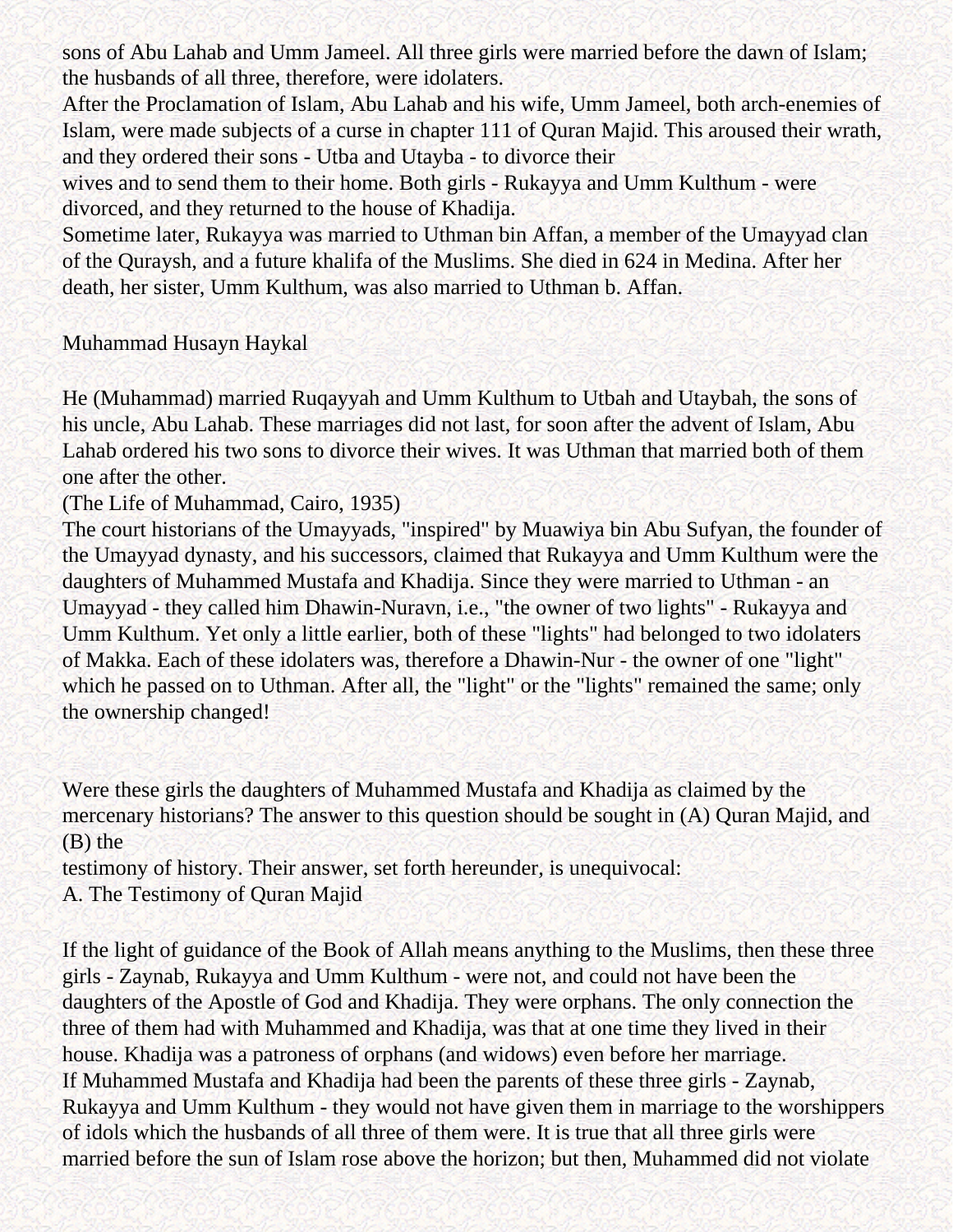any of the imperatives of Quran Majid at any time - before or after he was ordained messenger of Allah. Muhammed never committed a pagan act at any time in his life. And Quran is explicit on the prohibition of the marriage of a Muslim woman to a pagan. The proscriptive commandment on the marriage of a Muslim woman and a polytheist was revealcd in the following verses of the Book of Allah:

1. DO NOT MARRY (YOUR GIRLS) TO UNBELIEVERS. (Chapter 2; verse 221)

## 2. BELIEVING WOMEN ARE NOT LAWFUL (WIVES) FOR THE UNBELIEVERS, NOR ARE THE (UNBELIEVERS) LAWFUL (HUSBANDS) FOR THEM.

There are other verses in Quran which, without referring specifically to marriage, make it impossible for a Muslim to give his daughter or daughters to an idolater. Some of them are:

1....THE CURSE OF ALLAH IS ON THOSE WITHOUT FAITH. (Chapter 2; verse 89)

2....ALLAH IS AN ENEMY TO THOSE WHO REJECT FAITH. (Chapter 2; verse 98)

3. O YE WHO BELIEVE! TRULY THE PAGANS ARE UNCLEAN. (Chapter 9; verse 28)

No Muslim would be so reckless as to presume that Muhammed Mustafa contravened the prohibitions of Quran by giving his daughters to those men whom Allah has cursed: whose enemy He is, and who are unclean.

To a Muslim, the verses of Quran Majid quoted above, prove conclusively that Zaynab, Rukayya and Umm Kulthum, all three, married at one time to the idolaters, were not the daughters of Muhammed Mustafa and Khadija.

A Muslim - any Muslim - even a "marginal" or a "statistical" Muslim - will bridle if it is suggested to him that he give his daughter or daughters in marriage to an idolater or even to a Jew or a Christian. Yet the same Muslim - and the situation reeks

with irony - will believe, without so much as a twinge, that his own Prophet, Muhammed Mustafa - the Interpreter and Promulgator of Quran - gave three of his daughters to three idol-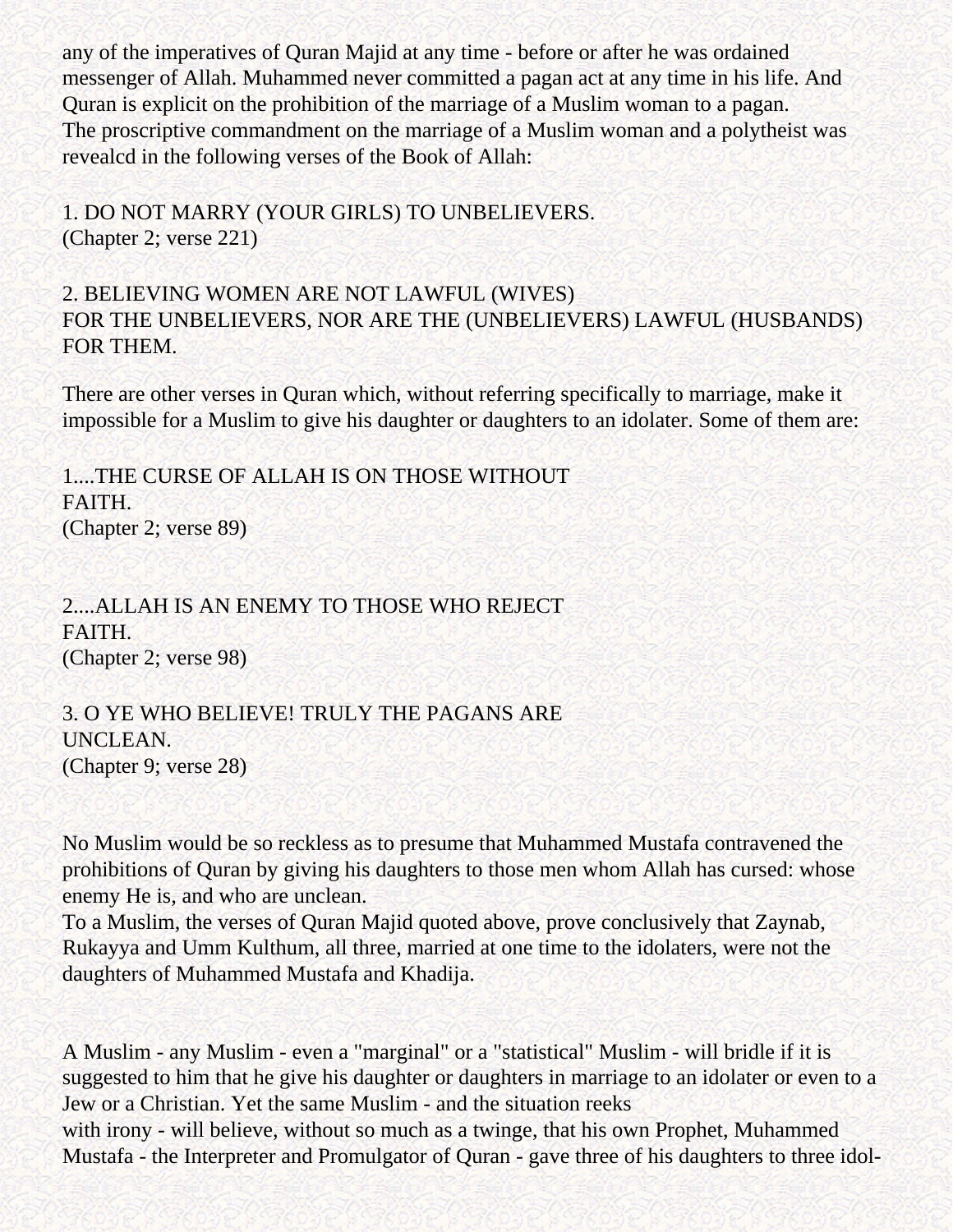#### B. The Testimony of History

Muhammed Mustafa was extremely fond of children. He was especially fond of the children of his daughter, Fatima Zahra. Her children - Hasan and Husain - were the pupils of his eyes. He pampered them. They rode on his neck and shoulders even when he was leading public prayers. He even interrupted his speeches to play with them if they came into the mosque. When they were with him, he forgot all the burdens, cares and problems of state and government. They brought to him the happiest moments of his life. And it appeared as if he could not bestow enough encomiums upon them and their mother. It is, therefore, a matter of historical curiosity why he never mentioned Zaynab, Rukayya and Umm Kulthum at any time. The parents give same love to all their children, and do not make any distinction between them. But judging by the traditions and historical literature of the time, the Apostle was not even aware that three women called Zaynab, Rukayya and Umm Kulthum existed. For the Messenger of Allah, the years in Makka following the Proclamation of Islam, were fraught with perils. Every day brought new perils and new challenges to him. And yet, Rukayya and Umm Kulthum are never mentioned as giving any service to their father at any time. On the other hand, his daughter, Fatima Zahra, helped him, both in Makka and Medina, in various emergencies. Both Rukayya and Umm Kulthum were many years older than Fatima. They ought to have comforted their father whenever he was oppressed by the infidels in Makka or was wounded in battles in Medina. But they never did. The truth made manifest both by the prohibitions of the Book of Allah, and by the logic of history, is that Rukayya and Umm Kulthum were not the daughters of Muhammed Mustafa and Khadija.

The subject of the age, the alleged marriages and the number of children of Khadija, is not one on which the faith of a Muslim depends; it does not. But a Muslim must uphold historical integrity. Khadija was the benefactress of Islam and the Muslims. The least that the Muslims can do to acknowledge their gratitude to her, is not to twist facts into pretzels still less to fabricate "facts" of their own; and to distort plain truths into conundrums. Truth must be upheld at all costs whether it benefits or hurts friends or foes.

A man may be eager to show his loyalty to his heroes, and the cult of hero worship may prompt him to glorify them. But if he is a Muslim, he must not do so at the expense of truth. If he does, he will merit the displeasure of Allah Who says in His Book:

1. AND COVER NOT TRUTH WITH FALSEHOOD, NOR CONCEAL THE TRUTH WHEN YE KNOW (WHAT IT IS). (Chapter 2; verse 42)

2....WHO IS MORE UNJUST THAN THOSE WHO CONCEAL THE TESTIMONY THEY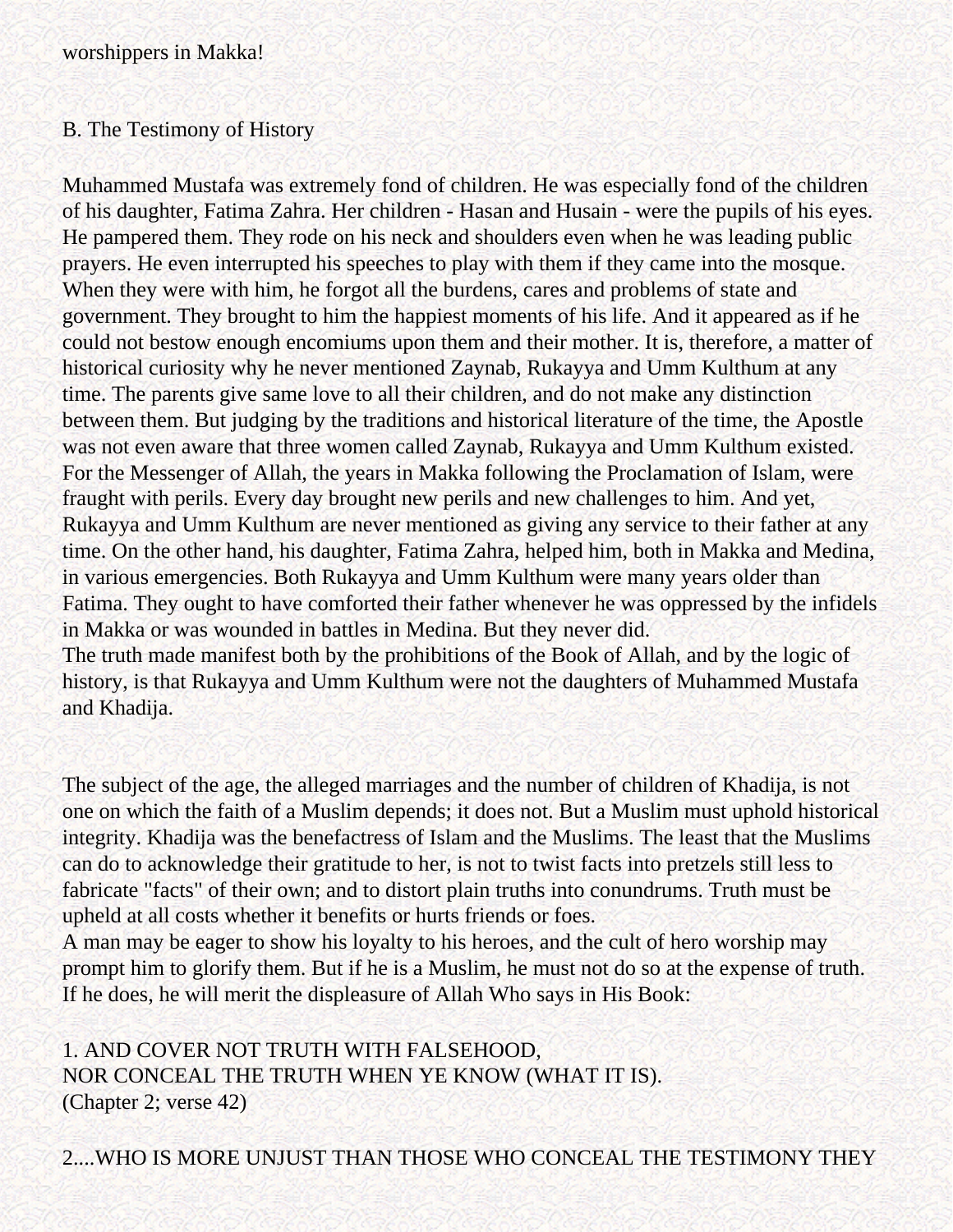## HAVE FROM ALLAH? BUT ALLAH IS NOT UNMINDFUL OF WHAT YE DO!

3. THOSE WHO CONCEAL THE CLEAR (SIGNS) WE HAVE SENT DOWN, AND THE GUIDANCE, AFTER WE HAVE MADE IT CLEAR FOR THE PEOPLE IN THE BOOK, - ON THEM SHALL BE ALLAH'S CURSE, AND THE CURSE OF THOSE ENTITLED TO CURSE, (Chapter 2; verse 159)

## 4. CONCEAL NOT EVIDENCE; FOR WHOEVER CONCEALS IT, - HIS HEART IS TAINTED WITH SIN. AND ALLAH KNOWETH ALL THAT YE DO. (Chapter 2; verse 283)

Allah has commanded Muslims to acknowledge and to express their gratitude for the bounties He has given them.

# BUT THE BOUNTY OF THY LORD REHEARSE AND PROCLAIM (Chapter 93; verse 11)

If Muslims are sincere in expressing their gratitude to Khadija, they should spike the falsehoods vis-a-vis the story of her life. These falsehoods have been in circulation for much too long. There is no better way for the Muslims to "rehearse and to proclaim" the bounty of the Lord than by giving their loyalty to Truth - to Absolute Truth. By giving their loyalty to Truth, they will also win the pleasure of Allah Ta'ala.

Khadija was the favorite slave of Allah, and the first wife of His friend and messenger, Muhammed Mustafa. She was unique; she was incomparable, and she was a "special" in the sight of Allah Who sent His greetings and salutations to her through the Archangel Gabriel! May Allah bless His slave, Khadija.

The following verses of Quran Majid are addressed to those sincere and loving slaves of Allah who put His pleasure ahead of their own pleasure, and who seek His pleasure in selfless service to His Creation. Khadija was one of the foremost of those slaves of Allah.

(To the soul of the righteous will be said:)

"O THOU SOUL, IN (COMPLETE) REST AND SATISFACTION! COME BACK THOU TO THY LORD, WELL-PLEASED (THYSELF), AND WELL-PLEASED UNTO HIM! ENTER THOU, THEN, AMONG MY DEVOTEES! YEA, ENTER THOU MY HEAVEN!" (Chapter 89, verses 27-30)

May Allah bless Khadija and may He elevate her to the highest ranks in the hierarchy of His true and faithful friends.

May Allah bless Muhammed Mustafa, and his Ahlel-Bayt. Through him mankind received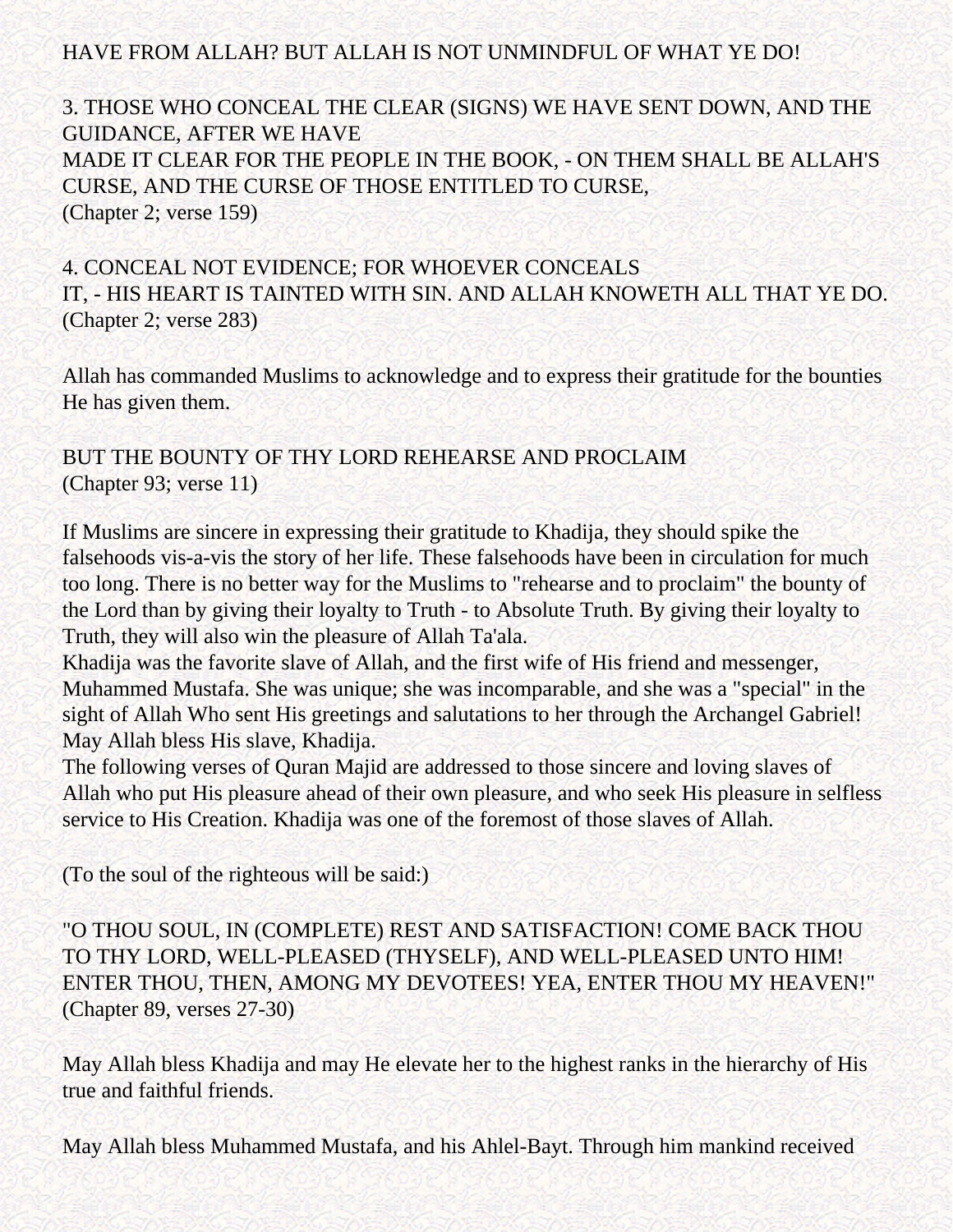the Blessing of the Light of Islam.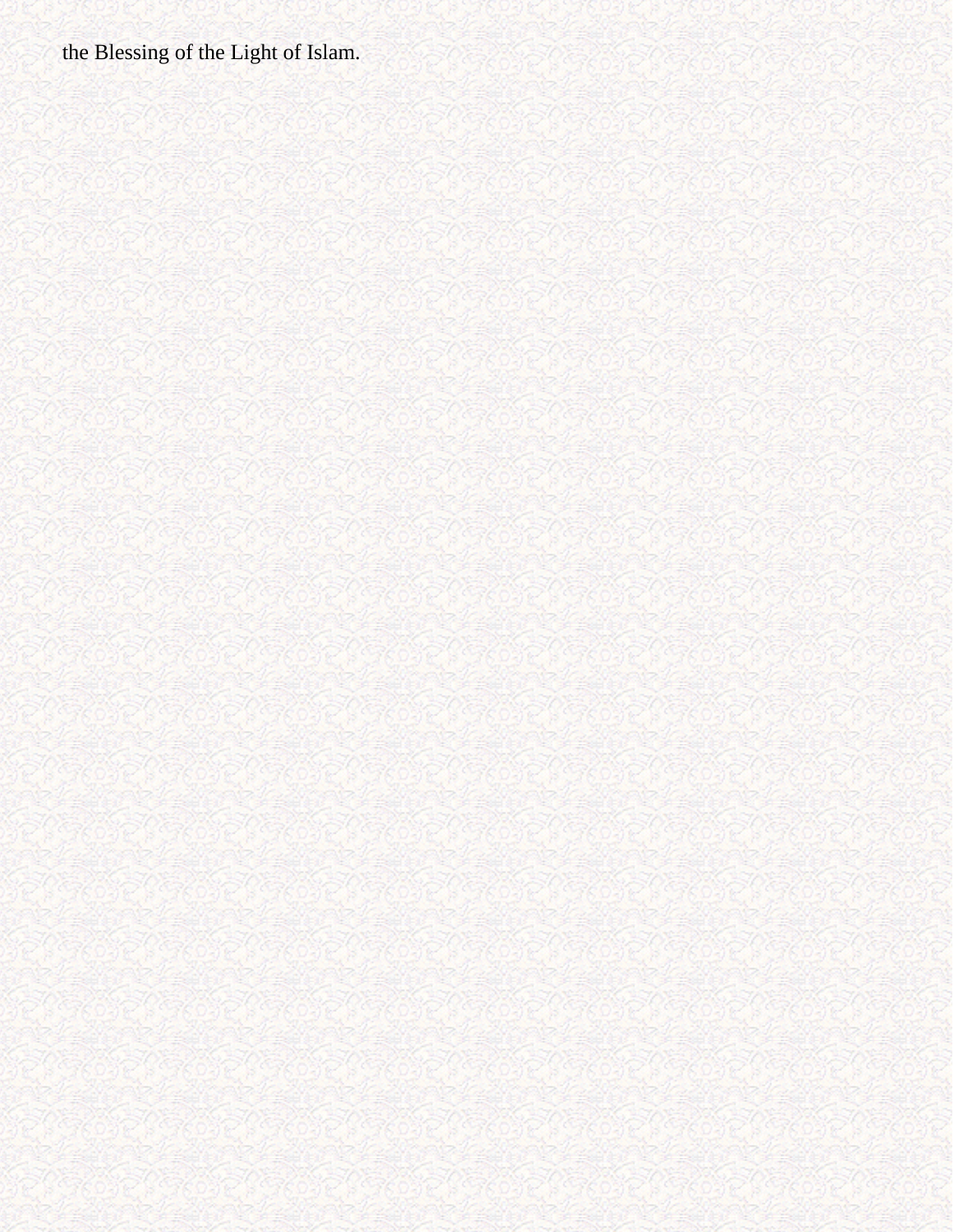# **Epilogue**

Khadija had made unparalleled sacrifices for Islam. Those sacrifices "dovetailed" with the infrastructure of Islam. They strengthened the edifice of Islam and made it indestructible. Khadija's sacrifices are emblazoned in history as qualitatively and quantitatively superior to anything anyone else in the Muslim umma might have done for Islam. She made Islam viable by her countless and uncountable sacrifices. There is a clear correlation between the support she gave to her husband and the social, economic and political success of Islam. No one else could have played this role with such skill, love, consistency, percipience, address and intuition as she did.

Khadija's sacrifices bore fruit after her death. Islam was victorious in its long struggle with paganism. The enemies of Islam were decimated, the blasphemous arrogance of the Umayyads was humbled, and their heathen ideology was demolished.

Khadija was one of the principal architects of the victory of monotheism over polytheism; of faith over materialism, and of Islam over paganism even though the story of her role in the conflict has remained, for the most part, "subliminal." It has existed only outside the conscious awareness of most of the Muslims.

In A.D. 630 Muhammed Mustafa marched into Makka as a conqueror. He and his cousin, Ali ibn Abi Talib, entered the Kaaba, cognizant of the Divine Commandment to Abraham and Ismael:

# ...AND WE COVENANTED WITH ABRAHAM AND ISMAEL THAT THEY SHOULD SANCTIFY MY HOUSE...

(Quran Majid. Chapter 2; verse 125)

Muhammed and Ali found the House of God in a state of defilement; it had become the house of idols; and had to be sanctified. Therefore, in imitation of Abraham and Ismael - their prophetic forebears - Muhammed and Ali smashed all the idols and obliterated all the images in the Kaaba. They sanctified the House of God, and restored purity to it. Khadija would have equated this act of the restoration of purity to the Kaaba, by her husband and her son-in-law, with the realization of her own hopes and dreams, and it would have made her happy and proud. And how much Muhammed Mustafa must have wished that she were with him, standing by his side, to experience and to share the thrill of that blessed day when the Kaaba was rededicated to the service of Allah, after the passage of many dark centuries.

From the moment Khadija bore witness that God was One, and Muhammed was His messenger, she put her words and her deeds and her life and her death on the same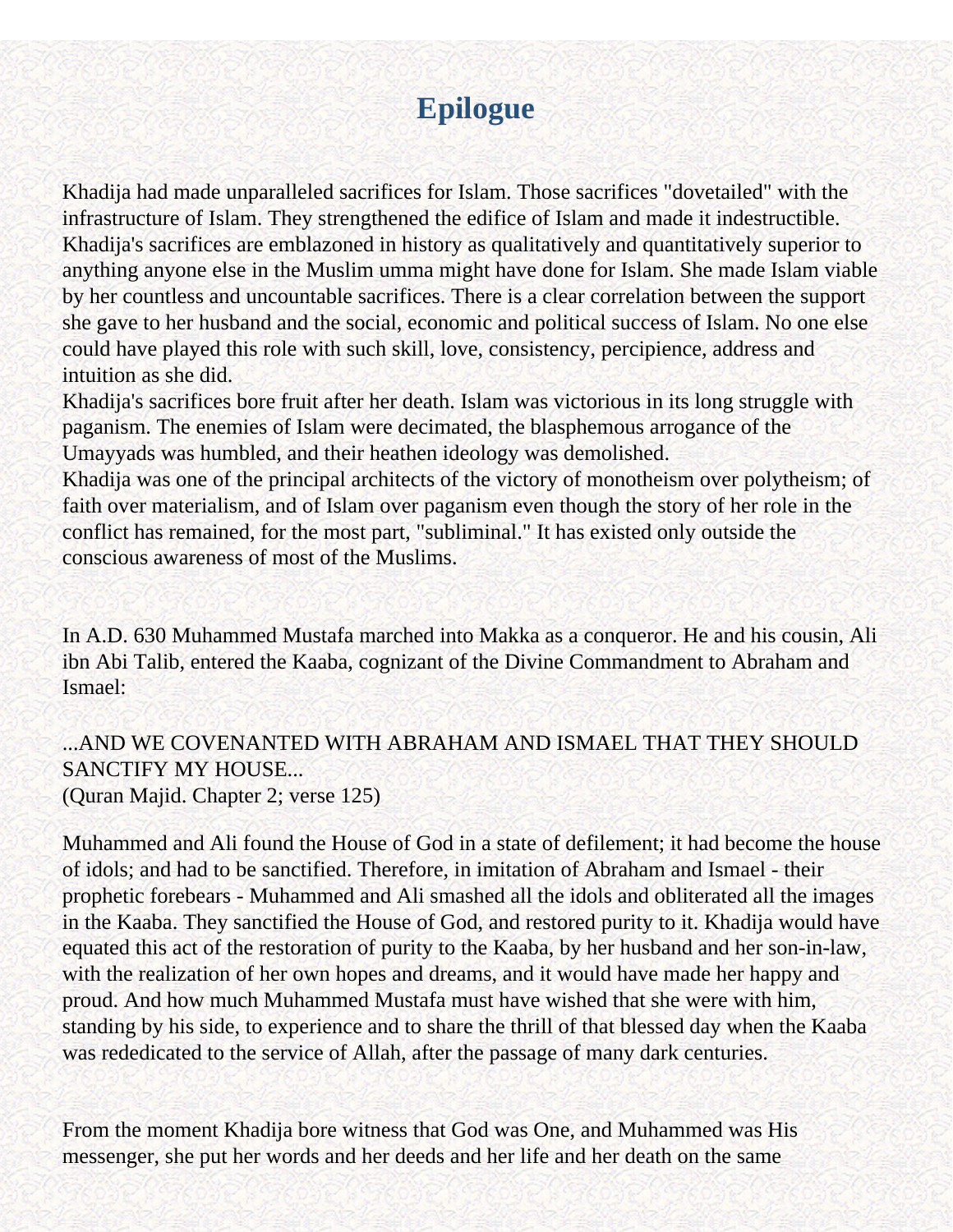"wavelength" as the Pleasure and the Will of Allah. In correlating her work and her aims with the Pleasure and the Will of Allah, she found the Supreme Triumph of her sainted life.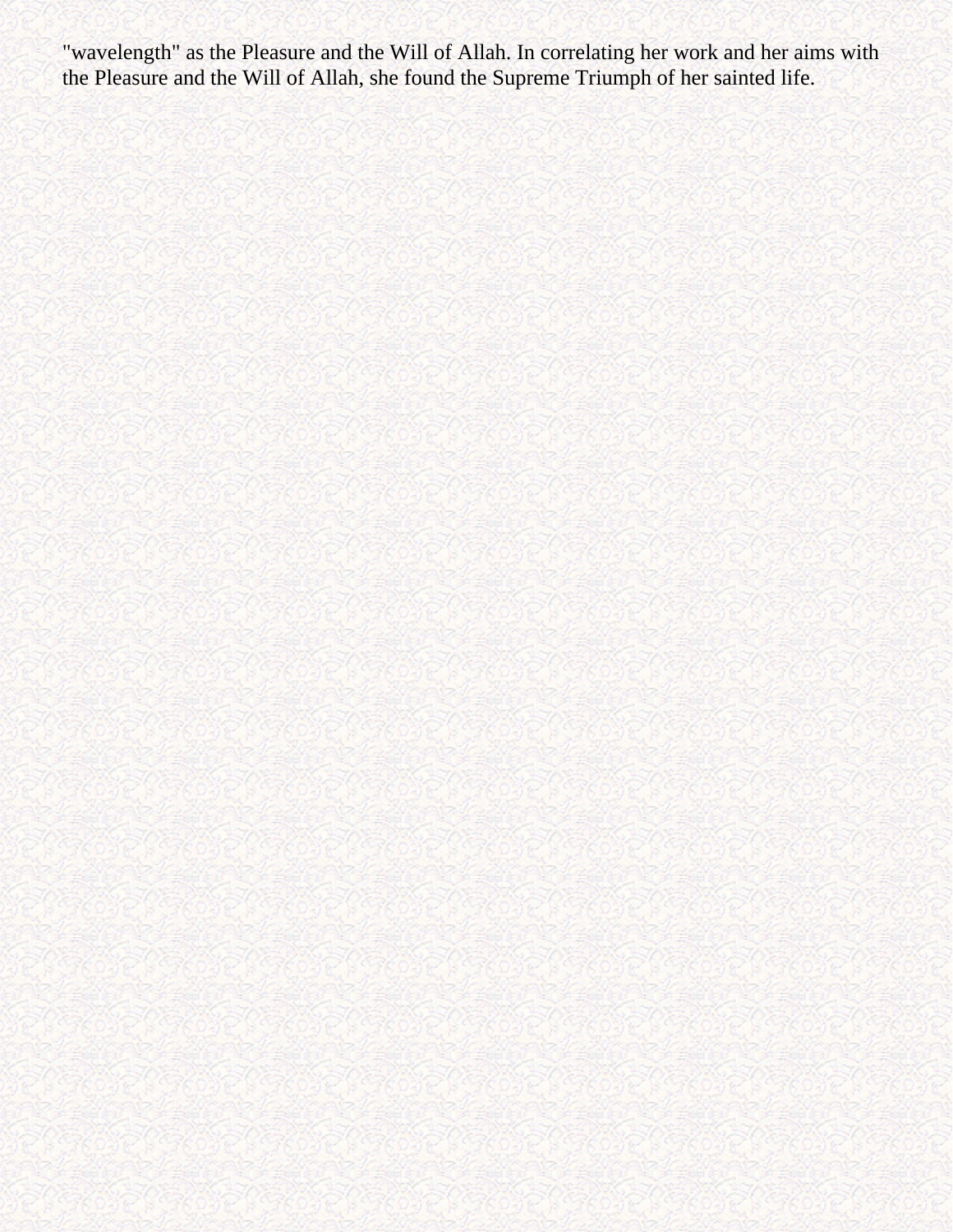# **BIBLI0GRAPHY**

1. Quran Majid, translation and commentary by A. Yusuf Ali

2. Quran Majid, translation by M. Marmaduke Pickthall

3. Mohammed, the Man and His Faith by Tor Andre, NewYork, 1960

4. The Eternal Message of Muhammad by Abd al-Rahman Azzam, London, 1964

5. The Jew, the Gypsy and El-lslam by Sir Richard Burton, San Francisco, 1898

6. The Decline and Fall of the Roman Empire by Edward Gibbon

7. The Life and Times of Mohammed by Lt. Gen. Sir John Glubb, New York, 1970

8. The Life of Mohammed by Washington Irving

9. Mohammed and the Rise of Islam by D. S. Margoliouth London, 1931

10. The Life of Mohammed by Sir William Muir, London, 1877

11. A Literary History of the Arabs by R. A, Nicholson, Cambridge, 1969.

12. A Study of History (Abridged) by Arnold J. Toynbee, New York, 1958

13. The Encyclopedia Britannica, 14th Edition

14. The Encyclopedia of Islam

15. The Cambridge History of Islam, Cambridge, 1970

#### Arabic